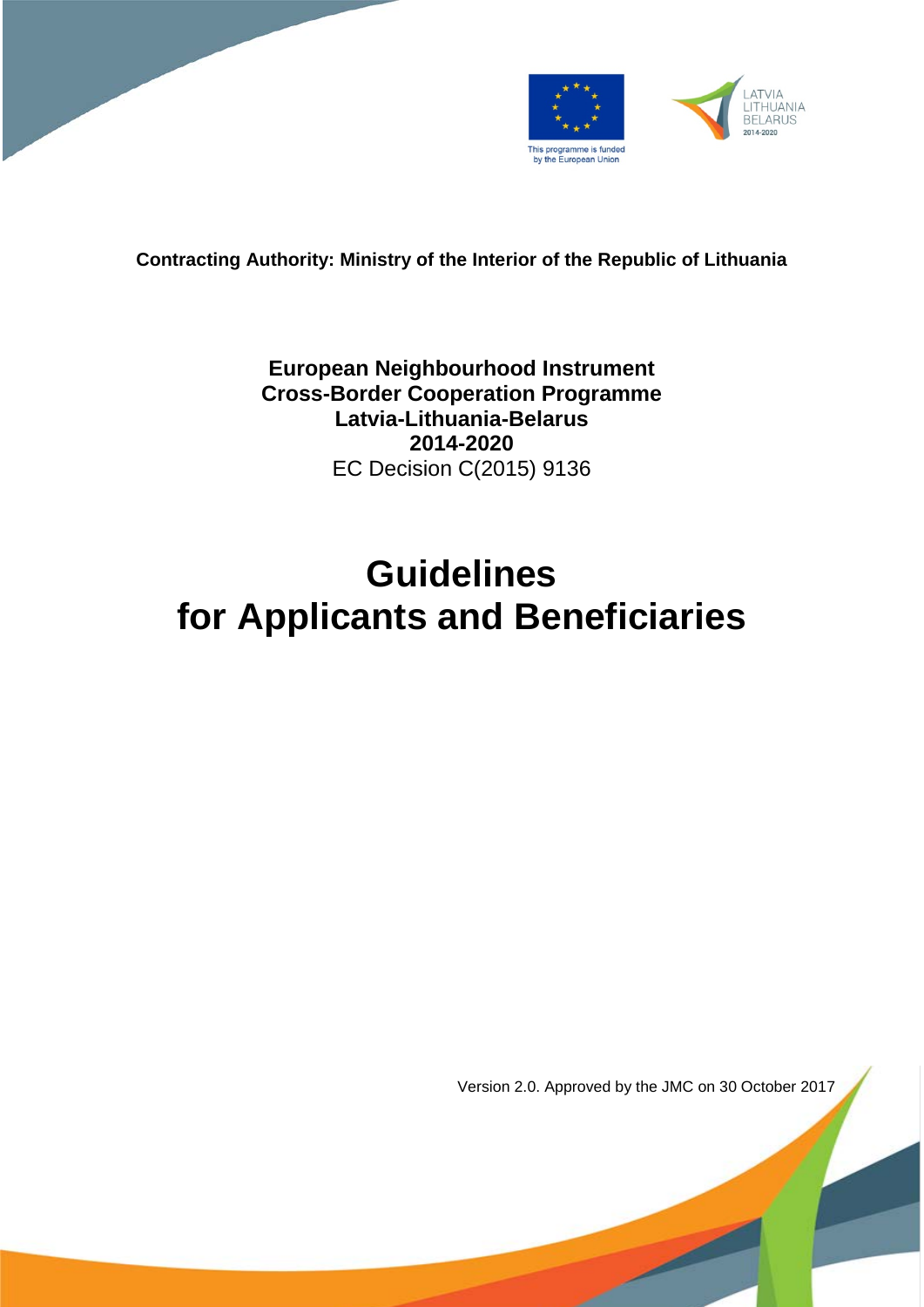# **TABLE OF CONTENT**

| 1.1   |                                                                                         |  |
|-------|-----------------------------------------------------------------------------------------|--|
| 1.2   |                                                                                         |  |
| 1.3   |                                                                                         |  |
| 1.4   |                                                                                         |  |
|       |                                                                                         |  |
| 1.5.1 |                                                                                         |  |
| 1.5.2 |                                                                                         |  |
|       |                                                                                         |  |
|       | 2.1 PROJECT AND ACTIVITIES SUPPORTED UNDER THIS CALL FOR PROPOSALS10                    |  |
| 2.1.1 | Thematic Objective (TO) 1: "Promotion of Social Inclusion and Fight against Poverty" 10 |  |
| 2.1.2 | Thematic Objective (TO) 2: "Support to Local and Regional Good Governance"13            |  |
| 2.1.3 | Thematic Objective (TO) 3: "Promotion of Local Culture and Preservation of Historical   |  |
| 2.1.4 |                                                                                         |  |
|       |                                                                                         |  |
| 2.2.1 |                                                                                         |  |
| 2.2.2 |                                                                                         |  |
| 2.2.3 |                                                                                         |  |
| 2.2.4 |                                                                                         |  |
| 2.2.5 |                                                                                         |  |
|       |                                                                                         |  |
| 2.3.1 |                                                                                         |  |
| 2.3.2 |                                                                                         |  |
| 2.3.3 |                                                                                         |  |
| 2.3.4 |                                                                                         |  |
| 2.3.5 |                                                                                         |  |
| 2.4   |                                                                                         |  |
| 2.4.1 |                                                                                         |  |
| 2.4.2 |                                                                                         |  |
| 2.4.3 |                                                                                         |  |
| 2.5   |                                                                                         |  |
| 2.5.1 |                                                                                         |  |
| 2.5.2 |                                                                                         |  |
| 2.6   |                                                                                         |  |
|       |                                                                                         |  |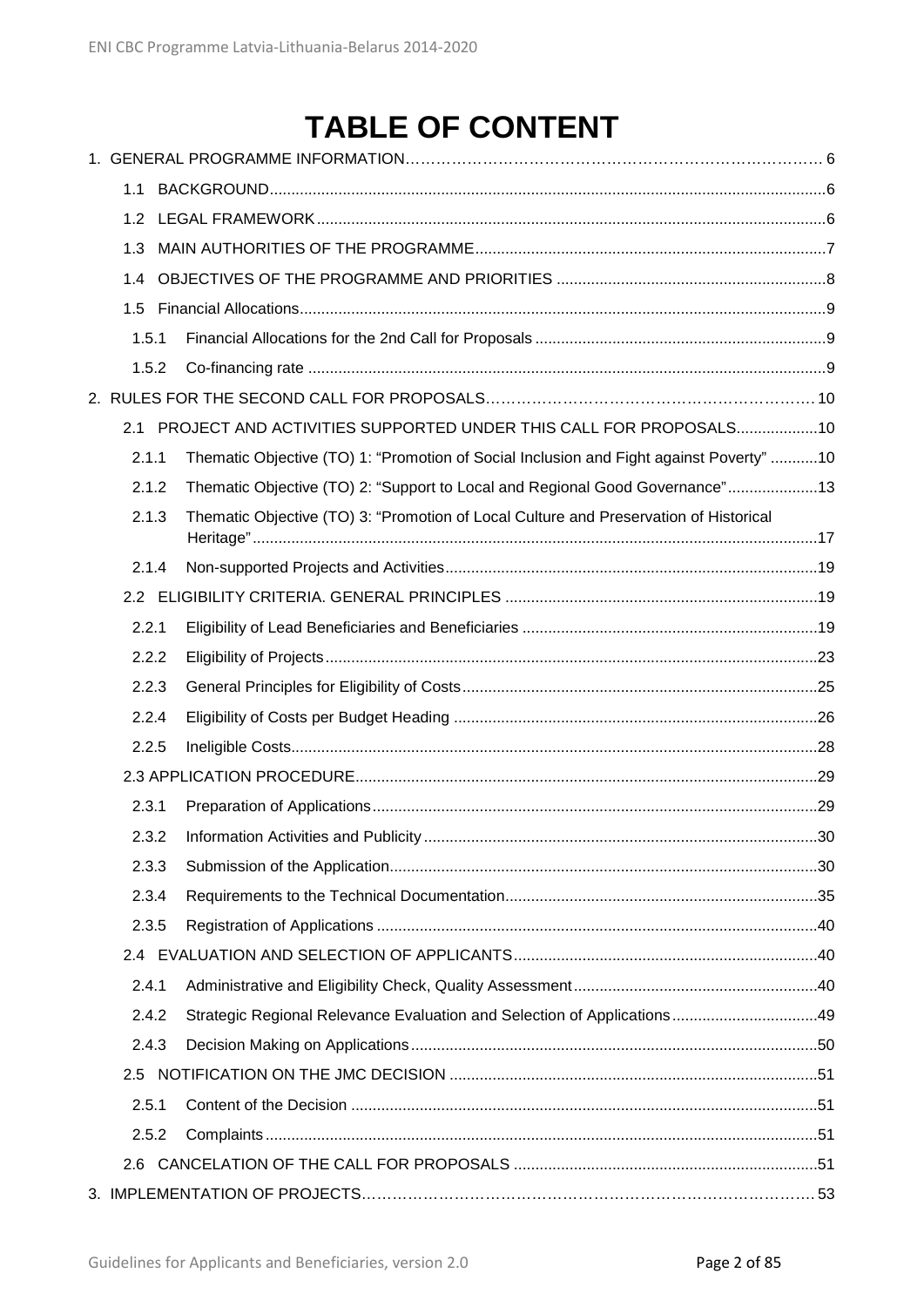| 3.1.1 |                                                                      |  |
|-------|----------------------------------------------------------------------|--|
| 3.1.2 |                                                                      |  |
| 3.1.3 |                                                                      |  |
| 3.1.4 |                                                                      |  |
|       |                                                                      |  |
| 3.2.1 |                                                                      |  |
| 3.2.2 |                                                                      |  |
|       |                                                                      |  |
| 3.3.1 |                                                                      |  |
| 3.3.2 |                                                                      |  |
| 3.3.3 |                                                                      |  |
| 3.3.4 |                                                                      |  |
| 3.4   | PROCUREMENT BY LEAD BENEFICIARY AND BENEFICIARIES WITHIN PROJECTS 61 |  |
| 3.5   |                                                                      |  |
| 3.5.1 |                                                                      |  |
| 3.5.2 |                                                                      |  |
| 3.5.3 |                                                                      |  |
| 3.5.4 |                                                                      |  |
| 3.5.5 |                                                                      |  |
| 3.6   |                                                                      |  |
| 3.6.1 |                                                                      |  |
| 3.6.2 |                                                                      |  |
|       |                                                                      |  |
|       |                                                                      |  |
| 3.8.1 |                                                                      |  |
| 3.8.2 |                                                                      |  |
|       |                                                                      |  |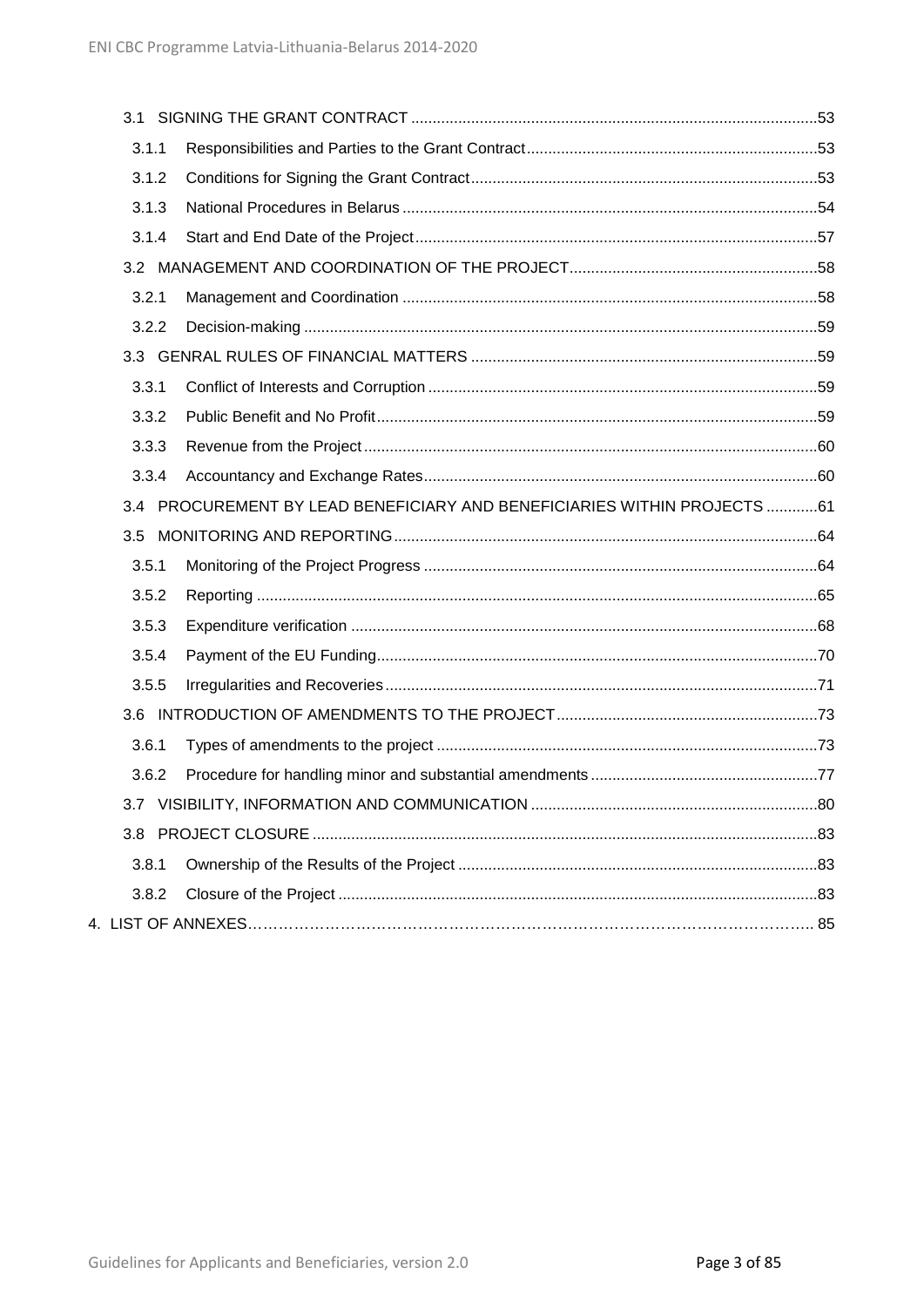# **LIST OF ABBREVIATIONS**

| AA                | <b>Audit Authority</b>                      | <b>IFAC</b>               | International Federation of         |  |  |
|-------------------|---------------------------------------------|---------------------------|-------------------------------------|--|--|
|                   |                                             |                           | Accountants                         |  |  |
| <b>BO</b>         | Branch Office of the JTS                    | <b>ITA</b>                | Technical<br>International          |  |  |
|                   |                                             |                           | Assistance                          |  |  |
| BTT               | <b>Budget Transfers Table</b>               | $\overline{\mathsf{JMC}}$ | Joint Monitoring Committee          |  |  |
| <b>CBC</b>        | Cross-border cooperation                    | <b>JTS</b>                | <b>Joint Technical Secretariat</b>  |  |  |
| <b>CD</b>         | Compact disc                                | <b>MEDA</b>               | The<br>Union<br>European            |  |  |
|                   |                                             |                           | Programme<br>to<br>support          |  |  |
|                   |                                             |                           | economic<br>financial<br>and        |  |  |
|                   |                                             |                           | cooperation under the Euro-         |  |  |
|                   |                                             |                           | Mediterranean partnership.          |  |  |
| <b>EC</b>         | <b>European Commission</b>                  | <b>MA</b>                 | <b>Managing Authority</b>           |  |  |
| <b>EIB</b>        | European Investment Bank                    | <b>Member State</b>       | Member<br>of<br><b>State</b><br>the |  |  |
|                   |                                             |                           | European Union                      |  |  |
| <b>ENI</b>        | Neighbourhood<br>European                   | <b>NA</b>                 | National Authority                  |  |  |
|                   | Instrument                                  |                           |                                     |  |  |
| <b>ENP</b>        | <b>NGO</b><br>European Neighbourhood Policy |                           | Non-governmental                    |  |  |
|                   |                                             |                           | organisation                        |  |  |
| <b>ENPI</b>       | European Neighbourhood and                  | Programme                 | Neighbourhood<br>European           |  |  |
|                   | Partnership Instrument                      |                           | Cross-Border<br>Instrument          |  |  |
|                   |                                             |                           | Cooperation<br>Programme            |  |  |
|                   |                                             |                           | Latvia-Lithuania-Belarus            |  |  |
|                   |                                             |                           | 2014-2020                           |  |  |
| EU                | European Union                              | <b>TACIS</b>              | Technical Assistance for the        |  |  |
|                   |                                             |                           | Commonwealth<br>Ωf                  |  |  |
|                   |                                             |                           | <b>Independent States</b>           |  |  |
| <b>EUR</b>        | Euro                                        | <b>TO</b>                 | Thematic Objective                  |  |  |
| <b>Guidelines</b> | Guidelines for Applicants and               |                           |                                     |  |  |
|                   | <b>Beneficiaries</b>                        |                           |                                     |  |  |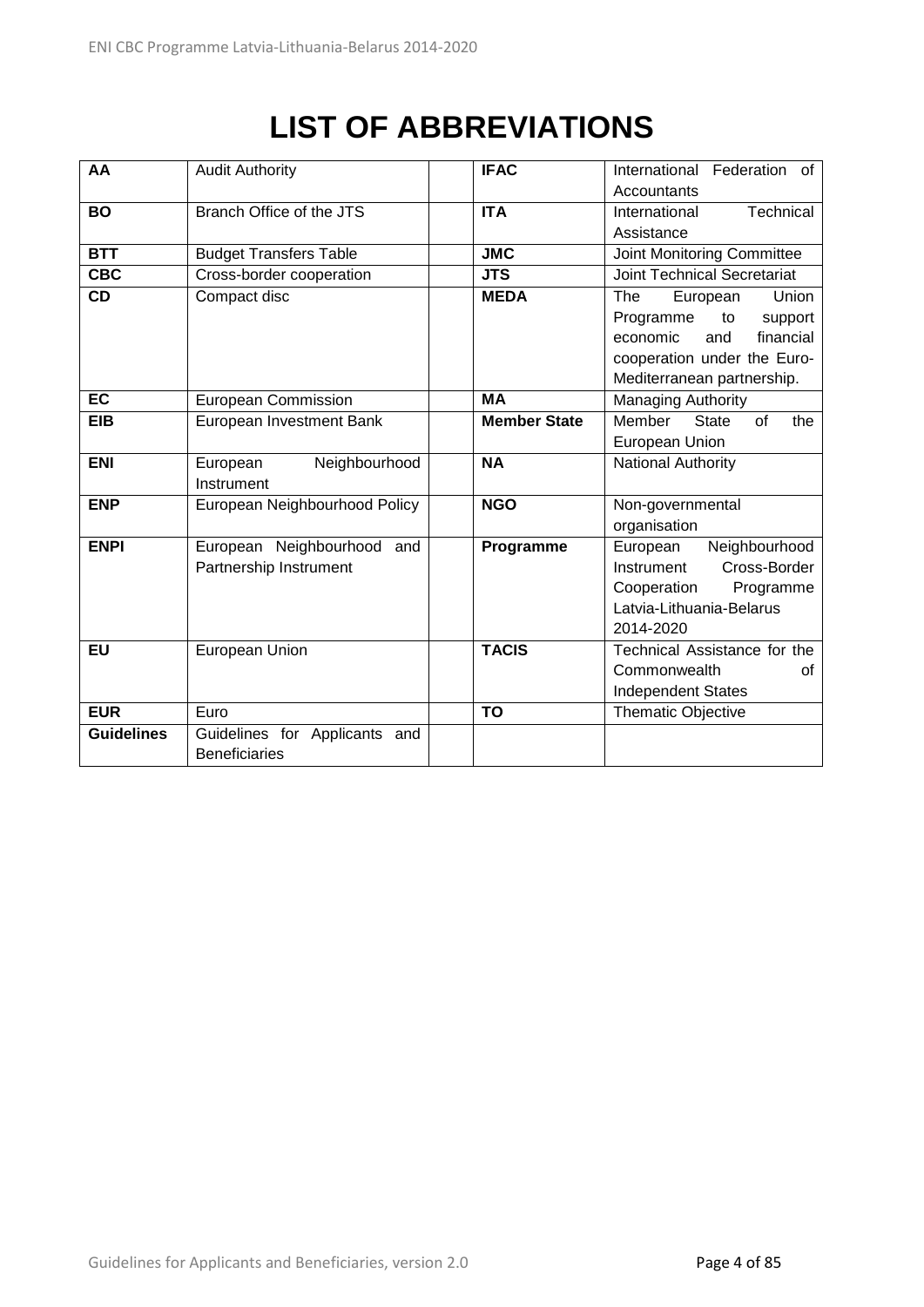# **NOTICE**

This is an open Call for Proposals for the European Neighbourhood Instrument Cross-Border Cooperation Programme Latvia-Lithuania-Belarus 2014-2020, where all documents are submitted at one stage. Each application (Grant Application Form with the requested annexes and supporting documents) will be evaluated by the assessors**.**

Please note, that the English version of the document is approved by the Joint Monitoring Committee of the Programme and takes precedence over other language versions.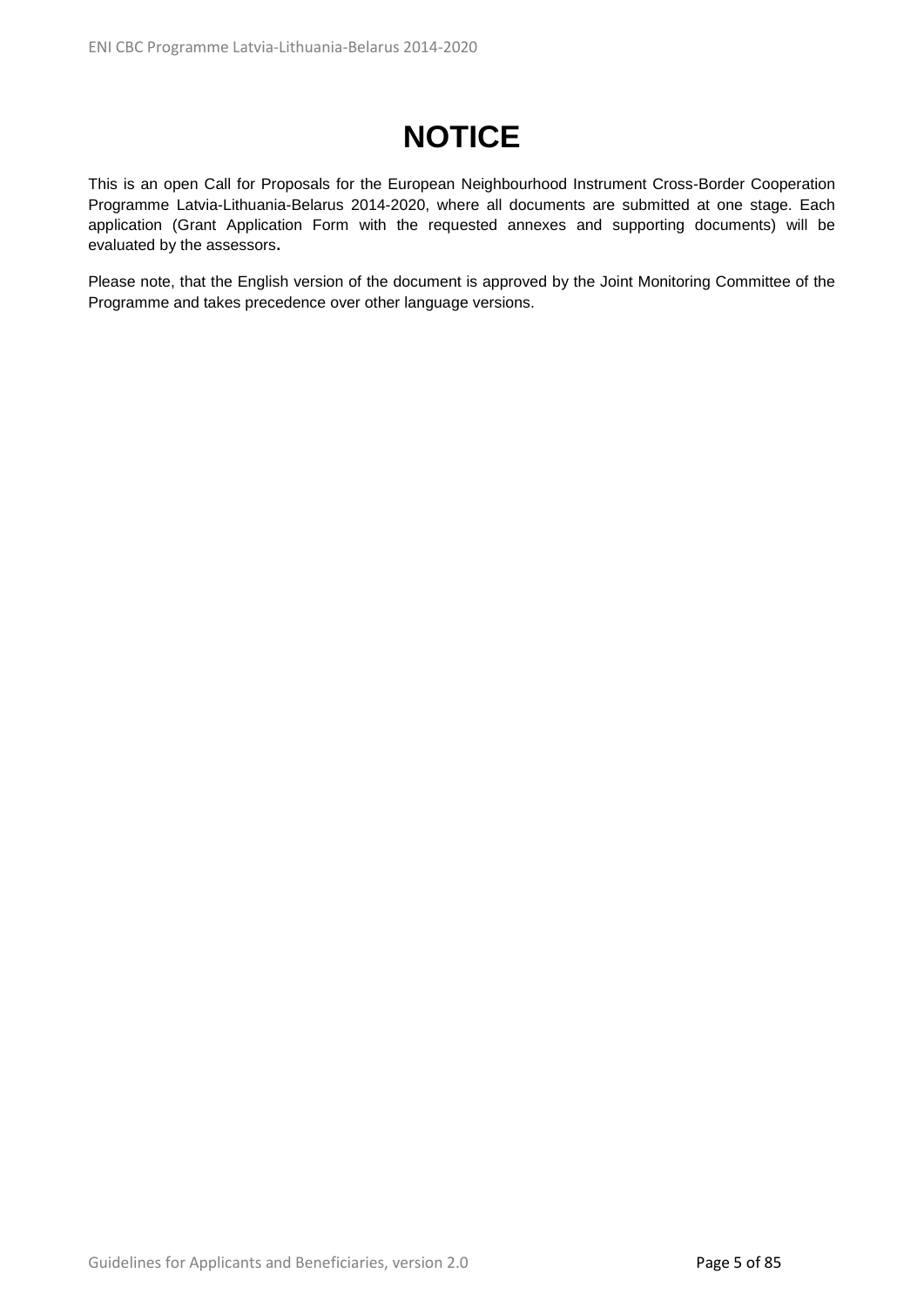# **1.GENERAL PROGRAMME INFORMATION**

# <span id="page-5-1"></span><span id="page-5-0"></span>**1.1 BACKGROUND**

The European Neighbourhood Instrument Cross-Border Cooperation (CBC) Programme Latvia-Lithuania-Belarus 2014-2020 is financed by the European Neighbourhood Instrument (ENI), created to support the European Neighbourhood Policy (ENP).

The ENP, developed after the 2004 enlargement of the European Union (EU) and revised in 2011, was designed to prevent the emergence of new dividing lines between the enlarged EU and its neighbours, to share the benefits of the EU with sixteen neighbouring countries in the South and East of the EU, in order to strengthen stability, security and well-being for all concerned. Within the ENP, the EU offers its neighbours a privileged relationship, building upon a mutual commitment to common values – democracy and human rights, rule of law, good governance, market economy principles and sustainable development.

The main financial instrument, aimed at supporting the ENP through concrete assistance actions, was the European Neighbourhood and Partnership Instrument (ENPI). It was established in 2007, replacing the cooperation programmes TACIS (for the Eastern European countries) and MEDA (for the Mediterranean countries). The goal of the ENPI was to create an area of shared values, stability and prosperity, enhanced co-operation and deeper economic and regional integration by covering a wide range of co-operation areas. It enhanced bilateral, regional and sectorial cooperation.

From 2014, the ENPI is replaced by the ENI. It is an increasingly policy-driven instrument, which is aimed at providing increased differentiation, more flexibility, stricter conditionality and incentives for best performers. Part of the ENI funds is reserved for cross-border co-operation under which the ENI finances joint programmes, bringing together regions of Member States and Partner Countries that share a common border. The CBC has three strategic objectives:

- promote economic and social development in regions on both sides of common borders;
- address common challenges in environment, public health, safety and security;
- promote better conditions and modalities for facilitating the mobility of persons, goods and capital.

ENI cross-border cooperation involves regions on both sides of the EU's border into joint projects, in which the partners share one single budget, common management structures, a common legal framework and implementation rules, giving the programmes a fully balanced partnership between the participating countries.

The main objective of the ENI programmes is to contribute to the development of a special relationship with neighbouring countries, with the aim of establishing an area of prosperity and good neighbourliness, founded on the values of the EU and characterised by close and peaceful relations based on cooperation as it is stated in Article 8 of the Treaty on EU.

## <span id="page-5-2"></span>**1.2 LEGAL FRAMEWORK**

The European Neighbourhood Instrument CBC Programme Latvia-Lithuania-Belarus 2014-2020 operates within the following legal framework:

• The Commission Implementing Decision C(2015) 9136 final of 17 December 2015 on the Joint Operational Programme Latvia-Lithuania-Belarus 2014-2020 for the ENI Cross-Border Cooperation programme for the years 2014-2020 to be financed from the general budget of the European Union (hereinafter – Programme);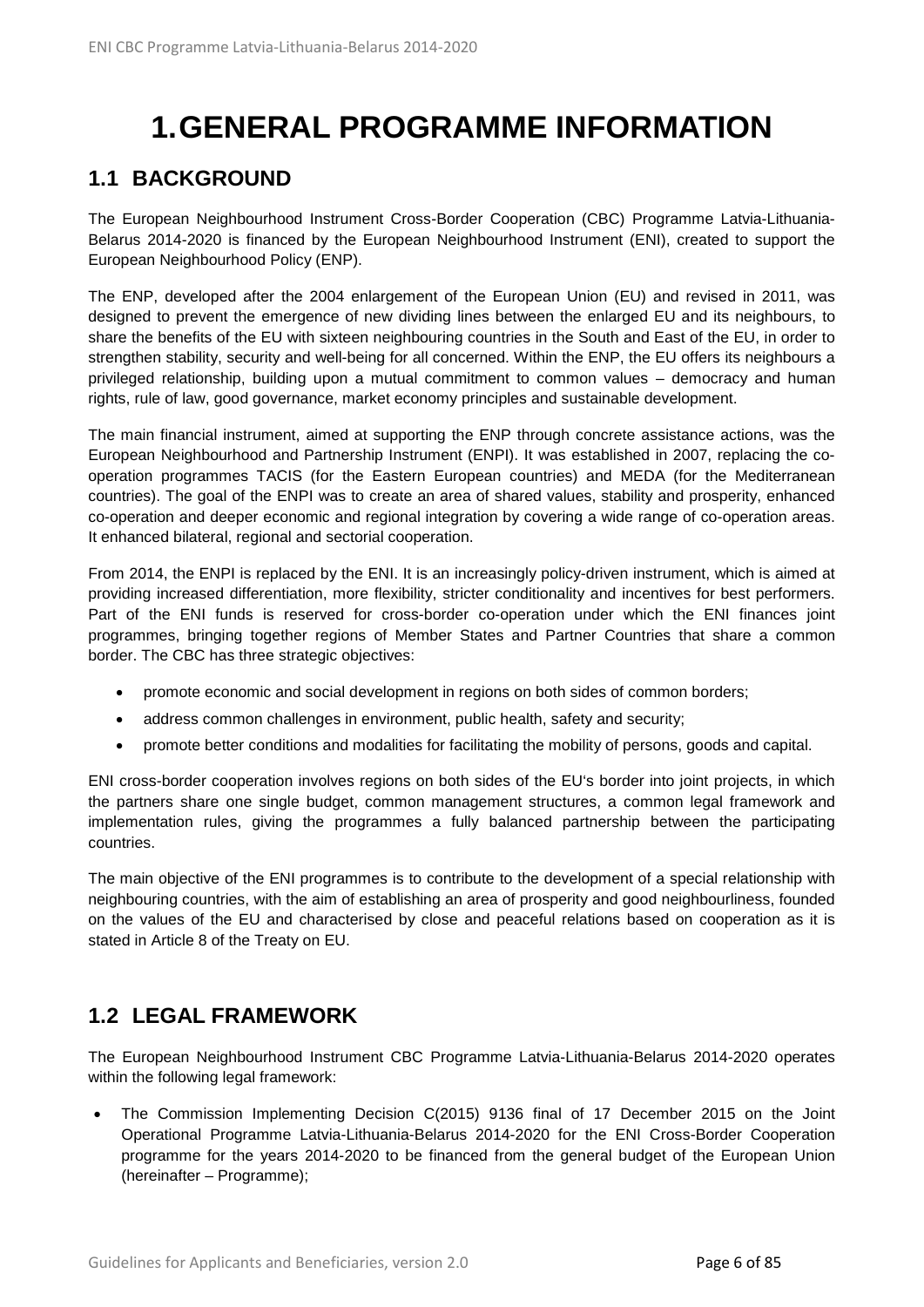- The Regulation (EU) No 236/2014 of the European Parliament and of the Council of 11 March 2014 laying down common rules and procedures for the implementation of the Union's instruments for financing external action;
- Regulation (EU) No 232/2014 of the European Parliament and of the Council of 11 March 2014 establishing a European Neighbourhood Instrument;
- Commission Implementing Regulation (EU) No 897/2014 of 18 August 2014 laying down specific provisions for the implementation of cross-border cooperation programmes financed under Regulation (EU) No 232/2014 of the European Parliament and the Council establishing a European Neighbourhood Instrument;
- The Programming document for European Union support to ENI cross-border cooperation for the period 2014-2020, that provides the strategic framework for the EU support for cross-border cooperation on the external borders of the EU, under the ENI, for the period 2014-2020;
- Regulation (EU, EURATOM) No 966/2012 of the European Parliament and of the Council of 25 October 2012 on the financial rules applicable to the general budget of the Union and repealing Council Regulation (EC, Euratom) No 1605/2002;
- Commission Delegated Regulation (EU) No 1268/2012 of 29 October 2012 on the rules of application of Regulation (EU, Euratom) No 966/2012 of the European Parliament and of the Council on the financial rules applicable to the general budget of the Union;
- Applicant's Pack and other Programme documents;
- Applicable national legal acts and the EU Regulations and Directives, including horizontal themes, in particular on sustainable development, environment, competition and state aid, public procurement, gender equality.

# <span id="page-6-0"></span>**1.3 MAIN AUTHORITIES OF THE PROGRAMME**

The main authorities of the Programme:

- **Joint Monitoring Committee** (hereinafter the JMC): a decision-making body monitoring the implementation of the Programme. The JMC shall follow the implementation of the Programme and progress towards its Priorities using the objectively verifiable indicators and related target values defined in the Programme. Furthermore, it shall examine all issues affecting the performance of the Programme, and may issue recommendations to the Managing Authority regarding the implementation of the Programme and its evaluation. Consequently, the JMC shall monitor projects undertaken as a result of its recommendations. In addition, the JMC shall select projects to be financed under the Programme. The JMC is composed of representatives appointed by all three participating countries (5 representatives from each country representing national, regional level institutions, and optionally, local authorities and other social-economic partners of the Programme area).
- **Managing Authority** (hereinafter the MA): an executive body responsible for managing the Programme and ensuring that decisions of the JMC comply with the applicable law and legal provisions. It signs the grant contracts with the Lead Beneficiaries, ensures that the operational follow-up is carried out and makes payments to projects. The MA is the Regional Policy Department of the Ministry of the Interior of the Republic of Lithuania.
- **National Authorities** (hereinafter the NAs) **-** bodies responsible for supporting the MA in the management of the Programme. They are in charge of setting up and effective functioning of management and control systems at national level, ensure the overall coordination of the institutions involved in the implementation of the Programme at national level, represent their countries in the JMC. The tasks of NA in Latvia are allocated to the Development Instruments Department of the Ministry of Environmental Protection and Regional Development of the Republic of Latvia. The tasks of NA in Lithuania are allocated by the Regional Policy Department of the Ministry of the Interior of the Republic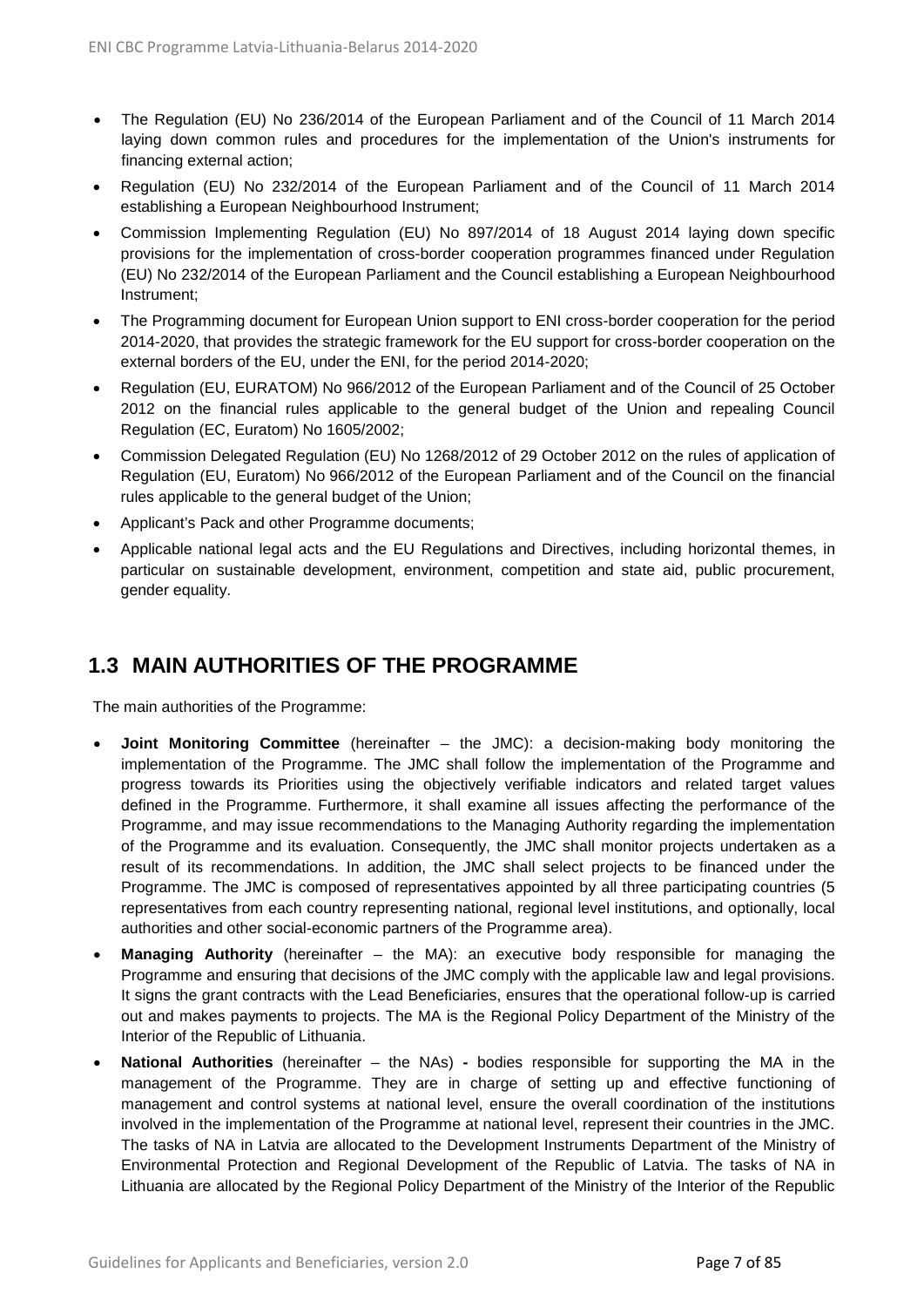of Lithuania. The tasks of NA in Belarus are allocated to the Department for European Cooperation of the Ministry of Foreign Affairs of the Republic of Belarus.

- **Joint Technical Secretariat** (hereinafter the JTS): a joint operational body, assisting the MA, the JMC and, where relevant, the Audit Authority (AA), in carrying out their respective functions. The JTS is responsible for preparation, launching and managing the project selection procedures, informing the potential beneficiaries about funding opportunities under the Programme, assisting the beneficiaries in the implementation of projects, monitoring projects' progress including by checking reports and carrying out the usual work of a secretariat of the JMC, i.e. organising meetings, preparing documents, organising minutes, etc. The public establishment *Joint Technical Secretariat*, located in Vilnius, Lithuania, has been designated as the Joint Technical Secretariat of the Programme.
- **Audit Authority** (hereinafter the AA): is responsible for ensuring that audits are carried out on the management and control systems and for checking the annual accounts of the Programme. The AA will ensure that the audit work complies with internationally accepted audit standards and that audits are carried out on an appropriate sample of projects. It shall be assisted by the Group of Auditors. The Internal Audit Division of the Ministry of the Interior of the Republic of Lithuania has been designated as the AA, it shall be assisted by the Group of Auditors.

# <span id="page-7-0"></span>**1.4 OBJECTIVES OF THE PROGRAMME AND PRIORITIES**

The Programme shall contribute to strengthening relations with Partner Country Belarus and promote enhanced political cooperation and progressive economic integration. The strategic goal defined for the Programme is:

#### *To strengthen relations, raise capacities and share experience among people and organisations from Latvia, Lithuania and Belarus through implementation of joined projects aimed at increasing the overall quality of life in the border regions.*

This overall goal encompasses objectives to contribute to the positive changes in specific fields, including social, educational, health care, environmental, tourism, safety and security sectors. The Programme aims to facilitate two-fold improvement. On the one hand, the Programme shall support enhancement of public sector skills and tools for providing services at regional level. On the other hand, the Programme shall pay a particular attention to the development of social capital in the region, encouraging activity of the third sector – NGOs, communities, local inhabitants.

It is expected that the strategic goal of the Programme will be achieved by projects, submitted to attain the following **three Thematic Objectives (TOs) with the following allocations within the Calls for Proposals:**

| <b>Thematic Objective (TO)</b>                                                                     | <b>EU funding for Calls for</b><br><b>Proposals, in EUR</b> |
|----------------------------------------------------------------------------------------------------|-------------------------------------------------------------|
| TO 1 Promotion of social inclusion and fight against poverty:                                      | 14 000 000                                                  |
| Priority 1.1 Enhancing the Access to Social and Other Services for<br>Vulnerable Groups.           |                                                             |
| Priority 1.2 Stimulating Employment through Entrepreneurship and<br>Innovations.                   |                                                             |
| TO 2 Support to local and regional good governance:                                                | 14 400 000                                                  |
| Priority 2.1 Increasing Capacity of Local and Regional Authorities to<br>tackle Common Challenges. |                                                             |

**Table 1. Programme Funding per Thematic Objective for Calls for Proposals**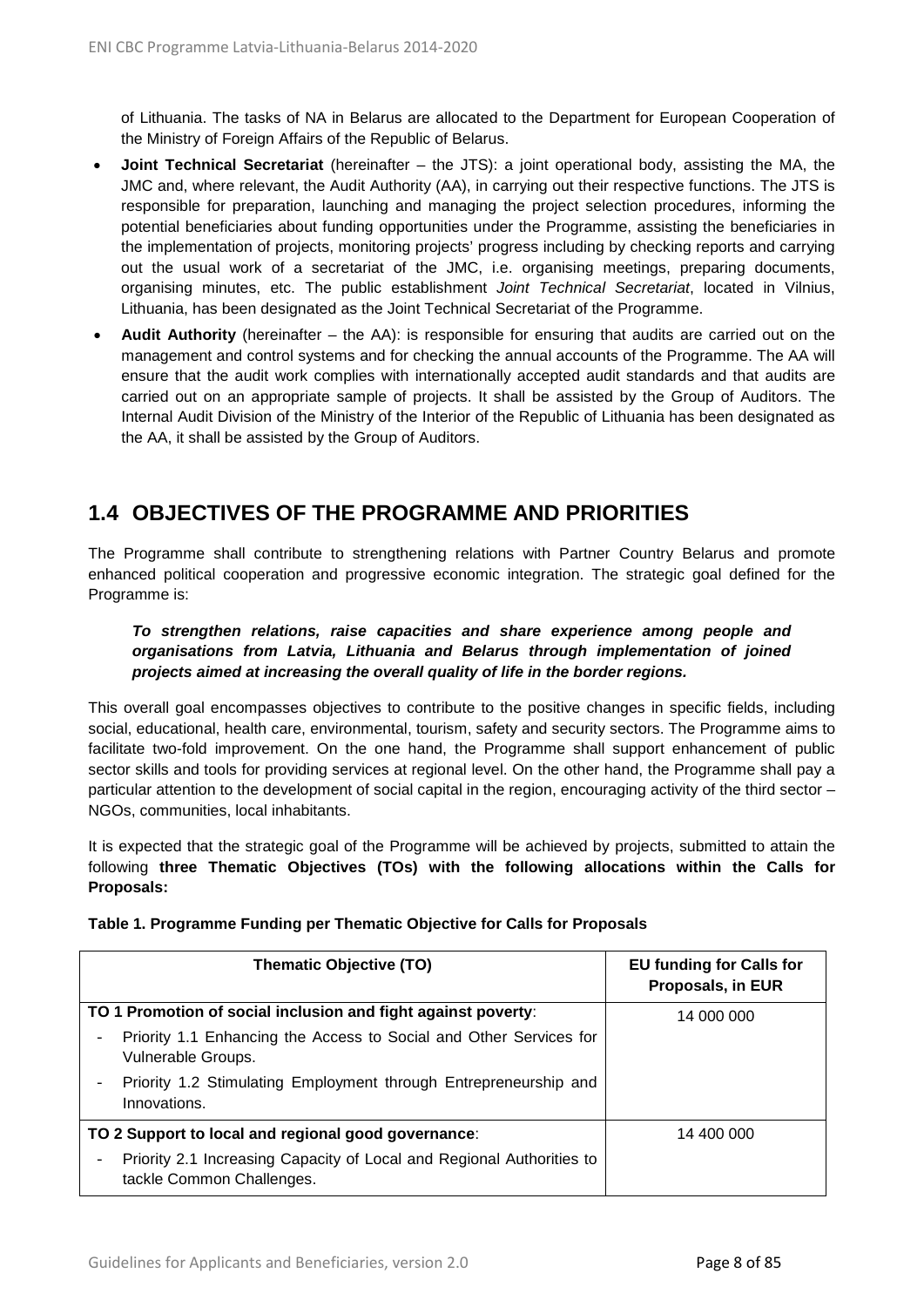|           | - Priority 2.2 Strengthening Society.                                                             |            |
|-----------|---------------------------------------------------------------------------------------------------|------------|
| heritage: | TO 3 Promotion of local culture and preservation of historical                                    | 16 000 000 |
|           | Priority 3.1 Promoting and Preserving Cultural and Historical<br>Heritage and Traditional Skills. |            |

## <span id="page-8-0"></span>**1.5 Financial Allocations**

## **1.5.1 Financial Allocations for the 2nd Call for Proposals**

<span id="page-8-1"></span>The overall indicative amount made available for projects under this Call for Proposals is EUR 25 000 000 with a possibility to increase by a decision of the JMC. At the same time the JMC reserves the right not to award all the available funds.

#### **Size of EU funding (grant) and project budget**

For any project the EU funding (grant) requested under this Call for Proposals **shall not be less than EUR 100 000.**

The maximum amount of the EU funding (grant) **shall not exceed:**

- For projects within the Priority 1.1: **EUR 1 000 000**;
- For projects within the Priority 1.2: **EUR 300 000;**
- For projects within the Priority 2.1: **EUR 1 000 000**;
- For projects within the Priority 2.2: **EUR 300 000**;
- For projects within the Priority 3.1: **EUR 1 200 000.** Infrastructure component for one side (country) cannot exceed EUR 900 000.

#### **For any project the EU funding (grant) shall be 90 % of the total eligible costs of the project.**

The budget of the project is both a cost estimate and a ceiling for eligible costs. EU funding (grant) shall not exceed the eligible costs.

### **1.5.2 Co-financing rate**

<span id="page-8-2"></span>**The amount of 10 % of the total eligible costs of the project must be the partnership's (the Lead Beneficiary's and/or beneficiary's(ies') own co-financing to the project)** and must be financed from their resources. The amounts of such co-financing are to be decided between the Lead Beneficiary and beneficiaries and their distribution is to be indicated in the Grant Application Form and Partnership Statement(s). It is highly recommended that each Lead Beneficiary and each beneficiary provides its own cofinancing to the project budget.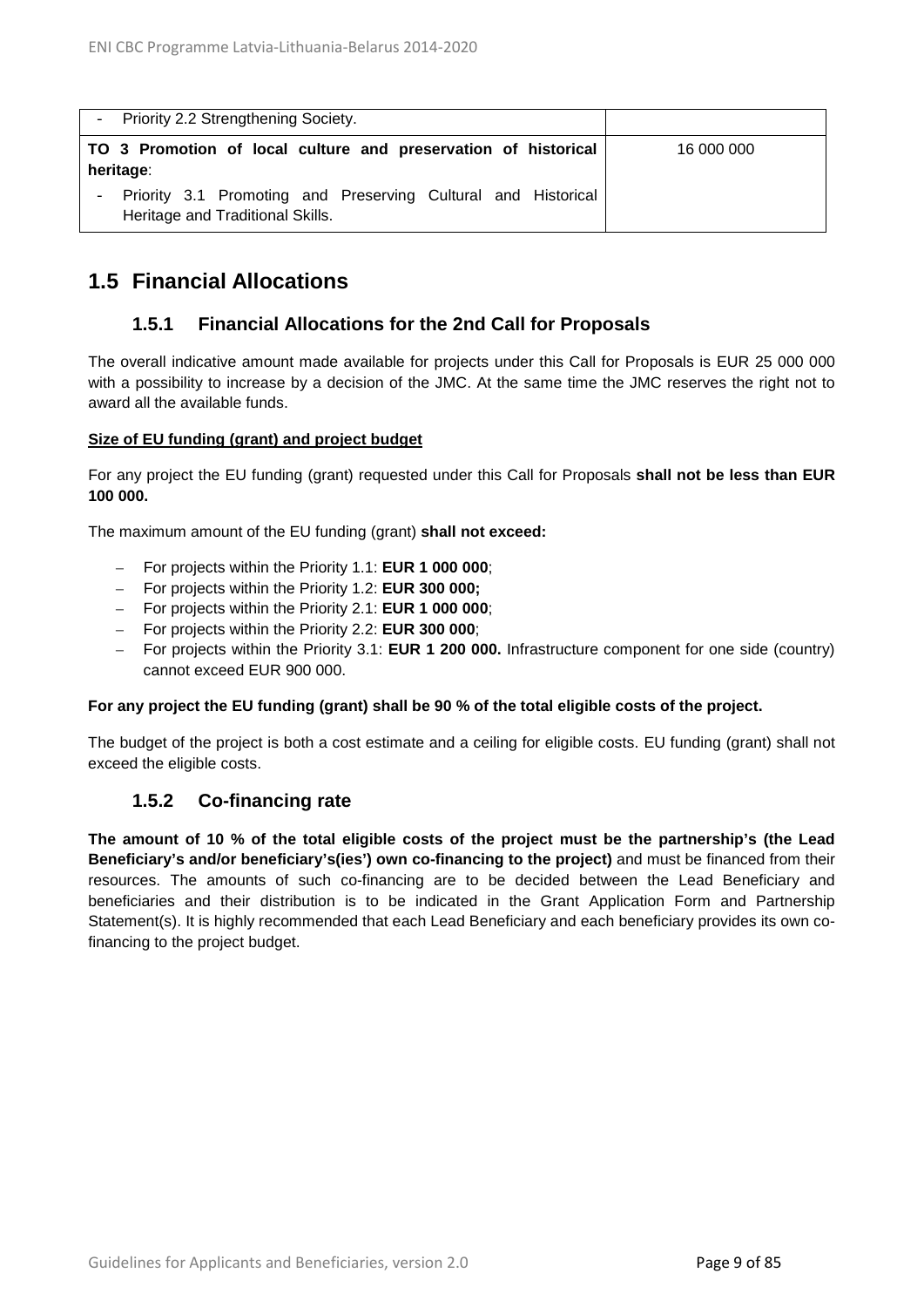# <span id="page-9-0"></span>**2.RULES FOR THE SECOND CALL FOR PROPOSALS**

# <span id="page-9-1"></span>**2.1 PROJECT AND ACTIVITIES SUPPORTED UNDER THIS CALL FOR PROPOSALS**

Description of activities and examples of actions which may be supported within each Priority and which will not be supported under this Call for Proposals are given below in *sections 2.1.1 – 2.1.4 to these Guidelines.*

# <span id="page-9-2"></span>**2.1.1 Thematic Objective (TO) 1: "Promotion of Social Inclusion and Fight against Poverty"**

The TO 1 seeks to address the following needs:

• In order to enhance the access to social and other services for vulnerable groups in the Programme area, to develop new and/or improving the existent social or other services through cross-border cooperation.

Vulnerable groups are understood as various groups that experience a higher risk of poverty and social exclusion than the general population, including children, women, physically or mentally disabled, elderly, minorities, ex-cons, those struggling with substance abuse, homeless, long-term unemployed, etc. However, vulnerability of certain groups depends on the context of particular country/region.

• In order to create greater employment opportunities in the Programme area, to develop employability and entrepreneurial capacities of people, especially young and pre-retirement age, through crossborder cooperation and exchange of good practices.

**Within this TO the projects may apply to the Priority 1.1 or Priority 1.2 as described below:**

## **Priority 1.1 "Enhancing the Access to Social and Other Services for Vulnerable Groups"**

*Specific objective* - developing new and/or improving the existent social or other services for vulnerable groups through cross-border cooperation.

#### **Expected results by the Priority 1.1**

Activities financed under this Priority could result in numerous positive short-term, mid-term and long-term changes in the Programme area. The most important of these include, first of all, emergence of alternative social and other service providers (including NGOs and local communities) cooperating with cross-border partners and, thus, increased diversification of service providers; secondly, increased availability and wider variety of social and other services for vulnerable groups, including higher availability/accessibility of nonresidential social and other services, in addition, increased capacities and gains in experience of NGOs operating in the Programme area; finally, reduction of social exclusion and increase in the quality of life of residents of the Programme area.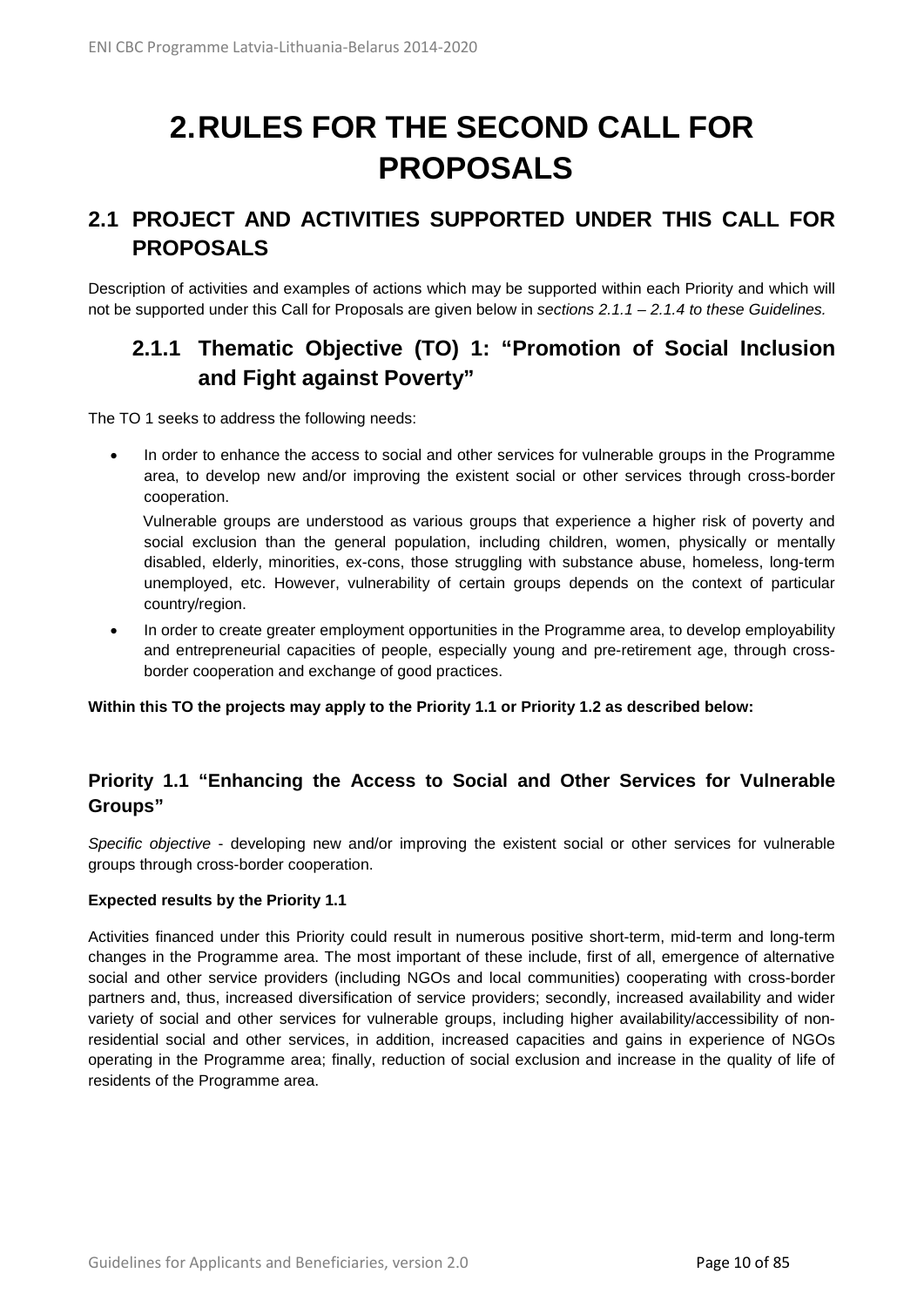**Table 2. Projects financed within the Priority 1.1 shall contribute to the following Programme result indicator:**

| <b>Indicator</b>                                                                                                         | <b>Measurement</b> | <b>Baseline</b> | <b>Baseline</b> | <b>Target Value</b> |
|--------------------------------------------------------------------------------------------------------------------------|--------------------|-----------------|-----------------|---------------------|
|                                                                                                                          | <b>Unit</b>        | <b>Value</b>    | Year            | (2022)              |
| Number of new/improved and/or more<br>accessible social or other services for<br>vulnerable groups in the Programme area | Services           | 6               | 2013            | 14                  |

#### **Table 3. Projects financed within the Priority 1.1 shall contribute to at least one or two of the following Programme output indicators:**

| <b>Indicator</b>                                                                                                                                                    | <b>Measurement unit</b> | <b>Target value</b><br>(2022) |
|---------------------------------------------------------------------------------------------------------------------------------------------------------------------|-------------------------|-------------------------------|
| Number of organisations cooperating in the field of new/improved<br>and/or more accessible social and other services for vulnerable<br>groups in the Programme area | Organisations           | 30                            |
| Number of social service professionals participating in cross-<br>border exchanges or activities.                                                                   | Persons                 | 40                            |

#### **Actions to be supported under the Priority 1.1**

Actions to be supported under this Priority shall directly increase accessibility to basic social and other services for vulnerable groups in the Programme area. The first priority of the support should be provision of the new/improved and/or more accessible social or other services for vulnerable groups. However, if lack of infrastructure is recognised and proved to be serious obstacle to the development of services, investments in small-scale infrastructure may be financed.

The desired result of the support is increased variety, accessibility and/or quality of social and other services in the Programme area, as well as more active involvement of local, non-traditional service providers.

#### **Indicative list of actions to be supported:**

- *-* Development and provision of social and other services for vulnerable groups;
- *-* Development of regional/local programmes encouraging new/non-traditional actors to involve in the provision of social and other services for vulnerable groups;
- *-* Applying innovative solutions, including technological, for provision of social and other services for vulnerable groups;
- *-* Promotion of healthy lifestyle;

 $\ddot{\phantom{a}}$ 

- *-* Capacity building and exchange of good practice;
- *-* Acquisition of equipment necessary for providing social and other services for vulnerable groups;
- Development of small-scale infrastructure<sup>[1](#page-10-0)</sup> necessary for provision of social and other services for vulnerable groups.

<span id="page-10-0"></span><sup>1</sup> Infrastructure investment should be considered as small-scale if its total cost is below EUR 2.5 million.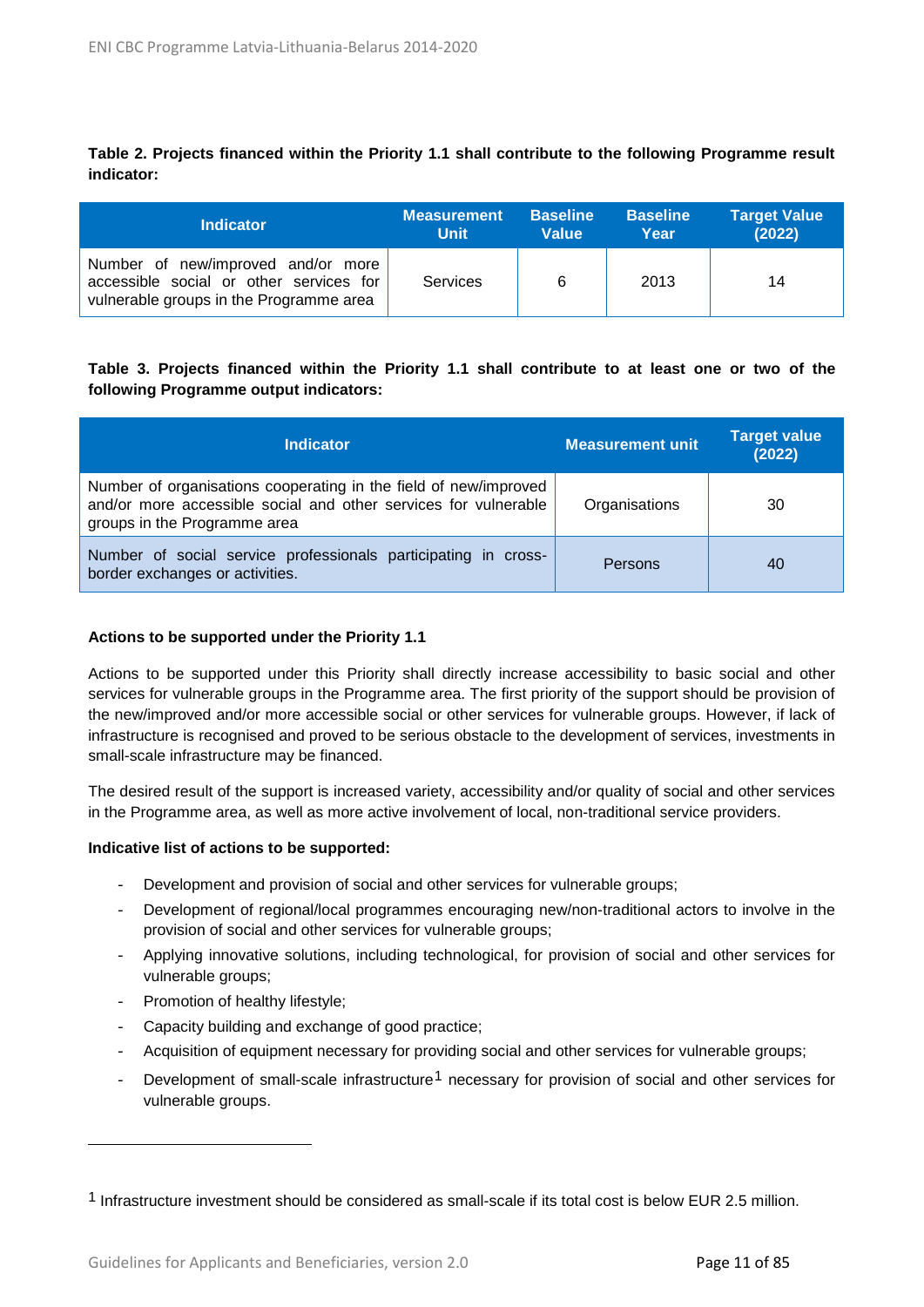As one of the guiding principles for the selection of projects for funding within the Priority 1.1, it is required that each project, which includes the development of small-scale infrastructure and/or acquisition of equipment, shall encompass soft measures aimed directly at the target groups.

## **Priority 1.2 "Stimulating Employment through Entrepreneurship and Innovations"**

*Specific objective* – developing employability and entrepreneurial capacities of people, especially young and pre-retirement age, through cross-border cooperation and exchange of good practices.

#### **Expected results by the Priority 1.2**

Activities financed under this Priority could result in numerous positive short-term, mid-term and long-term changes in the Programme area. The most important of these include, first of all, increased interaction and resource sharing between educational institutions (schools, universities, vocational training institutions), business support institutions and local labour market (entrepreneurs); secondly, increased cooperation and efforts of actors from the participating countries operating in the field of employment; furthermore, introduction of alternative approaches to the solution of unemployment problem (particularly in the case of young and pre-retirement age people), as well as improved system of vocational and professional training in conformity with the labour market needs; finally, increased entrepreneurial skills, enhanced human capital, employability and, consequently, decreased unemployment in the region.

#### **Table 4. Projects financed within the Priority 1.2 shall contribute to the following Programme result indicator:**

| <b>Indicator</b>                                                                                                                                                                                                                     | <b>Measurement</b> | <b>Baseline</b>                                            | <b>Baseline</b> | <b>Target Value</b>                                                                                         | <b>Source</b>      |
|--------------------------------------------------------------------------------------------------------------------------------------------------------------------------------------------------------------------------------------|--------------------|------------------------------------------------------------|-----------------|-------------------------------------------------------------------------------------------------------------|--------------------|
|                                                                                                                                                                                                                                      | <b>Unit</b>        | <b>Value</b>                                               | Year            | (2022)                                                                                                      | of Data            |
| Number<br>the<br>οf<br>people<br>in<br>Programme<br>who<br>area<br>have<br>received support in developing their<br>employability and entrepreneurial<br>capacities, of whom:<br>- youth;<br>- pre-retirement age people;<br>- other. | Persons            | Total<br>number<br>of people<br>$-1400.$<br>youth -<br>400 | 2013            | Total number<br>of people -<br>1500, youth -<br>700, pre-<br>retirement age<br>people - 300,<br>other - 500 | Project<br>reports |

### **Table 5. Projects financed within the Priority 1.2 shall contribute to the following Programme output indicator:**

| <b>Indicator</b>                                                                                                                                                                                                           | <b>Measurement unit</b> | <b>Target value</b><br>(2022) | Source of data  |
|----------------------------------------------------------------------------------------------------------------------------------------------------------------------------------------------------------------------------|-------------------------|-------------------------------|-----------------|
| Number<br>implemented<br>οf<br>cross-border<br>initiatives aimed at developing employability<br>and/or entrepreneurial capacities of people,<br>including youth and pre-retirement<br>age<br>people, in the Programme area | Initiatives             | 20                            | Project reports |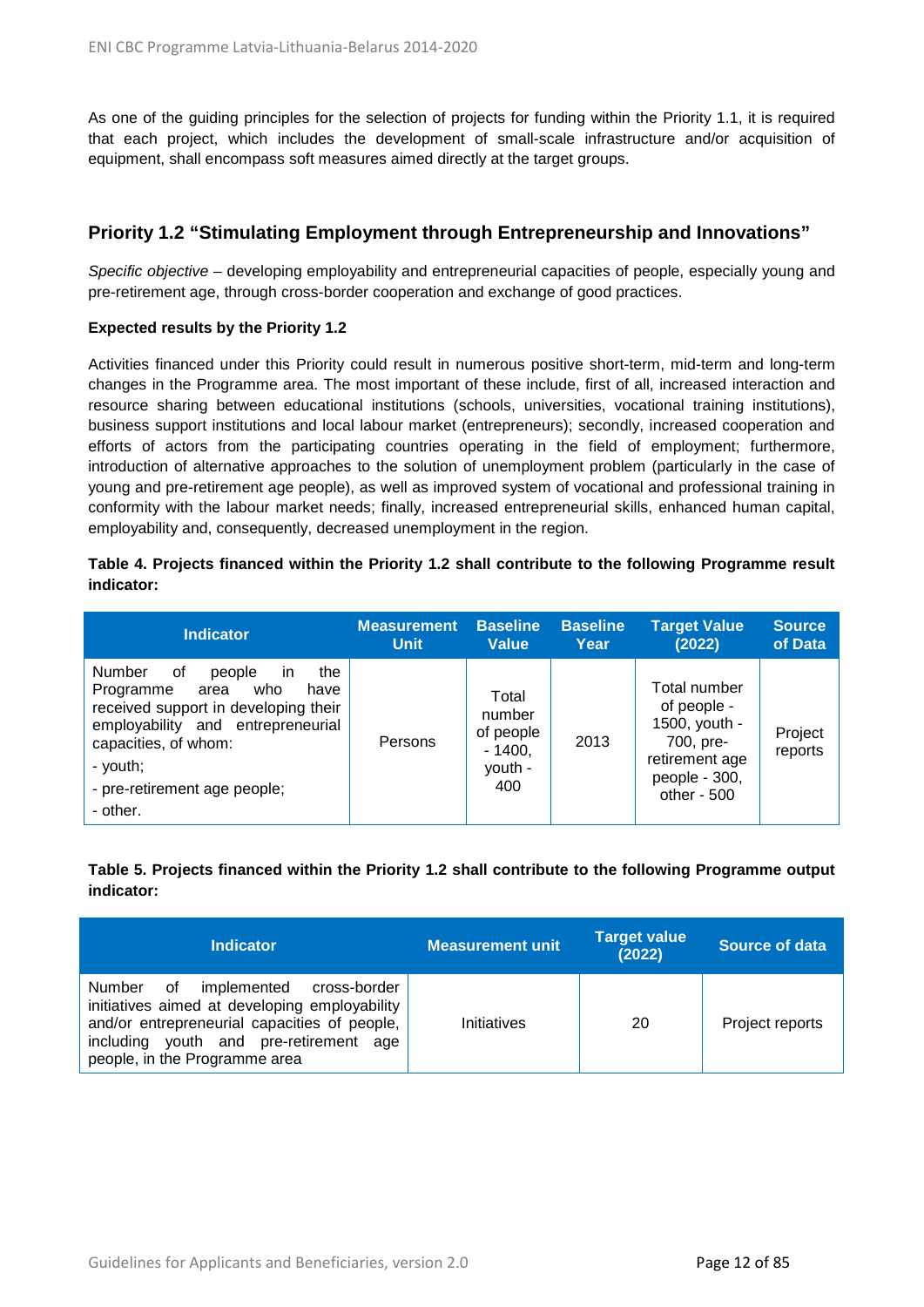#### **Actions to be supported under the Priority 1.2**

Actions to be supported under this Priority shall target people facing unemployment in the Programme area paying special attention to the unemployment of young (15-29 years old) and pre-retirement age (55-64 years old in the EU member states, 50-59 years old in Belarus) people.

**As the applications selected within the 1st Call for Proposals foresee fulfilment of the Programme result indicator "Number of people in the Programme area who have received support in developing their employability and entrepreneurial capacities" with respect to the target group "youth", in order to be approved for funding the applications submitted within the 2nd Call for Proposals shall focus on other target groups: "pre-retirement age people" and "other" population.**

#### **Indicative list of actions to be supported:**

- Preparation and implementation of programmes<sup>[2](#page-12-1)</sup> promoting and/or facilitating employment;
- Preparation and implementation of programmes<sup>[3](#page-12-2)</sup> promoting and/or facilitating business activities;
- Promotion of new/innovative business development and employment methods;
- Promotion and implementation of cooperation between business and educational institutions, including apprenticeship initiatives;
- Development of entrepreneurial skills, including business idea generation, business planning, product and service development, business management, sales and marketing, etc.;
- Development of skills corresponding to the needs of labour market in particular region;
- Promotion of cross-border entrepreneurship;
- Strengthening capacities of public business support institutions;
- Preparation and implementation of programmes promoting exchange of experience among different age groups;
- Acquisition of equipment necessary for the implementation of initiatives promoting and/or facilitating employment.

As one of the guiding principles for the selection of projects for funding within the Priority 1.2, it is required that each project, which includes acquisition of equipment, shall encompass soft measures aimed directly at the target groups.

# <span id="page-12-0"></span>**2.1.2 Thematic Objective (TO) 2: "Support to Local and Regional Good Governance"**

The TO 2 seeks to address the following needs:

- In order to enhance capacities of local and regional authorities to tackle common challenges, to increase cross-border cooperation among authorities of the Programme area in dealing with natural and man-made disasters.
- In order to strengthen society, to increase cross-border cooperation among local non-governmental actors of the Programme area.

#### **Within this TO the projects may apply to the Priority 2.1 or Priority 2.2 as described below:**

 $\overline{a}$ 

<span id="page-12-1"></span><sup>&</sup>lt;sup>2</sup> Such programmes shall include all necessary measures to achieve the Programme output indicator. As an example, they may include institutional measures, education activities, trainings, information and promotion campaigns, etc.

<span id="page-12-2"></span><sup>3</sup> See footnote 2.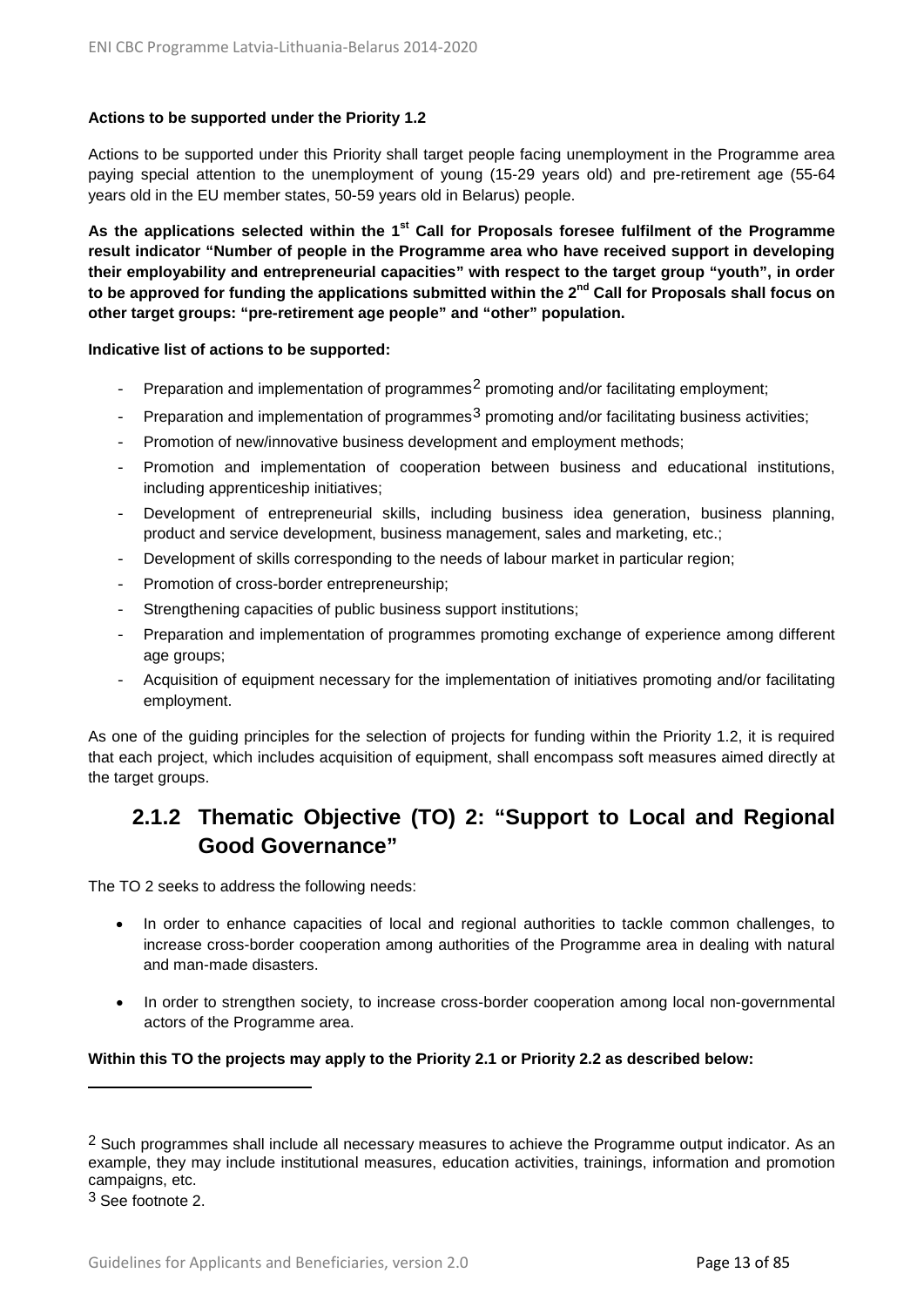## **Priority 2.1 "Increasing Capacity of Local and Regional Authorities to tackle Common Challenges"**

*Specific objective* - increasing cross-border cooperation among authorities of the Programme area in dealing with natural and man-made disasters.

#### **Expected results by the Priority 2.1**

Activities financed under this Priority could result in numerous positive short-term, mid-term and long-term changes in the Programme area. The most important of these include, first of all, increased cooperation and experience-sharing among local and regional authorities of the participating countries in developing common systems and tools to manage natural resources, respond to various disasters and eliminate their consequences; secondly, increased cooperation of authorities from the participating countries in environmental, safety and security issues; fight with environmental pollution, including air and water pollution; furthermore, improved policy management and the quality of public services in the fields of environmental protection, safety and security; finally, enhanced capacities of local and regional authorities of the participating countries in tackling common challenges.

At the individual level capacity building shall be based on the processes of learning, knowledge and experience sharing and other learning techniques. At the organisational level local and regional institutions shall encourage positive changes within their systems, procedures, regulations. In order to facilitate institutional performance and increase public service quality, development and implementation of particular tools (e-governance, data exchange systems, specific equipment, etc.) shall be supported.

#### **Table 6. Projects financed within the Priority 2.1 shall contribute to the following Programme result indicator:**

| <b>Indicator</b>                                                                                                               | <b>Measurement</b> | <b>Baseline</b> | <b>Baseline</b> | <b>Target Value</b> | <b>Source of</b>   |
|--------------------------------------------------------------------------------------------------------------------------------|--------------------|-----------------|-----------------|---------------------|--------------------|
|                                                                                                                                | <b>Unit</b>        | <b>Value</b>    | Year            | (2022)              | <b>Data</b>        |
| institutions<br>Number<br>0f<br>involved in joint decision<br>with<br>making<br>process<br>regards to the common<br>challenges | Institutions       | 16              | 2013            | 25                  | Project<br>reports |

#### **Table 7. Projects financed within the Priority 2.1 shall contribute to the following Programme output indicator:**

| <b>Indicator</b>                                                                                                                                         | <b>Measurement unit</b> | <b>Target value</b><br>(2022) | Source of data  |
|----------------------------------------------------------------------------------------------------------------------------------------------------------|-------------------------|-------------------------------|-----------------|
| Number<br>cross-border<br>οf<br>cooperation<br>initiatives involving joint/coordinated decision<br>making in the sphere of tackling common<br>challenges | Initiatives             | 10                            | Project reports |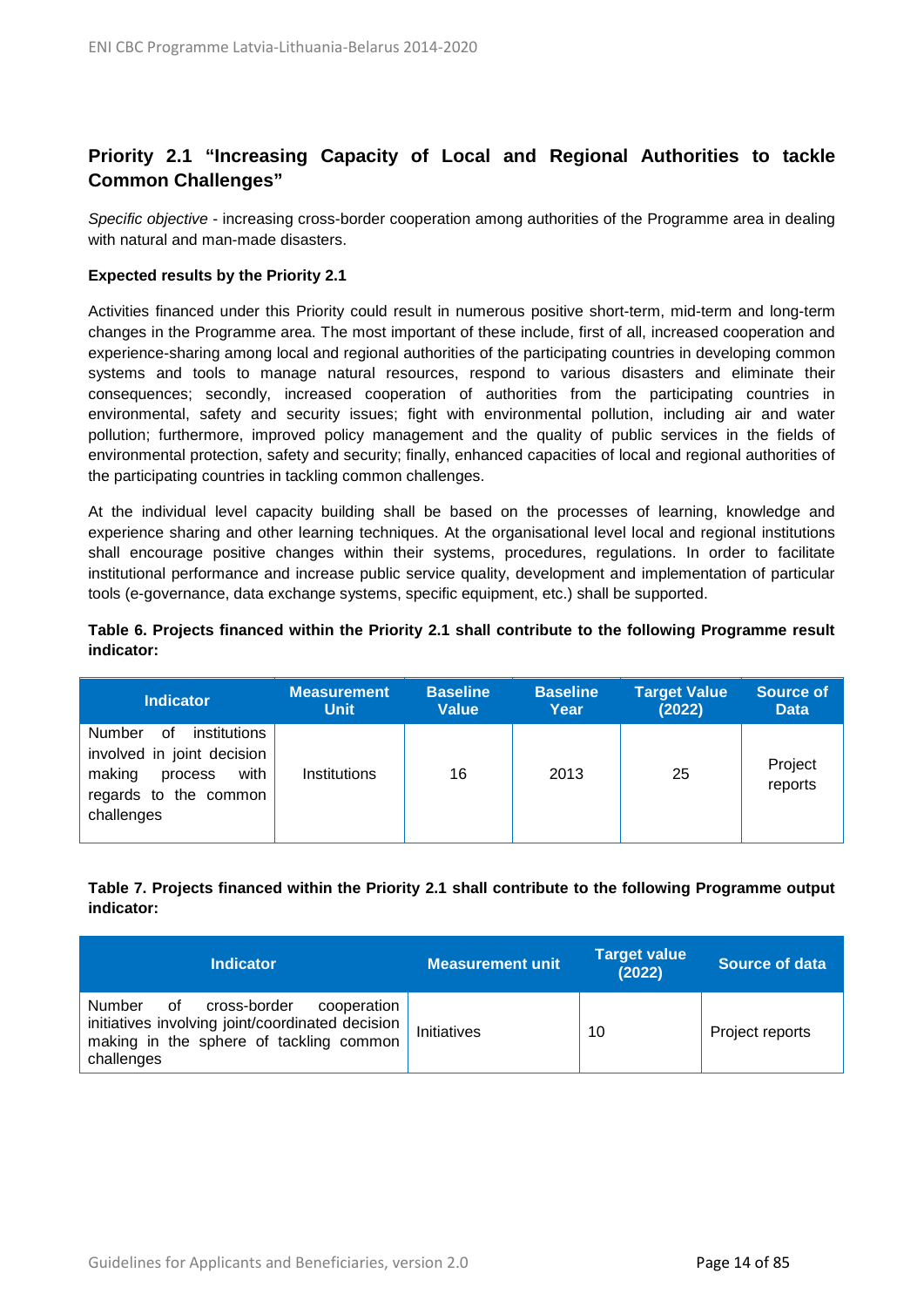#### **Actions to be supported under the Priority 2.1**

In order to tackle common environmental, safety and security challenges, the Programme shall fund development and implementation by at least two of the participating countries of cooperation programmes, having in result signed agreement to cooperate in a particular field. Under this Priority, regional and local authorities, as well as other public bodies acting in the fields of nature and environment management, safety and security shall improve their skills and capacities to deal with natural and man-made disasters, and to ensure safety and security in the region. All the actions shall be implemented in close cooperation between neighbouring countries.

#### **Indicative list of actions to be supported:**

- Promotion of legal and administrative cooperation between authorities and institutions of the participating countries in the fields of nature and environment management, environmental pollution, safety and security**,** management of spread of invasive alien species**;**
- Acquisition of specific equipment and improvement of infrastructure, technical capacities and methods to tackle natural and man-made disasters;
- Development and implementation of training initiatives, strengthening capacities to deal with natural and man-made disasters, and to ensure safety and security;
- Increasing involvement of local communities in public decision-making and implementation processes in the fields of nature and environment management, environmental pollution; safety and security by raising public awareness.

As one of the guiding principles for the selection of projects for funding within the Priority 2.1, it is required that each project, which includes the development of small-scale infrastructure $4$  and/or acquisition of equipment, shall encompass soft measures aimed directly at the target groups.

## **Priority 2.2 "Strengthening Society"**

*Specific objective* – increasing cross-border cooperation among local non-governmental actors of the Programme area.

#### **Expected results by the Priority 2.2**

Activities financed under this Priority could result in numerous positive short-term, mid-term and long-term changes in the Programme area. The most important of these include, first of all, increased cooperation and participation of relevant local actors (NGOs, local communities) in local decision-making, implementation processes and local activities, secondly, more active and self-regulated communities, increased cooperation and experience-sharing within and among communities of the participating countries, moreover, enhanced capacities of local authorities and local non-governmental actors, furthermore, improved interconnections among local actors, gain in experience of local actors, finally, introduction of new community-led service models and social innovations (new products, services and models that simultaneously meet community needs) and more efficient governance solutions to local problems.

 $\ddot{\phantom{a}}$ 

<span id="page-14-0"></span><sup>4</sup> See footnote 1.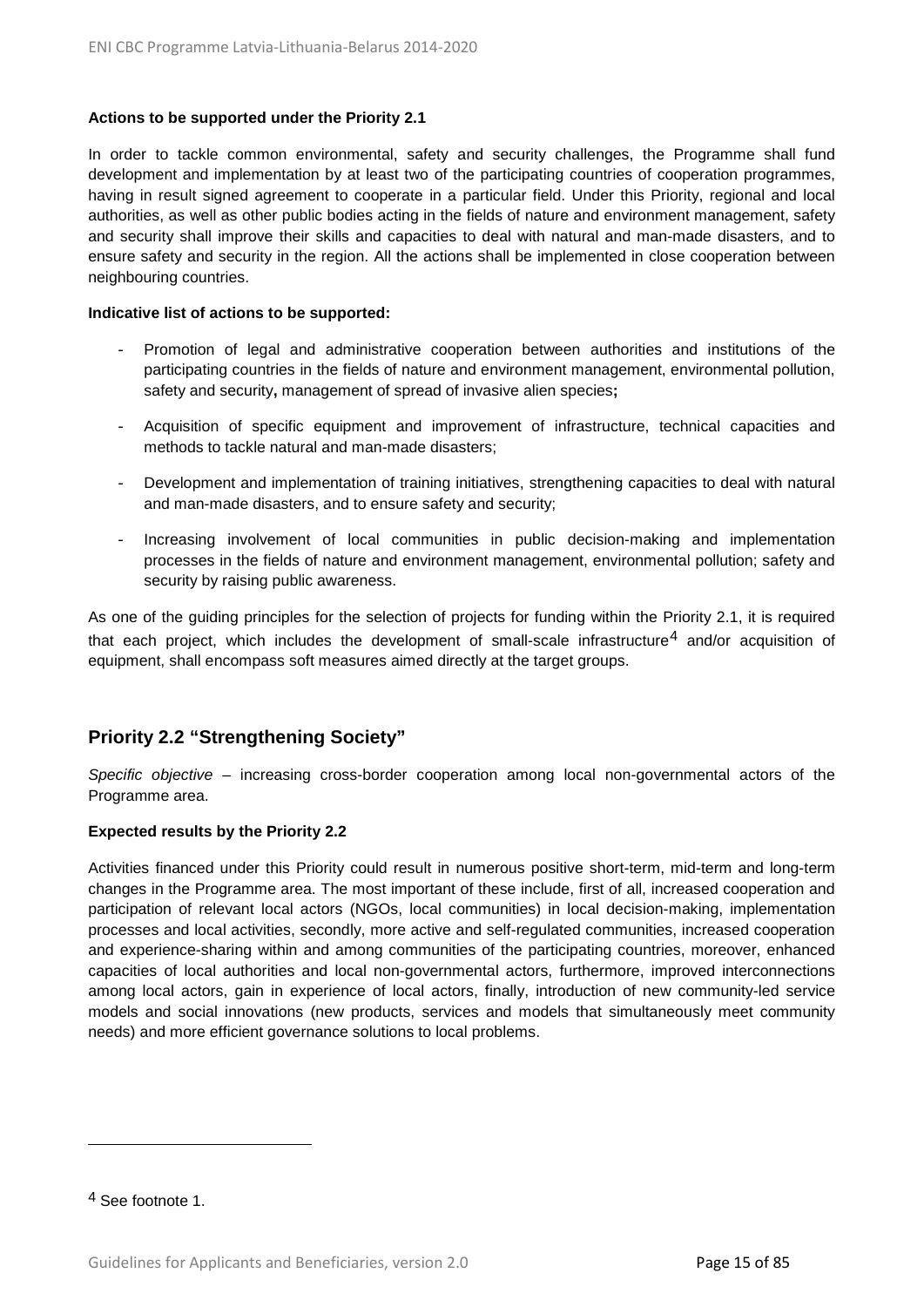**Table 8. Projects financed within the Priority 2.2 shall contribute to the following Programme result indicator:**

| <b>Indicator</b>                                                                                       | <b>Measurement</b> | <b>Baseline</b> | <b>Baseline</b> | <b>Target Value</b> | Source of                                    |
|--------------------------------------------------------------------------------------------------------|--------------------|-----------------|-----------------|---------------------|----------------------------------------------|
|                                                                                                        | <b>Unit</b>        | <b>Value</b>    | Year            | (2022)              | <b>Data</b>                                  |
| Number of organisations that<br>established<br>durable<br>have<br>cooperation<br>cross-border<br>links | Organisations      | 140             | 2013            | 160                 | Project<br>reports/<br>Evaluation<br>reports |

### **Table 9. Projects financed within the Priority 2.2 shall contribute to the following Programme output indicator:**

| <b>Indicator</b>                                                                                                                                                                                  | Measurement unit | <b>Target value</b><br>(2022) | Source of data  |
|---------------------------------------------------------------------------------------------------------------------------------------------------------------------------------------------------|------------------|-------------------------------|-----------------|
| Number of implemented joint projects by<br>non-governmental actors<br>other<br>and<br>organisations of the Programme area in the<br>fields of culture, sport, education, social<br>services, etc. | Action           | 30                            | Project reports |

#### **Actions to be supported under the Priority 2.2**

By this Priority the Programme shall support actions strengthening the links, on one hand, between local governments and local communities, and, on the other hand, among local communities of the Programme area in different fields, including culture, sports, education, etc.

#### **Indicative list of actions to be supported:**

- Preparation and implementation of initiatives increasing the participation of local communities in public decision making and implementation processes by developing various mechanisms (e.g., e-participation) that facilitate dialogue among local inhabitants and with local authorities);
- Implementation of training/mentoring activities for local communities in provision of community-led services;
- Development and implementation of community-led service provision initiatives;
- Transfer of good practices;
- Acquisition of equipment for community needs.

As one of the guiding principles for the selection of projects for funding within the Priority 2.2, it is required that each project, which includes the development of small-scale infrastructure<sup>[5](#page-15-0)</sup> and/or acquisition of equipment, shall encompass soft measures.

<span id="page-15-0"></span>5 See footnote 1.

 $\overline{a}$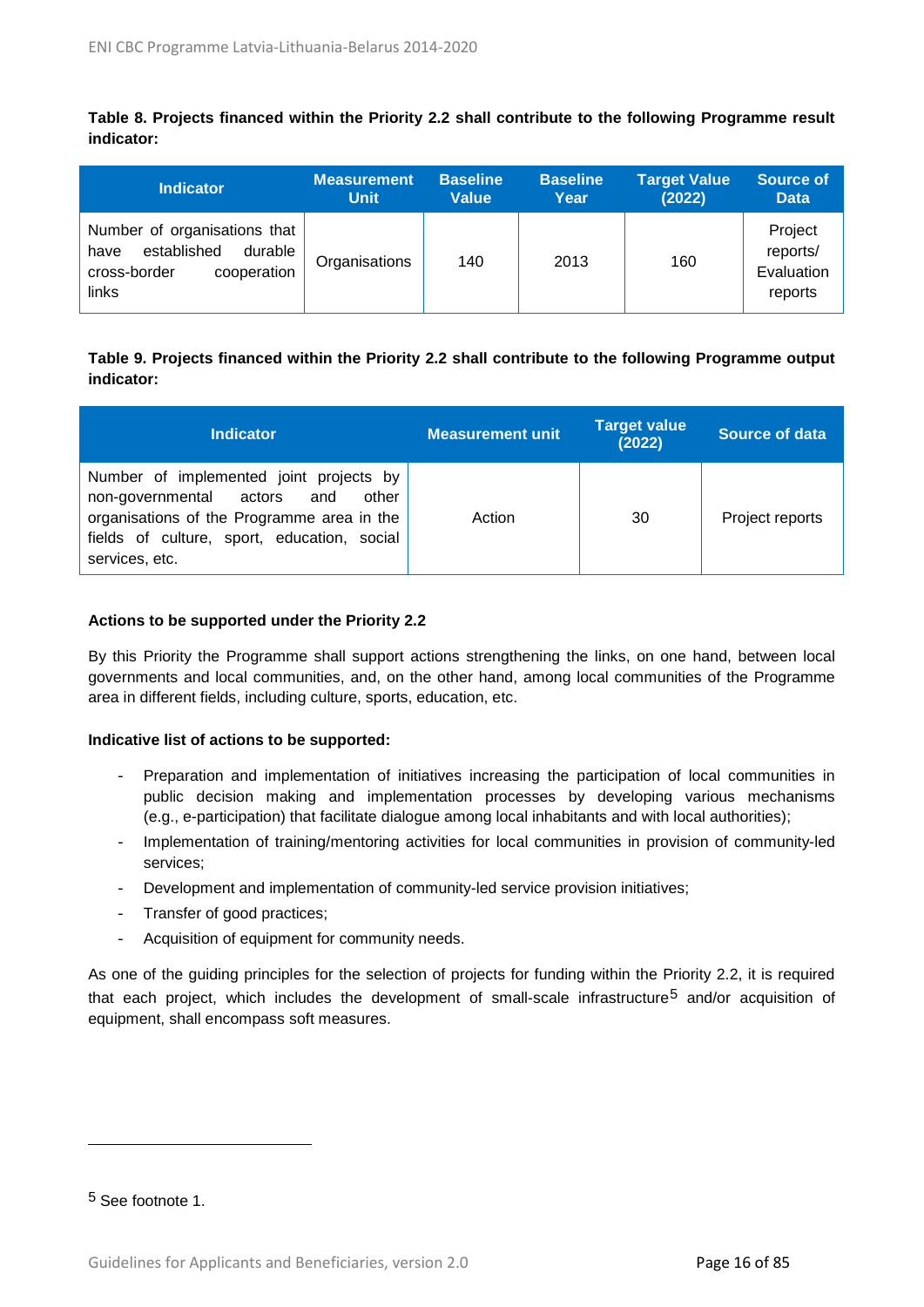# <span id="page-16-0"></span>**2.1.3 Thematic Objective (TO) 3: "Promotion of Local Culture and Preservation of Historical Heritage"**

The TO 3 seeks to address the following need:

• In order to promote and preserve cultural heritage and traditional skills in the Programme area, to stimulate active and sustainable use of cultural heritage through cross-border cooperation.

#### **Within this TO the projects may apply to the Priority 3.1 as described below:**

## **Priority 3.1. "Promoting and Preserving Cultural and Historical Heritage and Traditional Skills"**

*Specific objective* – stimulating active and sustainable use of cultural and historical heritage through crossborder cooperation.

#### **Expected results by the Priority**

Activities financed under this Priority could result in numerous positive short-term, mid-term and long-term changes in the Programme area. The most important of these include, first of all, more sustainable and effective use of cultural and historical heritage; secondly, increased cultural vitality and attractiveness of the region; finally, increased tourist flows and increased economic growth in the region. Special attention has to be paid to enhancing human capital of local communities, strengthening regional identity and a sense of belonging. Encouraging local craftsmen and artists to use their traditional skills could stimulate the development of entrepreneurship in local communities and, in turn, increase attractiveness of the region and positively affect local economic activity.

#### **Table 10. Projects financed within the Priority 3.1 shall contribute to the following Programme result indicator:**

| <b>Indicator</b>                                                                   | <b>Measurement</b> | <b>Baseline</b> | <b>Baseline</b> | <b>Target Value</b> | <b>Source of</b>       |
|------------------------------------------------------------------------------------|--------------------|-----------------|-----------------|---------------------|------------------------|
|                                                                                    | <b>Unit</b>        | <b>Value</b>    | Year            | (2022)              | <b>Data</b>            |
| Number of tourists<br>accommodated per<br>1000 population in<br>the Programme area | Persons            | 329             | 2013            | 394                 | Official<br>statistics |

#### **Table 11. Projects financed within the Priority 3.1 shall contribute to at least one or several of the following Programme output indicators:**

| <b>Indicator</b>                                                                                                                                                 | <b>Measurement unit</b>          | <b>Target value</b><br>(2022) | Source of data  |
|------------------------------------------------------------------------------------------------------------------------------------------------------------------|----------------------------------|-------------------------------|-----------------|
| Number of improved cultural and historical<br>sites as a direct consequence of Programme<br>support                                                              | Cultural and historical<br>sites | 15                            | Project reports |
| Number of professionals in the fields of<br>culture, cultural and historical heritage and<br>tourism participating in trainings and/or other<br>joint activities | Persons                          | 200                           | Project reports |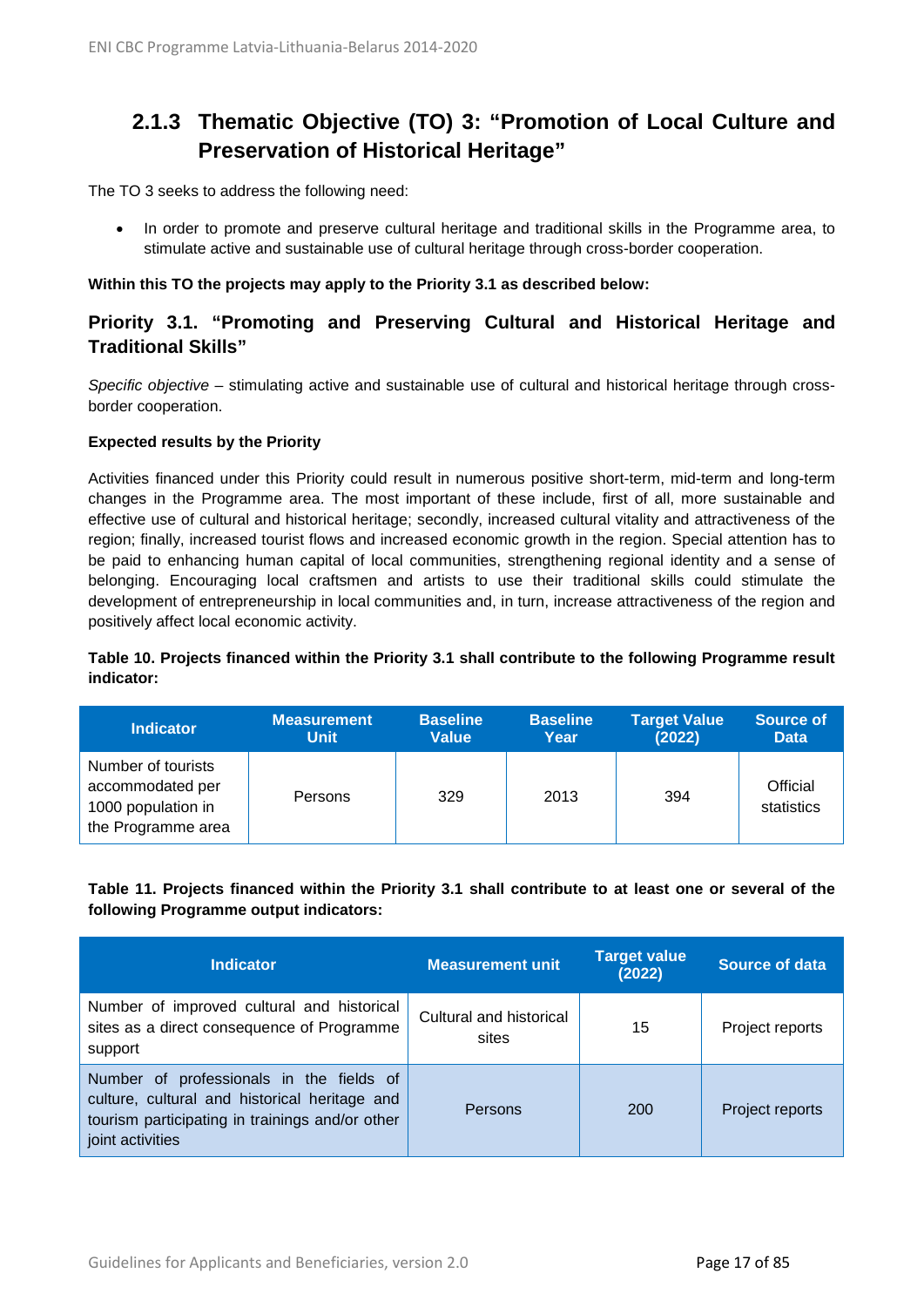| Number of institutions using Programme<br>support for promoting local culture and<br>preserving historical heritage | Institutions | 50 | Project reports |
|---------------------------------------------------------------------------------------------------------------------|--------------|----|-----------------|
|---------------------------------------------------------------------------------------------------------------------|--------------|----|-----------------|

#### **Actions to be supported under the Priority 3.1**

By this Priority the Programme shall support common actions by the participating countries in utilisation and promotion of cultural and historical heritage. The latter shall be open for various community activities, as well as cultural, educational and tourism needs. Local inhabitants and tourists are both the main target groups, which shall benefit from the supported actions.

#### **Indicative list of actions to be supported:**

- Preservation and adaptation of cultural and historical heritage for cultural, educational and/or tourism purposes;
- Development of joint initiatives in utilisation and promotion of cultural and historical heritage objects, encompassing organisation of joint festivals, fairs, art exhibitions, etc.;
- Preservation and promotion of traditional production networks;
- Implementation of trainings for professionals working in in the fields of culture, cultural education, cultural and historical heritage and tourism;
- Promotion of cross-border cooperation and exchange of good practice among professionals working in in the fields of culture, cultural education, cultural and historical heritage and tourism;
- Acquisition of equipment necessary for organisation of initiatives aimed at utilisation and promotion of cultural and historical heritage (festivals, fairs, exhibitions, master classes, etc.);
- Development of infrastructure necessary for promotion of cultural and historical heritage in cultural and historical sites.

As one of the guiding principles for the selection of projects for funding within the Priority 3.1, it is required that each project, which includes the development of small-scale infrastructure<sup>[6](#page-17-0)</sup> and/or acquisition of equipment, shall encompass soft measures.

The following conditions of eligibility on improvement of infrastructure and purchase of equipment under Priority 3.1 shall apply:

- An object, where the infrastructure works are planned under the project, must appear on a heritage list, or
- Improvement of infrastructure and purchase of equipment may be eligible if a building is not included into lists of heritage objects, however, it hosts cultural or historical valuable items or collections and improvement of infrastructure or equipment is necessary to ensure better storage and exposition conditions, or
- Improvement of infrastructure and purchase of equipment may be eligible if a building is not included into lists of heritage objects, however, valuable activities of local culture take place in its premises (e.g. folk music rehearsals, traditional or having cultural/ historical value handicraft masterclasses, etc.).

In all of the abovementioned cases the improvement of infrastructure and purchase of equipment must be well justified and follow the rationale of economic efficiency (i.e. buying and renovating must be more efficient than renting premises or equipment).

<span id="page-17-0"></span>6 See footnote 1.

 $\overline{a}$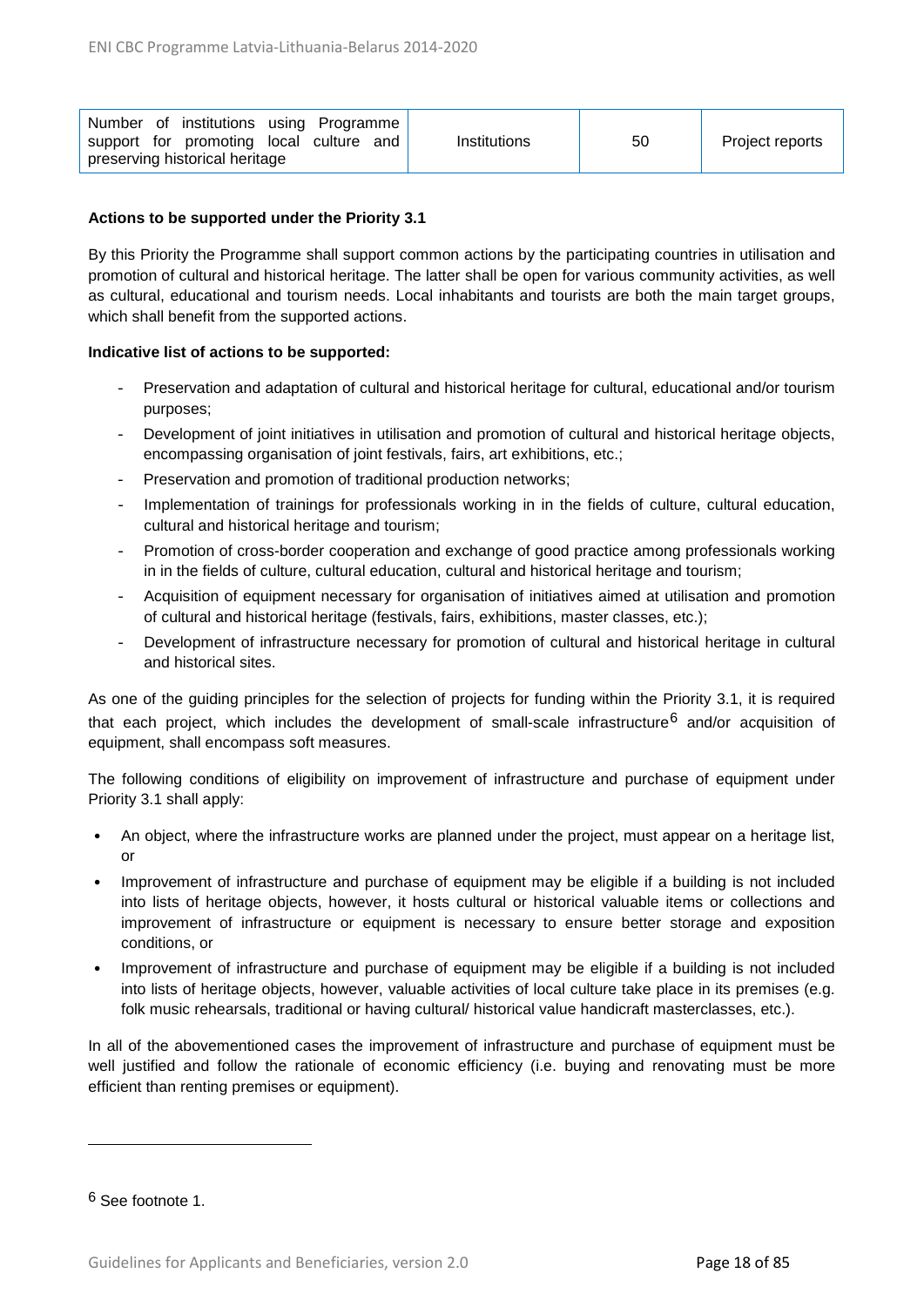For more detailed information about the projects and activities to be financed within the Thematic Objectives and Priorities of the Programme please refer to the sections 3 and 6 of the Joint Operational Programme.

## **2.1.4 Non-supported Projects and Activities**

<span id="page-18-0"></span>Projects which do not deliver any clear cross-border cooperation impact and benefits and which do not demonstrate added value to the EU strategies and the Programme will not receive the EU funding within the Programme. Examples of such projects or activities are as follows:

- projects or activities which immediate objective is commercial or profit-making and activities falling under the state aid;
- projects or activities concerned only or mainly with individual sponsorships for participation in workshops, seminars, conferences, congresses, etc.;
- projects or activities concerned only or mainly with individual scholarships for studies or training courses;
- investment driven projects which are based on artificial cooperation in order to implement the investments;
- activities of political, ideological or religious nature;
- pure academic and research-oriented activities;
- projects aimed solely at preparation of feasibility studies and technical documents;
- activities already financed by other European Union initiatives, other donors, other public sources;
- sub-granting, understood as giving received EU funding to third parties*.*

## <span id="page-18-1"></span>**2.2 ELIGIBILITY CRITERIA. GENERAL PRINCIPLES**

There are three sets of eligibility criteria, relating to:

- Lead Beneficiary which may request EU funding, and beneficiaries;
- projects for which EU funding may be awarded;
- types of costs which may be taken into account in setting the amount of eligible costs, which will be the base for the calculation of the EU funding.

## **2.2.1 Eligibility of Lead Beneficiaries and Beneficiaries**

#### <span id="page-18-2"></span>**i) In order to be eligible for the EU funding, Lead Beneficiary and beneficiaries:**

- a) shall be one of the following types of organisations:
	- National, regional and local authorities.
	- Bodies governed by public law, associations formed by one or several such authorities or one or several of such bodies governed by public law:
		- − established for the specific purpose of meeting needs in the general interest, **not having an industrial or commercial character**,
		- − **having legal personality** and
		- financed, for the most part, by the State, regional or local authorities, or other bodies governed by public law; or subject to management supervision by those bodies; or having an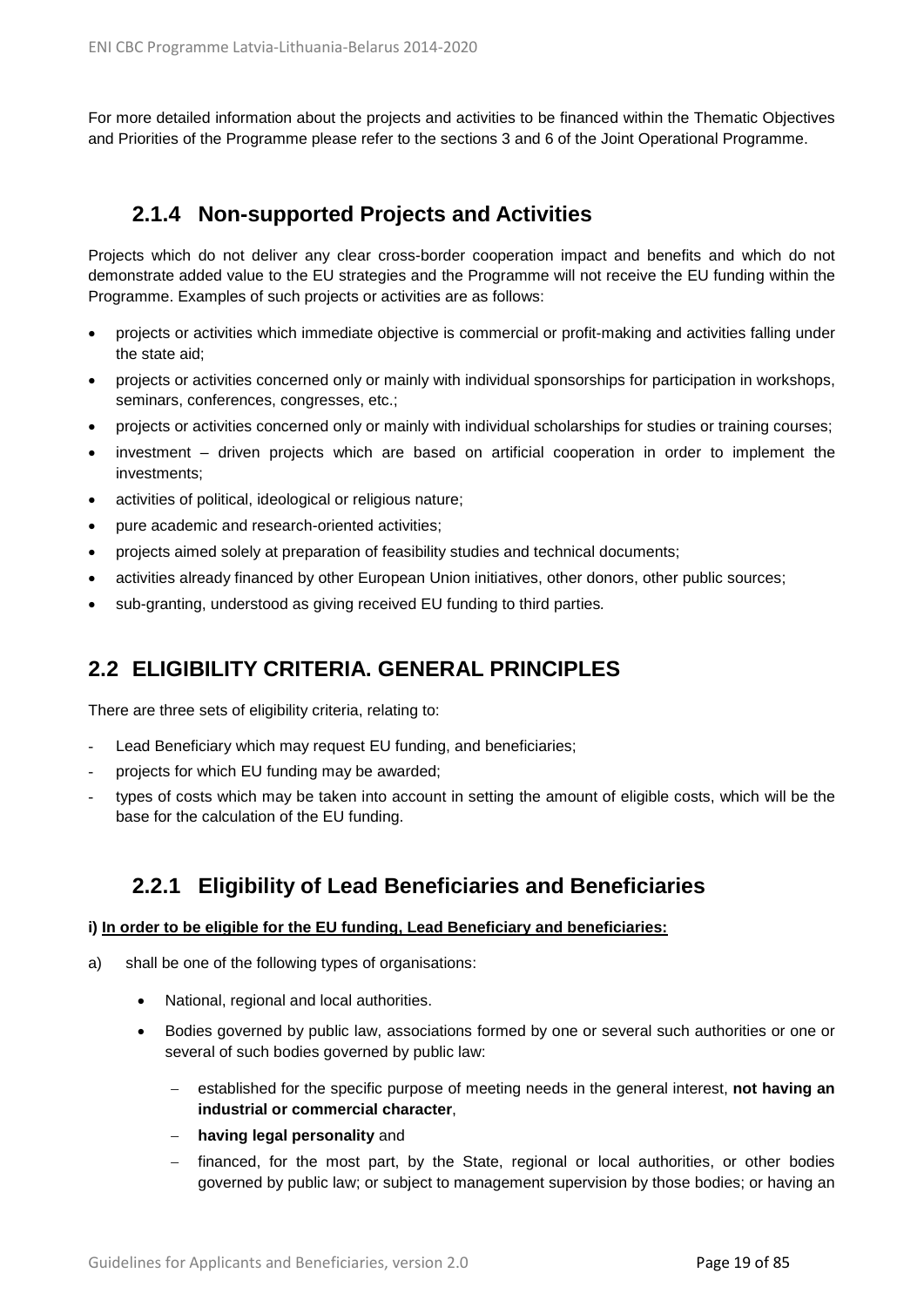administrative, managerial or supervisory board, more than half of whose members are appointed by the State, regional or local authorities, or by other bodies governed by public law.

- Non-state actors (established for the specific purpose of meeting needs for the general interest, **not having an industrial or commercial character and having legal personality**):
	- non-governmental organisations;
	- − local citizens' groups; communities; public enterprises;
	- − local organisations (including networks) involved in decentralised regional cooperation and integration;
	- − women's and youth organisations, teaching, cultural research and scientific organisations;
	- − universities;
	- − cross-border associations, non-governmental associations and independent foundations;
	- − international organisations with a base of operations in the Programme area;
	- − European grouping of territorial cooperation.

In addition, project **beneficiaries**, not acting as Lead Beneficiaries, may be:

- Public equivalent bodies which means any legal body governed by public or private law:
	- o established for the specific purpose of meeting needs for the general interest and **having partly industrial or commercial character**,
	- o **having legal personality**, and
		- either financed, for the most part, by the state, or regional or local authorities or other bodies governed by public law;
		- or subject to management supervision by those bodies,
		- or having an administrative, managerial or supervisory board, where more than half of the members are appointed by the state, regional or local authorities or by other bodies governed by public law.

#### **and**

b) be located<sup>[7](#page-19-0)</sup> (be registered or have a registered operating office) in the eligible area of the Programme (see map and list of regions below):

 $\overline{a}$ 

<span id="page-19-0"></span><sup>&</sup>lt;sup>7</sup> Organisation's statutes or equivalent documents according to the national legislation should demonstrate that the organisation has been established by an instrument governed by the national law of the country participating in the Programme. In this respect, any legal entity whose statutes or equivalent documents according to the national legislation have been established in another country cannot be considered an eligible local organisation, even if the statutes or equivalent documents according to the national legislation are registered locally or a "Memorandum of Understanding" has been concluded. This obligation does not apply to international organisations with a base of operation in the Programme area.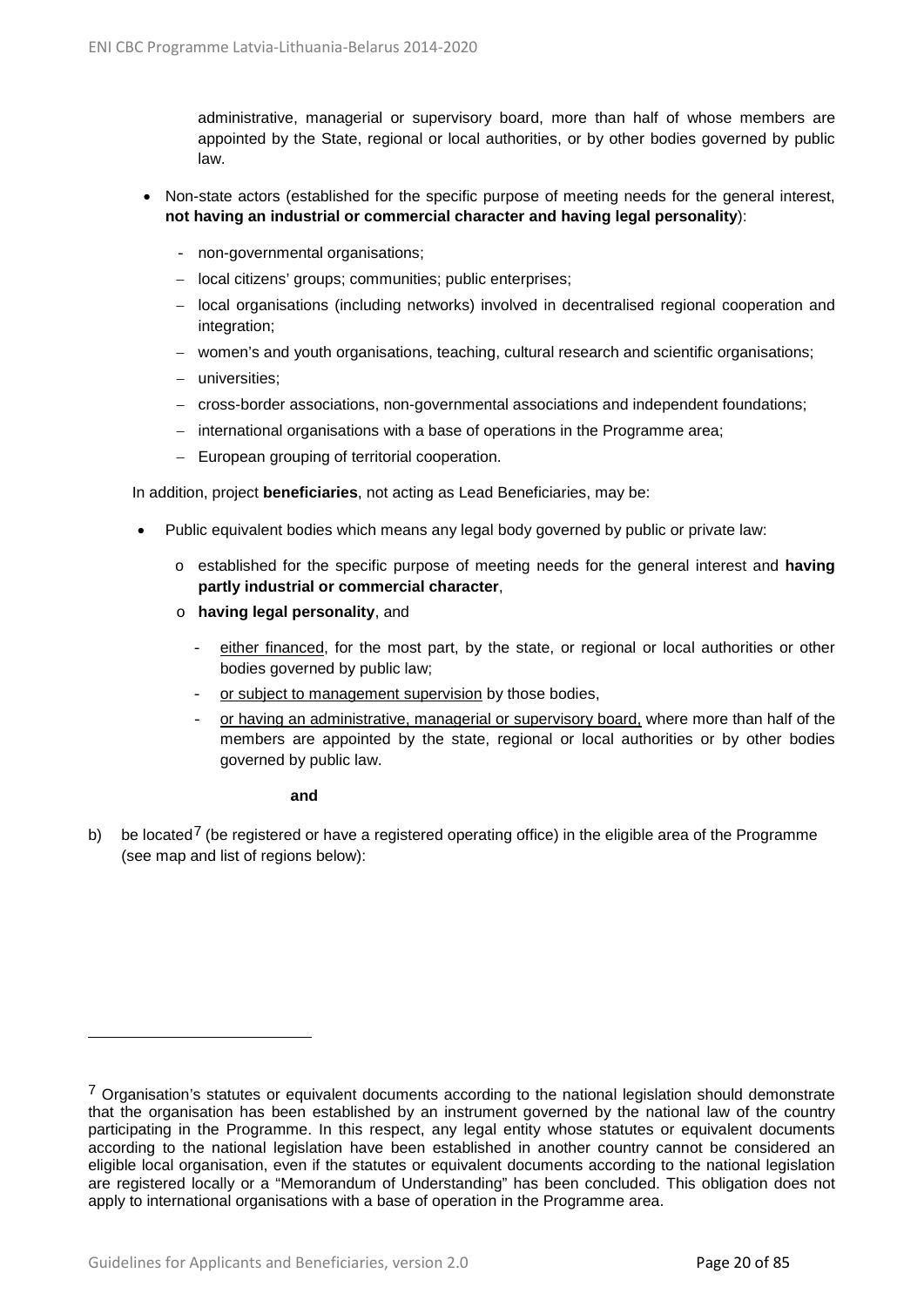#### **Map 1: Programme area**



**Table 12. Programme eligible area, list of regions:**

| <b>Core regions</b>        | <b>Adjoining regions</b>     |
|----------------------------|------------------------------|
| Latgale Region (Latvia)    | Zemgale Region (Latvia)      |
| Utena County (Lithuania)   | Kaunas County (Lithuania)    |
| Vilnius County (Lithuania) | Panevezys County (Lithuania) |
| Alytus County (Lithuania)  | Minsk Region (Belarus)       |
| Grodno Region (Belarus)    | Mogilyov Region (Belarus)    |
| Vitebsk Region (Belarus)   | Minsk City (Belarus)         |

Eligibility of organisations or their registered operating offices must be proven by providing a registration certificate or an equivalent document according to the national legislation. Exception to the requirement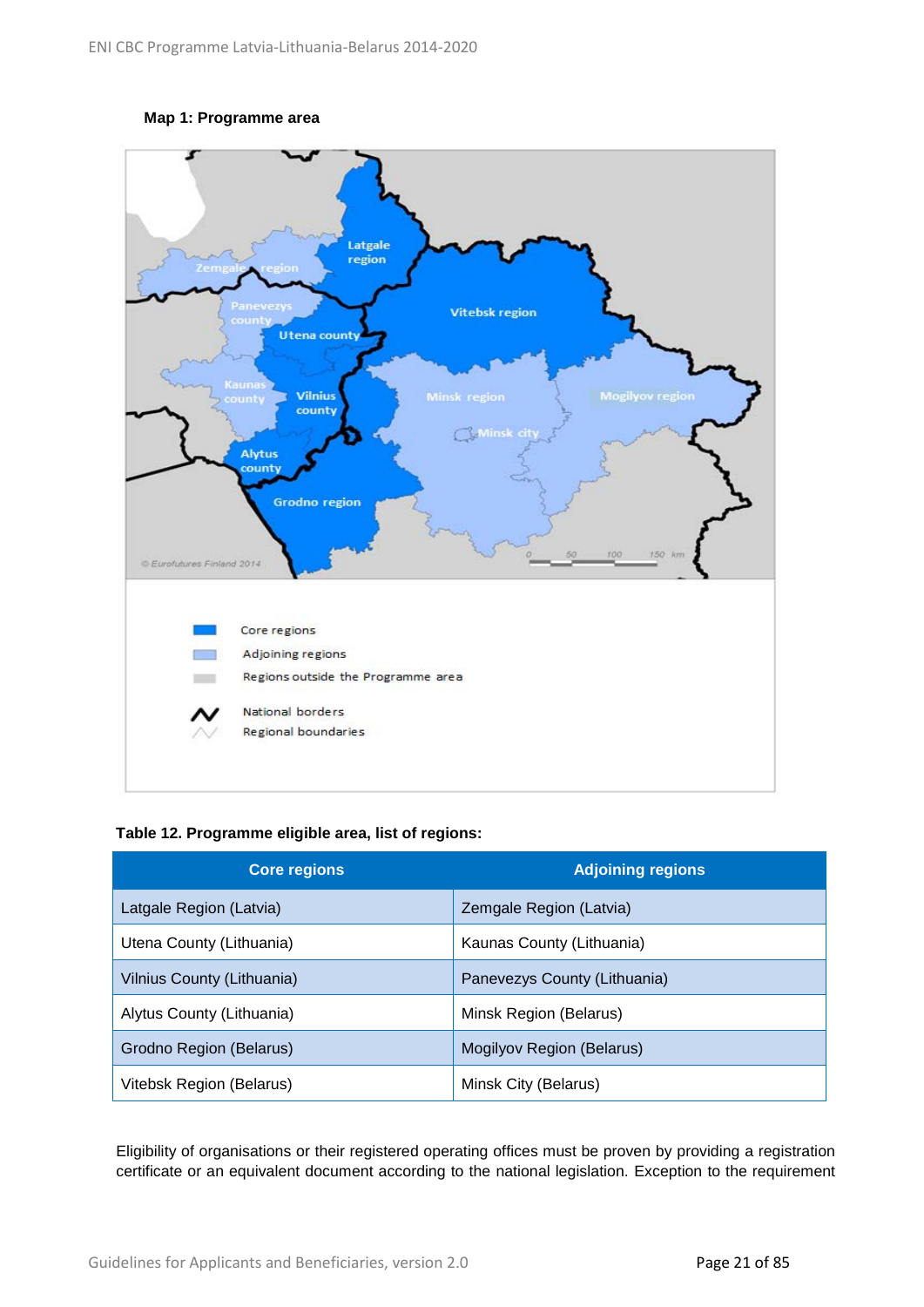of registration applies only for international organisations, for them a legal proof of having a base of operations in the Programme area shall be provided.

In case a registered operating office which is located in the Programme eligible area is not a legal person, **its headquarters being a legal person and located outside of the Programme eligible area in Lithuania, Latvia or Belarus shall be indicated as a Lead Beneficiary or as a beneficiary in the Grant Application Form.** In this case the headquarters (registered as a legal person) shall act as the Lead Beneficiary who shall prepare and submit the documents referred to points 1-3, 5-13 *in sections 2.3.3 and 2.3.4 of the Guidelines* on behalf of the registered operating office (not a legal person), as well as sign the Grant Application Form. Respectively, if the headquarters (registered as a legal person) acts as a beneficiary, it shall prepare and submit the documents referred to in points 4, 6-13 *in sections 2.3.3 and 2.3.4 of the Guidelines* on behalf of the registered operating office (not a legal person). In order to prove the existence of a registered operating office which is located in the Programme eligible area, the respective Lead Beneficiary or/and a beneficiary shall provide documental proofs e.g. statutes or its establishing regulations where it is explicitly indicated that the headquarters has a registered operating office in the Programme eligible area.

The registered operating office should be established in the Programme area at least **one year** before the launch of this Call for Proposals.

c) **Lead Beneficiary** shall be established **three years or longer** before the launch of this Call for Proposals. Each of the **beneficiaries** shall be established **one year or longer** before the launch of this Call for Proposals.

#### **ii) Number of applications and grants per Lead Beneficiary**

A **Lead Beneficiary** may not be awarded more than one grant from EU funding per **Thematic Objective**, described *in sections 2.1.1-2.1.3 of these Guidelines*, under this Call for Proposals.

A Lead Beneficiary may at the same time be beneficiary in other applications within the same or different Thematic Objectives.

Beneficiaries may take part in more than one application.

#### **iii) Partnership Requirements**

Partnership should consist of **at least one** organisation from the Programme area in Lithuania or Latvia and **at least one** organisation from the Programme area in Belarus. One of these organisations will act as a Lead Beneficiary (Applicant), and the other(s) shall act as beneficiary(ies) (partners). In the project there may participate up to 8 organisations (including a Lead Beneficiary and beneficiaries).

Each beneficiary intending to participate in the project has to sign a Partnership Statement to be submitted with the Grant Application Form. If the project is selected, a Partnership Agreement signed by the Lead Beneficiary and all the beneficiaries will have to be submitted before signature of the grant contract. This Partnership Agreement will not be part of or annex to the grant contract, however it is the responsibility of the Lead Beneficiary to ensure that the obligations and rules set in the grant contract are respectively applied to the beneficiaries via the Partnership Agreement.

Beneficiaries must participate in designing and implementing the project, and the costs they incur are eligible in the same way as those incurred by the Lead Beneficiary.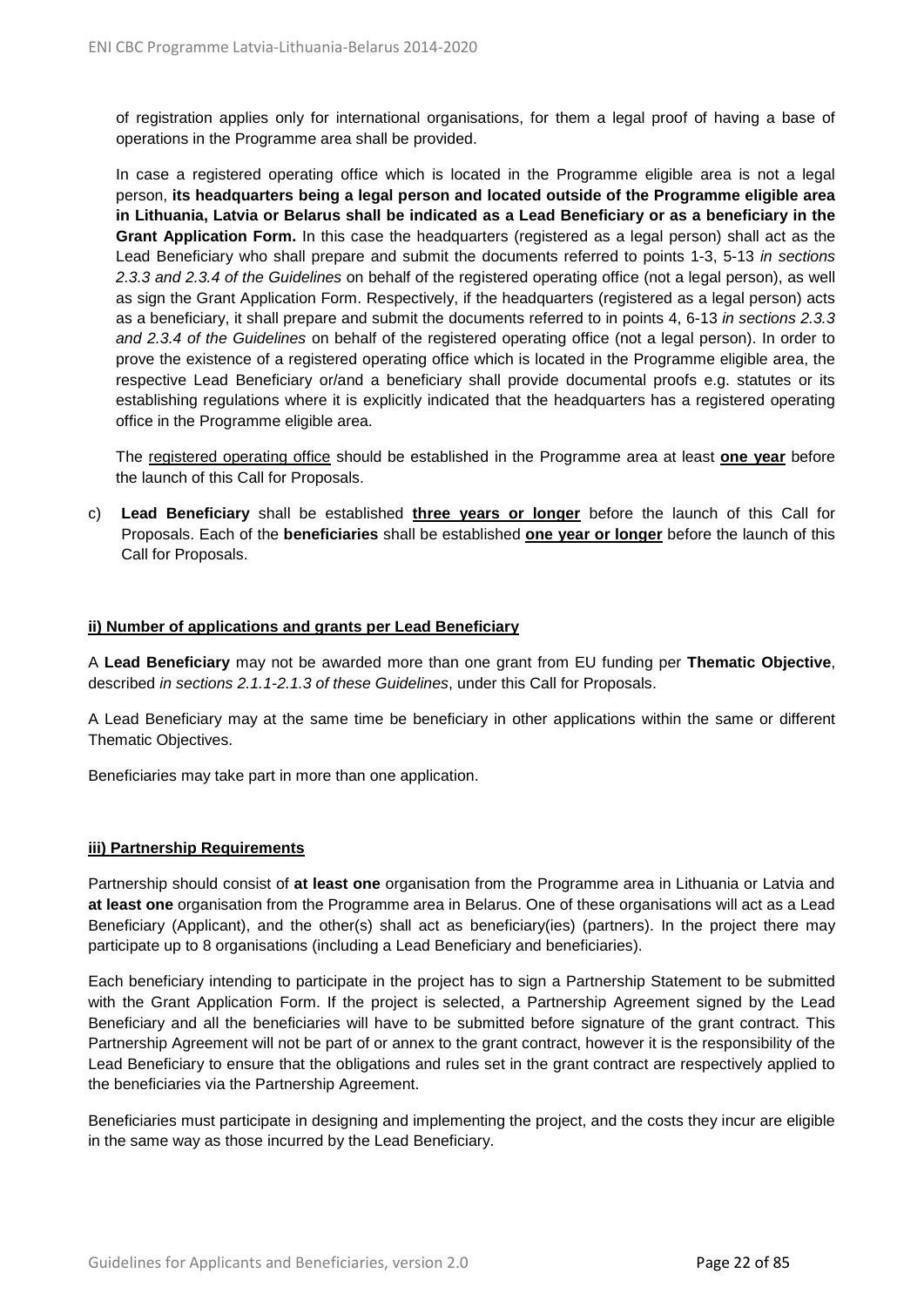#### **iv) Exclusion from participation in the Call for Proposals and from award of Grant Contracts**

Potential Lead Beneficiaries and beneficiaries may not participate in the Call for Proposals if they are in any of the situation which are listed in Article 106 (1) of the Regulation (EU, Euratom) No 966/2012:

- a) they are bankrupt or being wound up, are having their affairs administered by the courts, have entered into an arrangement with creditors, have suspended business activities, are the subject of proceedings concerning those matters, or are in any analogous situation arising from a similar procedure provided for in national legislation or regulations;
- b) they or persons having powers of representation, decision making or control over them have been convicted of an offence concerning their professional conduct by a judgment of a competent authority of a Member State which has the force of res judicata;
- c) they have been guilty of grave professional misconduct proven by any means which the contracting authority can justify including by decisions of the EIB and international organisations;
- d) they are not in compliance with their obligations relating to the payment of social security contributions or the payment of taxes in accordance with the legal provisions of the country in which they are established or with those of the country of the contracting authority or those of the country where the contract is to be performed;
- e) they or persons having powers of representation, decision making or control over them have been the subject of a judgment which has the force of res judicata for fraud, corruption, involvement in a criminal organisation, money laundering or any other illegal activity, where such illegal activity is detrimental to the Union's financial interests;
- f) they are subject to an administrative penalty referred to in Article 109(1) of the Regulation (EU, Euratom) No 966/2012.

A contract shall not be awarded to candidates or tenderers who, during the procedure for that contract are in the following situations:

- a) are subject to a conflict of interests;
- b) are guilty of misrepresenting the information required by the Contracting Authority as a condition of participation in the Call for Proposals procedure or fail to supply that information;
- c) find themselves in one of the situations of exclusion, referred to in Article 106(1) of the Regulation (EU, Euratom) No 966/2012, for the Call for Proposals procedure.

By signing the *Declaration by the Applicant* in the Grant Application Form, Lead Beneficiaries must declare that they do not fall into any of these situations. By signing the Partnership Statement, beneficiaries must make the same declaration.

## <span id="page-22-0"></span>**2.2.2 Eligibility of Projects**

#### **a) Duration**

The planned duration of a project (implementation period) **may not exceed 24 months.**

During implementation of approved and contracted projects, in duly justified cases the implementation period of the project may be extended by decision of the MA, if requested by the Lead Beneficiary at least one month before the original expiry of the implementation period of the project, unless there are special circumstances duly substantiated by the Lead Beneficiary and accepted by the JTS/MA.

Prolongation cannot be longer than 31 December 2022.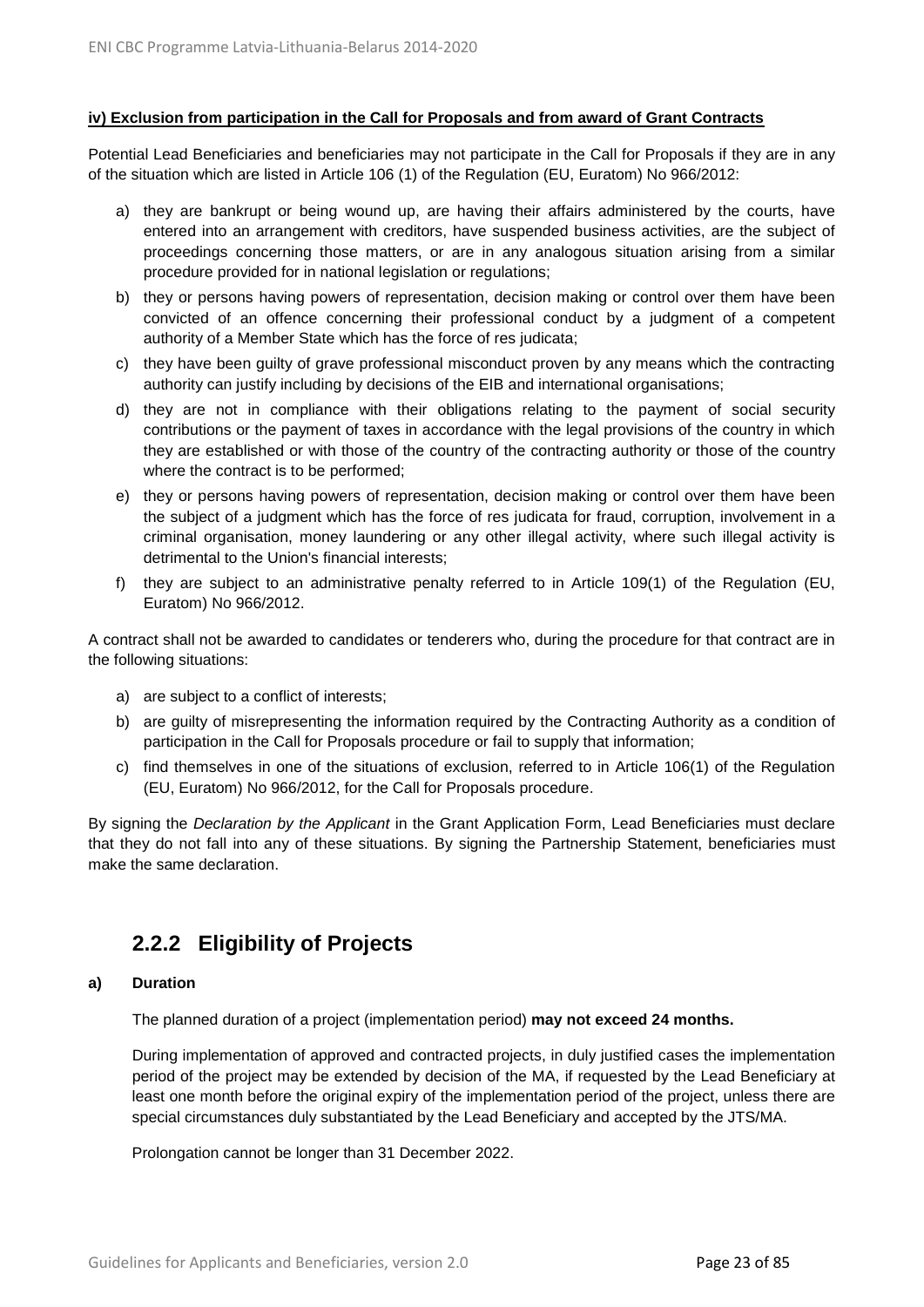#### **b) Types of Projects**

EU funding from the Programme might be assigned to projects implemented in the Programme area, delivering a clear cross-border cooperation impact and benefits, demonstrating added value to EU strategies and programmes, and falling within one of the following categories:

- Integrated projects, where each beneficiary implements a part of the activities of the project on its own territory;
- Symmetrical projects, where similar activities are implemented in parallel in the participating countries;
- Single-country projects, where projects are implemented mainly or entirely in one of the participating countries but for the benefit of all or some of the participating countries, and where cross-border impacts and benefits are identified. The requirements for eligibility of beneficiaries and partnership *in section 2.2.1 and in sub-section iii)"Partnership Requirements" of these Guidelines* shall apply*.*

As the general principles, all beneficiaries shall:

- 1. actively cooperate in development of projects and implementation of projects; *and*
- 2. furthermore, they shall cooperate in one of the following or both ways: staffing and/or financing of projects.

#### **c) Location**

Projects must be implemented in the Programme area (please see *section 2.2.1 i) b) of these Guidelines*).

Projects meeting the criteria described *in section 2.2.2 of these Guidelines* may be partially implemented outside the Programme area provided that:

- They are necessary for achieving the objectives of the Programme and benefit the Programme area;
- The total amount allocated under the Programme to activities outside the Programme area does not exceed 5 % of the EU contribution at Programme level.

The activities outside of the Programme area must be planned in advance and listed in the approved Grant Application Form (Project Description); if during the project implementation beneficiaries (partners) discover that it is necessary to organise an activity or part of it outside of the Programme area, the Lead Beneficiary has to receive a prior written approval of the JTS.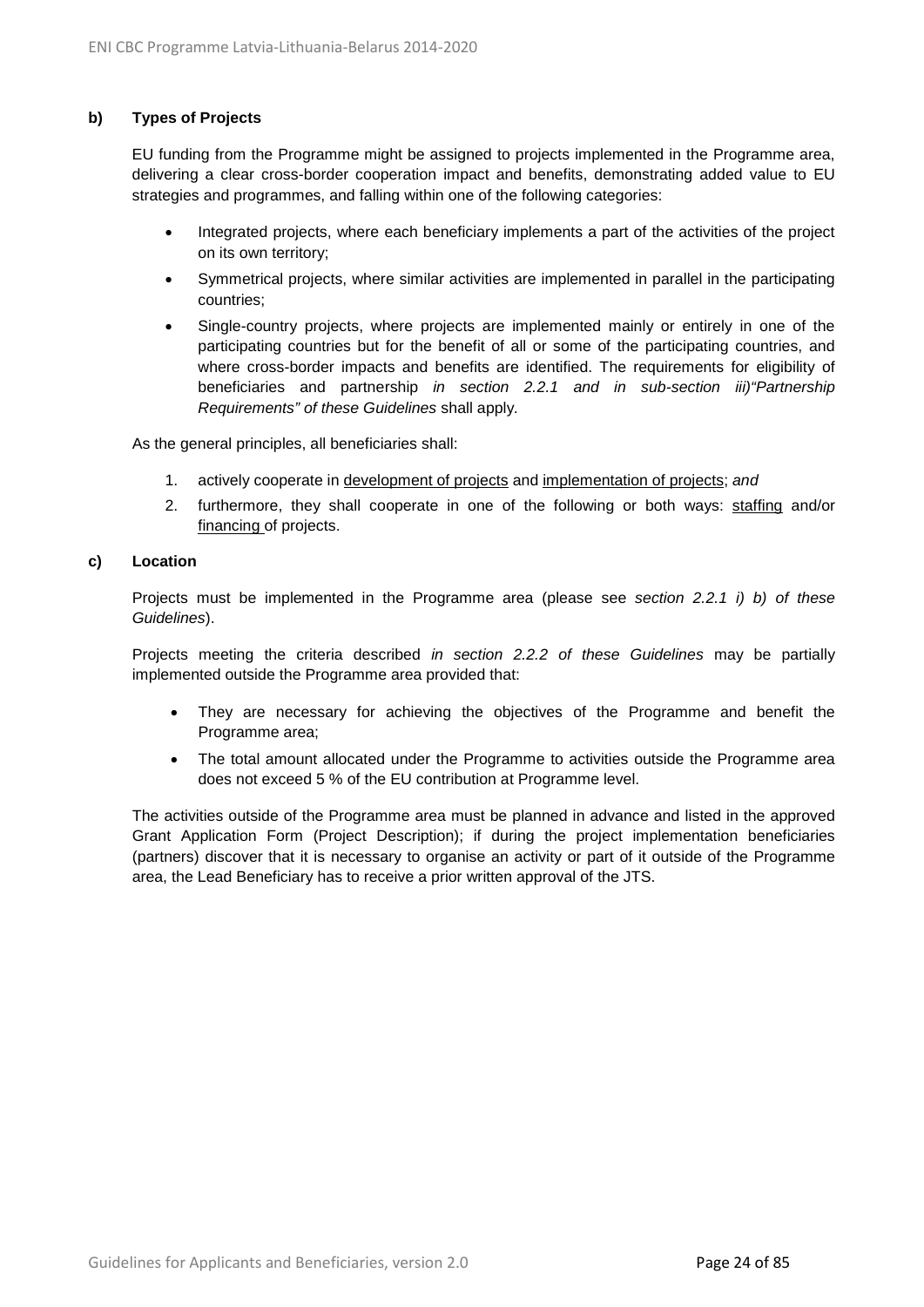# <span id="page-24-0"></span>**2.2.3 General Principles for Eligibility of Costs**

Eligible costs are costs actually incurred and paid by the Lead Beneficiary and beneficiaries<sup>[8](#page-24-1)</sup> which meet all of the following criteria:

a) they are incurred and paid during the implementation period of the project. In particular:

(i) costs relating to services and works shall relate to activities performed during the implementation period. Costs relating to supplies shall relate to delivery and installation of items during the implementation period. Signature of a contract, placing of an order, or entering into any commitment for expenditure within the implementation period for future delivery of services, works or supplies after end of the implementation period do not meet this requirement; cash transfers between the Lead Beneficiary and the beneficiaries, or between the beneficiaries may not be considered as costs incurred;

(ii) an exception is made for costs relating to final reports, including expenditure verification and audit related to preparation of the final report, which shall be incurred within 2 months after the implementation period of the project and before submission of the final report;

(iii) an exception is made for costs budgeted in Budget Heading 5 related to preparation of technical documentation for an infrastructure component for the project, which can be incurred before the start of the project but not earlier than 17 December 2015;

(iv) an exception is made for costs for the preparation of strong partnerships including costs of travel and subsistence incurred by all project beneficiaries in relation to preparation of the Grant Application Form, which can be incurred and paid after the publication of this Call for Proposals;

(v) procedures to award contracts, as referred to in *section 3.4 of these Guidelines and Annex II "Detailed Rules on Procurement" to these Guidelines*, may have been initiated and contracts may be concluded by the beneficiary(ies) before the start of the implementation period of the project, provided the provisions of *section 3.4 of these Guidelines and Annex II "Detailed Rules on Procurement" to these Guidelines* have been respected;

- b) they are indicated in the project's estimated budget;
- c) they are necessary for the project implementation;
- d) they are identifiable and verifiable, in particular being recorded in the accounting records of the beneficiary and determined according to the accounting standards and the usual cost accounting practices applicable to the beneficiary;
- e) they comply with the requirements of applicable tax and legislation on social security payments;
- f) they are reasonable, justified, and comply with the requirements of sound financial management, in particular regarding economy<sup>[9](#page-24-2)</sup>, efficiency<sup>[10](#page-24-3)</sup> and effectiveness<sup>11</sup>;
- g) they are supported by invoices or documents of equivalent probative value;
- h) they are not claimed in this or any other EU co-financed programme or other donor programmes (to avoid double financing);

 $\overline{a}$ 

<span id="page-24-1"></span> $8$  In case the national legislation requires that the bank account of a beneficiary (e.g. schools, libraries, culture centers, etc.) is managed by an authorised public body, payments from such bank account can be considered as payments made by the beneficiary. In case the public institution own co-financing from the country national or local public budgetary funds is paid by the State Treasury, or its department, or similar public body according to the national legislation, such payments may be considered as payments made by the respective public institution.

<span id="page-24-2"></span><sup>9</sup> Principle of economy – the Lead Beneficiary and beneficiaries must use the resources needed for the achievement of action results in due time, in appropriate quantity and quality and at the best price.

<span id="page-24-3"></span> $10$  Principle of efficiency – the Lead Beneficiary and beneficiaries must ensure the best relationship between resources employed and results achieved.

<span id="page-24-4"></span><sup>11</sup> Principle of effectiveness – the Lead Beneficiary and beneficiaries must attain the specific objectives set and achieve the intended results.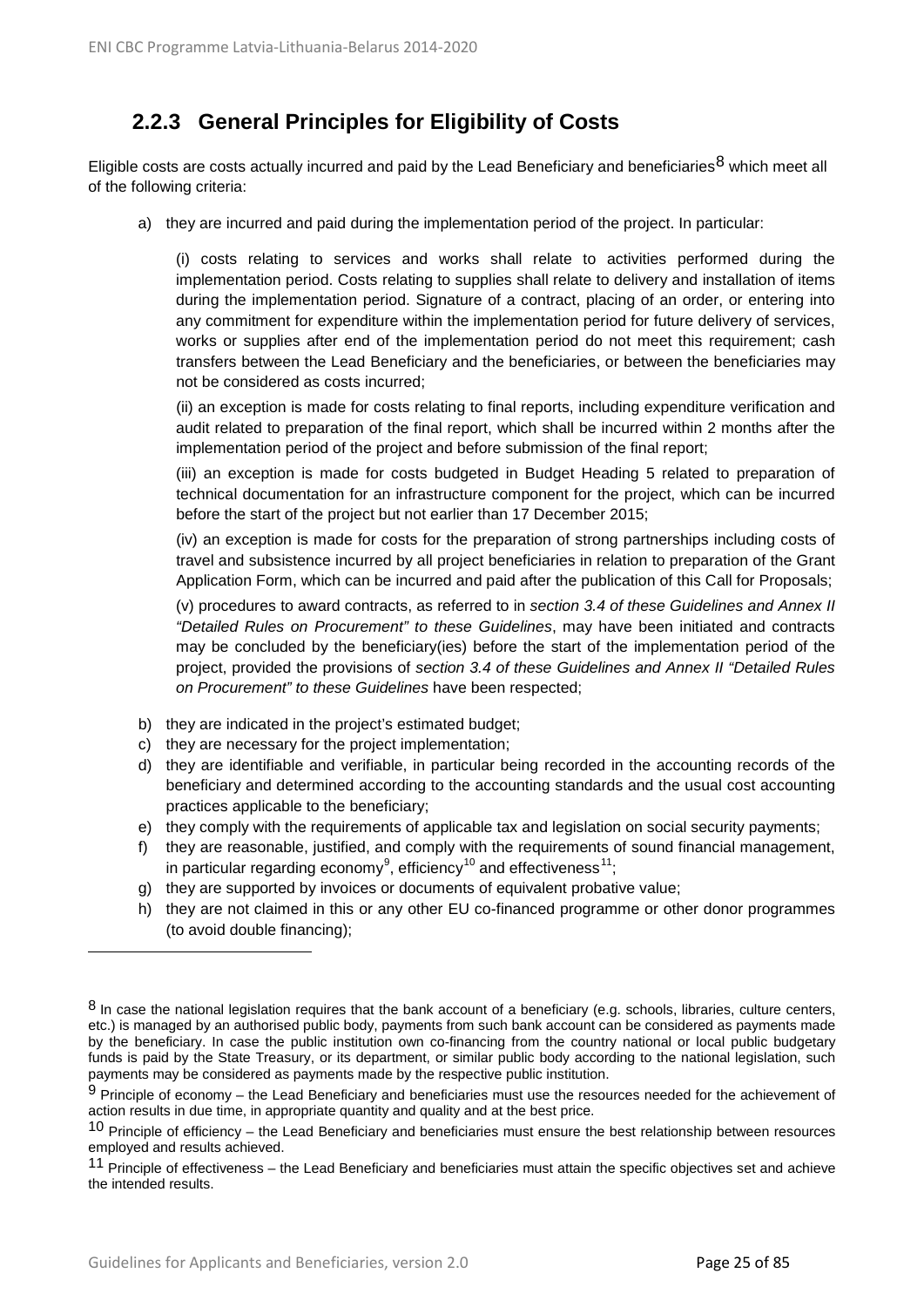- i) they are complying with the rules of the communication and visibility;
- j) they are complying with the rules of nationality and origin;
- k) they are complying with the public procurement rules laid down in the section 3.4 of these Guidelines and in the Annex II "Detailed Rules on Procurement" to the Guidelines;
- l) they are complying with the applicable national regulations;
- m) they are proved by expenditure supporting documents.

No grant may be awarded retroactively for projects already completed.

Indirect administrative costs related to office running for the purposes of the project (e.g., consumables, rent of office, electricity, heating, cleaning, phone, etc.) can be claimed in the Budget Heading 7 "Indirect Administrative Costs" and calculated as a flat rate up to 7 % of budget heading 1 "Human Resources".

The total amount of financing on the basis of lump sums and flat rate financing may not exceed EUR 60 000 per project.

# <span id="page-25-0"></span>**2.2.4 Eligibility of Costs per Budget Heading**

The detailed breakdown of the budget of the project shall be provided in the Detailed Budget that is Annex I to the Grant Application Form and the amount of the total costs and budget headings must coincide with the *Table 1 Budget – Expected Distribution per Beneficiaries and Cost Categories* in the Grant Application Form (section 10). This breakdown covers all eligible costs of the project, which consist of the EU funding and Lead Beneficiary's and beneficiaries' co-financing. All expenditures included into the budget breakdown shall follow the rules on eligibility of expenditure.

The budget of the project is divided between 6 main budget headings and further detailed into budget items.

Please note that the detailed requirements regarding eligibility of costs within each budget heading are set *in Annex I "Detailed Rules on Eligibility of Expenditure" to these Guidelines*. Please read them carefully in order to correctly estimate and plan costs in the project budget!

The following costs can be included into the budget of the project as eligible:

## **Budget Heading 1 "Human Resources"**

This budget heading includes costs of the staff of the Lead Beneficiary and beneficiaries employed and/or assigned to the project under the following cumulative conditions:

- they relate to the costs of activities which the Lead Beneficiary and beneficiaries would not carry out if the project was not implemented, and
- they must not exceed those costs normally borne by the Lead Beneficiary and beneficiaries unless it is demonstrated that this is essential to carry out the project, and
- they relate to actual gross salaries including social security charges and other remuneration-related costs. Eligibility of social security charges is defined by the national legislation and, in case of Belarus, by the legal acts concluded between the EU and Belarus.

The cost of staff assigned to a project shall not be considered as a contribution in kind but may be considered part of 10% co-financing paid by beneficiaries based on the real costs made.

Note: no external subcontractors can be listed under this budget heading. All external experts (both legal entities and individuals) working on the basis of service contracts should be listed under budget heading 3 "Supplies, external services and other costs".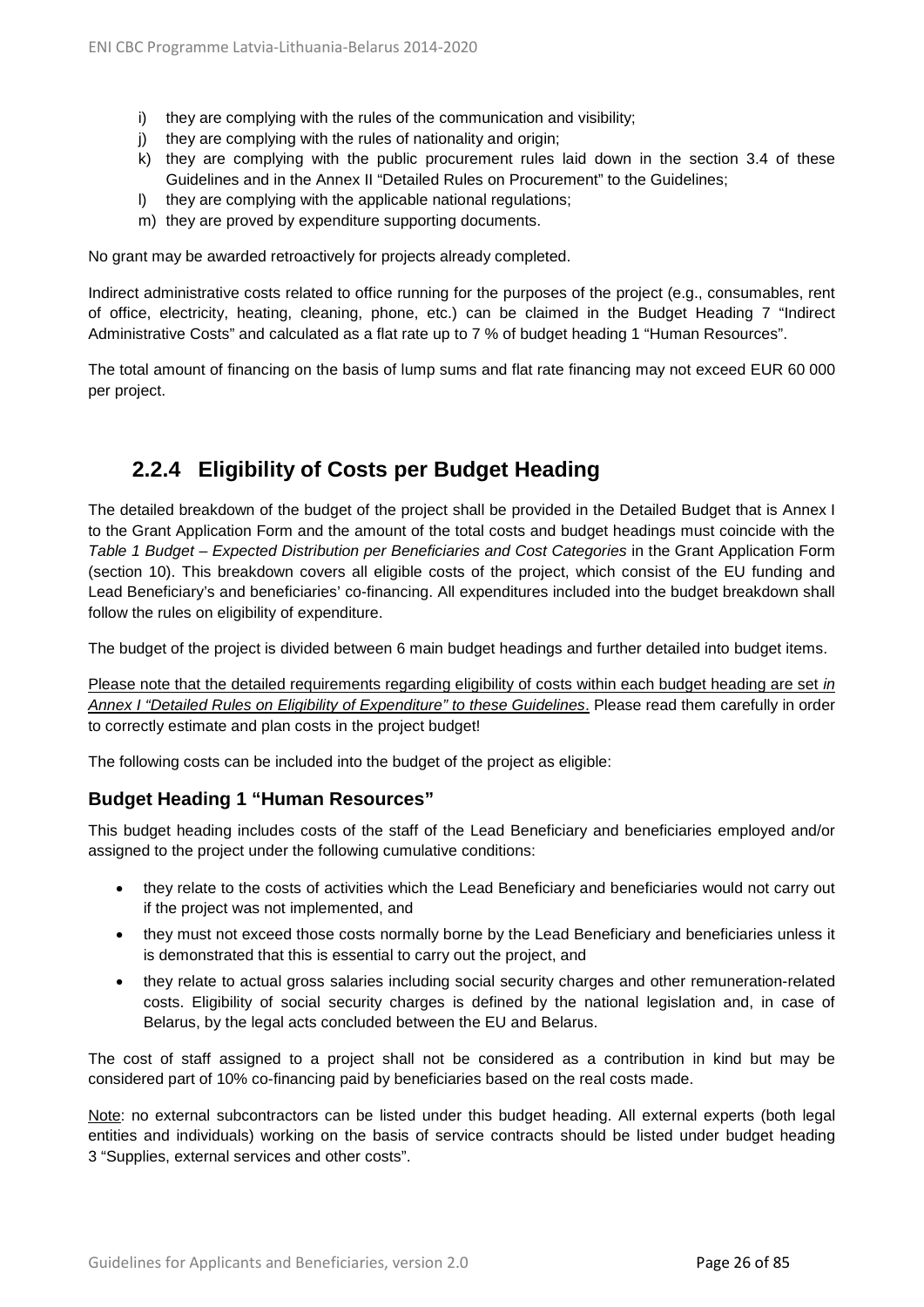## **Budget Heading 2 "Travel and accommodation"**

In this budget heading there can be budgeted **travel and subsistence costs** of staff and other persons (participants) taking part in the project, provided they do not exceed the costs normally paid by the beneficiaries according to their rules and regulations and the rates published by the European Commission at the time of the travel if reimbursed on the basis of real costs.

Expenses for **travel** to project-related activities and events cover the costs of the transportation, car rent and other costs related to travelling (insurance, visas, fuel, etc.). Only travel costs for the project staff listed in budget heading 1 and participants of the events are eligible.

**Subsistence costs** are calculated as costs of accommodation, local transport within the place of travel and daily allowances. These costs are paid for the travels abroad and within the home country of beneficiary requiring **an overnight stay**. Subsistence costs are allowed only for the staff members of the project indicated in the budget heading 1 "Human Resources" and for participants in project activities. In all relevant cases the applicable procurement procedures described *in section 3.4 of these Guidelines* and in *Annex II "Detailed Rules on Procurement" to these Guidelines* shall be respected.

Note: travel and subsistence costs of external experts must be included in their respective service contracts which must be included in the budget heading 3.

## **Budget Heading 3 "Supplies, external services and other costs"**

Only the costs related to procurement contracts awarded by the beneficiaries to third organisation/external service providers, respecting the applicable procurement procedures described *in section 3.4 of these Guidelines* and in *Annex II "Detailed Rules on Procurement" to these Guidelines* for the purposes of the project can be included into this budget heading. Examples of such costs can be expert services, research, publications, external assistance for project management, organisational costs of events (e.g. rent of premises, catering, interpretation, printing of materials), etc. As well this budget heading includes the costs deriving directly from requirements imposed by the Programme rules (such as communication and visibility activities, expenditure verification, translations) including financial service costs (such as costs of bank transfers).

### **Budget Heading 4 "Works and long-term investments"**

In this budget heading the costs of works related to construction, renovation, reconstruction, modernisation, installation of infrastructure and purchase for equipment specifically for the purpose of the project can be included provided they correspond to the market prices. Investments are eligible only if they were planned in the Project Description, including budget, and are in line with the technical documentation; the applicable procurement procedures described *in section 3.4 of these Guidelines* and in *Annex II "Detailed Rules on Procurement" to these Guidelines* shall be respected.

## **Budget Heading 5 "Preparation costs"**

Either costs related to technical documentation for an infrastructure component for the project which is required by the Programme rules and national legislation **or** costs for the preparation of strong partnerships including costs of travel and subsistence incurred by all project beneficiaries in relation to preparation of the Grant Application Form can be budgeted in this Budget Heading.

The following can be included under this budget heading:

**a) costs related to technical documentation and studies,** which are required by the Programme rules and national legislation, for projects including an infrastructure component may be considered as eligible if they comply with the following conditions:

i) they were incurred before the start of the project but not earlier than 17 December 2015, and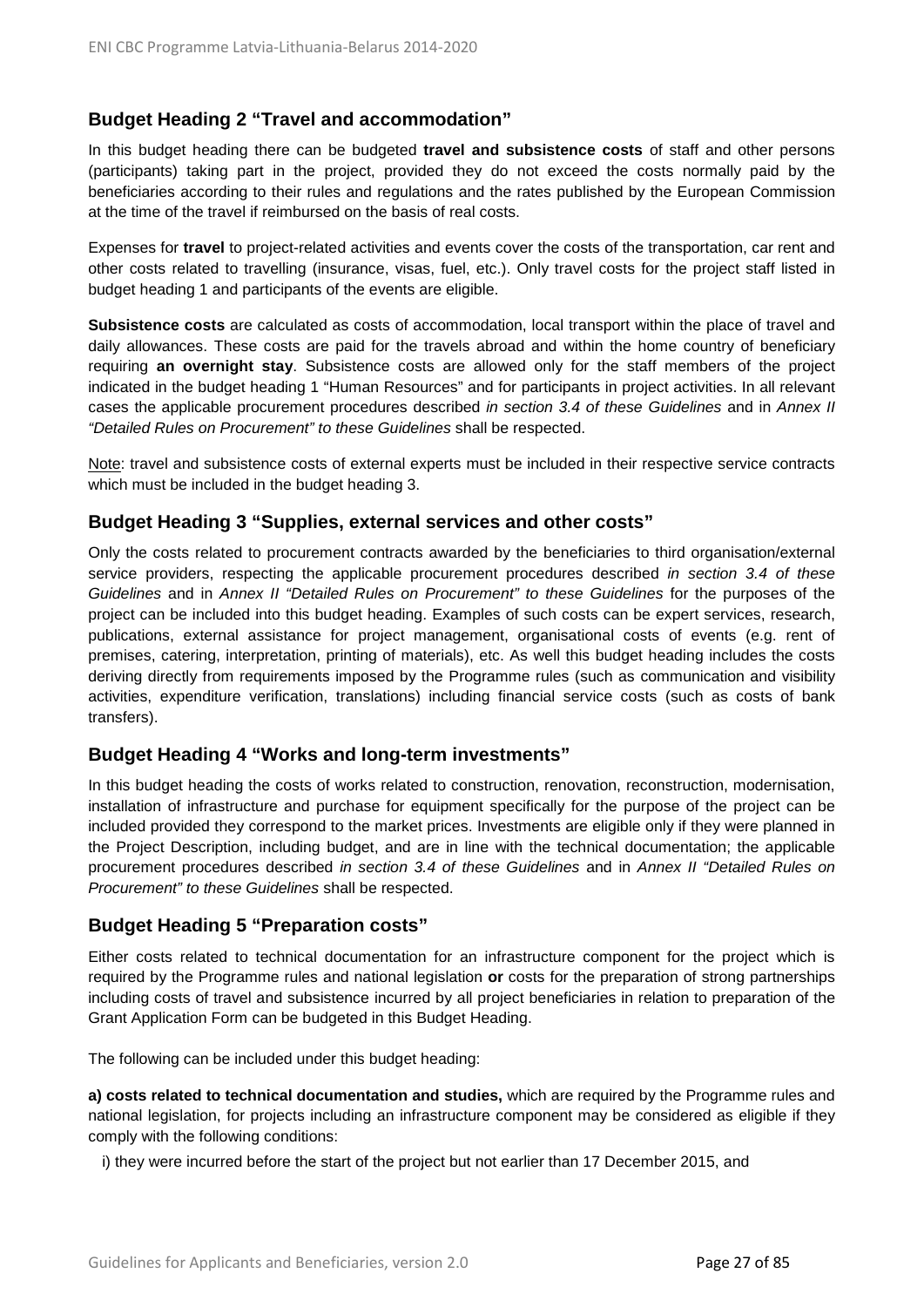ii) the Programme rules for procurement described in *section 3.4 of these Guidelines and Annex II "Detailed Rules on Procurement" to these Guidelines*, as well as the rules on eligibility of expenditures described in *section 2.2.3 of these Guidelines and in Annex I "Detailed Rules on Eligibility of Expenditure" to these Guidelines* shall be followed.

The costs related to technical documentation and studies, which are required by the Programme rules and national legislation for projects, will be reimbursed as real costs. The amount to be reimbursed shall not exceed 5% of the cost of the infrastructure component financed by the Programme within the project to which these documents were required. These costs will be reimbursed only for those applications which are selected for funding, sign grant contracts and report these costs in the first progress report as compliant with eligibility and procurement rules of the Programme.

*or*

**b) costs related to preparation of strong partnerships** incurred before submission of the Grant Application Form by projects to which a grant has been awarded can be considered as eligible provided that the following conditions are also met:

- i) they are incurred and paid after the publication of this Call for Proposals;
- ii) they are limited to travel and subsistence costs of staff employed by the beneficiaries;
- iii) they do not exceed the maximum amount EUR 2 000.

These costs will be reimbursed as lump sum only for those applications which are selected for funding, sign grant contracts and report these costs in the first progress report.

## **Budget Heading 7 "Indirect Administrative Costs"**

Indirect administrative costs are related to office running for the purposes of the project (e.g., consumables, rent of office, electricity, heating, cleaning, phone, etc.). Indirect costs are calculated as a flat rate up to 7 % of budget heading 1 "Human Resources".

## **2.2.5 Ineligible Costs**

<span id="page-27-0"></span>The following costs relating to the implementation of the project shall not be considered eligible:

- a) debts and debt service charges (interest);
- b) provisions for losses or liabilities;
- c) costs declared by the Lead Beneficiary or beneficiary and already financed by the European Union budget;
- d) purchases of land or buildings for an amount exceeding 10 % of the eligible expenditure of the project concerned;
- e) exchange-rate losses (differences between exchange rate required by the Programme and exchange rate of national bank, exchange rate used by beneficiary's bank or other), including bank fees for currency exchange;
- f) duties, taxes and charges, including VAT, except where non-recoverable under the relevant national tax legislation, unless otherwise provided in appropriate provisions negotiated with Belarus;
- g) loans to third parties;
- h) fines, financial penalties and expenses of litigation;
- i) contributions in kind, which are defined as any provision of non-financial resources free of charge by a third party;
- j) costs related to activities falling under State aid rules;
- k) depreciation costs;
- l) costs of subcontracting project beneficiaries or employees of project beneficiary.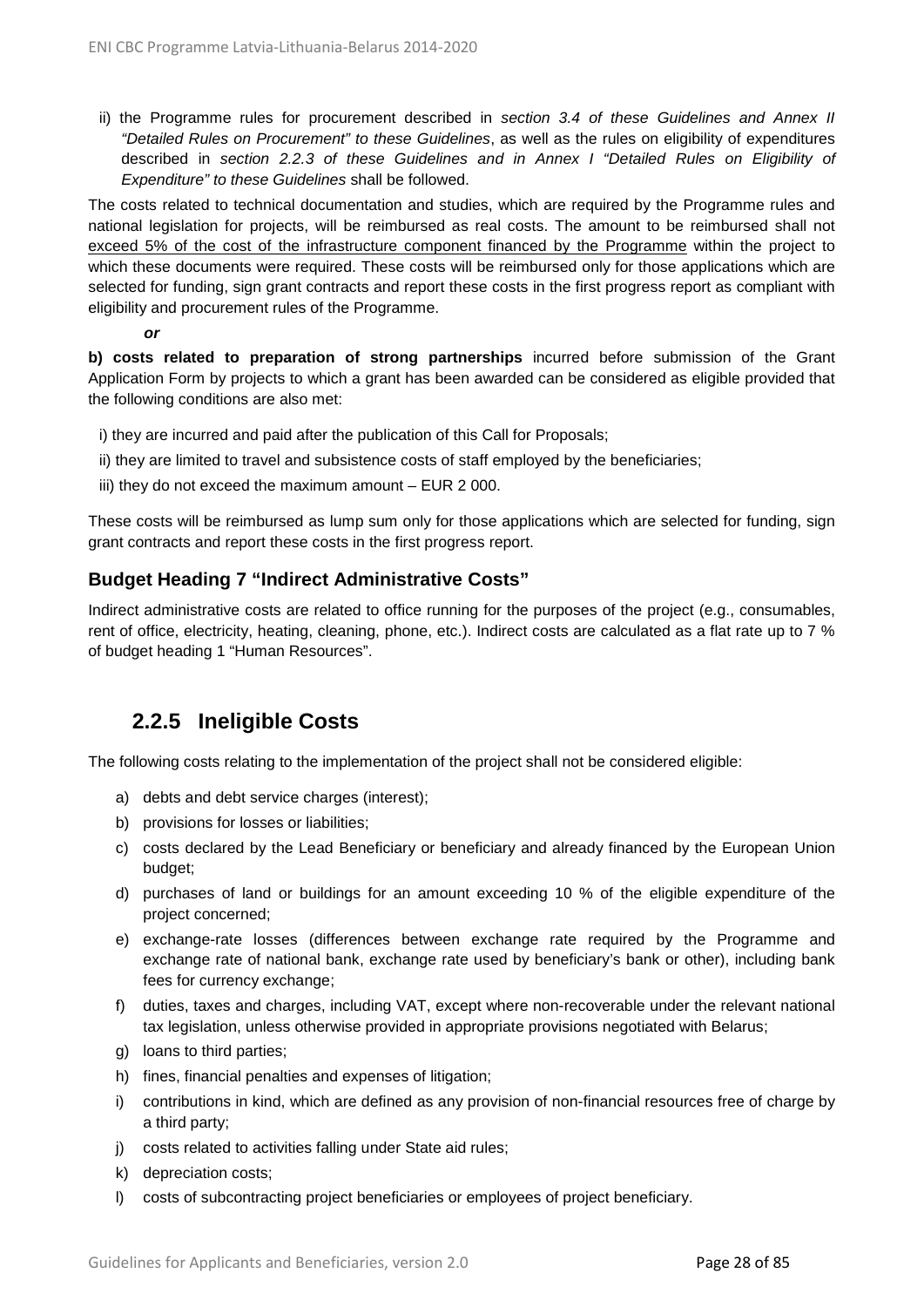# <span id="page-28-1"></span><span id="page-28-0"></span>**2.3 APPLICATION PROCEDURE**

## **2.3.1 Preparation of Applications**

The Applicant's Pack for this Call for Proposals, which includes the Grant Application Form, these Guidelines, the grant contract and other relevant annexes, is available for download at the Programme web site: www.eni-cbc.eu/llb/en.

The information provided in the Grant Application Form should be clear and make it possible for the assessors and the Joint Monitoring Committee to conduct an objective assessment.

Any error or major discrepancy related to the points listed in the instructions for filling in the Grant Application Form or any major inconsistency in the Grant Application Form (e.g. the amounts mentioned in the budget are inconsistent with those mentioned in the Grant Application Form) may lead to the rejection of the application.

It is advised that at the stage of a development of the application the Lead Beneficiary and beneficiaries pay attention to the information *in section 3 of these Guidelines* and provisions of the grant contract which relates to the set-up, implementation matters of the project and contracting.

All beneficiaries shall actively cooperate in the development and implementation of the projects. In addition, they shall cooperate in the staffing and/ or financing of projects. Each beneficiary shall be legally and financially responsible for the activities that it is implementing and for the share of the EU funding that it receives.

Prior to the submission of the proposal, each project shall designate one Lead Beneficiary from the project beneficiaries responsible for management and coordination of the entire project and directly accountable to the MA for the operational and financial progress of all project activities. The Lead Beneficiary shall submit the project application and project implementation reports to the JTS.

#### **The Lead Beneficiary shall:**

- a) receive the EU funding from the MA for the implementation of project activities;
- b) ensure that the beneficiaries receive the total amount of the grant as quickly as possible and in full in accordance with the arrangements referred to in the Partnership Agreement. No amount shall be deducted or withheld and no specific charge with equivalent effect shall be levied that would reduce these amounts for the beneficiaries;
- c) the Lead Beneficiary shall sign the Partnership Agreement with other beneficiaries (partners) before signature of the grant contract. In the Partnership Agreement the Lead Beneficiary shall lay down the arrangements for its relations with beneficiaries in an agreement comprising, *inter alia*, provisions guaranteeing the distribution of the grant to the project beneficiaries, the joint project implementation, staffing, reporting, financing, and the sound financial management of the funds allocated to the project, including the arrangements for recovering amounts unduly paid;
- d) assume responsibility for ensuring implementation of the entire project;
- e) ensure that the expenditure presented by the beneficiaries has been incurred for the purpose of implementing the project and corresponds to the activities set in the contract and agreed between all the beneficiaries;
- f) verify that the expenditure presented by the beneficiaries has been examined by the auditor or by a competent public officer according to *the section 3.5.3 of these Guidelines*;
- g) be responsible for recovery of the EU funding to the MA.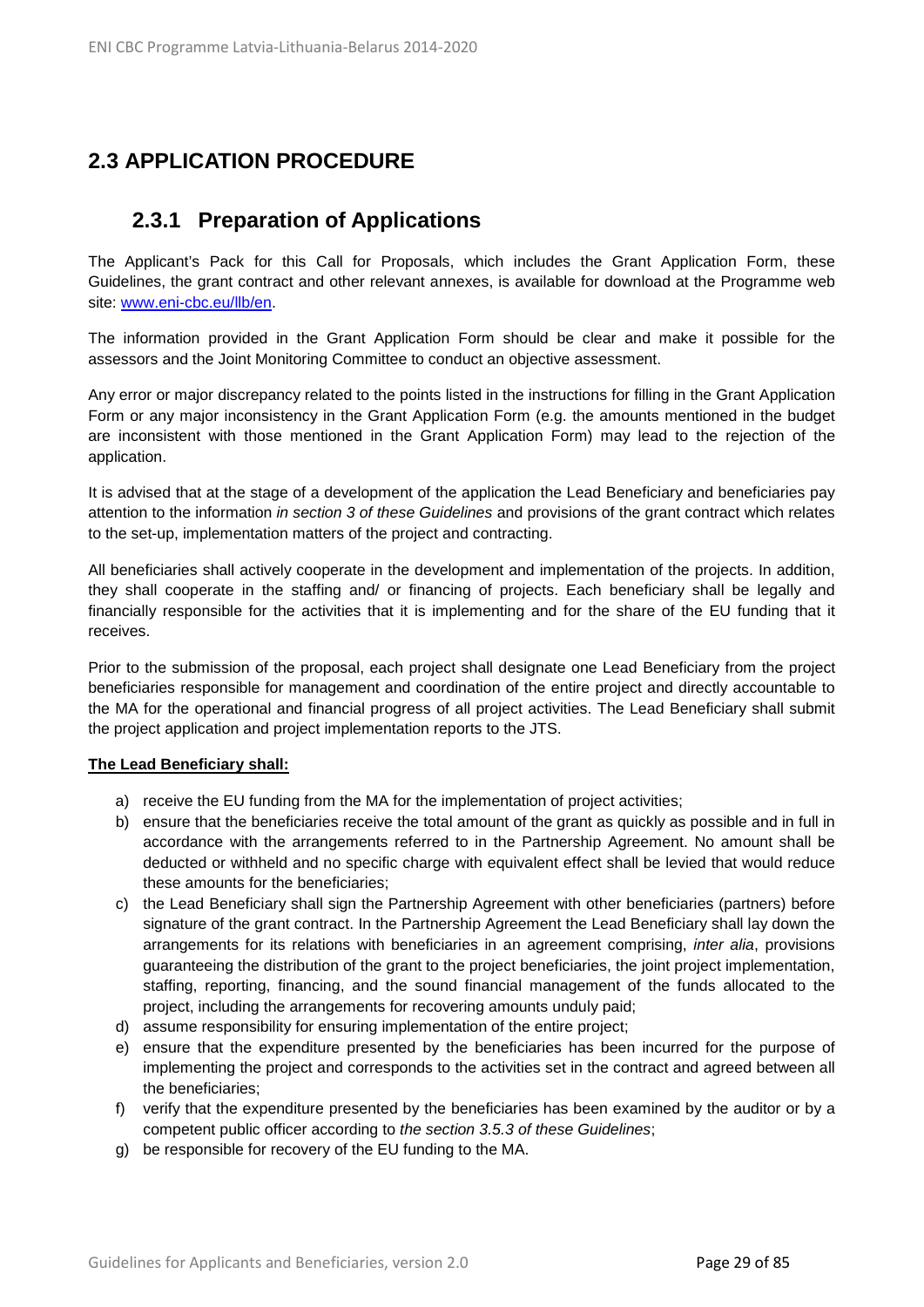# **2.3.2 Information Activities and Publicity**

<span id="page-29-0"></span>A number of information events and trainings shall be carried in the Programme area during Call for Proposals. For the date and time of the events, please consult the Programme web site: [www.eni-cbc.eu/llb](http://www.eni-cbc.eu/llb) and/or subscribe to the news.

Questions may be sent by e-mail or by fax to the below address at the JTS:

E-mail: information@eni-cbc.eu

Fax: +370 5 261 0498

Please note that questions can be submitted to the JTS no later than 7 calendar days before the deadline for submission of applications (except for questions related to technical problems in operating the Grant Application Form file). In case of this Call of Proposals it means **no later than on 15 February 2018**.

Replies will be given within 5 calendar days since reception of questions by the JTS. In case opinion of the National Authorities is required, this deadline may be prolonged. All replies shall be provided no later than 2 calendar days before the deadline for the submission of applications.

The JTS cannot provide further clarifications after this date.

#### **In the interest of equal treatment of applicants, the JTS cannot give a prior opinion on the eligibility of a Lead Beneficiary, a beneficiary, a project or specific activities**.

Please note that all questions relevant to other beneficiaries together with the answers, will be published on the internet at the Programme's web site, *section "Questions and Answers"* at [www.eni-cbc.eu/llb.](http://www.eni-cbc.eu/llb) It is therefore highly recommended to regularly consult the abovementioned website in order to be informed of the questions and answers published.

## <span id="page-29-1"></span>**2.3.3 Submission of the Application**

The full application must be submitted in paper version and in the electronic version. The documents in electronic version must be exactly the same as in paper version. The documents in the electronic version must be submitted on a CD-ROM or on USB flash memory, in separate and unique file (e.g. the Grant Application Form must not be split into several different files). The paper version is considered as the official application.

Application documents must be submitted in English. The documents listed below in the points 6, 7, 8, 9, 10, 11, 12, 13 may be submitted in Latvian, Lithuanian, Russian or Belarusian. Hand-written applications will not be accepted.

The Head of the Lead Beneficiary organisation or its authorised representative signs and dates the Declaration by the Applicant in the Grant Application Form.

In case it is not the Head of the Organisation, but its authorised representative who signs the Declaration by the Applicant, the Partnership Statement(s), the proof of authorisation in the national language according to the national law should be attached separately.

Both the originals and photocopies of the originals must show legible stamps and registration numbers where it is required by the national legislation, signatures and dates.

The Programme shall apply the principle that the documents, when possible, would be submitted only once by the same institution within the same Call for Proposals: in case the same annexes as were attached to one application shall be relevant for the other applications with the same Call for Proposals, indication of the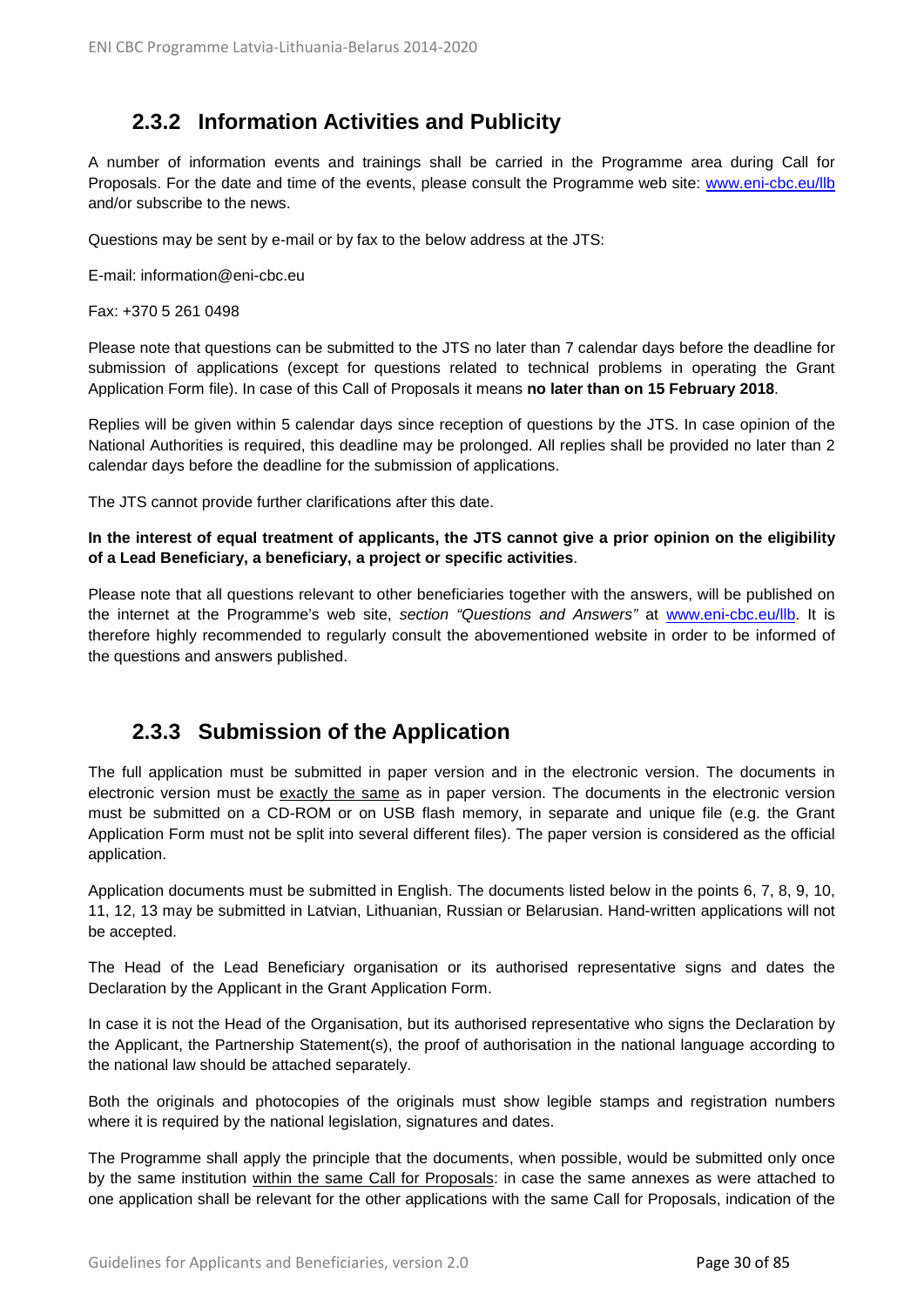name of the application and the annex number shall be satisfactory and there will be no need to attached the paper versions of the documents once again – electronic copies shall be accepted.

All documents in the application must be bound. The application in paper version and the electronic version should be submitted in one or several folders. The folders must bear the words *"Application for the European Neighbourhood Instrument Cross-Border Cooperation Programme Latvia-Lithuania-Belarus 2014-2020. The second Call for Proposals"* together with the full name and address of the Lead Beneficiary.

Applications must be submitted by registered mail, private courier service or by hand-delivery (a signed and dated certificate of receipt will be given to the deliverer) at the address below:

#### **Address for registered mail, private courier and hand delivery:**

Joint Technical Secretariat Konstitucijos pr. 7, 24<sup>th</sup> floor, LT-09308, Vilnius, Lithuania

The deadline for the receipt of the applications is **22 February 2018 until 12.00 (Vilnius time, GMT+2)**. Any application received after the deadline will automatically be rejected.

Where a Lead Beneficiary sends several different applications, each one has to be sent separately.

Applications sent by any other means (e.g. by fax, email), received after the deadline or delivered to other addresses will be rejected.

#### **The paper version of the application consists of the following documents:**

#### **Table 13: Contents of the Paper Version of the Application**

| 1. | Cover Letter by the Lead Beneficiary, preferably on the letterhead of the<br>organisation, duly registered and signed, listing the contents and number of pages<br>of the application.                                                                                     | original                  |
|----|----------------------------------------------------------------------------------------------------------------------------------------------------------------------------------------------------------------------------------------------------------------------------|---------------------------|
| 2. | Grant Application Form duly filled-in, with the Declaration by the Applicant duly<br>filled-in, dated, signed by the Lead Beneficiary's Head of Organisation or<br>authorised representative.                                                                              | original                  |
| 3. | Detailed Budget (Annex I to the Grant Application Form), duly completed, dated<br>and signed by the Lead Beneficiary.                                                                                                                                                      | original                  |
| 4. | Partnership Statements preferably on the letterhead of the organisation, dully<br>filled-in, dated and signed by each of the beneficiaries' Heads of Organisations or<br>authorised representatives.                                                                       | original or copy          |
| 5. | Detailed Description and Justification of Equipment and Works (Annex II to the<br>Grant Application Form), duly filled-in (only for the applications where the total<br>amount in the Budget Heading 4 "Works and long-term investments" equals or<br>exceeds EUR 50 000). | original                  |
| 6. | Statutes or articles of association or other establishing documents of the Lead<br>Beneficiary and each beneficiary <sup>12</sup> proving their compliance with eligibility<br>requirements in section 2.2.1 i) of these Guidelines.                                       | copy certified<br>as true |

<span id="page-30-0"></span><sup>&</sup>lt;sup>12</sup> Existence of the registered operating offices shall be mentioned in the statutes or articles of association. The international organisations shall provide a proof that they are established by intergovernmental agreement; their

 $\overline{a}$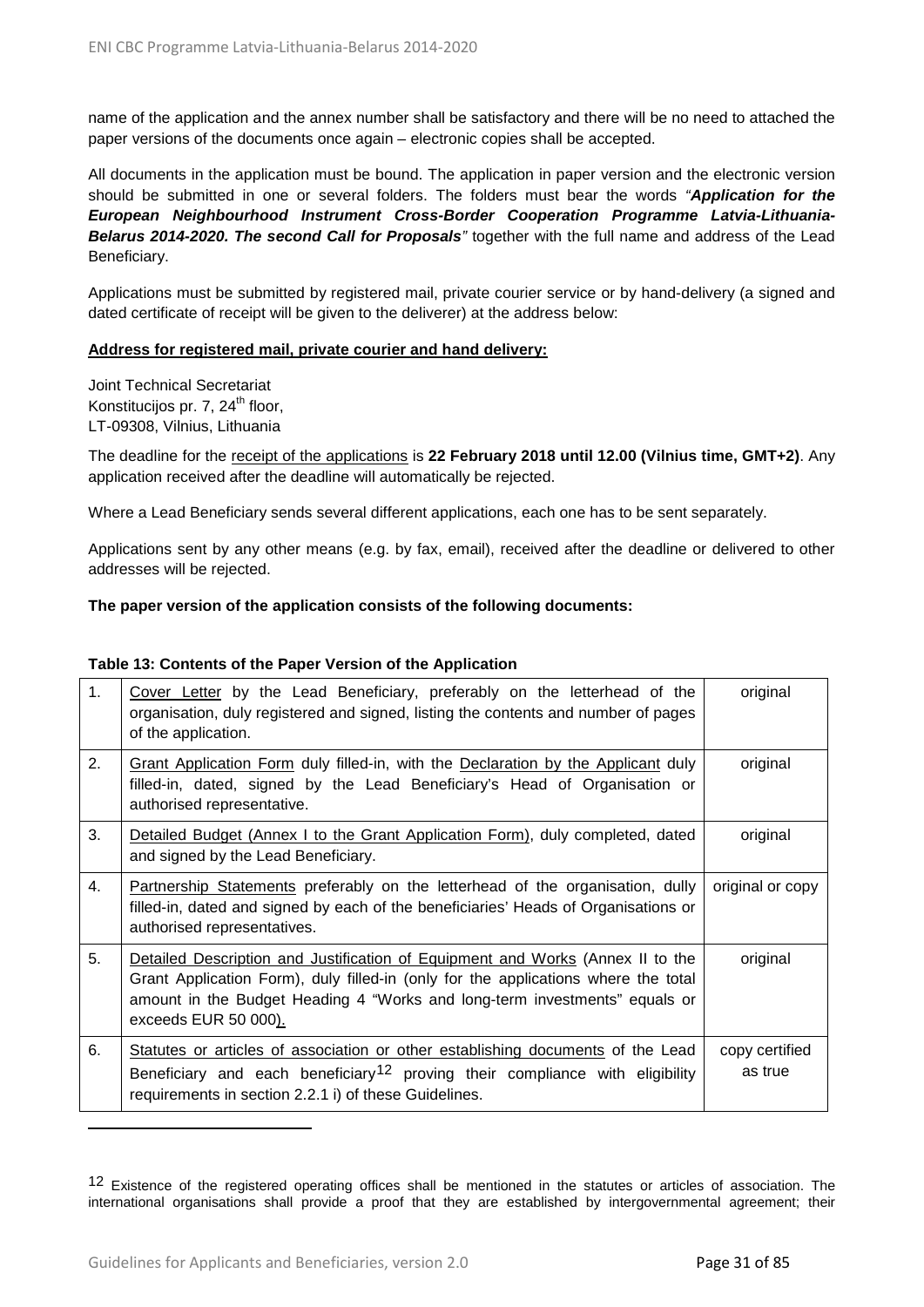| 7. | Registration certificate or equivalent, proving that the Lead Beneficiary's and<br>beneficiary'(-ies') organisations are legal persons, according to national law of the<br>Lead Beneficiary and of each beneficiary organisation <sup>13</sup> .                                                                                                                                                                                                                       | copy certified<br>as true |
|----|-------------------------------------------------------------------------------------------------------------------------------------------------------------------------------------------------------------------------------------------------------------------------------------------------------------------------------------------------------------------------------------------------------------------------------------------------------------------------|---------------------------|
| 8. | Lead Beneficiary's latest accounts (the profit and loss account and the balance<br>sheet, or equivalent according to the national legislation) for the two previous<br>financial years for which the accounts have been closed <sup>14</sup> .                                                                                                                                                                                                                          | copy certified<br>as true |
| 9. | Each beneficiary's latest accounts (the profit and loss account and the balance<br>sheet, or equivalent according to the national legislation) for the last financial year<br>for which the accounts have been closed <sup>15</sup> .                                                                                                                                                                                                                                   | copy certified<br>as true |
|    | The Latest Accounts referred to in positions 8 and 9 of Table 13 consist of the<br>following:                                                                                                                                                                                                                                                                                                                                                                           |                           |
|    | Latvia                                                                                                                                                                                                                                                                                                                                                                                                                                                                  |                           |
|    | For non-governmental non-profit organisations:<br>balance sheet ('bilance');<br>$\overline{\phantom{0}}$<br>income and expenditures account ('ienemumu un izdevumu pārskats');<br>$\qquad \qquad -$<br>summary of donations and gifts/grants ('ziedojumu un dāvinājumu<br>pārskats');<br>statement ('zinojums');<br>$\overline{\phantom{0}}$<br>statement by the sworn auditor for NGOs whose turnover is more then<br>$-$<br>800 000 EUR per year.                     |                           |
|    | For public equivalent bodies having partly industrial or commercial character:<br>balance sheet ('bilance');<br>profit or loss account ('peļņas un zaudējumu aprēķins');<br>$\overline{\phantom{0}}$<br>cashflow statement ('naudas plūsmas pārskats');<br>$\qquad \qquad -$<br>statement of changes in equity ('pašu kapitāla izmaiņu pārskats');<br>$\overline{\phantom{0}}$<br>explanatory notes ('paskaidrojumi pie bilances un peļņas vai zaudējumu<br>aprēķina'). |                           |

agencies shall provide a proof that they are established by international organization which in turn is established by intergovernmental agreement. This proof can represent, for example, a link to an establishing agreement or act. Where the Lead Beneficiary and/or (a) beneficiary(-ies) are created by a law, a registration number and the name of the said law as well as the link to this law shall be indicated in the Cover letter.

The requirement to submit copies of the statutes or articles of association or other equivalent documents does not apply for the Lead Beneficiaries and beneficiaries who are national, regional and local public authorities. However it applies for the Lead Beneficiaries and beneficiaries who are separate units (departments) of the public authorities for the purpose of proving that they have rights of the legal person; as well this requirement applies in cases where it is necessary to prove existence of registered operating offices. In any case the JTS reserves the right to request the statutes or articles of association or other equivalent establishing documents from any Lead Beneficiary or beneficiary in order to prove their compliance with eligibility requirements in section 2.2.1 i) of these Guidelines, additionally during administrative compliance and eligibility check.

<span id="page-31-0"></span><sup>13</sup> The requirement to submit copies of the registration certificates or other equivalent documents does not apply for the Lead Beneficiaries and beneficiaries who are national, regional and local public authorities. For international organisations with a base of operations in the Programme area, a legal proof of having such base of operations in the Programme area shall be provided.

<span id="page-31-1"></span>14 This obligation does not apply to international organisations, to national, regional and local public authorities, and to bodies governed by public law and financed by the public budget (budgetary institutions).

<span id="page-31-2"></span><sup>15</sup> This obligation does not apply to international organisations, to national, regional and local public authorities, and to bodies governed by public law and financed by the public budget (budgetary institutions).

1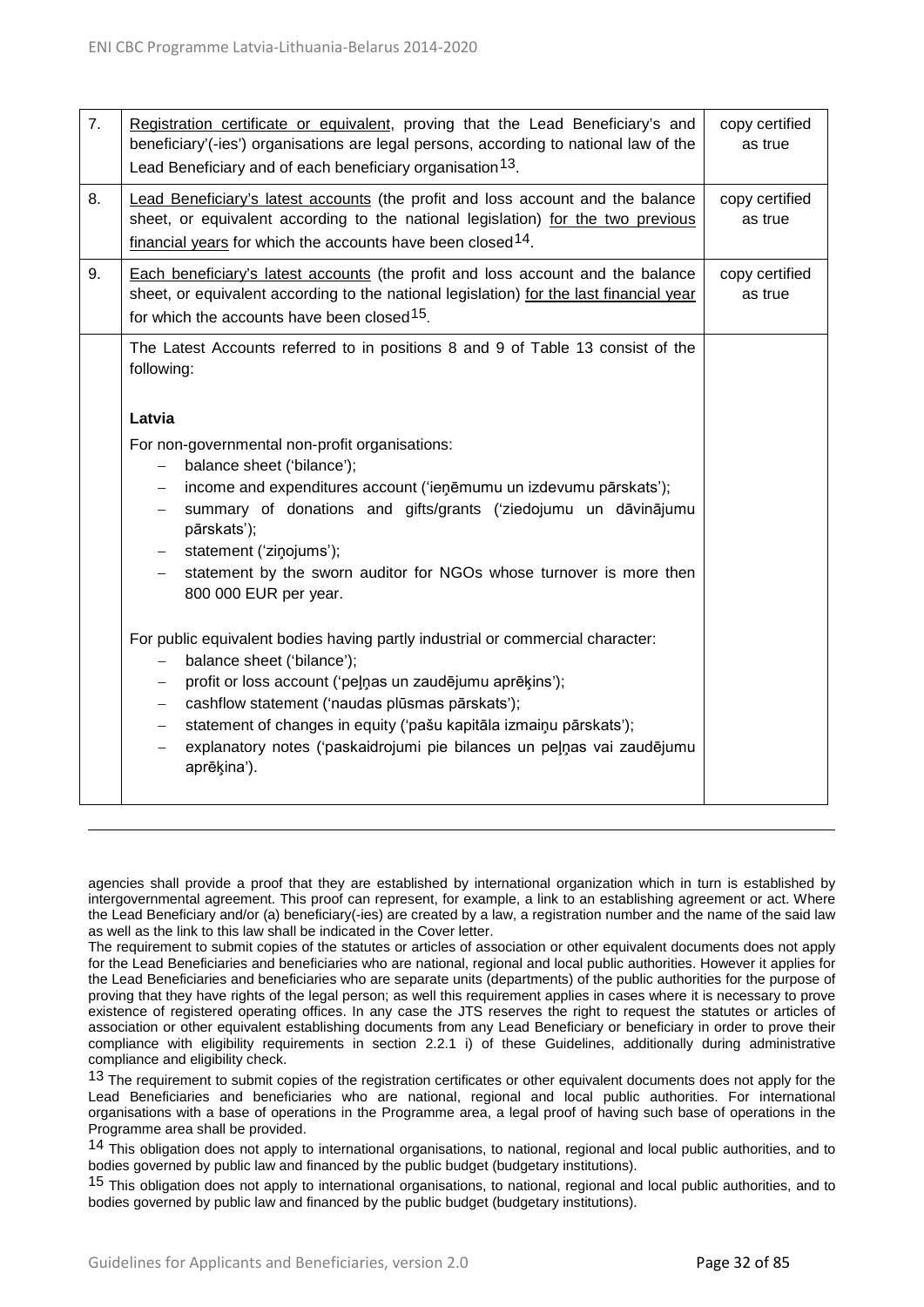|     | Lithuania                                                                                                                                                |          |
|-----|----------------------------------------------------------------------------------------------------------------------------------------------------------|----------|
|     | For non-governmental non-profit organisations:                                                                                                           |          |
|     | balance sheet ('balansas');<br>$-$                                                                                                                       |          |
|     | Statement on income and costs or Profit (loss) account ('veiklos rezultatų<br>$\overline{\phantom{0}}$                                                   |          |
|     | ataskaita arba pelno (nuostolio) ataskaita');                                                                                                            |          |
|     | explanatory notes ('aiškinamasis raštas').                                                                                                               |          |
|     |                                                                                                                                                          |          |
|     | For public equivalent bodies having partly industrial or commercial character:                                                                           |          |
|     | balance sheet ('balansas');                                                                                                                              |          |
|     | profit (loss) account (,pelno (nuostolių) ataskaita');<br>$\overline{\phantom{m}}$<br>cashflow statement (,pinigy srauty ataskaita');                    |          |
|     | statement of changes in equity (,nuosavo kapitalo pokyčių ataskaita');<br>$\qquad \qquad -$                                                              |          |
|     | explanatory notes (,aiškinamasis raštas').<br>$\overline{\phantom{m}}$                                                                                   |          |
|     |                                                                                                                                                          |          |
|     | <b>Belarus</b>                                                                                                                                           |          |
|     | For non-governmental non-commercial organisations:                                                                                                       |          |
|     | balance sheet ('бухгалтерский баланс');<br>$\qquad \qquad -$                                                                                             |          |
|     | profit and loss report ('отчет о прибылях и убытках');                                                                                                   |          |
|     | report on use of a special purpose funding ('отчет об использовании                                                                                      |          |
|     | целевого финансирования');                                                                                                                               |          |
|     | explanatory notes ('примечания к отчетности').                                                                                                           |          |
|     | For public equivalent bodies having partly industrial or commercial character:                                                                           |          |
|     | balance sheet ('бухгалтерский баланс');                                                                                                                  |          |
|     | profit and loss report ('отчет о прибылях и убытках');                                                                                                   |          |
|     | explanatory notes ('примечания к отчетности').<br>$\qquad \qquad -$                                                                                      |          |
| 10. | A full set of technical documentation for construction works requested under                                                                             | copy     |
|     | national legislation in order to implement the works and detailed cost estimates, in                                                                     |          |
|     | case it is planned to implement construction works in the project (contents of                                                                           |          |
|     | technical documentation are described in section 2.3.4).                                                                                                 |          |
| 11. | Full feasibility study or equivalent carried out (for projects including<br>an                                                                           | original |
|     | infrastructure component of at least EUR 1 million or more), providing information<br>according to the following questions:                              |          |
|     |                                                                                                                                                          |          |
|     | - Social – economic analysis of the situation, justifying need for investments;                                                                          |          |
|     | - Location of investment object and ownership of investments/buildings/land;                                                                             |          |
|     | - Detailed description of object/investments and planned works (construction,<br>reconstruction, modernization), including technical parameters, photos; |          |
|     | - Compliance of implementation with national legislation, environmental impact<br>assessment and readiness for implementation;                           |          |
|     | - Estimated results and their quantification (i.e. increase in capacity, improved<br>service by number, %);                                              |          |
|     | - Analysis of options (alternatives) and justification of selected option;                                                                               |          |
|     | - Financing plan;                                                                                                                                        |          |
|     | - Financial, institutional sustainability and action plan for the future;                                                                                |          |
|     | - Planned social – economic impact of investments for region and target groups;                                                                          |          |
|     | - Impact on environment;                                                                                                                                 |          |
|     | - Independent quality review.                                                                                                                            |          |
|     | The feasibility study or equivalent can be prepared in the national language with a                                                                      |          |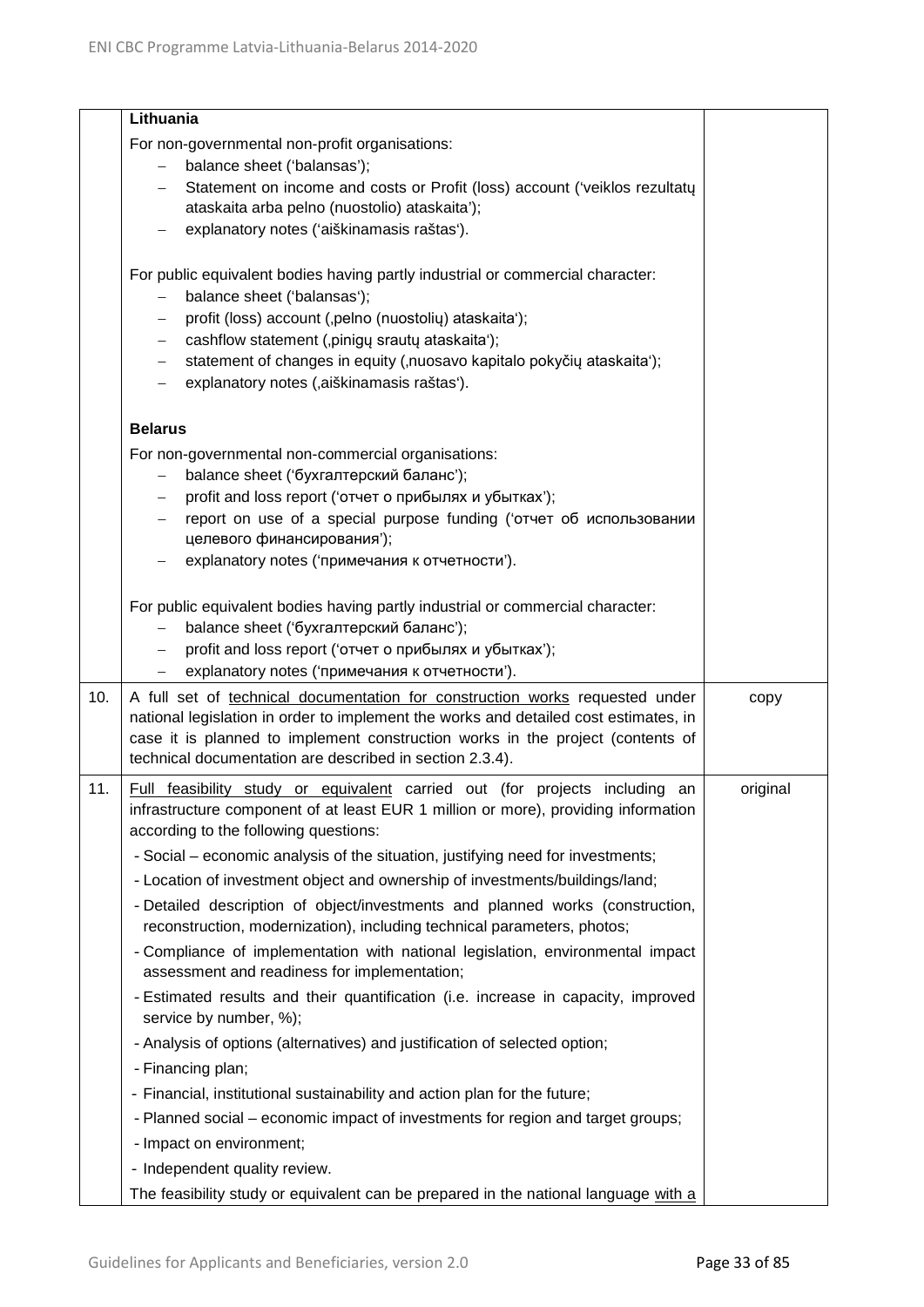|     | short summary in English.                                                                                                                                                                                                                                                                                                                                                                                                                                                                                                                                                                                                        |                  |
|-----|----------------------------------------------------------------------------------------------------------------------------------------------------------------------------------------------------------------------------------------------------------------------------------------------------------------------------------------------------------------------------------------------------------------------------------------------------------------------------------------------------------------------------------------------------------------------------------------------------------------------------------|------------------|
| 12. | For projects including an infrastructure component of at least EUR 1 million or<br>more, the following shall be provided:                                                                                                                                                                                                                                                                                                                                                                                                                                                                                                        | original or copy |
|     | i)<br>An assessment of its environmental impact in compliance with the Directive<br>2011/92/EU of the European Parliament and of the Council (1) and, for the<br>participating countries which are parties to it, UN/ECE Espoo Convention on<br>Environmental Impact Assessment in a Transboundary Context of 25<br>February 1991. In case of Belarusian Lead Beneficiaries and beneficiaries it<br>shall comply in addition with the national legal acts related to preparation of<br>Environmental Impact Assessment (the Law of 18 July 2016 No.399-3,<br>Decision of the Council of Ministers of 19 January 2017 No. 47), or |                  |
|     | ii)<br>In case an assessment of environmental impact is not provided, the following<br>documents shall be submitted:                                                                                                                                                                                                                                                                                                                                                                                                                                                                                                             |                  |
|     | a) For Latvian and Lithuanian Lead Beneficiaries and beneficiaries: an<br>official letter from the national responsible body on environment<br>protection, confirming that the Environmental Impact Assessment (EIA)<br>is not needed.                                                                                                                                                                                                                                                                                                                                                                                           |                  |
|     | b) For Belarusian Lead Beneficiaries and beneficiaries: a copy of the<br>document of the implemented screening, and based on this screening -<br>a copy of decision by the national competent authority (Ministry of<br>Natural Resources and Environmental Protection of the Republic of<br>Belarus) confirming absence of harmful impact, including cross border<br>impact, on environment.                                                                                                                                                                                                                                    |                  |
| 13. | Documents confirming ownership rights, or rights of use, or owner's permission<br>with respect to the premises/land, where large items of equipment (e.g.<br>showcases, information terminals, etc.) will be stationary installed.                                                                                                                                                                                                                                                                                                                                                                                               | copy             |

The Applicant is recommended to fill-in and submit together with the application the Checklist for Self-Check on Submission of the Application (Annex XVI). The Applicant and beneficiaries planning construction works are recommended to fill-in and submit together with the application the Checklists for Self-Check on Technical Documentation for Construction Works, for works in Latvia, Lithuania and Belarus (Annexes XVII-XIX). These checklists are tools for self-check by the Applicant (Lead Beneficiary) and beneficiaries in order to facilitate preparation of quality applications and submission of full package of supporting documents, as well as to speed up the process of Administrative and Eligibility Check. At the same time, non-submission of these checklists together with the application, or any information written in them will not affect the results of Administrative and Eligibility Check, or Quality Assessment.

#### *Electronic version of the application includes the following documents:*

- 1) A digital version of the Grant Application Form, saved as a Filemaker file. The Identification number (id number) in the digital version of the Grant Application Form and in the paper version of the Grant Application Form shall be identical.
- 2) A digital version of the Detailed Budget (Annex I to the Grant Application Form), saved as an Excel file.
- 3) A Detailed Description and Justification of Equipment and Works (Annex II to the Grant Application Form), saved as a Word file, if applicable.

Please note that only the Grant Application Form, the requested annexes which have to be filled-in and supporting documents which have to be provided will be evaluated. It is therefore of utmost importance that these documents contain **all** relevant information concerning the project application. No additional annexes, except for those requested, should be sent.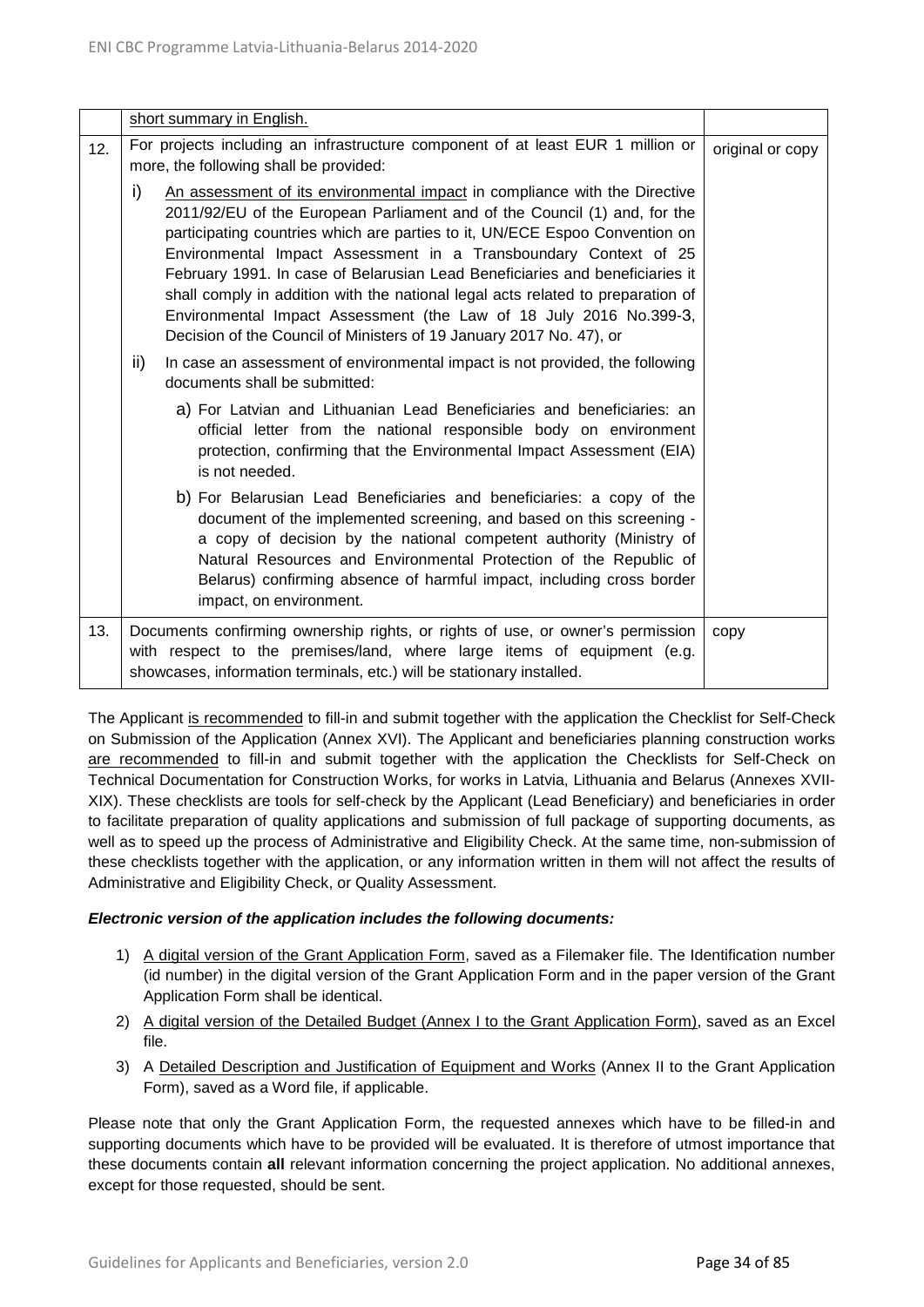# <span id="page-34-0"></span>**2.3.4 Requirements to the Technical Documentation**

Regarding the technical documentation for construction mentioned *in Section 2.3.3 of the Guidelines* the following shall be noted:

- i. The owner (or legal user) of the object and land, as well as the Contracting Authority for whom all necessary permissions and technical documentation for construction works were issued, shall be Lead Beneficiary or one of the beneficiaries in the Grant Application Form. The respective beneficiary shall have legal right to implement the works on the object. The respective beneficiary shall have necessary capacities and qualifications to act as Contracting Authority (or shall hire an engineering service).
- ii. The Programme will co-finance only those elements of works which can be finalised within the project and independently commissioned into exploitation (e.g. the whole construction project, separated stages or launching complexes, etc.) according to the national legislation, if commissioning into exploitation is required by the national legislation, or accepted as current renovation, by the end of the project. Only the costs related to such elements of works can be included in the budget. Presentation of a valid proof of commissioning into exploitation and registration according to the national legislation, if commissioning into exploitation is required by the national legislation, or acceptance as current renovation according to the national legislation is a necessary requirement to consider the whole cost of works as eligible for EU financing.
- iii. In case a separate stage/a launching complex is planned to be implemented within the project, for the purpose of quality assessment of project applications the following is recommended to the beneficiaries:
	- a) In the Grant Application Form it shall be clearly indicated which stage or launching complex is planned to be implemented within the project.
	- b) Technical and economic indicators for the stage or the launching complex shall be clearly indicated in the construction documentation and in description of activities in the Grant Application Form.
	- c) The cost of the works for the stage or a launching complex to be implemented within the project shall be clearly identified on the basis of the cost estimates.

The detailed list of necessary documents for construction is indicated per each participating country separately. Please note that the technical documentation shall be in line with national requirements set in legal acts for construction and construction norms in each participating country. There might be difference in the listed documents in case the legal provisions and norms are changed during the Call for Proposals and the valid legal acts shall be followed.

In case of rent or lease or other allocation of the land or the object, the rent or lease or allocation period shall cover the project duration and the period according to requirements set in section 3.8 "Project Closure"; a copy of the legally valid agreement shall be provided.

## **Technical documentation for construction works for Lithuanian organisations:**

- 1. Evidence of ownership or access to the land / real estate by respective beneficiary, documents confirming the right for land / real estate disposal (extract from State Enterprise Centre of Registers – valstybės įmonė "Registrų centras");
- 2. An official decision on land or building using conditions for a period which covers the planned project duration, taking into account requirements set in section 3.8 "Project Closure" (according to the national legislation document from the Centre of Registers contains necessary information);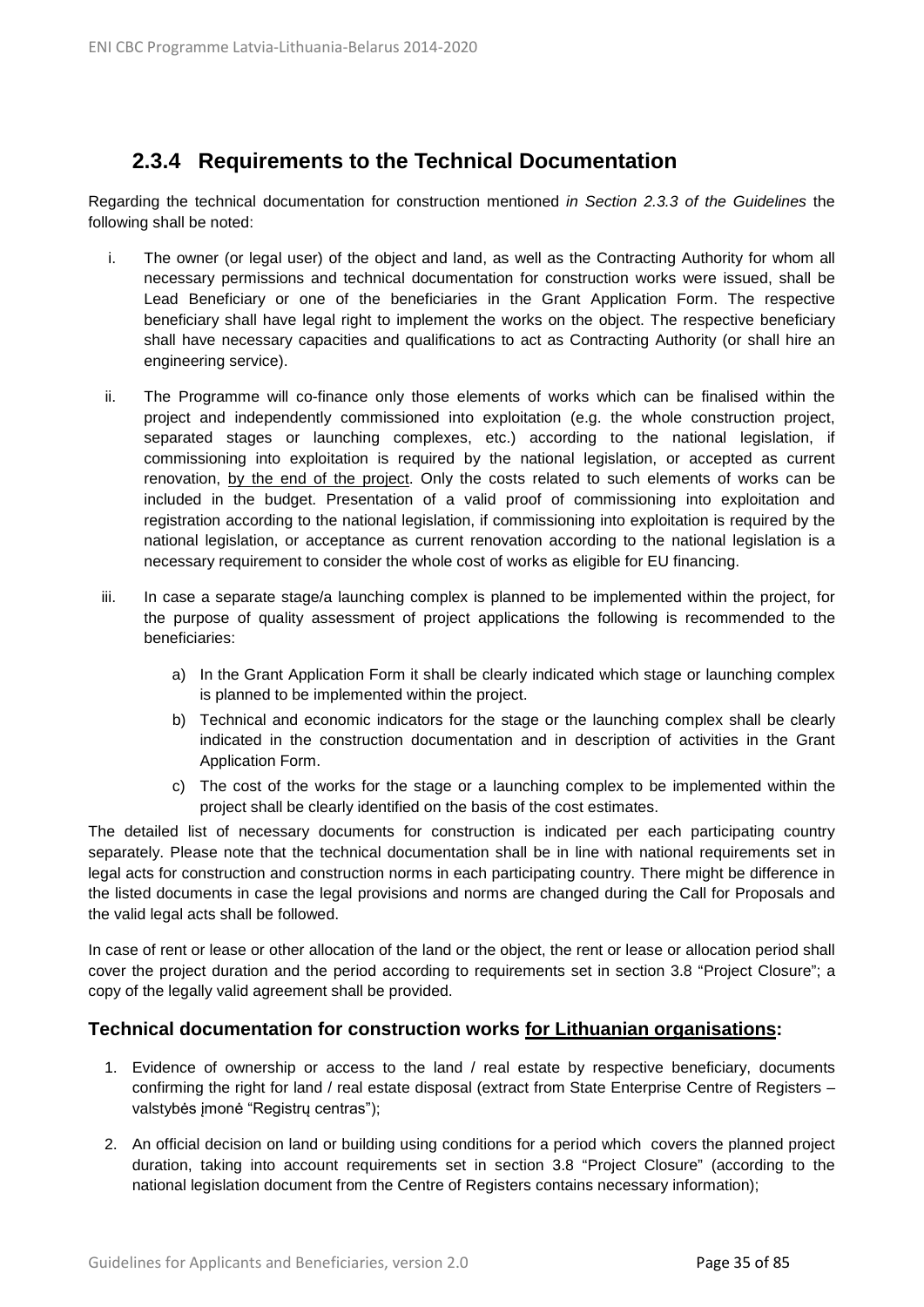- 3. The Decision on the construction permit or other document of the probative value according to the national legislation. In case according to the national legislation Decision on the construction permit is not required – the explanatory letter justifying the legal basis with reference to the article/paragraph of the relevant legal act/or construction norms must be submitted;
- 4. Technical project including cost estimates:
	- a) approved full technical project;
	- b) in case object is to be financed from the project budget partly, i.e. only part of the bigger technical project is to be financed from the project, it should be possible to implement the works separately. In this case:
		- i. cost estimates for the amount included into the project budget have to be submitted;
		- ii. in the Grant Application Form it shall be clearly indicated which stage or part of the technical project is planned to be implemented within the project;
		- iii. technical and economic indicators for the stage or the part of technical project shall be clearly indicated in the construction documentation and in description of activities in the Grant Application Form;
		- iv. Beneficiary's declaration (provided in a free form) regarding procedure of acceptance of the object for using after works, financed from the project, shall be submitted.
- 5. Approval of the technical project (order of the contracting authority, approving technical design project and its general and economic indicators);
- 6. In case according to the national legislation technical project is not required:
	- a) Explanatory letter with reference to the article/paragraph of the relevant legal act and/or construction regulations;
	- b) Simplified renovation project, if required;
	- c) Defect acts or explanatory notes proving necessity of works, technical specifications and quantities;
	- d) Approved and signed cost estimates;
	- e) Photos of the current situation of the object or premises;
	- f) Extract from cadastral survey file of the real estate and schemes of premises where investments (works) are planned;
	- g) Other relevant documents, if required by national legal acts.
- 7. Expertise of the technical project (if applicable according to the national legislation);
- 8. Extract from cadastral measurements file ("kadastrinių matavimų byla") of the land / real estate (schemes of places where investments (works) are planned);
- 9. Environmental impact assessment (if applicable according to the national legislation);
- 10. When object is registered as well as it is located in the cultural heritage site, therefore such documents have to be submitted additionally:
	- a) certificate/ extract from the data of the Register of Cultural Property issued by the Department of Cultural Heritage under the Ministry of Culture;
	- b) official approval of the technical design project by the Department of Cultural Heritage under the Ministry of Culture;
	- c) a (special) expert examination of heritage protection ("specialioji paveldosaugos ekspertizė").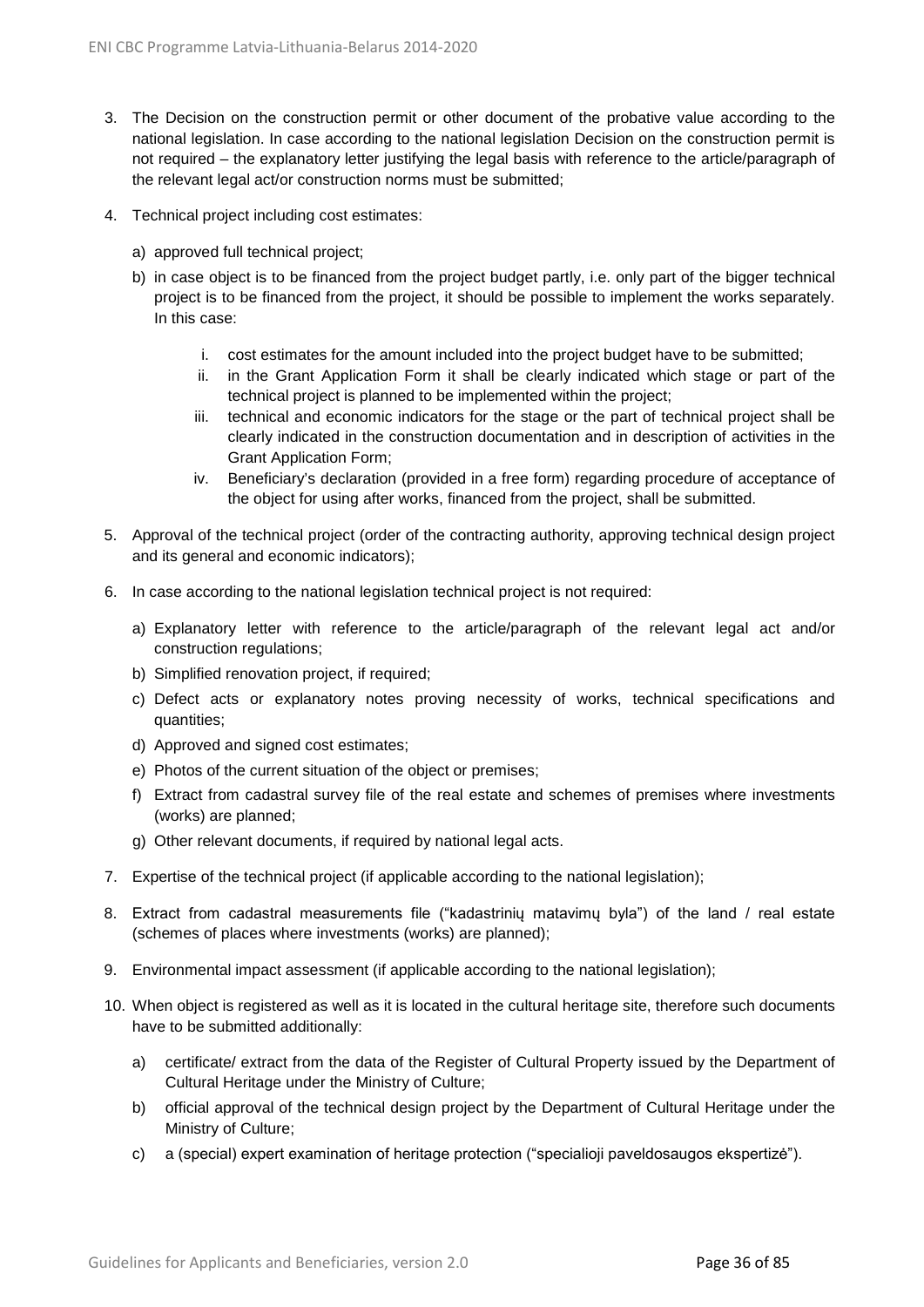- 11. In case the simplified construction ("nesudėtingi statiniai") is planned (e.g. outdoor children playground, outdoor sport equipment, etc.), the following documents have to be submitted:
	- a) Documents confirming ownership rights, or rights of use, or owner's permission with respect to the premises/land allowing installation of equipment for a period which covers the planned project duration, taking into account requirements set in section 3.8 "Project Closure";
	- b) Extract from the relevant territory plan with scheme of location of equipment approved by a competent body (chief architect of municipality, etc.);
	- c) Approved technical documentation or specification of planned works (installation and equipment), sketches according to the national requirements;
	- d) Approved and signed cost estimates and, if required, other documents proving type of works, quantities and costs.

#### **Technical documentation for construction works for Latvian organisations:**

- 1. Legally valid evidence of ownership or possessory rights to the land, building or premises, or a contract on the basis of which the user has the right to construct and which covers the planned project duration, taking into account requirements set in section 3.8 "Project Closure", in national language;
- 2. Technical documentation which is evidence that if the project is approved, the tender procedure for (re)construction works can be started immediately, consisting of:
	- a) approved technical project;
	- b) environmental impact assessment, if relevant;
	- c) decision on confirmation of the application of a construction conception, depending on the group of the structure and type of construction (e.g. *construction permit, certification card or explanatory memorandum)*;
	- d) technical inspection task, if relevant;
	- e) approved and signed cost-estimates (local estimates and general estimates) for (re)construction works in line with national legislation and in national language;
	- f) other relevant documents, if required by national legal acts (including permits from cultural heritage protection boards, nature protection boards and other relevant institutions).

If the project includes (re)construction works, yet according to the national legislation technical documentation is not necessary the following shall be provided:

- 1. Legally valid ownership or possessory rights to the land, building or premises, or a contract on the basis of which the user has the right to construct and which covers the planned project duration, taking into account requirements set in section 3.8. "Project Closure";
- 2. Defect acts, if relevant;
- 3. Explanatory note;
- 4. Approved and signed cost estimates (local estimates and general estimates) for the planned (re)construction works in line with national legislation and in national language;
- 5. Photos of the current situation of the object;
- 6. Extract from cadastral survey file of the real estate and schemes of premises where investments (works) are planned);
- 7. Other relevant documents, if required by national legal acts (including permits from cultural heritage protection boards, nature protection boards and other relevant institutions).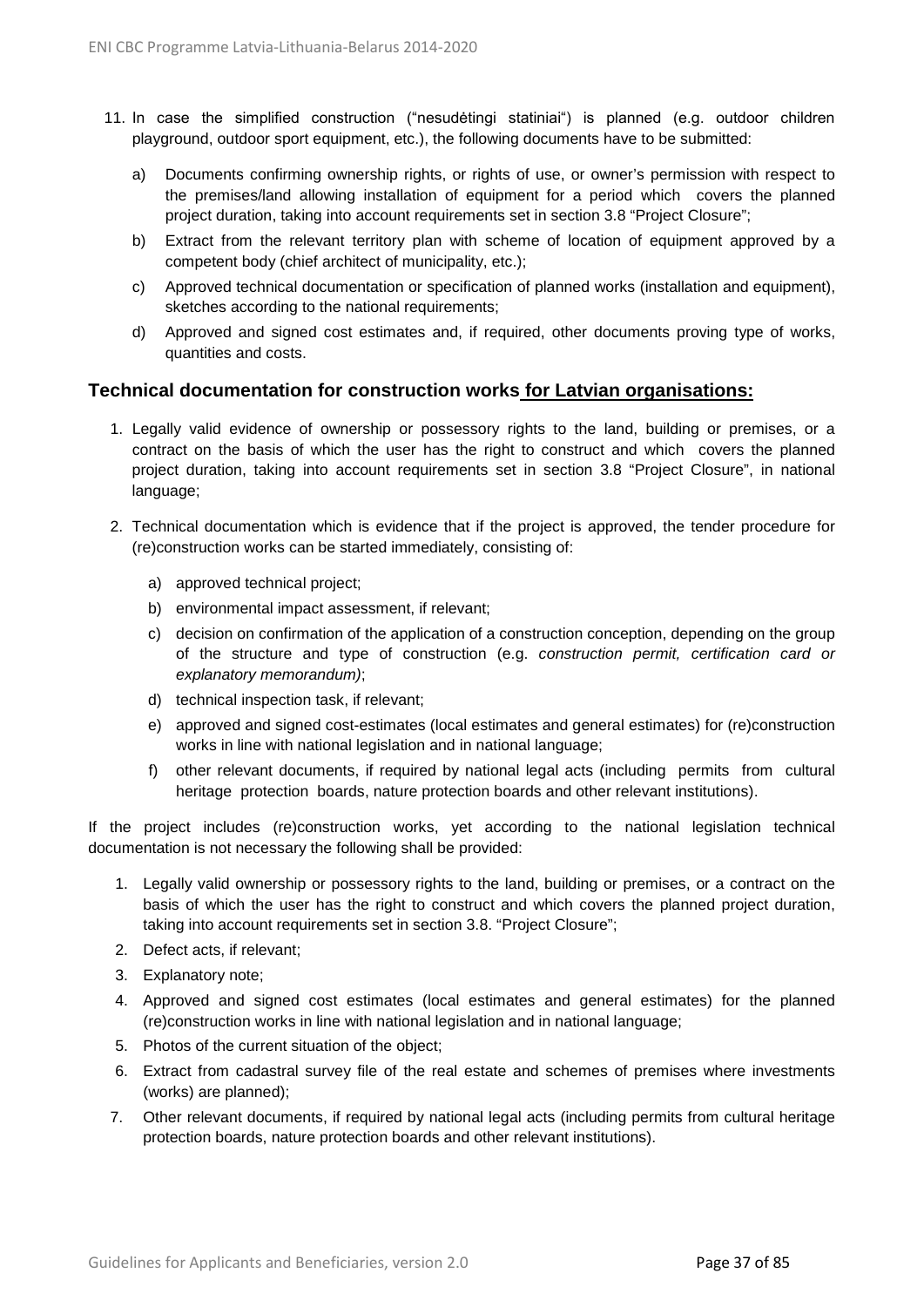### **Technical documentation for construction works for Belarusian organisations**:

- A) For objects of the **1st-5th class of complexity** (or 1-3 levels of responsibility according to previous classification) the following documents shall be submitted:
	- 1. Document confirming the right for land and/or building (certificate on the state registration, state act for land; decision of authorized state body as the basis for the emergence or transfer of the right for land, other equivalent documents according to the national legislation). In case of rent or lease or other allocation of the building, premises or the land plot, the period of rent, or lease or other allocation shall cover the project duration and take into account the requirements set in section 3.8 "Project Closure"; a copy of the legally valid agreement for rent, or lease or other allocation shall be provided;
	- 2. Permissive documentation (decision of Executive Committee authorizing the development of construction documentation and the construction or equivalent, with the documents referred to in articles 4.1-4.5 of the Decision of the Council of Ministers of the Republic of Belarus Nr.223 of 20 February 2007);
	- 3. Construction and cost-estimate documentation (architectural project and construction project during two-stage project development, or construction project in case of one-stage project development, with separated stages, launching complexes, cost-estimates). In the construction documentation, the class of complexity shall be clearly indicated. Cost estimate documentation shall be provided in current prices, in currency of the Republic of Belarus effective after 01 July 2016;
	- 4. Documents from the Ministry of Culture of the Republic of Belarus:
		- a. A letter from the Ministry of Culture of the Republic of Belarus proving that the object is not included in the List of historical and cultural values, and the planned works do not affect the protection zones of historical and cultural values, or
		- b. Permission of the Ministry of Culture of the Republic of Belarus to carry out i) scientificresearch and project development activities on objects which are historical and cultural values and ii) documental proof of agreement of scientific-project documentation by the Ministry of Culture of the Republic of Belarus.
	- 5. The valid positive conclusion of State Expertise on construction documentation in cases indicated in the Decision of the Council of Ministers of the Republic of Belarus No.791 of 30.09.2016;
	- 6. The Contracting Authority's order approving the construction documentation.
- B) **In addition to the documents in point A)** above, for objects of the **1st-4th class of complexity** (or 1- 2 level of responsibility according to older classification) the following documents shall be provided:
	- 7. Declarations on conformity of design documentation to the essential requirements of safety, the according to the Technical Regulations of the Republic of Belarus (ТР 2009/013/ВY), labelling of design documentation with conformity sign;
	- 8. Certificate of conformity for the beneficiary organization or for the engineering company giving a right to perform the functions of a Contracting Authority, to provide engineering services for construction activity of the objects of  $1<sup>st</sup> - 4<sup>th</sup>$  classes of complexity.

The beneficiaries shall be advised that according to the national legislation and technical legal acts, for construction, installation, arrangement of such objects in Belarus as transport infrastructure objects (streets, passages, driveways, bridges, transport transfer nodes, squares, car parking, bicycle parking, pedestrian ways such as pavements, lanes, avenues, pedestrian streets and squares, pedestrian crossings, stairs, pedestrian and bicycle ways, and other similar objects), drainage systems, toilets, barriers, tourniquets, small architectural forms (fountains, arbors, equipping of sport and children playgrounds, benches, waste bins, and other similar objects), pavilions, sheds, booths, other temporary or modular buildings, objects of territory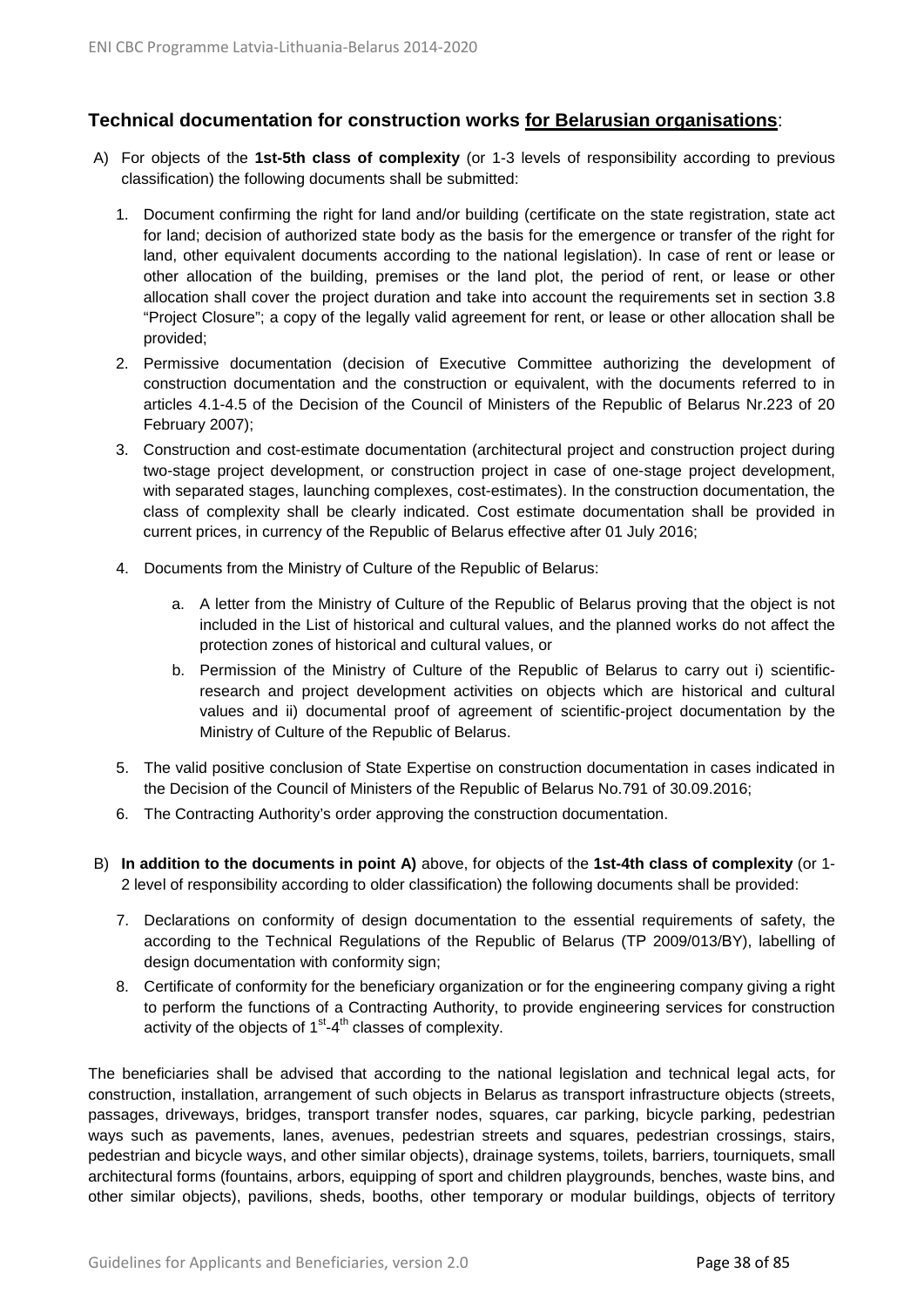improvement, greenery, landscaping works, creation of parks of different kinds and recreation zones, and other similar objects it is obligatory to submit the permissive documentation, the construction project together with the documents indicated in points A) positions 1-6 above and depending on the objects' class of complexity – documents in point B) positions 7-8 above.

#### C) **For current renovation** the following documents shall be submitted:

- 1. Document confirming the right for land and/or building (certificate on the state registration, state act for land; decision of authorized state body as the basis for the emergence or transfer of the right for land, other equivalent documents according to the national legislation). In case of rent or lease or other allocation of the building, premises or the land plot, the period of rent, or lease or other allocation shall cover the project duration and take into account the requirements set in section 3.8 "Project Closure"; a copy of the legally valid agreement for rent, or lease or other allocation shall be provided;
- 2. Duly filled-in, dated and approved by the Contracting Authority in accordance with the established procedure deficiency act with the properly filled-in list of deficiencies and Indicative List of Works;
- 3. Documents from the Ministry of Culture of the Republic of Belarus:
	- a. A letter from the Ministry of Culture of the Republic of Belarus proving that the object is not included in the List of historical and cultural values, and the planned works do not affect the protection zones of historical and cultural values, or
	- b. Permission of the Ministry of Culture of the Republic of Belarus to carry out i) scientificresearch and project development activities on objects which are historical and cultural values and ii) documental proof of agreement of scientific-project documentation by the Ministry of Culture of the Republic of Belarus.
- 4. Cost-estimate documentation approved by the Contracting Authority in accordance with the established procedure;
- 5. Technical passport of the building with the plans of each floor. In the plan of each floor there shall be indicated the premises and elements where current renovation works will be implemented;
- 6. Photos of the premises where current renovation works will be implemented in their current condition.

The beneficiaries shall be advised that current renovation in Belarus is limited to works and activities in existing objects in order to prevent wear and tear, removal of small damages and faults, improving of esthetic characteristics of the objects. The planned works shall correspond to the List of Works in Current Renovation in Annex A to TKP 45-1.04-206-2010 (02250).

In case of selection of an application for the grant award, for the works, for which the conclusion of the State Expertise is not obligatory under the national legislation, in case of need and in order to justify the cost of works the approval of the State Expertise of the cost estimates and architectural and construction solutions may still be requested as condition of the grant award.

All documentation indicated in points A), B) and C) above shall be prepared according to the rules, rates and forms applicable for public organisations in Belarus.

In all cases, for all objects, if the national legislation and/or technical legal acts require to provide other relevant documents, they shall be submitted.

If any of the above mentioned documents related to the construction in Lithuania, Latvia, Belarus are not required according to the national legislation and construction norms, an original of Explanatory letter from the Developer of the construction documentation shall be provided justifying the reason, with reference to the article/paragraph of the legal act and/or construction norms. If the construction project does not have to be developed, the Explanatory letter shall be provided by the respective beneficiary organisation.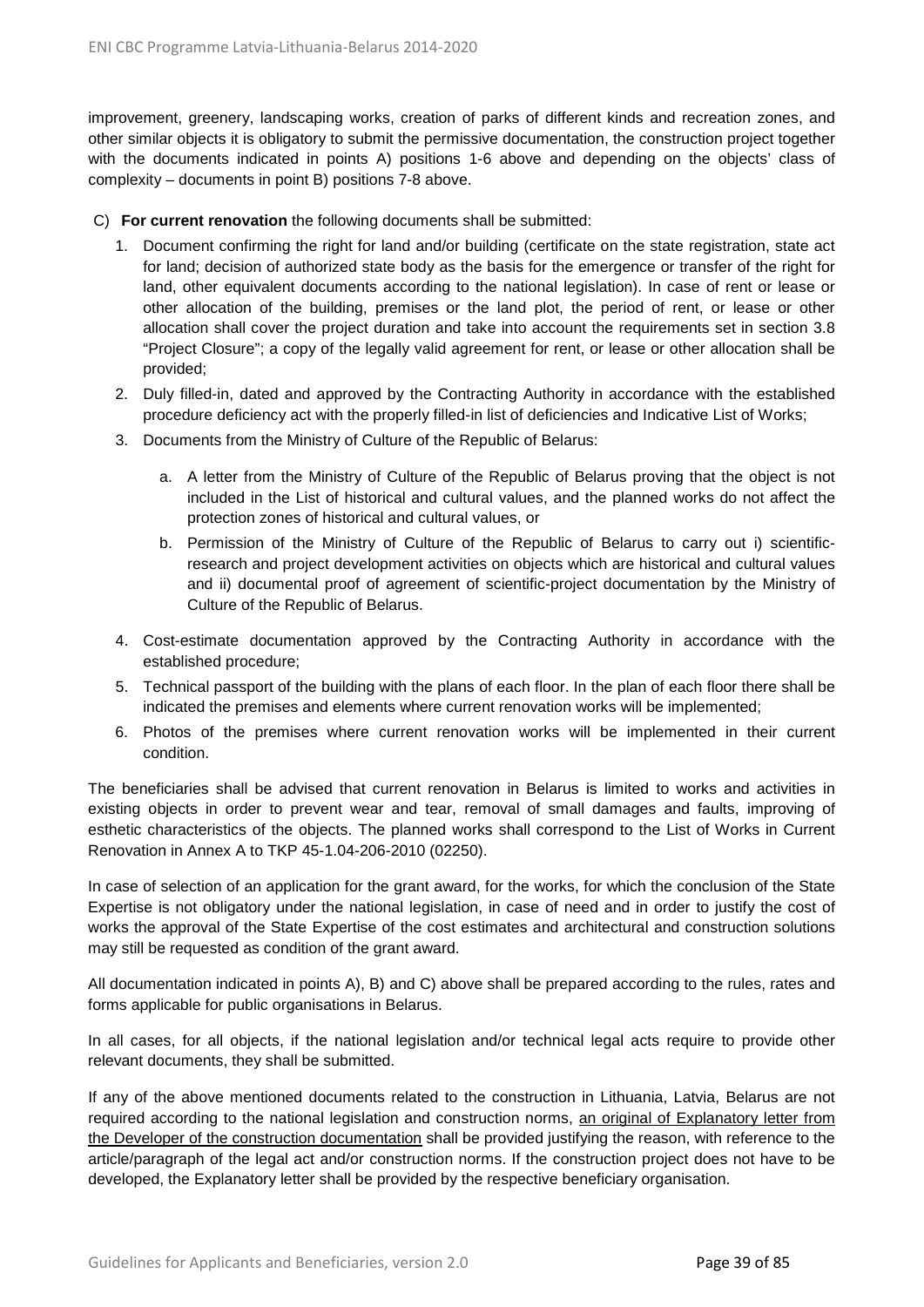In case of approval of the applications, the Lead Beneficiary will be requested to submit the documents specified *in section 3.1.2 of these Guidelines* before signature of the grant contract.

### **2.3.5 Registration of Applications**

The JTS will register the submitted applications as soon as received. Notification on receipt will be given on reception, if application is submitted in person. All Lead Beneficiaries will be informed by email on reception of their applications within 5 working days after the end of the Call for Proposals.

Applications received after deadline will not be registered and thus will not undergo administrative and eligibility check. These applications will be sent back to the Lead Beneficiary (Applicant).

# **2.4 EVALUATION AND SELECTION OF APPLICANTS**

### **2.4.1 Administrative and Eligibility Check, Quality Assessment**

The evaluation of applications is the process whereby the applications for projects which are eligible for financing and are contributing most to the Programme objectives are identified and proposed for funding. The evaluation process is carried out in several steps:

- Administrative compliance (on the basis of administrative criteria to verify that the application fulfils the minimum technical requirements of the Programme) and technical eligibility check (on the basis of eligibility criteria to verify that the application fulfils the eligibility requirements of the Programme);
- Quality assessment (on the basis of quality assessment criteria) to provide the JMC members with sufficient information on the quality of each application).

No single project may be financed by more than one EU funding (grant). The project cannot receive EU funding (grant) for the already financed activities. Financing of the same interventions under the Programme and under the national programmes shall be avoided.

For this purpose, a declaration shall be signed by all the beneficiaries in the Grant Application Form and Partnership Statements stating that the proposed project has not been financed (neither in full, nor in part) from other international, national, regional or EU financial instruments or programmes.

The contents of the submitted applications cannot be changed or modified during the assessment.

### **Administrative and Eligibility Check**

The JTS shall check administrative compliance of applications on the basis of administrative criteria described below.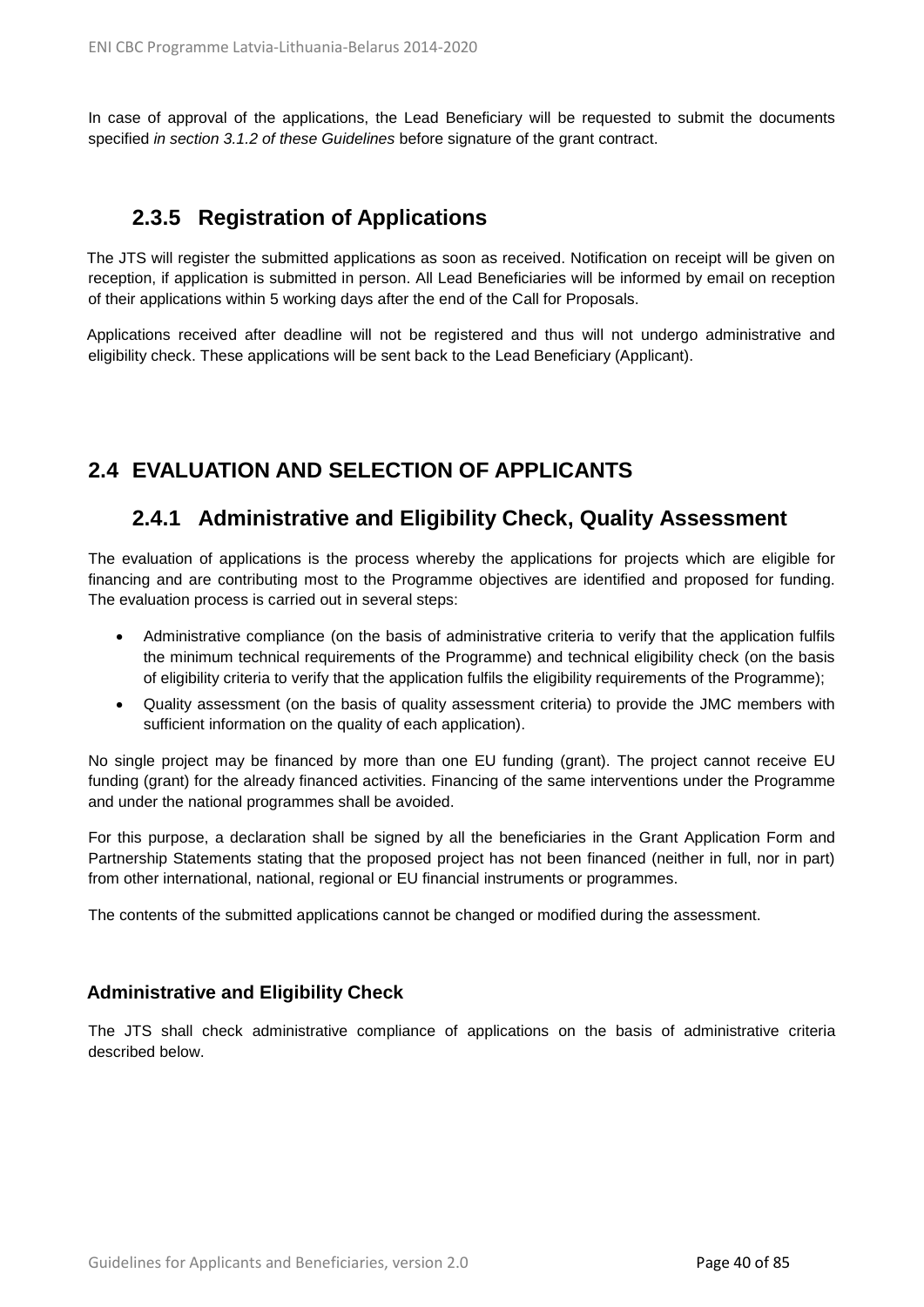#### **Table 14. Administrative criteria**

|    | <b>Administrative criterion</b>                                                                                                                                                                                                                              | <b>Yes</b> | <b>No</b> |
|----|--------------------------------------------------------------------------------------------------------------------------------------------------------------------------------------------------------------------------------------------------------------|------------|-----------|
| 1. | The Application in full has been received <sup>16</sup> at the JTS by the set deadline.                                                                                                                                                                      |            |           |
| 2. | The paper version and e-version of Grant Application Form are identical; the e-<br>version of Detailed Budget (Annex I) and, where applicable, the Detailed<br>Description and Justification of Equipment and Works (Annex II) are submitted.                |            |           |
| 3. | The technical documentation, where applicable, is submitted in full.                                                                                                                                                                                         |            |           |
| 4. | The paper version of the Grant Application Form and the Detailed Budget<br>(Annex I) are provided in one original, all the obligatory Annexes and supporting<br>documents have been provided in original or copy certified as true.                          |            |           |
| 5. | The Grant Application Form, the Detailed Budget (Annex I) and the Detailed<br>Description and Justification of Equipment and Works (Annex II), if applicable,<br>are complete, typed, duly filled-in, in a due form and are in English.                      |            |           |
| 6. | The Declaration by the Applicant and Detailed Budget (Annex I) have been filled<br>in and have been legibly signed by the Head or an authorised representative of<br>the Lead Beneficiary (Applicant), dated.                                                |            |           |
| 7. | Each Beneficiary (partner) has printed preferably in letterhead, completed,<br>legibly signed by the Beneficiary's Head or authorised representative the<br>Partnership Statement on a provided template and all the Partnership<br>Statements are included. |            |           |

During eligibility verification the eligibility of beneficiaries and planned project activities will be verified according to the eligibility criteria set out below. The eligibility verification will be carried out on the basis of the documents indicated in *the section 2.3.3 and 2.3.4 of these Guidelines*, which will be provided by the Lead Beneficiary.

#### **Table 15. Eligibility criteria**

 $\overline{a}$ 

| <b>Eligibility criterion</b>                                                                                                 | Yes | No |
|------------------------------------------------------------------------------------------------------------------------------|-----|----|
| 1. The Lead Beneficiary (Applicant) complies with the eligibility requirements.                                              |     |    |
| 2. All the beneficiaries (partners) comply with the eligibility requirements.                                                |     |    |
| 3. All the beneficiaries are free from being in the situations, indicated in section 2.2.1<br>point iv) of these Guidelines. |     |    |
| 4. In the Grant Application Form there is at least one entity from the Programme area in                                     |     |    |
| Latvia or Lithuania and at least one entity from the Programme area in Belarus.                                              |     |    |
| 5. The duration of the project is no longer than the maximum allowed duration.                                               |     |    |
| 6. The requested EU funding (grant) is not less than the set minimum size for EU                                             |     |    |
| funding (grant) and does not exceed the set maximum size for EU funding (grant).                                             |     |    |
| 7. The requested EU funding (grant) is 90 % of the total eligible cost of the project. The                                   |     |    |
| total co-financing by the Lead Beneficiary (Applicant) and/or by the beneficiaries                                           |     |    |

<span id="page-40-0"></span><sup>16</sup> The Grant Application Form and the supporting documents shall be received no later than the deadline indicated in *section 2.3.3 of these Guidelines* as evidenced by the date of delivery in case of registered mail, private courier service delivery or by the date of receipt in case of hand-delivery.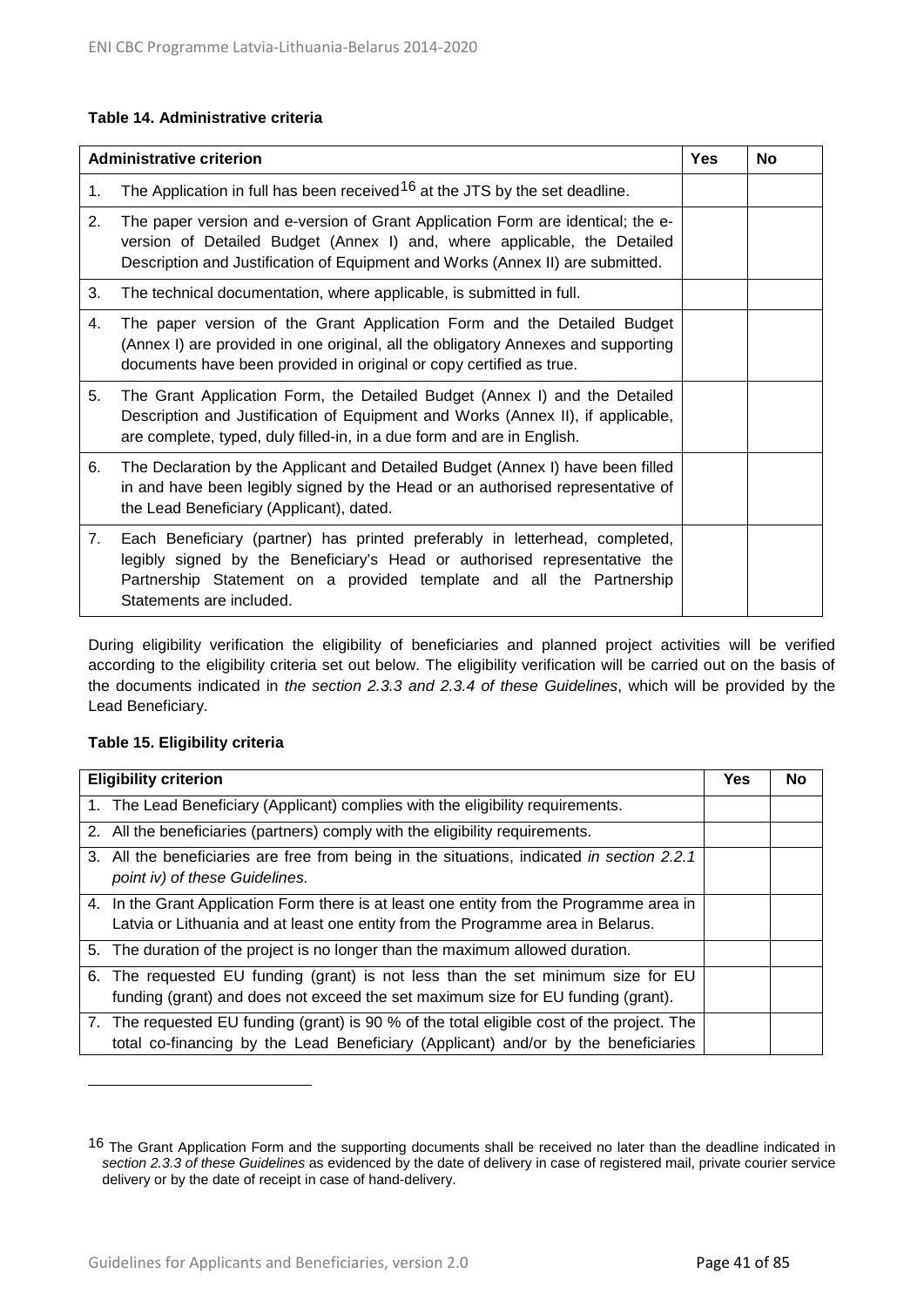| (partners) is 10 % of the total eligible costs of the project.              |  |
|-----------------------------------------------------------------------------|--|
| 8. The proposed activities are located in the Programme area. <sup>17</sup> |  |

During the administrative compliance and technical eligibility check the JTS may request submission of missing documents in writing from the Lead Beneficiary. Missing documents are requested in the situations where the answer of the assessors to any of the criteria listed above is not clear or where there is a doubt.

Documents, including construction documentation, issued after the deadline for submission of applications will not be accepted. This condition does not apply to the letters with the explanations and clarifications which are dated after the deadline; they will be accepted.

In case of submission of missing documents, a letter via fax/email will be sent to the Lead Beneficiary with a request to provide necessary documents. The Lead Beneficiary has to provide the requested information within the **5 working days** from sending a letter by fax/email. Such a request can be sent only once during this assessment stage. Failure to provide the requested missing documents within the deadline may result in rejection of the application.

No request for submission of missing documents shall be made in case if the following documents are not provided within the application:

- the full original Grant Application Form with signed Declaration by the Applicant in paper version,
- signed Partnership Statement(s) (originals or at least as copies) in paper version,
- signed original Detailed Budget (Annex I) in paper version.

In any of these cases the application shall be rejected.

All fields in the Grant Application Form must be filled in. In case any of the fields is not applicable for the project, they shall be filled in by indicating "not applicable" or "n/a".

Any clear answer "No" to any of the criteria listed above will result in rejection of the application on that sole basis; in this case the application will not be evaluated further. Incomplete applications will be rejected. Such applications shall be considered as non-admissible, shall not undergo further assessment and be rejected.

The outcomes of administrative compliance and eligibility check shall be approved by the MA and communicated to the Lead Beneficiaries without delay.

Following the administrative compliance and technical eligibility verification, the JTS will send letters to the Lead Beneficiaries which applications were examined, indicating whether their application passed the administrative compliance and technical eligibility check and has been recommended for further evaluation.

Complaints regarding the results of administrative and eligibility check, if any, shall be submitted to the JTS within the deadline of 10 working days after the letter regarding the results of administrative and eligibility check was sent by the JTS. Only the complaints submitted by the Lead Beneficiary representing the whole partnership will be considered. The complaint shall give clear arguments why the rejection of the application is not acceptable. Complaints shall be assessed by the JTS. Subsequently, the decision regarding approval or rejection of complaints shall be proposed to the MA, which, in turn, shall take the final decision.

 $\ddot{\phantom{a}}$ 

<span id="page-41-0"></span><sup>17</sup> Please, refer to provisions of the sections 2.2.1, 2.2.2 c) of these Guidelines.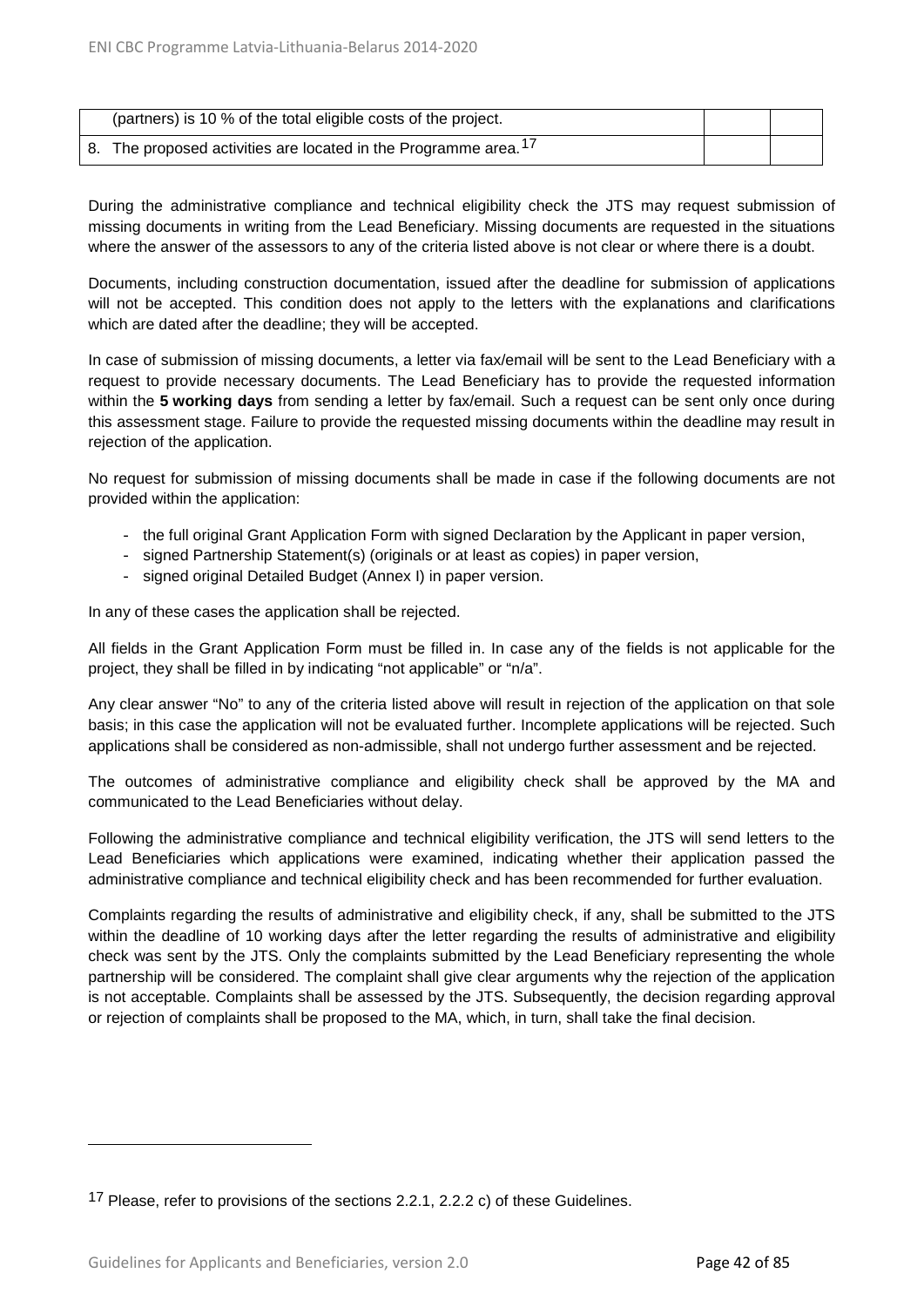### **Quality Assessment of the Applications**

Quality of the applications will be evaluated by assessors of the JTS/external assessors for those applications that have passed the administrative compliance and technical eligibility check. The evaluation of the quality of the applications, including the proposed budget and the capacity of the Lead Beneficiaries (Applicants) and beneficiaries (partners), will be carried out in accordance with the quality assessment criteria. The assessors shall evaluate the quality of the applications by filling in the Quality Evaluation Grid according to the quality assessment criteria.

Following the quality assessment, the assessment report shall be issued for the decision by the Project Selection Task Force which is in charge of evaluation of submitted applications based on the assessment results. The Project Selection Task Force consists of the NAs of all three participating countries. It enables the JMC to select applications which clearly will comply with the Programme objectives and will achieve the expected results and guarantee the visibility of the European Union financing.

The quality assessment is intended to evaluate the strategic relevance of the project and its operational capacity by evaluating:

- *To what extent the project will help the Programme achieve its objectives?*
- *What is the added value of cross-border cooperation?*
- *To what extent the project outcomes will be beneficial to its target groups and wider public?*
- *What is the sustainability and expected impact of the project for the border regions?*
- *Quality of project design, readiness for implementation and cost effectiveness;*
- *Will project partnership succeed in delivering of the proposed outcomes?*
- *What is the value for money within the project?*
- *Lead Beneficiary's (Applicant's) and beneficiaries' (partner(s)') financial and operational capacity to ensure that they:*
	- *have stable and sufficient sources of financing to implement the project;*
	- *have the management capacity, professional competencies and qualifications required to successfully implement the proposed activities.*

#### *Scoring:*

The quality assessment criteria are divided into sections and subsections. The quality assessment criteria are divided into strategic and operational. If strategic quality assessment criteria are not passed, the application is not recommended for approval. Each section has the maximum score which consists of the sum of scores received in subsections. Each subsection will be given a score between 5 and 1 in accordance with the following guidelines: 5 - very good, 4 – good, 3 – sufficient, 2 – weak, 1 – insufficient.

|  | Table 16. Explanation of the Scores |
|--|-------------------------------------|
|--|-------------------------------------|

| 5<br>Very good | The application fulfils the given criteria to an excellent and the provided<br>information is sufficient, clear and coherent for assessing the criteria                                                                                                                                                                               |
|----------------|---------------------------------------------------------------------------------------------------------------------------------------------------------------------------------------------------------------------------------------------------------------------------------------------------------------------------------------|
| 4<br>Good      | The application fulfils the given criteria well, however the provided information<br>includes minor shortcomings (e.g. the timeline provides little space for<br>unexpected delays, details are missing in the given information in minor parts<br>of the application)                                                                |
| Sufficient     | The application fulfils the given criteria to a sufficient level, however some<br>aspects of the given criteria have not been fully met or not explained in full<br>clarity or detail (e.g. the partnership lacks certain expertise to address the<br>identified challenge; the implementation steps are not fully clear based on the |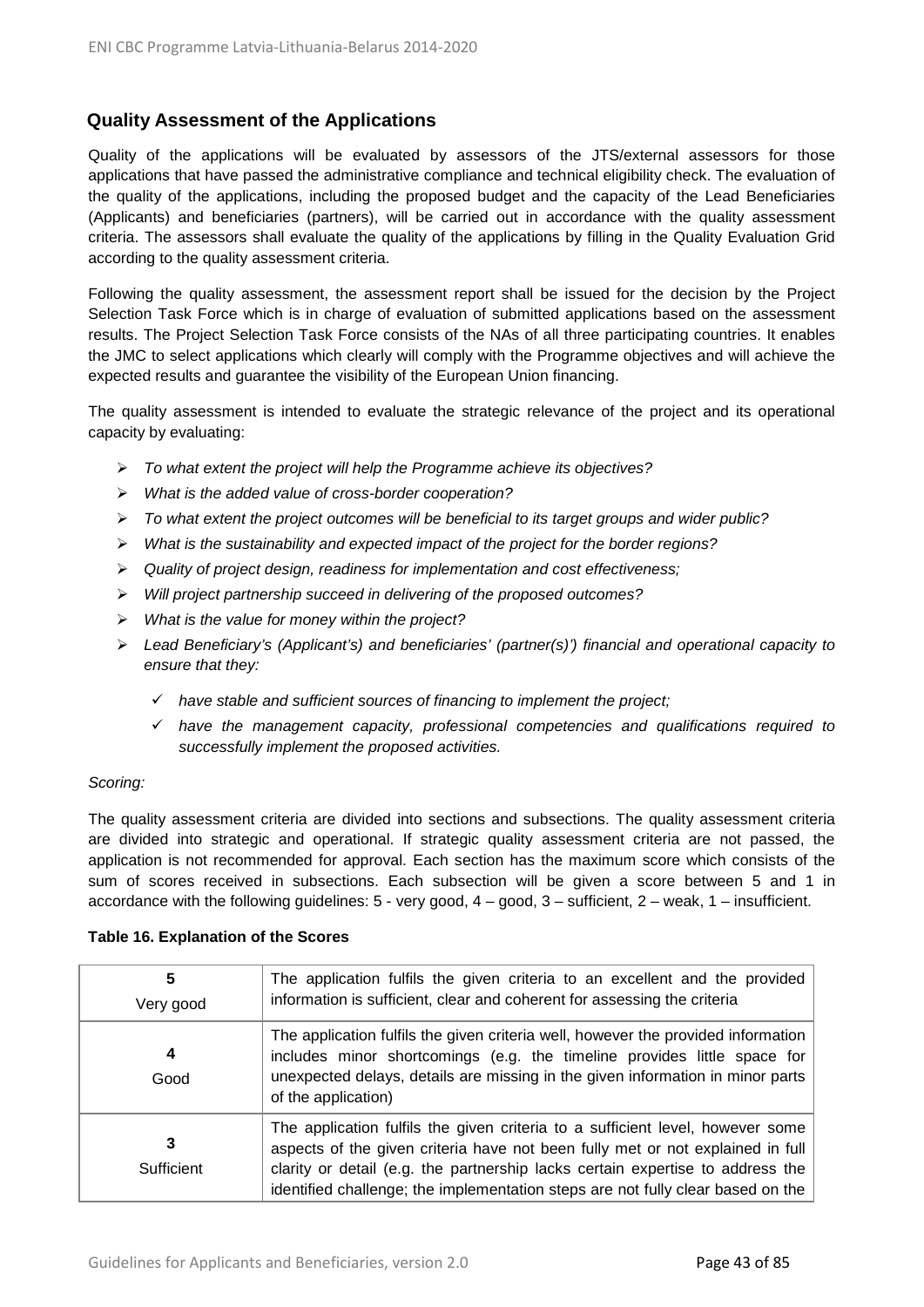|              | description in the work plan)                                                                                                                                                                                                                                                                                |
|--------------|--------------------------------------------------------------------------------------------------------------------------------------------------------------------------------------------------------------------------------------------------------------------------------------------------------------|
| Weak         | The application has serious shortcomings fulfilling the given criteria and/or the<br>provided information is of low quality (e.g. the cross-border relevance of the<br>project is not clearly justified; the main outputs are not clearly described; the<br>target groups of main outputs are not described) |
| Insufficient | The application does not fulfil the given criteria or information required is<br>missing (e.g. the application addresses issues that are not relevant to the<br>Programme priorities, the information in the application is not complete or is<br>unclear)                                                   |

The quality assessment criteria are divided into strategic and operational ones.

The strategic quality assessment criteria are set under *Section 1 "Relevance"* and *Section 2* "*Financial and Operational Capacity":*

- Note on *Section 1 "Relevance*": if the total score is less than 20 for this section, the application will be rejected on this sole basis. Note on *Section 2 "Financial and Operational Capacity*": if the total score is less than 12 for this section, the application will be rejected on this sole basis.
- The minimum score the application has to receive to be recommended for approval is 65.

If project applications receive equal total score, then the higher ranking is given to project application which received higher scoring in section "*Relevance*". If the total scoring and score in section "*Relevance"* is equal, than the higher ranking is given to project application which received higher scoring in section "*Financial and Operational Capacity*".

| No.  | Quality<br><b>Assessment</b><br><b>Criterion</b>                                                                                                                                                                                                                                                                                      | <b>Description</b><br><b>Strategic Quality Assessment Criteria</b>                                                                                                                                                                                                                                                                                                                                                                                                                                                                                                                                                                                                                                            | <b>Maximu</b><br>m Score | Grant<br><b>Applicatio</b><br>n Form<br>and<br>Annexes,<br>in<br>particular: |
|------|---------------------------------------------------------------------------------------------------------------------------------------------------------------------------------------------------------------------------------------------------------------------------------------------------------------------------------------|---------------------------------------------------------------------------------------------------------------------------------------------------------------------------------------------------------------------------------------------------------------------------------------------------------------------------------------------------------------------------------------------------------------------------------------------------------------------------------------------------------------------------------------------------------------------------------------------------------------------------------------------------------------------------------------------------------------|--------------------------|------------------------------------------------------------------------------|
| 1    |                                                                                                                                                                                                                                                                                                                                       | <b>Relevance</b>                                                                                                                                                                                                                                                                                                                                                                                                                                                                                                                                                                                                                                                                                              | 25                       |                                                                              |
| 1.1. | is<br>The<br>project<br>relevant<br>to<br>the<br>Programme<br>objectives and<br>will<br>contribute<br>the<br>to<br>achievement of the<br>selected Programme<br>Thematic Objective's<br>and Priority's outputs<br>and results. There is<br>assurance that the<br>works (if applicable)<br>will be implemented<br>compliance with<br>in | The targeted problem, needs and objectives of the<br>project are relevant to the selected Programme<br>Thematic Objective (TO) and Priority and will<br>contribute to their achievement.<br>Project tackles common territorial challenges and<br>opportunities of the Programme area - there is a<br>real demand for the project.<br>The proposed project and activities do not fall<br>under the category of non-supported projects and<br>activities. The proposed project is free from profit<br>or income generating activities. The provided<br>documentation<br>the<br>gives<br>that<br>assurance<br>construction works (if<br>applicable)<br>will<br>be<br>implemented in compliance with the national | 5                        | 1.2; 1.4;<br>2.1; 2.2; 4;<br>Annex II,<br><b>FS</b>                          |

#### **Table 17. Quality assessment criteria**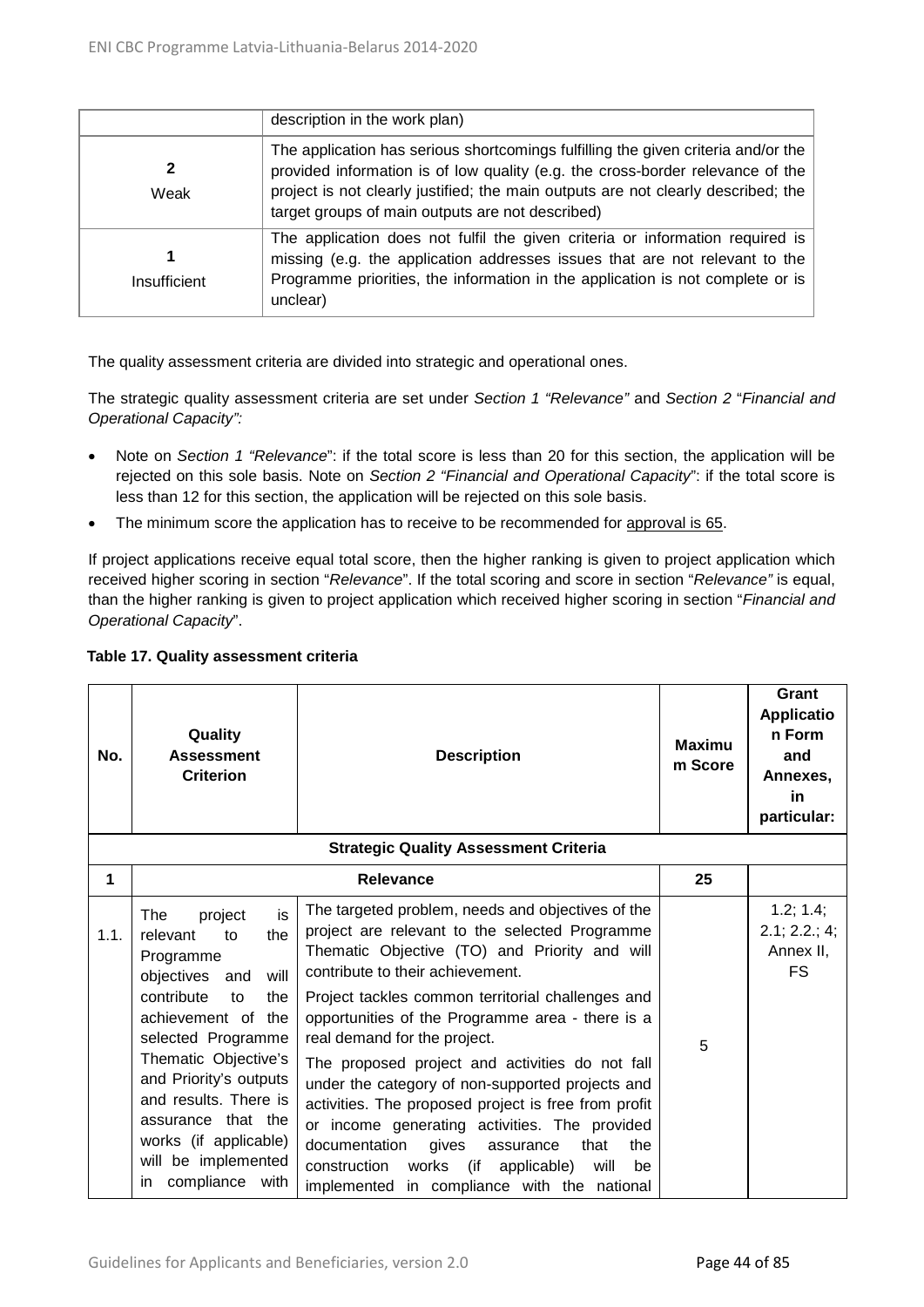|      | national<br>the<br>requirements.                                                                                                    | requirements.                                                                                                                                                                                                                                                                                                                                                                                                                                                                                                                                                                                                                                                                                                                                                                                                                                                                                                                                                                                                                                                                                                                                                                |   |                                                                      |
|------|-------------------------------------------------------------------------------------------------------------------------------------|------------------------------------------------------------------------------------------------------------------------------------------------------------------------------------------------------------------------------------------------------------------------------------------------------------------------------------------------------------------------------------------------------------------------------------------------------------------------------------------------------------------------------------------------------------------------------------------------------------------------------------------------------------------------------------------------------------------------------------------------------------------------------------------------------------------------------------------------------------------------------------------------------------------------------------------------------------------------------------------------------------------------------------------------------------------------------------------------------------------------------------------------------------------------------|---|----------------------------------------------------------------------|
| 1.2. | The need for cross-<br>border<br>cooperation<br>clearly<br>is<br>demonstrated.                                                      | The project objectives and results cannot (or only<br>to some extent) be achieved without cross-border<br>cooperation.<br>Cross-border cooperation contributes to the<br>solution of the joint problem.<br>The proposed approach and the partnership<br>demonstrate<br>the<br>need<br>for<br>cross-border<br>cooperation.<br>The project and its outcomes such as procured<br>supplies, services and works have the cross-<br>border nature and there will be results and, if<br>applicable, outputs on the both sides of the<br>border.                                                                                                                                                                                                                                                                                                                                                                                                                                                                                                                                                                                                                                     | 5 | 1.2; 1.4;<br>1.5; 1.7; 5                                             |
| 1.3. | The problem,<br>objectives and target<br>groups are feasible<br>and clearly defined.                                                | The problem is clearly defined, can be solved<br>within the project, and is relevant for the<br>Programme area and target groups.<br>The<br>objectives are clearly defined and can be reached<br>within the project.<br>The target groups are clearly defined and<br>strategically chosen (in particular, specific target<br>groups for selected TO and Priority are involved,<br>e.g. vulnerable groups, youth and pre-retirement<br>persons), their needs have been clearly specified<br>and addressed properly. The project is likely to<br>have a tangible impact on its target groups.                                                                                                                                                                                                                                                                                                                                                                                                                                                                                                                                                                                  | 5 | 1.1; 1.2;<br>1.4; 5                                                  |
| 1.4. | Project clearly shows<br>the added value and<br>will<br>contribute<br>to<br>regional<br>development<br>and<br>cross-cutting issues. | The planned project activities do not duplicate the<br>already existing activity(-ies) nor they are regular<br>activities of the beneficiary(-ies) (demonstration of<br>added value/ innovation).<br>activities<br>Project's<br>demonstrate<br>positive<br>sustainable regional development impact on both<br>sides of the border, including economic, social<br>impact and impact on environment (will provide<br>the social - economic benefit for the border<br>regions and will contribute to increasing their<br>overall quality of life (e.g. by strengthening<br>competitiveness, creating stronger opportunities<br>for employment, raising qualifications according to<br>market needs, stronger involvement of local<br>communities, social inclusion, combating poverty,<br>increase in public safety, etc.).<br>The project has a neutral or positive contribution<br>to the cross-cutting issues such as environmental<br>sustainability<br>(proposes<br>effective<br>use<br>0f<br>resources, environmentally friendly solutions,<br>etc.), equal opportunities and non-discrimination<br>and gender equality.<br>The proposed project activities are/ were not | 5 | 1.2; 1.3;<br>1.5; 2.3.;<br>2,4;5;<br>Declaration<br>; Annex<br>II/FS |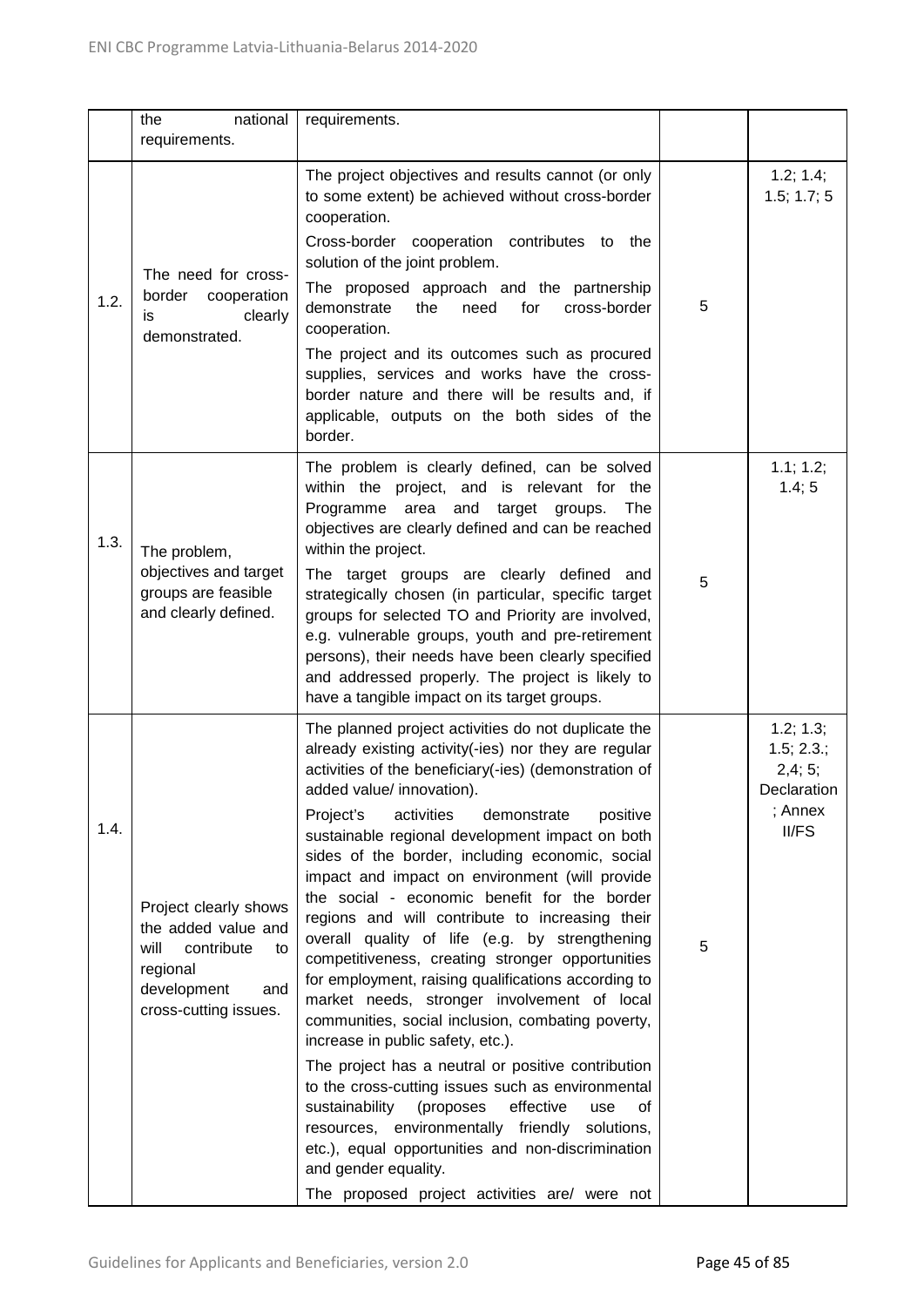|              |                                                                                                                                                                                                     | financed<br>national,<br>from<br>other<br>international,<br>regional,<br>European<br>Union's<br>financial<br>or<br>instruments or programmes (there is no double-<br>financing).                                                                                                                                                                                                                                                                                                                                                                                                                                                                                                                                                                                                                                                                                                                                                                                                  |       |                                                              |
|--------------|-----------------------------------------------------------------------------------------------------------------------------------------------------------------------------------------------------|-----------------------------------------------------------------------------------------------------------------------------------------------------------------------------------------------------------------------------------------------------------------------------------------------------------------------------------------------------------------------------------------------------------------------------------------------------------------------------------------------------------------------------------------------------------------------------------------------------------------------------------------------------------------------------------------------------------------------------------------------------------------------------------------------------------------------------------------------------------------------------------------------------------------------------------------------------------------------------------|-------|--------------------------------------------------------------|
| 1.5.         | The<br>project<br>will<br>produce sustainable<br>results.                                                                                                                                           | The project will produce outputs and/or results,<br>which are tangible and sustainable and will be<br>used beyond the project implementation phase.<br>There is clear division between the project<br>beneficiaries<br>regarding<br>ownership<br>0f<br>outputs/results and a concrete plan to ensure<br>financial and institutional sustainability of project<br>results, including responsible bodies, financing,<br>policies, procedures and duration.<br>The<br>stakeholders<br>and<br>target<br>groups<br>are<br>sufficiently involved in the development of the<br>main outputs in order to ensure their durability.<br>Provisions for further use of the project outcomes<br>(outputs and results) are defined and specified.<br>The target groups (users) for produced outcomes<br>are clearly defined. The produced outputs shall be<br>available for the public for free and publicly<br>accessible, unless special provisions apply and<br>are described and justified. | 5     | 1.2; 1.4; 4;<br>5; 6, Annex<br>II, FS                        |
| $\mathbf{2}$ |                                                                                                                                                                                                     | <b>Financial and operational capacity</b>                                                                                                                                                                                                                                                                                                                                                                                                                                                                                                                                                                                                                                                                                                                                                                                                                                                                                                                                         | 20    |                                                              |
| 2.1.         | The Lead Beneficiary<br>beneficiaries<br>and<br>sufficient<br>have<br>project management<br>experience<br>and<br>management<br>capacity.                                                            | The Applicant (Lead Beneficiary) and partners<br>(beneficiaries) have sufficient experience in<br>project management for EU funded or other<br>national instruments or international programmes'<br>projects.<br>The Applicant (Lead Beneficiary) and partners<br>sufficient<br>(beneficiaries)<br>have<br>management<br>capacity (including qualified management staff,<br>technical staff and ability to handle the budget for<br>the project) to implement the project, including its<br>elements such as reporting, communication,<br>procurement and, if applicable, construction<br>works.                                                                                                                                                                                                                                                                                                                                                                                  | 5     | 9.1; 9.2;<br>9.4                                             |
| 2.2.         | Proposed<br>partnership<br>is<br>relevant for solving<br>problem,<br>concrete<br>necessary<br>for<br>project, strategically<br>important<br>and<br>is<br>fulfilling<br>the<br>cooperation criteria. | The Applicant (Lead Beneficiary) and partners<br>(beneficiaries) have sufficient sectoral/technical<br>expertise and experience in the field (notably<br>knowledge of the issues to be addressed).<br>Partnership involves the appropriate partners<br>(beneficiaries) with the capacity to achieve the<br>project objectives and to deliver and make use of<br>the project results.<br>Partnership is manageable and of an appropriate<br>size.<br>Partnership is well balanced, meaning that the<br>different partners (beneficiaries) contribute and                                                                                                                                                                                                                                                                                                                                                                                                                           | $5*2$ | 1.2; 1.4;<br>1.6; 1.7;<br>1.8, 3; 4; 5;<br>6; 9.3<br>Annex I |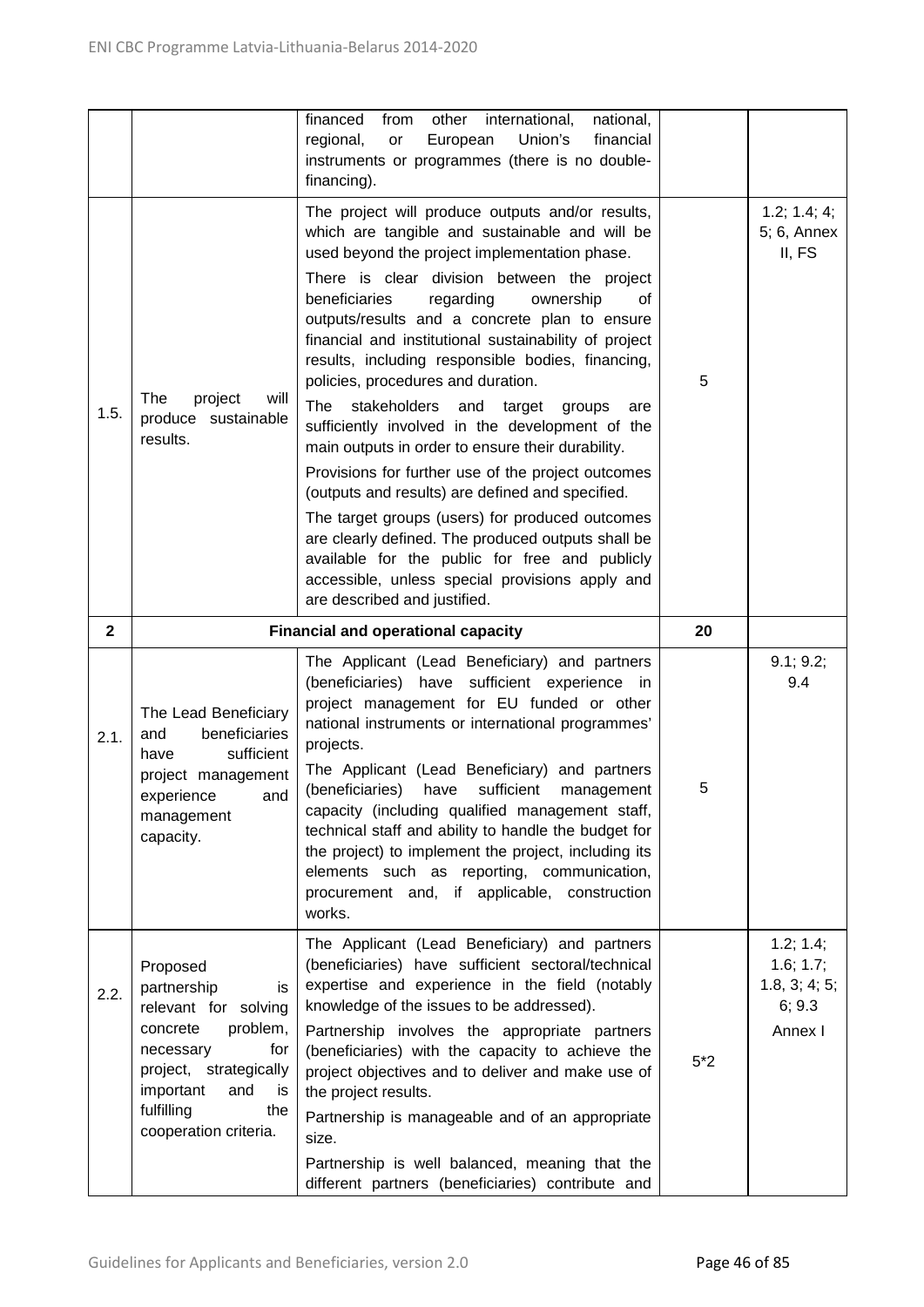|      |                                                                                                                                                                   | benefit to a similar extent without the dominance<br>of one country or one partner.                                                                                                                                                                                                                                                     |    |                                               |
|------|-------------------------------------------------------------------------------------------------------------------------------------------------------------------|-----------------------------------------------------------------------------------------------------------------------------------------------------------------------------------------------------------------------------------------------------------------------------------------------------------------------------------------|----|-----------------------------------------------|
|      |                                                                                                                                                                   | The relevant administrative levels, e.g. local,<br>regional or national institutions or organizations<br>are involved.                                                                                                                                                                                                                  |    |                                               |
|      |                                                                                                                                                                   | The<br>partnership is<br>relevant for<br>ensuring<br>sustainability of results (ownership).                                                                                                                                                                                                                                             |    |                                               |
|      |                                                                                                                                                                   | The way how beneficiaries actively cooperate in<br>fulfilling at least 3 of cross-border cooperation<br>criteria is clearly described (joint development,<br>joint implementation as obligatory criteria and in<br>addition joint staffing and/ or joint financing<br>criteria are fulfilled).                                          |    |                                               |
|      | The Lead Beneficiary                                                                                                                                              | The Applicant (Lead Beneficiary) and partners<br>(beneficiaries) have stable and sufficient sources<br>to finance their contribution to the project (provide<br>co-financing).                                                                                                                                                          |    | 9.6; 9.7;<br>Table 2;<br>balances/<br>reports |
| 2.3. | beneficiaries<br>and<br>stable<br>and<br>have<br>sufficient sources to<br>finance<br>their<br>contribution<br>the<br>to<br>project<br>its<br>and<br>finalization. | The Applicant (Lead Beneficiary) and partners<br>(beneficiaries) will be able to finance activities of<br>the project until reception of the interim payments<br>and payments of the balance from the Managing<br>Authority and will have sufficient financial<br>resources to pay outstanding contracts and<br>commitments.            | 5  |                                               |
|      |                                                                                                                                                                   | The co-financing statement matches the sum<br>indicated in the Grant Application Form budget.                                                                                                                                                                                                                                           |    |                                               |
|      |                                                                                                                                                                   | <b>Operational Quality Assessment Criteria</b>                                                                                                                                                                                                                                                                                          |    |                                               |
| 3    |                                                                                                                                                                   | Methodology                                                                                                                                                                                                                                                                                                                             | 20 |                                               |
|      |                                                                                                                                                                   | The activities proposed are appropriate<br>and                                                                                                                                                                                                                                                                                          |    | 1.2.; 1.5;                                    |
| 3.1. | The<br>project<br>methodology<br>and<br>approach is relevant<br>for achievement of                                                                                | consistent with the problem, objectives and<br>expected<br>results,<br>well<br>as<br>as<br>proposed<br>implementation methods are adequate.<br>The selected methodology and approach is<br>appropriate for achievement of planned results<br>and justified. The results can be achieved through<br>the proposed activities and outputs. | 5  | 1.8; 4.5; 7;<br>8; 9, Annex<br>II, FS         |
|      | results.                                                                                                                                                          | Necessary provisions for quality are planned<br>(procedures and criteria to ensure quality of<br>implementation and results).<br>There is a clear link between the investments<br>(equipment/software<br>and<br>works)<br>and<br>soft                                                                                                   |    |                                               |
| 3.2. | The activity plan and<br>time-schedule<br>the<br>are realistic, logical                                                                                           | cooperation activities.<br>Project activities are consistent and concrete,<br>clearly described and properly justified in the<br>application.                                                                                                                                                                                           | 5  | 4; 5; 7; 8;<br>9; Annex II                    |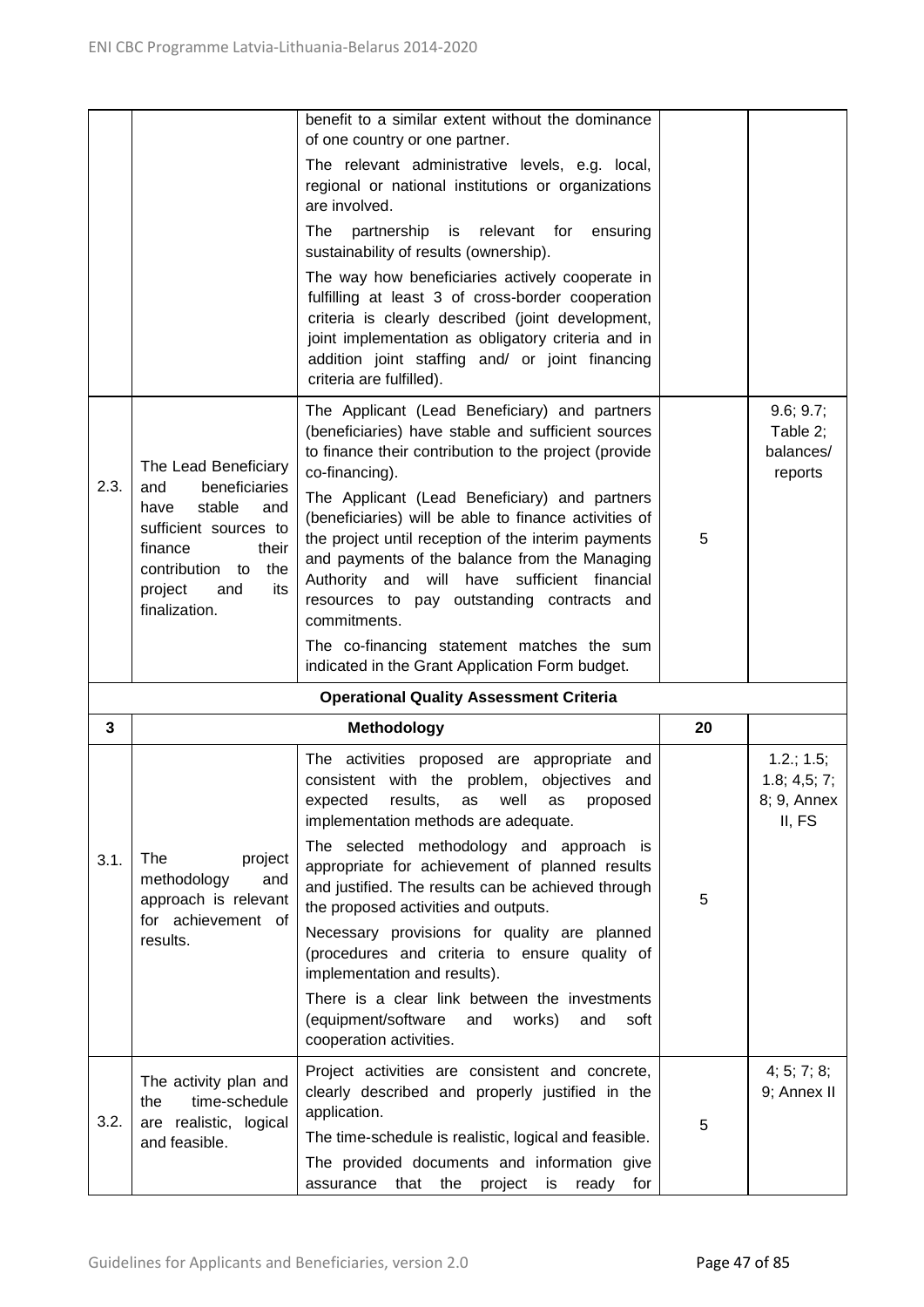| 5    |                                                                                                          | Management, coordination and communication                                                                                                                                                                                                                                           | 10    |                                            |
|------|----------------------------------------------------------------------------------------------------------|--------------------------------------------------------------------------------------------------------------------------------------------------------------------------------------------------------------------------------------------------------------------------------------|-------|--------------------------------------------|
|      |                                                                                                          | beneficiaries'<br>budgets<br>reflect<br>Total<br>real<br>beneficiaries'<br>involvement (is<br>balanced<br>and<br>realistic).                                                                                                                                                         |       |                                            |
|      |                                                                                                          | Activities outside the Programme area, if planned,<br>are clearly for the benefit to the Programme area.                                                                                                                                                                             |       |                                            |
|      | the project and costs<br>are realistic, clearly<br>defined and efficient.                                | Involvement of external experts is justified, costs<br>of external expertise are reasonable. Costs of<br>human resources are based on the actual salaries<br>levels in the countries and institutions involved.                                                                      | $5*2$ |                                            |
| 4.2. | The<br>proposed<br>are<br>expenses<br>for<br>the<br>necessary<br>implementation<br>οf                    | Proposed investments in supplies, services and<br>works are justified and coherent with the rationale<br>of the project.                                                                                                                                                             |       |                                            |
|      |                                                                                                          | The costs are realistic and correspond to average<br>market rates/or rates in the public/private sector of<br>the participating countries. Deviations, if any, are<br>justified.                                                                                                     |       | $4; 5;$ Annex<br>I, Annex II,<br><b>FS</b> |
| 4.1. | Project demonstrates<br>value for money.                                                                 | expected outputs and results is appropriate and<br>reasonable.<br>The budget is clear and realistic.                                                                                                                                                                                 | $5*2$ | I, Annex II,<br><b>FS</b>                  |
|      |                                                                                                          | The ratio between the estimated costs and the                                                                                                                                                                                                                                        |       | 4; 5; Annex                                |
| 4    |                                                                                                          | different partners/countries).<br><b>Budget and cost-effectiveness</b>                                                                                                                                                                                                               | 20    |                                            |
|      |                                                                                                          | Different beneficiaries have a role in leading<br>specific activities (the tasks are shared among                                                                                                                                                                                    |       |                                            |
|      | involvement in the<br>project is balanced.                                                               | Clear and logical division of tasks between the<br>beneficiaries is proposed in line with their role in<br>the project. All beneficiaries play a defined role in<br>the partnership and get a real benefit from it.                                                                  | 5     |                                            |
| 3.4  | The beneficiaries'                                                                                       | All partners (Lead Beneficiary and beneficiaries)<br>contribute to the content of the project (none of<br>the partners has a managing task only). $-$ i.e. all<br>partners implement the activities, own outputs and<br>results and sustain them after the project.                  |       | 1.7; 5; 9.1;<br>Annex II                   |
| 3.3. | The project contains<br>objectively verifiable<br>and<br>measurable<br>indicators<br>for<br>achievement. | Results and outputs are in accordance with the<br>need of the selected target group, are specific, are<br>realistic (it is possible to achieve them with the<br>given resources - i.e. time, partners, budget - and<br>they are realistic based on the quantifications<br>provided). | 5     |                                            |
|      |                                                                                                          | The qualitative and quantitative indicators for<br>specific objectives, outputs and results are set.                                                                                                                                                                                 |       | 2.1; 4; 5                                  |
|      |                                                                                                          | Necessary provisions for risk management (e.g.<br>possible delays in procurement procedures,<br>construction works) are in place.                                                                                                                                                    |       |                                            |
|      |                                                                                                          | implementation and will be implemented in<br>compliance with the national legislation of the<br>concerned countries and Programme rules.                                                                                                                                             |       |                                            |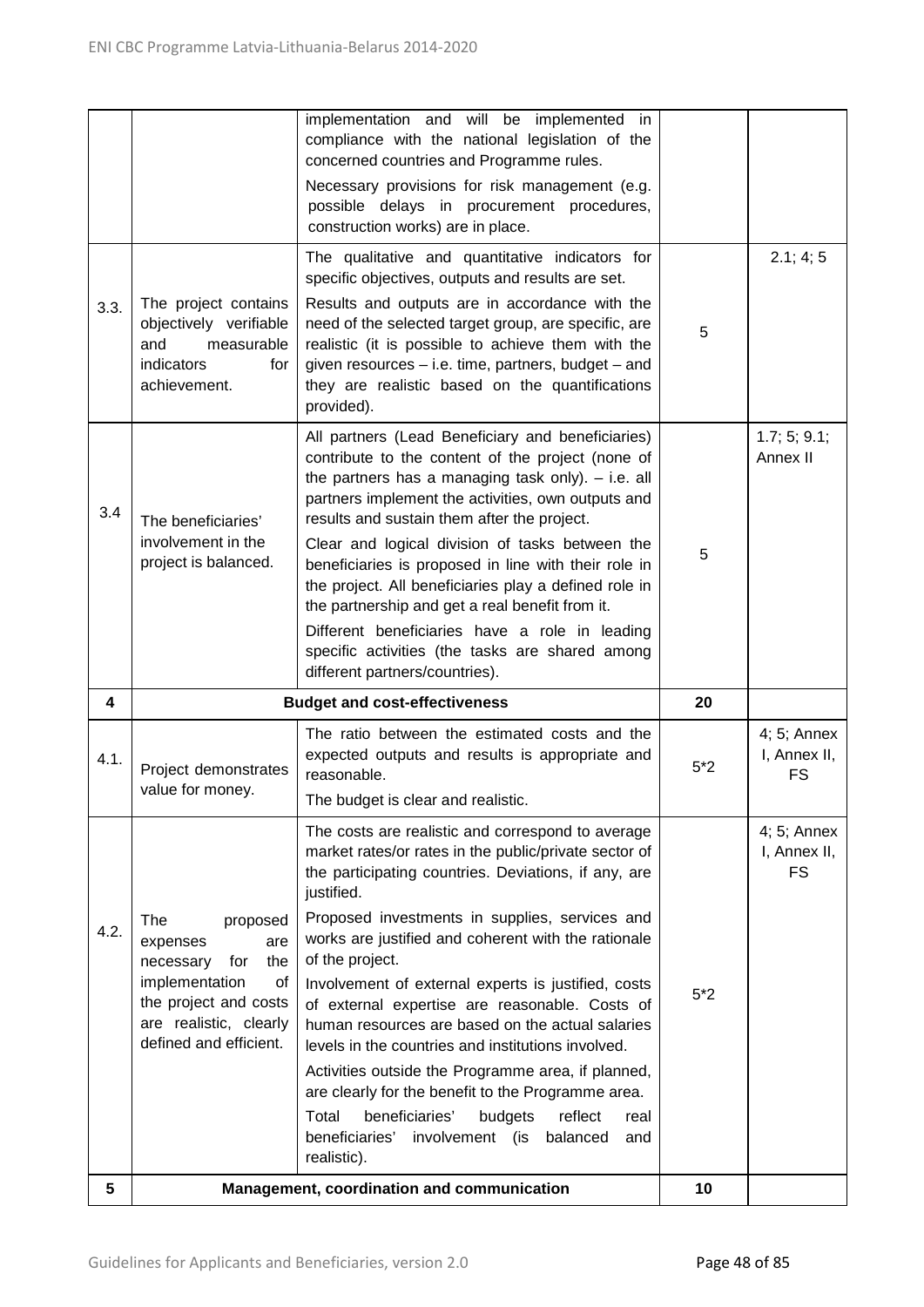| 5.1. | <b>The</b><br>proposed<br>management<br>structure<br>and<br>procedures<br>are<br>relevant for sound<br>implementation<br>0f<br>the<br>project<br>and<br>financial<br>management. | The proposed management, implementation,<br>monitoring/evaluation structures and procedures<br>are clearly defined and correspond to the project<br>set-up (size and complexity). Clear and fair<br>division of management and coordination tasks<br>between Lead<br>Beneficiary (Applicant)<br>and<br>beneficiaries (partners) has been set.<br>Management procedures (such as reporting and<br>evaluation procedures in the area of finance,<br>project content, communication, progress) are<br>clear, transparent, efficient and effective. They<br>correspond to the needs and allow partners'<br>involvement in decision-making.<br>Project management includes regular contact<br>between beneficiaries and ensures transfer of<br>across the partnership<br>expertise<br>(internal)<br>communication within the partnership). | 5  | 5.1; 9 |
|------|----------------------------------------------------------------------------------------------------------------------------------------------------------------------------------|---------------------------------------------------------------------------------------------------------------------------------------------------------------------------------------------------------------------------------------------------------------------------------------------------------------------------------------------------------------------------------------------------------------------------------------------------------------------------------------------------------------------------------------------------------------------------------------------------------------------------------------------------------------------------------------------------------------------------------------------------------------------------------------------------------------------------------------|----|--------|
| 5.2. | Project strategy for<br>dissemination<br>and<br>communication<br>is<br>appropriate to reach<br>communication<br>objectives.                                                      | dissemination<br>The<br>strategy<br>for<br>and<br>communication corresponds to the objective of the<br>project and is sufficient to acknowledge the EU<br>the<br>project.<br>The<br>to<br>selected<br>support<br>approach/tactics is appropriate<br>to<br>reach<br>communication objectives.<br>It is designed to effectively reach the target<br>groups, stakeholders/ wider public and capitalise<br>the results of the project on both sides of the<br>border.                                                                                                                                                                                                                                                                                                                                                                     | 5  | 5; 6   |
|      |                                                                                                                                                                                  | <b>Maximum total score</b>                                                                                                                                                                                                                                                                                                                                                                                                                                                                                                                                                                                                                                                                                                                                                                                                            | 95 |        |

# **2.4.2 Strategic Regional Relevance Evaluation and Selection of Applications**

Following the assessment carried by the assessors, the Assessment Report listing the applications ranked according to their score will be established. The Project Selection Task Force, taking into account the information laid out in the Assessment Report, shall perform the strategic regional relevance assessment and shall recommend projects for funding. In order to enact the principles of transparency, equal treatment, non-discrimination, objectivity and fair competition, the Project Selection Task Force and the JMC shall comply with the following requirements:

- the projects shall be selected and awarded on the basis of pre-announced selection and award criteria which are defined in the evaluation grid;
- the grants shall be subject to *ex ante* and *ex post* publicity rules;
- the Lead Beneficiaries shall be informed in writing about the evaluation results;
- the same rules and conditions shall be applied to all beneficiaries.

During the selection, the Project Selection Task Force additionally takes into account the following:

a) the Lead Beneficiary may not be awarded more than one grant per one Thematic Objective under this Call for Proposals;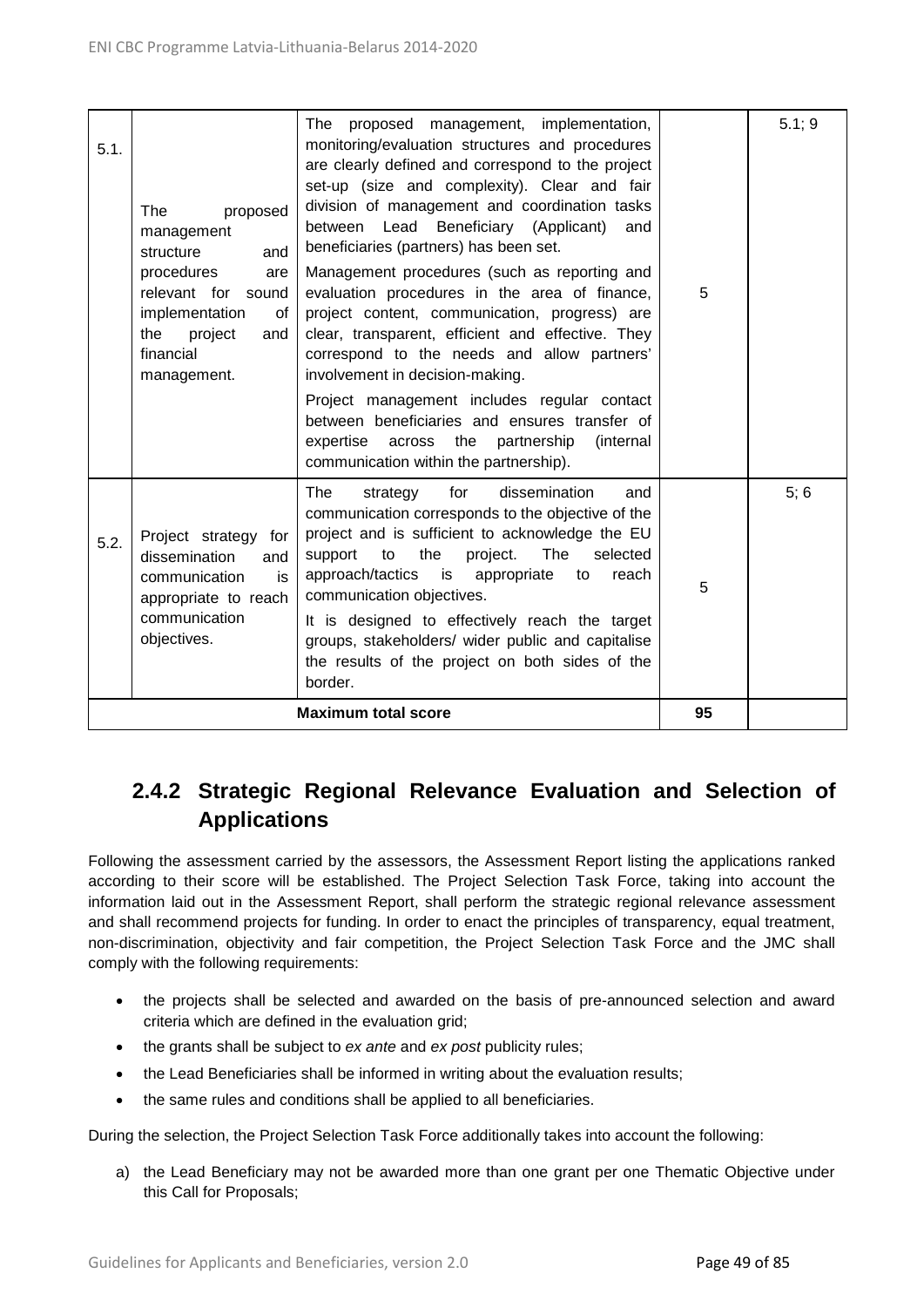b) the total scores of the application in *sections 1 "Relevance"* and/or 2 *"Financial and Operational Capacity"* shall not be lower than the indicated above thresholds.

Based on the results in the Assessment Report, the Project Selection Task Force shall perform the strategic regional relevance assessment only towards the projects, which received at least 65 scores in the quality assessment by assessors and passed the above thresholds for sections 1 and 2.

During this assessment, the Project Selection Task Force might give additionally maximum 5 scores. Regional relevance assessment shall be performed according to the criteria indicated in the table below.

During Project Selection Task Force meeting the ranking list, incorporating both quality assessment by assessors and strategic regional relevance assessment by Project Selection Task Force is prepared.

The strategic regional relevance assessment shall be performed by answering each question (criterion) from 1 to 5. Answer "YES" to any question (criterion) means 1 (one), while answer "NO" means 0 (zero) points.

| Table 18. Strategic Regional Relevance Evaluation |  |  |  |
|---------------------------------------------------|--|--|--|
|---------------------------------------------------|--|--|--|

|                                                                                                                                        | <b>STRATEGIC REGIONAL RELEVANCE</b><br><b>CRITERION</b><br>(maximum score - 5; performed by Task<br>Force)                                                                                                                                                                                                                                                                                                                                                                                                                                                                                                                                                                                                                         | <b>YES/NO</b> | <b>Comments and</b><br>justification |
|----------------------------------------------------------------------------------------------------------------------------------------|------------------------------------------------------------------------------------------------------------------------------------------------------------------------------------------------------------------------------------------------------------------------------------------------------------------------------------------------------------------------------------------------------------------------------------------------------------------------------------------------------------------------------------------------------------------------------------------------------------------------------------------------------------------------------------------------------------------------------------|---------------|--------------------------------------|
| demonstrates<br>Project<br>contribution<br>the<br>to<br>regional and national<br>priorities and relevance<br>for regional partnership. | 1. Project is relevant to particular needs and<br>constraints of the target regions.<br>2. Project is in line with regional development<br>objectives and priorities. Project is compliant<br>with relevant local/ regional/ national or<br>transnational<br>development strategies/<br>development plans and will be sustainable<br>on a policy level.<br>3. Project shows clear impact on development<br>of the border regions and wider Programme<br>area.<br>4. The project builds on existing practices/<br>results and clearly shows the added value<br>and demonstrates novelty.<br>5. Project contributes to the achievement of the<br>objectives and targets of the European Union<br>Strategy for the Baltic Sea Region. |               |                                      |

### **2.4.3 Decision Making on Applications**

The JMC takes the grant award decision for those applications, which have the highest total score and fall within the available financial envelope. The minimum score the application has to receive to be financed from the Programme is 70.

The JMC may set the conditions and corrections to be fulfilled within a deadline of 2 months for the selected applications. During clarification process the JTS will check the fulfilment of the conditions and clarifications and will carry checks to ensure the correctness of the budget of the project (e.g. correction of all arithmetical errors, inaccuracies, reduction of all unrealistic costs and removal of all ineligible costs). The checks may give rise to requests for clarification and may lead the MA to impose modifications or reductions to address such mistakes, inaccuracies or unrealistic costs. The amount of the grant and the percentage of co-financing as a result of these corrections may not be increased.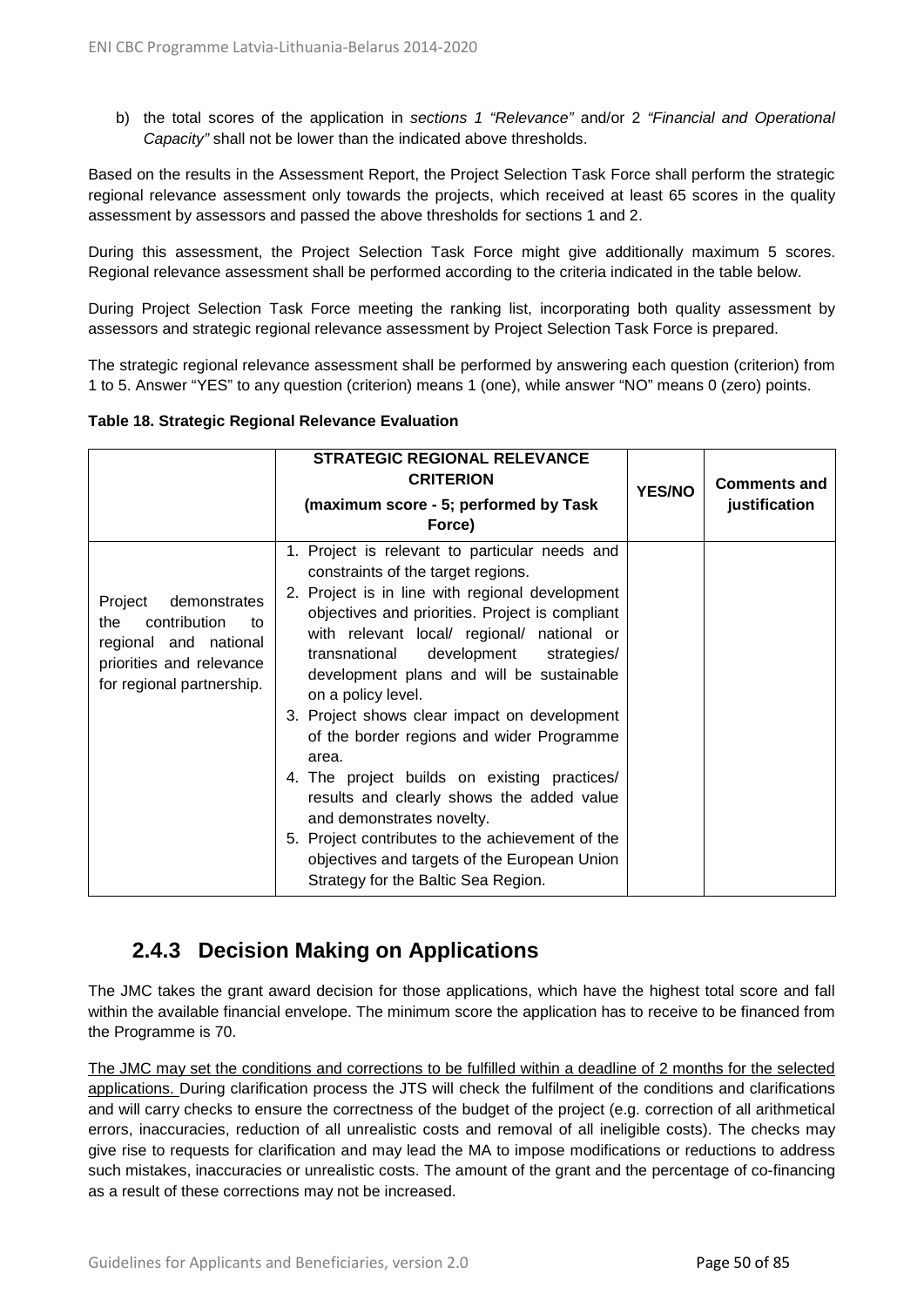Failure to submit to the JTS acceptably fulfilled conditions requested by the JMC until the set deadline may result in cancellation of the grant award decision.

The MA will consult the list of projects recommended for funding with the European Commission to avoid double funding and promote synergies with the existing projects, where possible. Following this consultation, the JMC may decide to reject initially recommended proposals.

The JMC might either approve or reject an application indicating the reasons for selection or rejection, or approve the application conditionally, indicating a list of conditions to be made. However, conditions should cover technical aspects only and not change the content or objectives, main outputs or activities of the proposed project. Following selection of projects, the JTS shall immediately inform the Lead Beneficiaries about the results concerning their proposals and prepare the grant contracts.

Also, the JMC can create a reserve list of the applications. In case if any of the selected for funding projects does not implement the requested conditions by the JMC decision within the indicated deadline, or does not sign the contracts, or does not return the contracts in due time, the Lead Beneficiary cannot be awarded the grant. If the project fails to receive approval by the Belarusian Government within the set period of time, the MA reserves its right not to sign the grant contract with the Lead Beneficiary of the project. In such cases the application with the highest score from the reserve list, falling within the available financial allocation for the respective Call for Proposals may be offered a grant contract.

The MA will sign the grant contracts with the Lead Beneficiaries of the selected applications.

If at any stage of evaluation, implementation of conditions and corrections requested by the JMC, it is identified that the selected application includes activities falling under the State Aid rules, the respective activities either will be requested to be removed, or the award decision will be cancelled by the JMC.

# **2.5 NOTIFICATION ON THE JMC DECISION**

### **2.5.1 Content of the Decision**

Following selection of projects, the JTS shall inform the respective Lead Beneficiary within 5 working days about the results concerning its application.

### **2.5.2 Complaints**

Within 10 working days after communication of the JMC decision, together with the reasons for rejecting the application, the Lead Beneficiaries may submit a complaint to the JTS, giving clear arguments why the rejection of the application is not acceptable. Complaints shall be assessed by the MA with support of the JTS. Subsequently, the decision regarding approval or rejection of complaints shall be proposed to the JMC, which, in turn, shall take the final decision.

# **2.6 CANCELATION OF THE CALL FOR PROPOSALS**

The JMC may decide to cancel the Call for Proposals procedure at any stage but particularly in the light of the assessment report, if:

• the Call for Proposals has been unsuccessful, i.e. no worthwhile proposals have been received or there were no replies;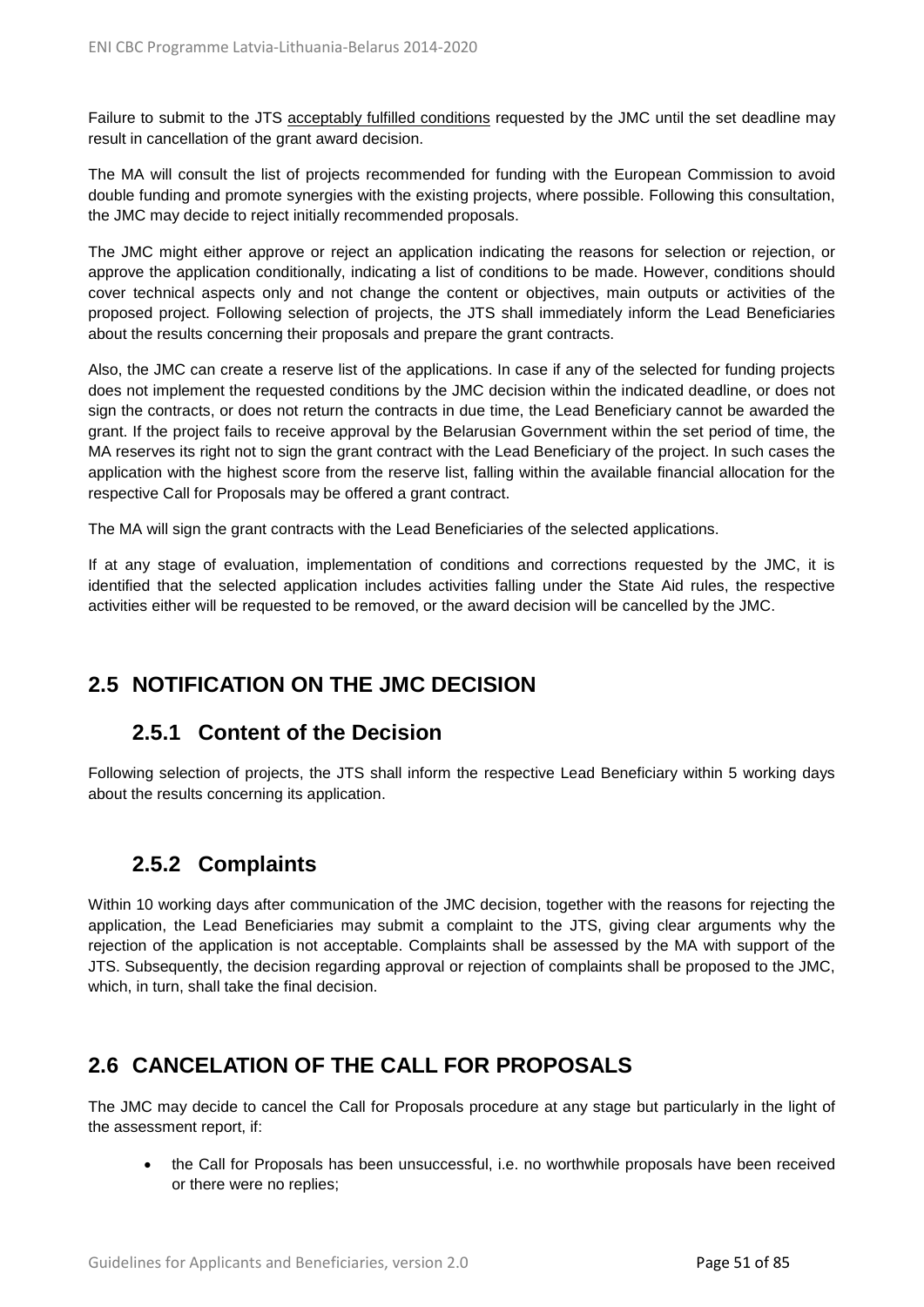- the economic or technical data of the Programme have been fundamentally altered;
- exceptional circumstances or *force majeure* render the normal implementation of the planned actions impossible;
- there have been irregularities in the procedure, in particular where these have prevented equal treatment.

If a Call for Proposals is cancelled, all Lead Beneficiaries will be notified by publishing a cancellation notice on the Programme website [http://www.eni-cbc.eu/llb/en.](http://www.eni-cbc.eu/llb/en) The beneficiaries will not be entitled to any compensation.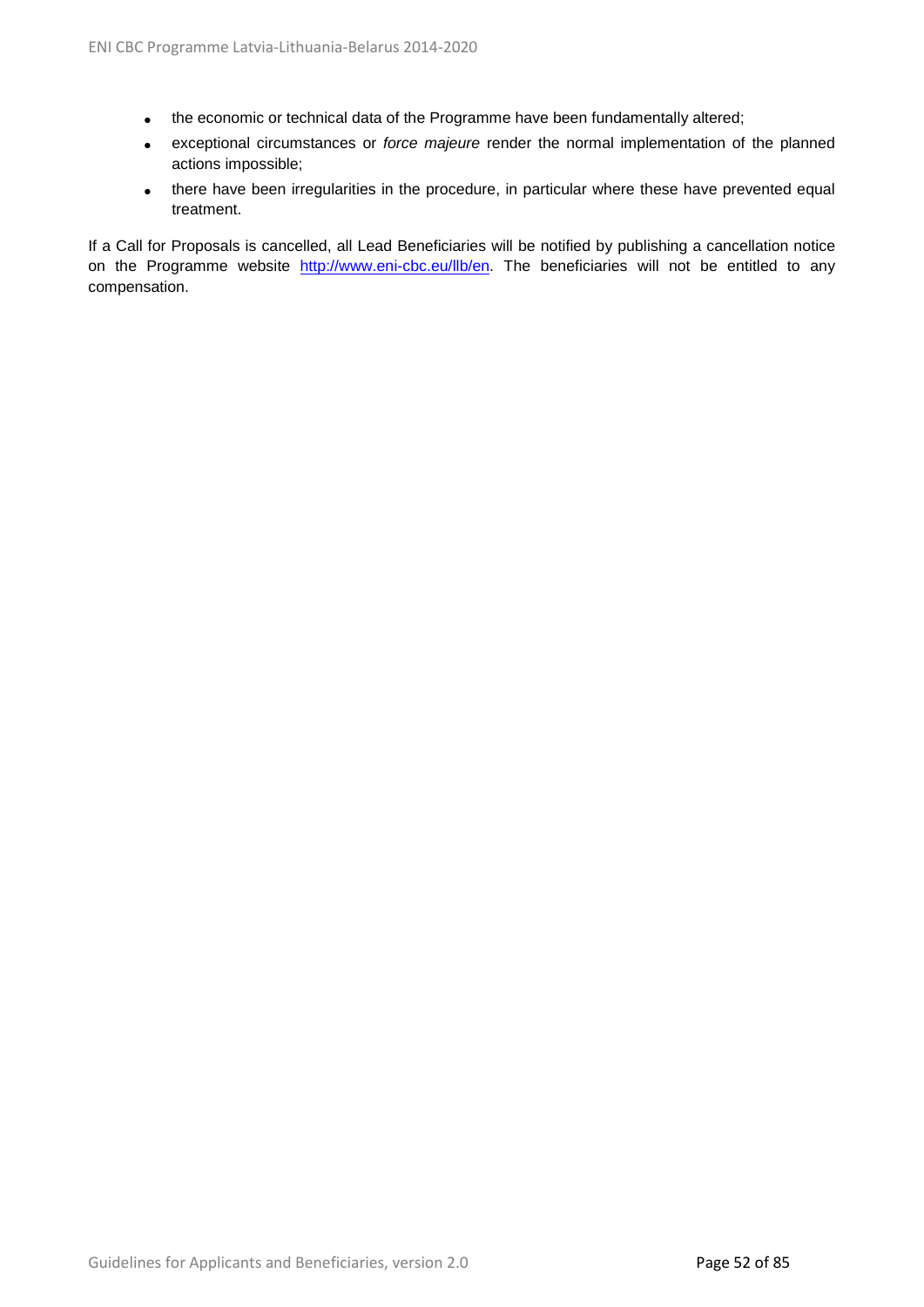# **3.IMPLEMENTATION OF PROJECTS**

# **3.1 SIGNING THE GRANT CONTRACT**

### **3.1.1 Responsibilities and Parties to the Grant Contract**[18](#page-52-0)

The MA acting as the Contracting Authority will sign the grant contract with the Lead Beneficiary. With the signature of the grant contract the contractual relations and responsibilities between the Contracting Authority and the Lead Beneficiary emerge. The Lead Beneficiary becomes solely responsible and financially liable towards the Contracting Authority for efficient implementation of the project in compliance with the provisions of the grant contract, Guidelines for Grant Applicants and Project Description (on a basis of the Grant Application Form). It is only the Lead Beneficiary who may request and receive payments in line with the provisions of the grant contract; at the same time, if any ineligible costs are discovered, the Contracting Authority deducts them from payments to the Lead Beneficiary or initiates recovery procedure. It is responsible for preparation and submission of reports under the grant contract to the Contracting Authority. The practical monitoring of the implementation of the project is carried out by the Contracting Authority via the JTS.

The beneficiaries participating in implementation of the project are not parties to the grant contract and are not accountable to the Contracting Authority. However, the beneficiaries should actively assist the Lead Beneficiary in efficient implementation of the project. Relations between beneficiaries and the Lead Beneficiary, their specific obligations as well as the financial responsibilities and liabilities are regulated by the Partnership Agreement signed between the Lead Beneficiary and all beneficiaries of the project. The Lead Beneficiary shall ensure that beneficiaries comply with the relevant provisions of the grant contract as based in the provisions of the Partnership Agreement. The costs of beneficiaries incurred for implementation of the project are eligible in the same way as the costs incurred by the Lead Beneficiary.

# **3.1.2 Conditions for Signing the Grant Contract**

The following procedures have to be carried out before the signature of the grant contract:

- a) The Lead Beneficiary submits to the JTS acceptably fulfilled conditions requested by the JMC in its award letter, if applicable, within the deadline of 2 months. Only after these conditions are fulfilled the grant contract can be prepared. Failure to submit to the JTS acceptably fulfilled conditions requested by the JMC until the set deadline may result in cancellation of the grant award decision.
- b) During preparation of the grant contract the JTS will carry checks to ensure the correctness of the budget of the project (e.g. correction of all arithmetical errors, inaccuracies, reduction of all unrealistic costs and removal of all ineligible costs). The checks may give rise to the requests for clarification and may lead the MA to impose modifications or reductions to address such mistakes, inaccuracies or unrealistic costs. The amount of the EU funding and the percentage of co-financing as a result of these corrections may not be increased.
- c) The Lead Beneficiary submits to the JTS the signed Partnership Agreement with its beneficiaries.
- d) The Lead Beneficiary provides the original of the financial identification form with the details of its banking account to which payments of the grant funding will be made by the MA.
- e) The Lead Beneficiary provides Communication Plan for the project, approved by the JTS.

 $\overline{a}$ 

<span id="page-52-0"></span><sup>&</sup>lt;sup>18</sup> Contractual responsibilities of the Lead Beneficiary and beneficiaries are provided in the provisions of the grant contract.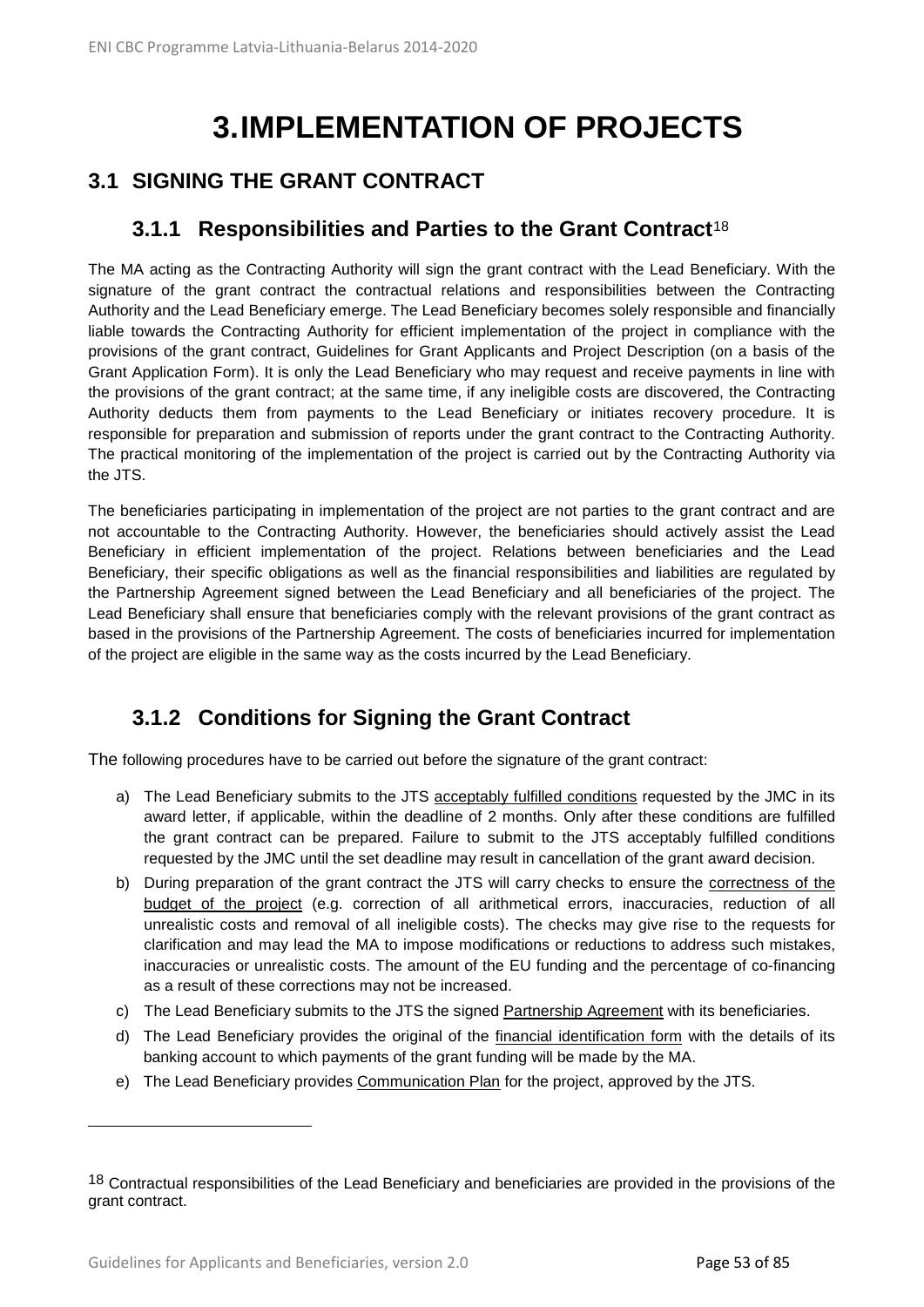- f) The Lead Beneficiary submits the Procurement Plan for the project, approved by the JTS.
- g) **Within 4 months** after the date of the project approval by the JMC the Lead Beneficiary provides a documental proof that the project is approved<sup>[19](#page-53-0)</sup> by the Belarusian Government in compliance with the legislation of Belarus.
- h) The beneficiaries submit the updated construction documentation (if applicable) in case the previously provided documents have expired, or changes in the legal acts or in condition of the object have occurred. In case it is explicitly required in the award decision, the conclusion of the State Expertise in construction for works in Belarus shall be submitted.

After finalization of the above indicated procedures the Lead Beneficiary will be offered a grant contract based on the Programme standard grant contract available at the Programme website. By signing the Grant Application Form the Lead Beneficiary declares accepting, in case where it is awarded a grant, the contractual conditions as laid down in the standard grant contract. The MA via JTS sends the signed grant contract to the Lead Beneficiary indicating the deadline when the countersigned contract shall be returned to the MA.

# **3.1.3 National Procedures in Belarus**

### **National Procedures in Belarus**

Belarusian beneficiaries are obliged to observe a number of national procedures and requirements. In order to receive Programme funding and implement activities of the project the Belarusian beneficiaries have to pass the national procedure of approval and registration of international technical assistance (hereinafter – ITA) projects in Belarus. These procedures are necessary for all types of grants, regardless of numbers of events and amounts of financial resources. The relevant legislation can be downloaded here: [http://cu4eu.by/politics/legislation/.](http://cu4eu.by/politics/legislation/)

Note:

 $\ddot{\phantom{a}}$ 

- $\triangleright$  Implementation of international technical assistance projects without their prior registration at the Ministry of Economy is prohibited!
- $\triangleright$  Fulfilment of the state approval procedure provides an opportunity to use the mechanism of tax and customs exemption.

#### **Legal Framework for ITA Procedures:**

- 1. Decree of the President of the Republic of Belarus No. 460 dated October 22, 2003 "On International Technical Assistance provided to the Republic of Belarus";
- 2. Resolution of the Council of Ministers of the Republic of Belarus No.1522 dated November 21, 2003 "On Certain Measures Aimed at Implementing the Decree of the President of Belarus No. 460 dated October 22, 2003";
- 3. Resolution of the Council of Ministers of the Republic of Belarus No. 590 dated July 13, 2015 "On Amendments and Additions to Some Decisions of the Council of Ministers of the Republic of Belarus";
- 4. Framework Agreement between the Commission of the European Communities and the Government of the Republic of Belarus dated December 18, 2008;

<span id="page-53-0"></span><sup>19</sup> For the detailed description please refer to *the section 3.1.3 of these Guidelines*.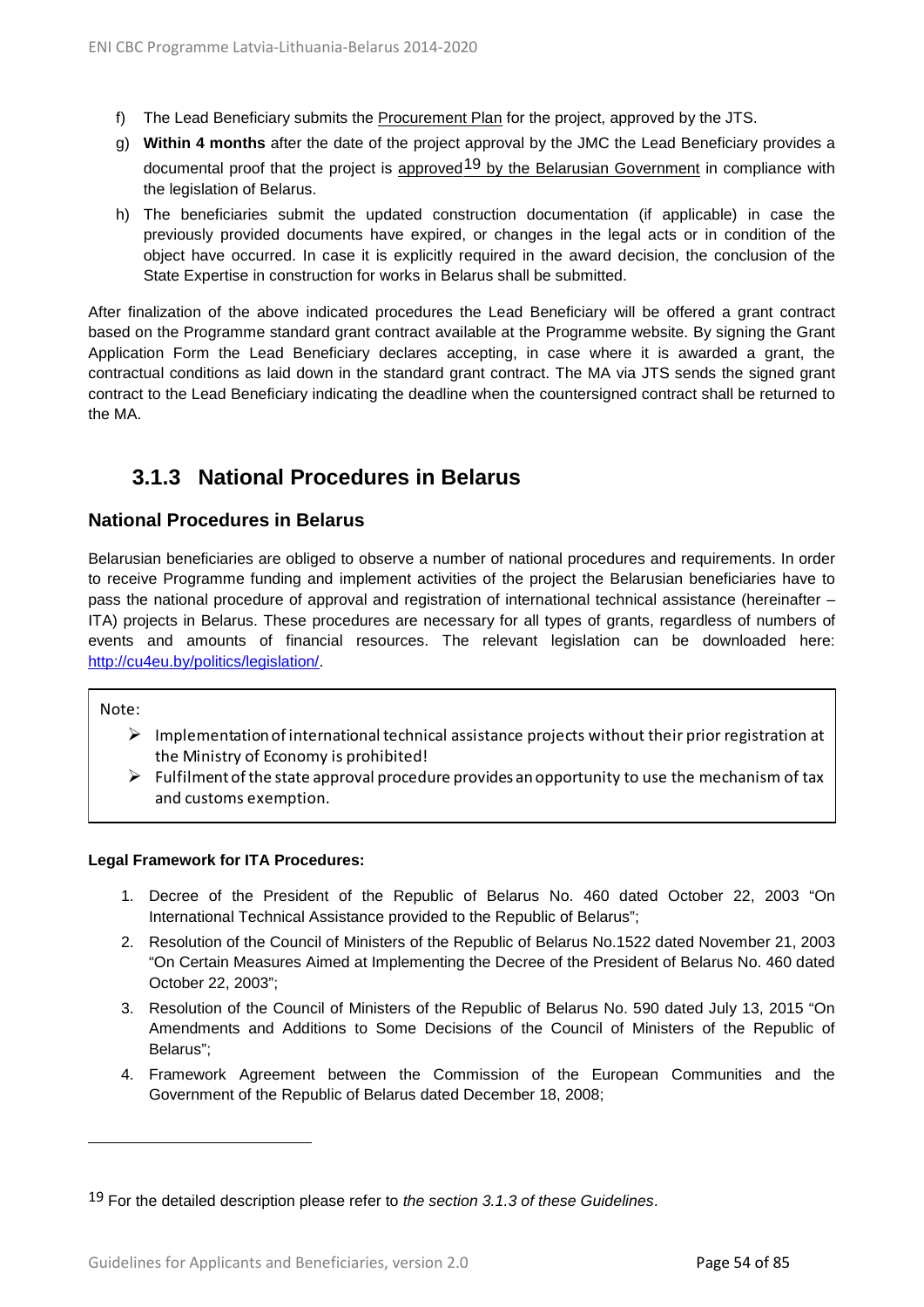- 5. Regulation of the Ministry of Economy of the Republic of Belarus No. 85 dated July 6, 2010 "On Approval of the Instructions for the International Technical Assistance Projects (Programmes) Registration Procedure in the Republic of Belarus and Registration Stamp Form";
- 6. Regulation of the Ministry of Economy of the Republic of Belarus No. 82 dated May 4, 2010 "On the Form of the List of Goods (Property, Including Monetary Means), Works and Services, Provided for Implementing the International Technical Assistance Projects (Programmes)";
- 7. Resolution of the Council of Ministers of the Republic of Belarus No. 1513 dated November 26, 2004 "On Approval of the Regulations for the Assessment of International Technical Assistance Projects (Programmes) and Their Effectiveness";
- 8. Resolution of the Council of Ministers of the Republic of Belarus No. 193 dated February 14, 2009 "On the Rules of Procedures of the Council of Ministers of the Republic of Belarus";
- 9. Resolution of the Council of Ministers of the Republic of Belarus No. 1027 dated September 15, 2005 "On Some Measures to Implement the Presidential Decree No. 382 dated 17 August, 2005";
- 10. Regulation of the Ministry of Economy of the Republic of Belarus No. 58 dated October 2, 2015 "On Amending Resolution of the Ministry of Economy of the Republic of Belarus No. 86 dated May 12, 2010";
- 11. Regulation of the Ministry of Economy of the Republic of Belarus No. 57 dated 2 October 2015 "On the passport of the international technical assistance project";
- 12. Regulation of the Ministry of Economy of the Republic of Belarus No. 56 dated October 2, 2015 "On Amending Resolution of the Ministry of Economy of the Republic of Belarus No. 82 dated May 4, 2010".

#### **List of documents to be submitted by ITA beneficiaries to the Ministry of Economy of the Republic of Belarus for project approval:**

- 1. Application of the ITA beneficiary (cover letter), composed in accordance with the record keeping requirements;
- 2. Application for project registration of the international technical assistance project (programme) in accordance with a form provided by the Ministry of Economy;
- 3. Original document or a duly certified copy of the project in 2 copies;
- 4. Translation of the original project document into Belarusian or Russian in 2 copies;
- 5. Passport of the project in a form provided by the Ministry of Economy in 2 copies.

More detailed information, the forms and requirements can be found at the website of the Ministry of Economy: [http://www.economy.gov.by/ru/mtp\\_1-ru/.](http://www.economy.gov.by/ru/mtp_1-ru/)

**Within one month from the date of receipt of the above-mentioned documents** the Ministry of Economy shall ensure coordination of the project approval procedure with Ministry of Foreign Affairs, State Security Committee, Ministry of Finance, Ministry of Taxes and Duties and other state bodies within their competence and submit to the Commission on International Technical Cooperation under the Council of Ministers of the Republic of Belarus (hereinafter – Commission) for review and (or) approval.

In case of any comments and suggestions concerning the project, it shall be sent back in the original by the Ministry of Economy to ITA beneficiary within five days from the date of receipt of the last review.

The Commission decision on project approval or recommendation for approval by the Council of Ministers shall be taken at the regular meeting with a record in the minutes of the meeting.

Please note that the overall procedure of project approval and registration may take up to several months.

#### **Information on Registration of ITA Projects**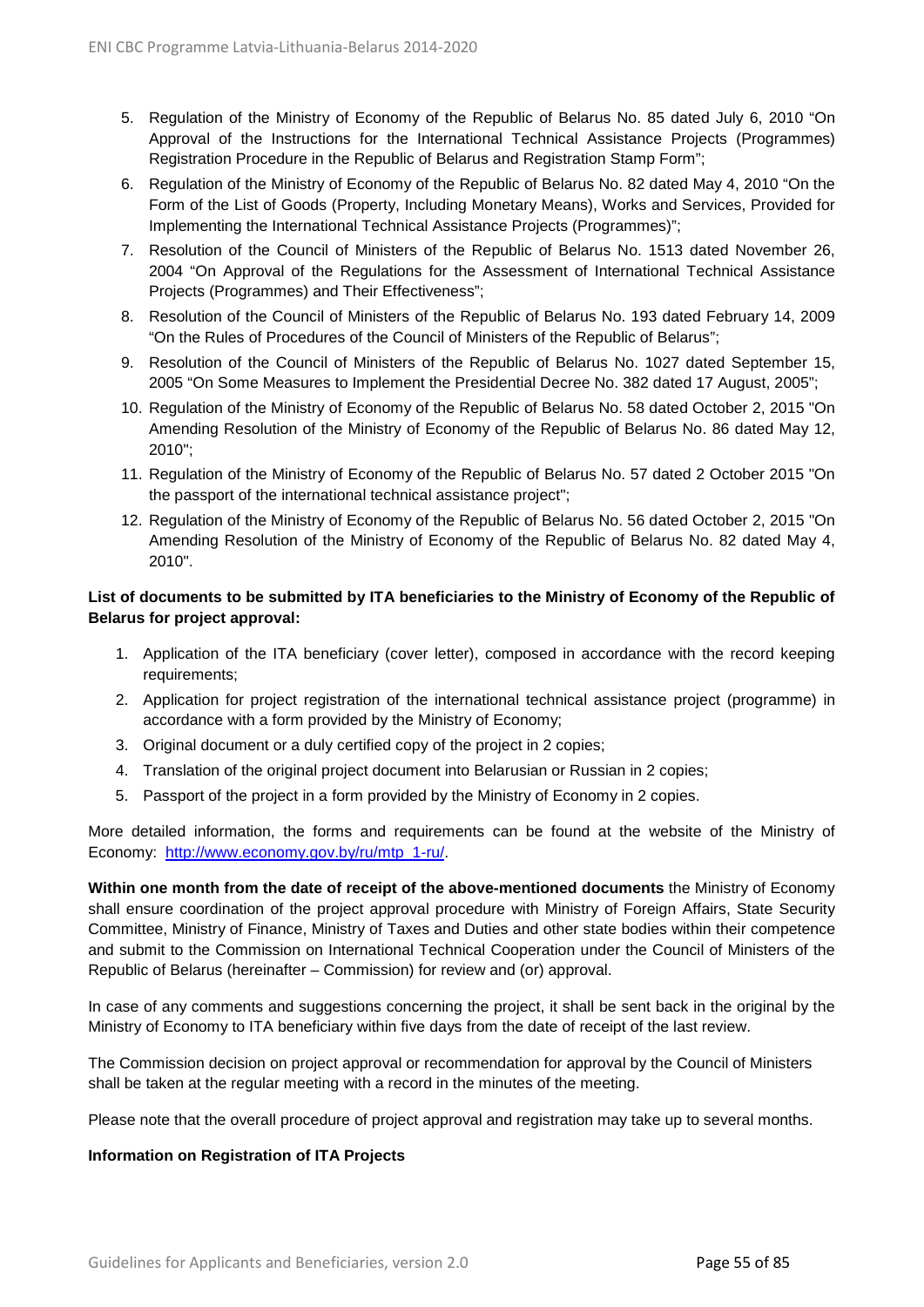In accordance with i. 18 of Chapter 4 of the Regulations on procedures of preparation, consideration and registration of ITA projects (programmes) and the lists of goods (property including monetary funds), works and services provided for the implementation of these projects (programmes), approved by Resolution of the Council of Ministers of the Republic of Belarus dated November 21, 2003 No. 1522 "On Certain Measures Aimed at Implementing the Decree of the President of Belarus No. 460 dated October 22, 2003" registration of projects shall be carried out by the Ministry of Economy on the basis of:

- 1. Decision of the Commission for mini-projects and projects to be realized through the method of national implementation;
- 2. Resolutions of the Council of Ministers of the Republic of Belarus on the approval of specific projects;
- 3. Project proposals included into approved ITA Programmes;
- 4. The provisions of international treaties of the Republic of Belarus.

In the cases referred to in items 1 and 2, the beneficiary shall not re-submit the documents.

In the cases referred to in items 3 and 4, the beneficiary shall submit the following documents to the Ministry of Economy:

- 1. Application of the ITA beneficiary, composed in arbitrary form (cover letter);
- 2. Application for project registration in accordance with a form provided by the Ministry of Economy;
- 2. Original document or a duly certified copy of the project in 2 copies;
- 3. Translation of the original project document into Belarusian or Russian in 2 copies.

More detailed information, the forms and requirements can be found at the website of the Ministry of Economy: [http://www.economy.gov.by/ru/mtp\\_2-ru/.](http://www.economy.gov.by/ru/mtp_2-ru/)

**Important: Information on registration of changes and (or) addenda to ITA projects**, as well as the requirements, list of documents and forms to be submitted for registration of changes can be downloaded at: [http://www.economy.gov.by/ru/mtp\\_3-ru/.](http://www.economy.gov.by/ru/mtp_3-ru/)

#### **The Procedure of Tax Exemption in Belarus**

The approved by the Council of Ministers list of goods, works and services provided for the implementation of ITA project (further list of goods) is one of the most important documents for Belarusian beneficiaries and their subcontractors. This document is the basis for tax exemption of goods, works and services for project implementation and supplies.

The list of goods is to be submitted by the beneficiary:

- By the beneficiary, at the stage of the project approval and registration, or
- By the beneficiary or supplier, during the project implementation period, or
- By the beneficiary, not later than 40 days after the project finalisation date (as specified on the registration stamp of the Ministry of Economy).

The following documents should be submitted to the Ministry of Economy for the registration of the list of goods, works and services:

- 1. Application letter (no form or template specified);
- 2. List of goods, works and services filled in according to the form of the Ministry of Economy by the Belarusian beneficiary, duly signed and sealed in 4 originals and *electronically in Microsoft Excel format*;
- 3. Justification of the list of goods;
- 4. Copies of documents certifying that the beneficiary has been assigned a tax identification number;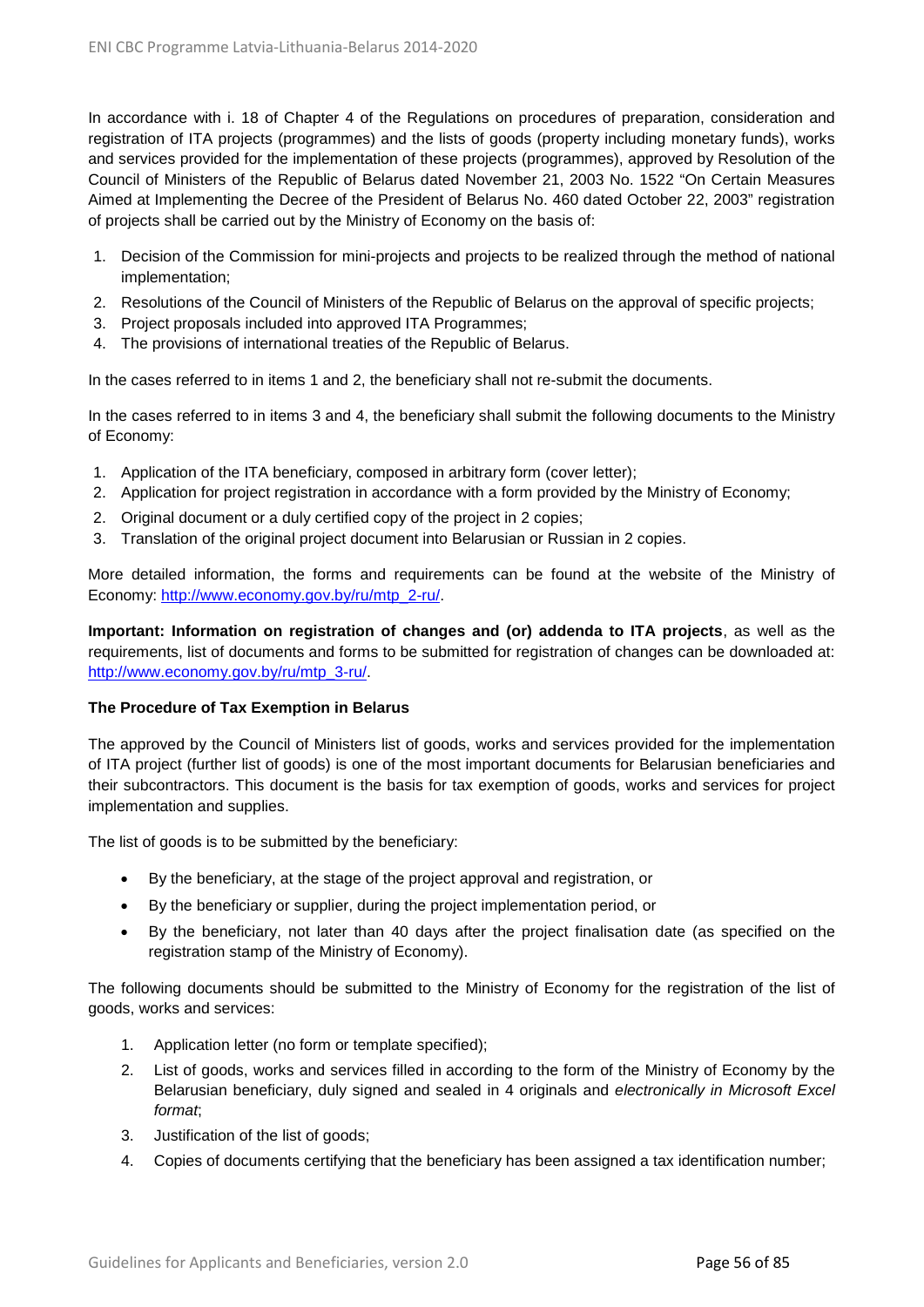5. If the documents confirming the delivery of goods (property, including money), works and services are available, - a copy of conveyance, shipping documents, agreement (contract) for money receipt, including in a foreign currency, goods (property), performance of works, providing of services within the framework of the project. If the list is made after the project registration, the above-noted conveyance, shipping documents, agreement (contract) shall contain a reference to a project registered according to the established procedures.

More information on the approval of list of goods can be found at the website of the Ministry of Economy: [http://www.economy.gov.by/ru/mtp\\_4-ru/.](http://www.economy.gov.by/ru/mtp_4-ru/)

#### **National Monitoring and Evaluation System**

The monitoring and evaluation system is based on the analysis of reporting provided by ITA beneficiaries in accordance with the Resolution of the Council of Ministers of the Republic of Belarus No. 1513 dated November 26, 2004 "On approval of the Regulations for the Assessment of International Technical Assistance Projects (Programmes) and their effectiveness".

For monitoring purposes, ITA beneficiaries shall submit to the Ministry of Economy annual reports on the progress of project implementation in accordance with a form provided by the Ministry of Economy. The report is to be submitted by 15 January of the year following the reporting one.

After the completion of a project (programme), the beneficiaries shall have no later than 40 days after the project completion date to submit a final report to the Ministry of Economy of Belarus according to the set rules.

#### **Important: Reports to the Ministry of Economy should be submitted by one applicant on behalf of all the project beneficiaries.**

More information on reporting, comprehensive examination and control over the proper use of funds, goods (property), works and services rendered within ITA projects/programmes can be found at the website of the Ministry of Economy site:

[http://www.economy.gov.by/ru/mtp\\_5-ru/](http://www.economy.gov.by/ru/mtp_5-ru/) and [http://www.economy.gov.by/ru/mtp\\_6-ru/.](http://www.economy.gov.by/ru/mtp_6-ru/)

In their work for passing the National procedure for approval of the project, as well as with respect to all issues of application of national legislation to their projects, the Belarusian organizations are advised to actively cooperate with the Belarusian national body which is in charge of coordination of the EU programmes and projects and controls their implementation:

#### **EUROPEAN UNION INTERNATIONAL TECHNICAL ASSISTANCE CENTRE IN BELARUS**

Address: 1 Kalvariyskaya Str., 7th floor, office 707 220004, Minsk, Belarus **Tel.:** +375 (17) 200 64 65 **Fax:** +375 (17) 327 26 15 **E-mail:** [cu4eu@mail.ru](mailto:cu4eu@mail.ru) [http://cu4eu.by/](http://www.cu4eu.net/)

### **3.1.4 Start and End Date of the Project**

The start date is important for calculating the end date of each project, until which the project activities shall be finalised.

The start date of the project will be fixed in the grant contract.

The end date of the project will be set according to the implementation period which is indicated in the grant contract.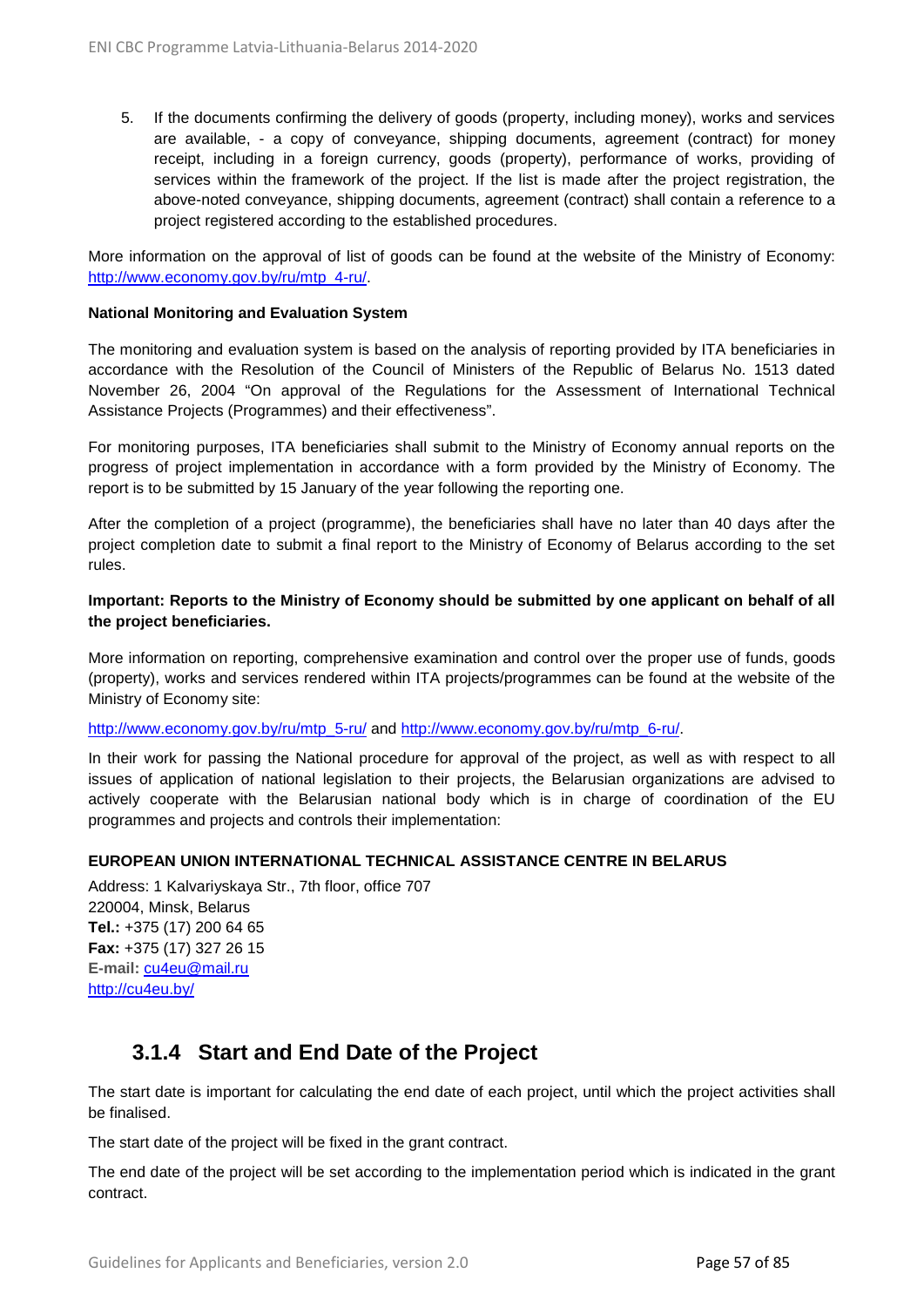# **3.2 MANAGEMENT AND COORDINATION OF THE PROJECT**

### **3.2.1 Management and Coordination**

Management and coordination must be organised as a separate Group of Activities within the project and shall include clear provisions and structures for coordination on strategic and day-to-day management level, as well as financial management, decision making, coordination with the beneficiaries and other involved parties, ensuring visibility and internal and external communication, as well as monitoring and evaluation and regular reporting to the JTS/ MA. Thus the Lead Beneficiary and its beneficiaries will have to establish an efficient management and coordination system corresponding to specifics, size and complexity of a project. The system has to clearly define responsibilities and duties of the beneficiaries, as well as procedures to be followed in order to implement the activities of the project. The division of responsibilities related to management and coordination between beneficiaries shall be fair and correspond to the project set-up. Management procedures (such as reporting and evaluation procedures in the area of finance, project content, communication, decision making) shall be clear, transparent, efficient and effective.

The effective monitoring and evaluation system to be established by the Lead Beneficiary with the beneficiaries shall relate to the following aspects of implementation of the project:

- monitoring of progress towards achievement of the objectives of the project;
- effectiveness and efficiency of implementation of the project in regards to activities and finances (cost-benefit);
- quality of management, co-ordination and communication;
- evaluation of implementation of the project (e.g. criteria for evaluation and measuring of achievement, responsibilities, methods such as evaluation sheets, interviews, reports, external expert evaluation);
- quality of the outputs and results of the project.

The Lead Beneficiary has to allocate or employ a **project manager** and a **financial manager** for the project who are employed as regular staff in the Lead Beneficiary's organisation. They must have a sufficient knowledge of English as well as previous experience in project management or financial management. The project manager has to be qualified to handle the thematic coordination of the activities of the project, and to be able to act as a driving force in the partnership. Financial manager is responsible for the accounts, financial reporting, internal handling of the grant and co-financing. Financial manager has to work in close cooperation with the project manager and the beneficiaries in order to enable efficient overall financial management of the project and respect of procurement rules.

In addition, each beneficiary (except Lead Beneficiary) must allocate or employ **a local coordinator**, who is the contact person with the project manager, **and a local accountant**, who is responsible for book-keeping and financial management for the project in the partner organisation. These local coordinator and local accountant shall be employed as regular staff in the beneficiary organisation.

Depending on complexity of the construction component in the project (where applicable) it is strongly recommended to involve a **specialist for construction** with necessary expertise to supervise implementation of the works.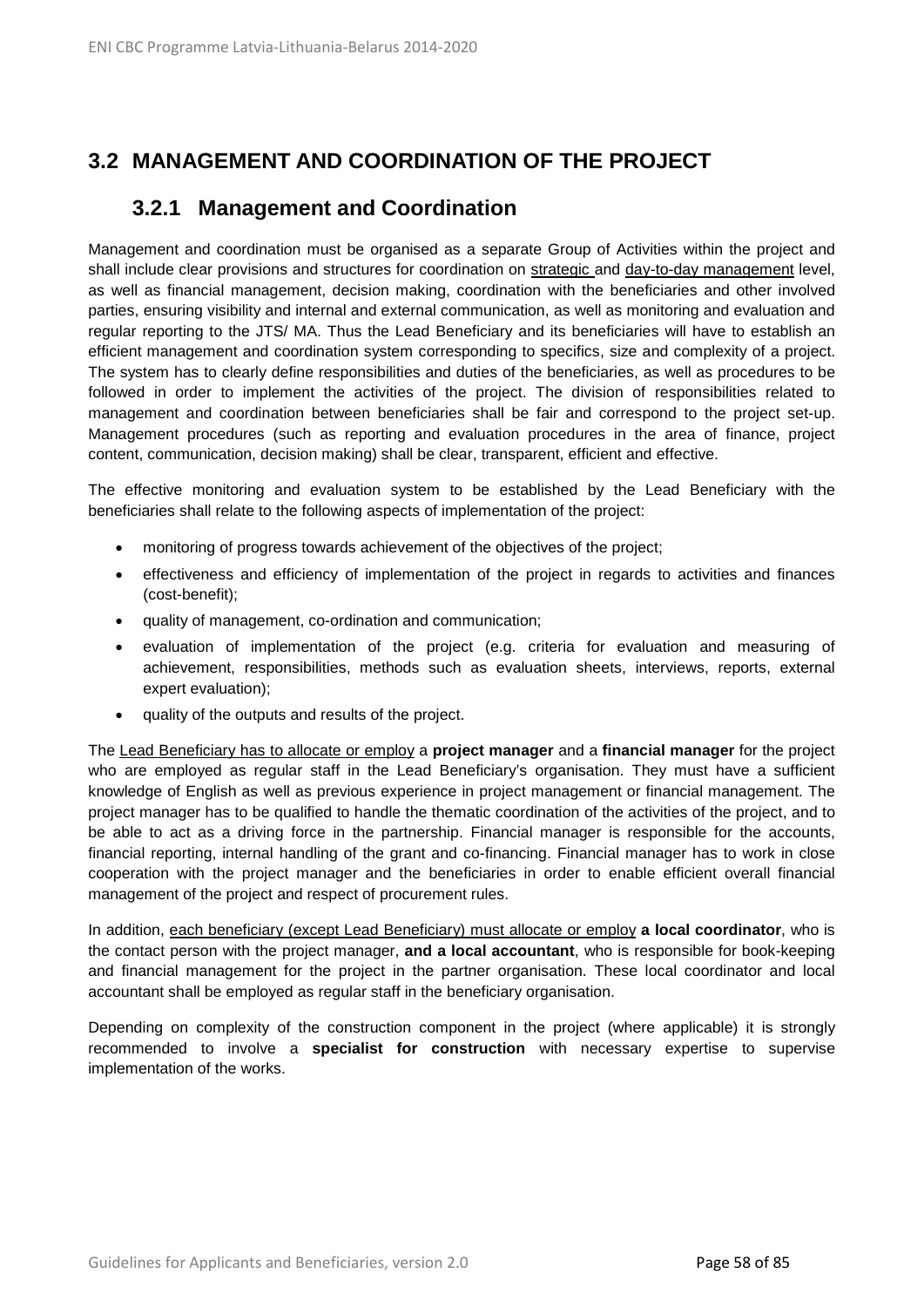# **3.2.2 Decision-making**

The Lead Beneficiary with the beneficiaries has to determine the necessary procedures for decision-making and coordination appropriate for specifics of the project, project size and needs and allow beneficiaries' involvement in decision-making. In case of complex projects it is advised to establish a steering group, which is composed of stakeholders in the particular field and/or representatives of the beneficiaries, who are not involved in daily implementation of the project. In the steering group it is also recommended to involve members of the staff assigned to the project. Suggested tasks of the steering group could include monitoring and guiding the implementation of the project, as well as reviewing and approving work plans and reports as well as produced outputs and results.

Working groups, task forces and advisory groups may be established to coordinate daily running of the activities, to fulfil specific tasks, to carry out certain activities, etc.

Projects of a small size are also advised to foresee decision-making mechanisms and to explain them in the Grant Application Form. Adequate representation of involved beneficiaries should be observed in establishing decision-making and coordination mechanisms, though over-complication of the structures should be avoided.

Project management includes regular contact between project beneficiaries (partners) and ensures transfer of expertise across the partnership (internal communication within the partnership).

# **3.3 GENRAL RULES OF FINANCIAL MATTERS**

### **3.3.1 Conflict of Interests and Corruption**

The Lead Beneficiary and beneficiaries must undertake all necessary precautions to avoid conflicts of interest and must inform the MA/JTS immediately about any situation constituting or likely to lead to any conflict of this kind.

There is a conflict of interest where the impartial and objective exercise of the functions of any person involved in the project is compromised for reasons involving family, emotional life, political or national affinity, economic interest or any other shared interest with another person. For this reason, all the beneficiaries have to follow the respective public procurement laws and rules for the sub-contracting activities in order to avoid situations where conflict of interests or corruption might occur.

### **3.3.2 Public Benefit and No Profit**

The project should have a non-commercial nature. Grants shall not have the purpose or effect of producing a profit within the framework of the project.

The objectives and the results of the project have to be of the public benefit, thus freely accessible to the wider public. In case if any publications (e.g. guidelines, teaching materials, studies) within the project are made, they have to be available to the public freely. All the investments and other results of the project cofinanced by the Programme should be aimed at public use. Other provisions on availability of outputs and results of the project are allowed only with the prior consent of the MA.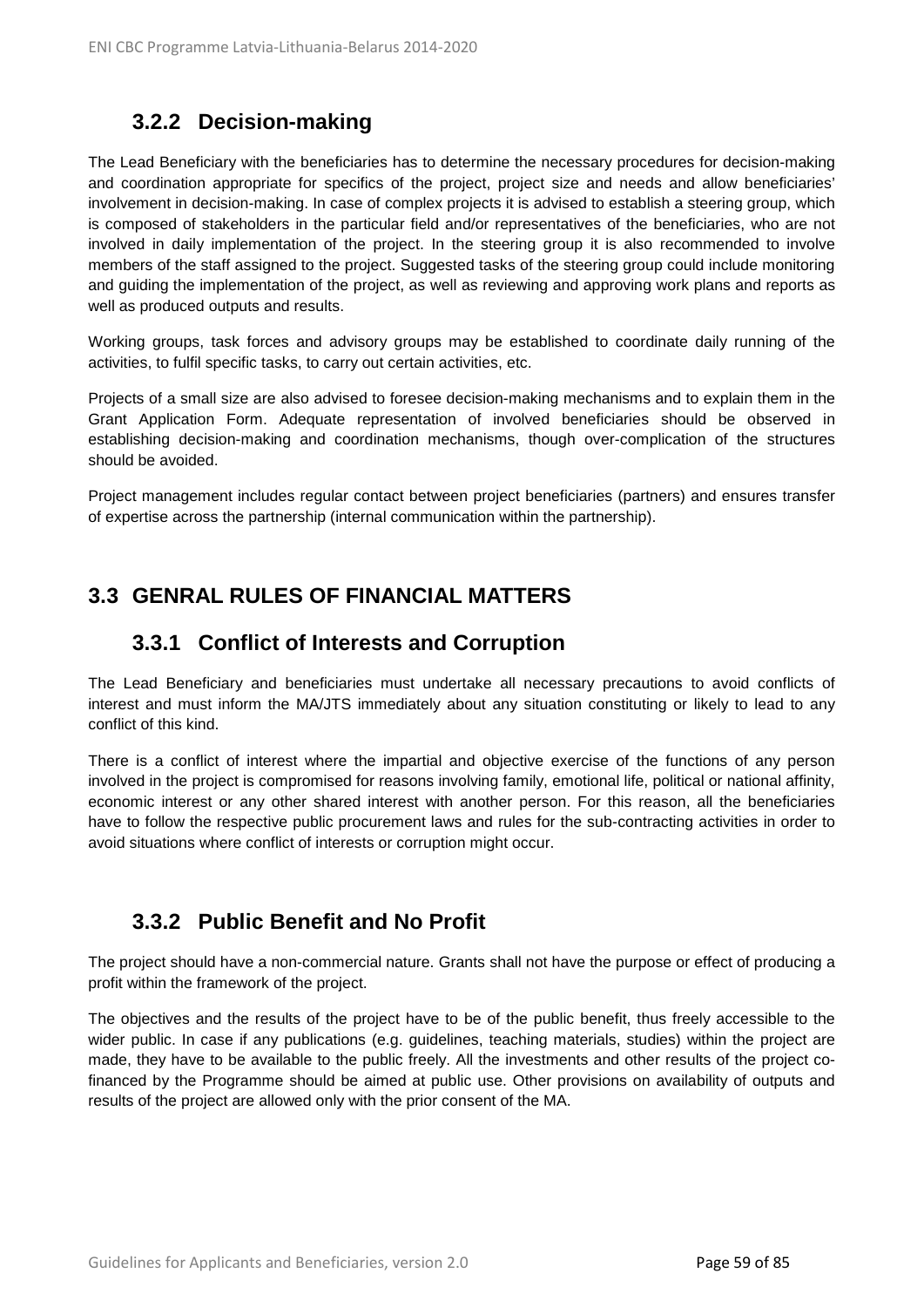# **3.3.3 Revenue from the Project**

Grants shall not have the purpose or effect of producing a profit for the Lead Beneficiary and beneficiaries within the framework of the project. In the case of a grant, profit is defined as a surplus of receipts over the costs incurred by the Lead Beneficiary and/or beneficiaries when the request is made for the payment of the balance.

Any interest or equivalent benefits accruing from the pre-financing paid by the MA to the Lead Beneficiary and beneficiaries shall be mentioned in the final report. Any such interest or equivalent benefit accruing from the pre-financing received by the Lead Beneficiary and beneficiaries shall be reported, assigned to the project and deducted from the payment of the balance of the EU funding (grant).

### **3.3.4 Accountancy and Exchange Rates**

Beneficiaries involved in the implementation of projects and receiving the financing from the EU shall:

- a) open separate bank account or sub-account eligible for reception of financing from MA/Lead beneficiary in Euro;
- b) maintain either a separate accounting system or a suitable accounting code for all transactions relating to payments for projects and accountancy of all project costs;
- c) indicate the project No on the original invoices which are paid from the project budget and reported as project costs, or in the invoice it shall be indicated that invoice is issued in the frame of the implemented project. In case the invoice is partly paid from the project budget or only part of the amount reported as project costs - exact paid/reported amount from the project (EU funding and/or own co-financing of beneficiaries) should be indicated in the invoice;
- d) have book-keeping lists/ overviews/ estimates i.e. list of all expenditure for all transactions relating to the project without prejudice to the national accounting rules.

The above mentioned requirements will ensure that project expenditure can be clearly identified and verified as well as properly managed and monitored.

Beneficiaries shall have accurate and regular accounting of project costs according to the national legislation requirements. The accounting system shall be based on double-entry book-keeping system and may either be an integrated part of the beneficiary's regular book-keeping system or an adjunct to that system.

All beneficiaries must ensure that all accounting documentation related to the project is available and filed separately and that all related payments of the project have a clearly distinguishable book-keeping code.

Beneficiaries are allowed to file and keep original accounting documents related to the project in a centralized filing system, e.g. in beneficiary's organisation financial unit or, in case the beneficiary's account is legally managed by other public body - in this public body, according to the national legislation requirements or rules. It is highly recommended to make the certified copies of the accounting documents, file and keep them separately in a project folder with a reference to the place where the original documents are kept. The project folder should also contain the evidence of the project outputs, where possible (e.g. copies of brochures, photos). Access to the originals of expenditure supporting and other project documents, which are kept in the beneficiary organization, or in other place than the beneficiary organisation, shall be granted to the MA or its authorised third parties, JTS or the EC, the European Anti-Fraud Office, the European Court of Auditors and any external auditor/ public officer authorised by the MA for the control purposes according to the provisions indicated in the grant contract.

Lead beneficiary is responsible to ensure that an adequate audit trail is documented at all levels of the project, including all costs of other project beneficiaries. The Lead beneficiary shall be aware of who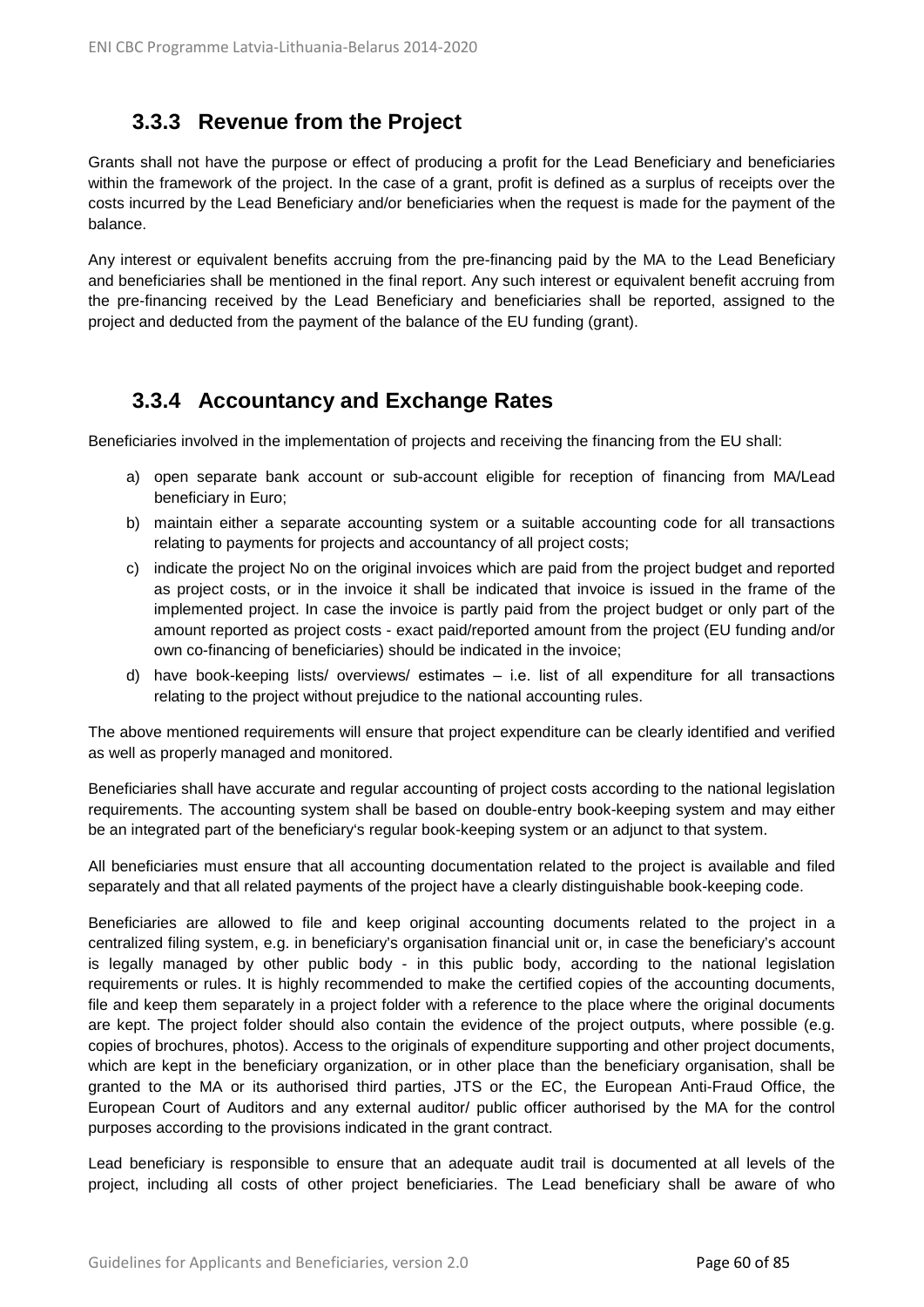(beneficiary) paid the costs reported, what was paid, who verified the costs incurred and paid and where the costs related documents and expenditure supporting are kept.

The Lead beneficiary should request that all beneficiaries keep the documents related to the project in a safe and orderly manner at least five years after the payment of the balance of the Programme. The documents are archived either as originals or as certified copies in compliance with the national legislation. In case of the need, the Lead beneficiary may ask for copies of accountancy documents from the beneficiaries.

MA shall make payments in Euro, according to the provisions indicated in the grant contract. The payments of the Programme funding shall be made by MA in Euro to the bank account of the Lead Beneficiary indicated in the grant contract or referred in the Financial Identification Form that is *Annex XV "Template of Financial Identification Form" to these Guidelines*. In case bank account holder is other institution than beneficiary (e.g., in case the beneficiary is the school, but the holder of the bank account is the municipality or department responsible for education in the municipality), relevant information has to be indicated/provided in the Partnership Agreement and Grant Application Form by indicating the legal background for such situation. The organisation which is the holder of the bank account shall authorize the payments from the bank account on behalf of the partner. MA shall be informed in written via JTS on all such cases in advance.

Expenditure incurred in a currency other than euro shall be converted into euro by the beneficiaries using the monthly accounting exchange rate of the Commission in the month during which that expenditure was incurred (invoiced). The expenditure in national currency (other than Euro) must be converted in Euro with an accuracy of four digits after comma.

Please note that currency exchange losses are not eligible costs to be declared in the reports. Any difference between national exchange rates, exchanges rates used by beneficiary's bank and exchange rate published by Commission shall be treated as currency exchange losses.

# **3.4 PROCUREMENT BY LEAD BENEFICIARY AND BENEFICIARIES WITHIN PROJECTS**

### **Applicable rules**

1. If the implementation of a project requires procurement of goods, works or services by a beneficiary, the following rules shall apply:

- a) where the beneficiary is a contracting authority or a contracting entity within the meaning of the Latvian and Lithuanian legislation applicable to procurement procedures, it may apply national laws, regulations and administrative provisions adopted in connection with European Union legislation or rules of point 2 of this section;
- b) where the beneficiary is a non-contracting authority within the meaning of the Lithuanian legislation, national rules, approved by The Order of the Minister of Interior, shall be applied. Where the beneficiary is a non-contracting authority within the meaning of Latvian legislation, national rules approved by the Regulations of the Cabinet of Ministers of the Republic of Latvia No 299 of June 4, 2013 regarding the Procurement Procedure and the Procedures for the Application thereof to the Projects Financed by the Commissioning Party, shall apply.
- c) where the beneficiary is an international organisation, it may apply its own procurement rules if they offer guarantees equivalent to internationally accepted standards.

2. In all other cases *Annex II "Detailed Rules on Procurement" to these Guidelines* shall apply. The following rules shall be strictly followed: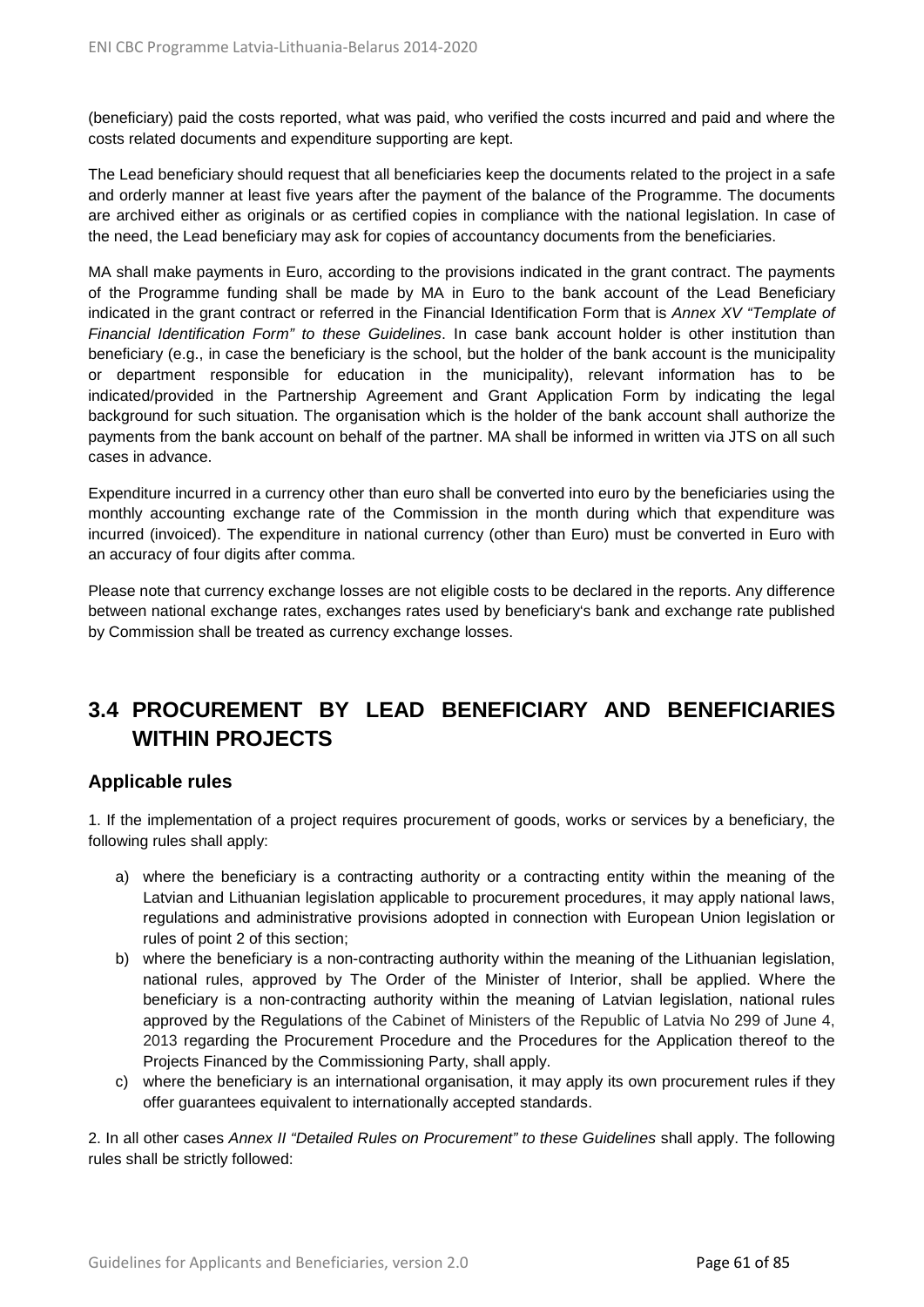- a) the contract is awarded to the tender offering best value for money, or as appropriate, to the tender offering the lowest price, while avoiding any conflict of interests;
- b) for contracts with a value of more than EUR 10 000, the following rules shall also apply:
	- i) an evaluation committee shall be set up to evaluate applications and/or tenders on the basis of the exclusion, selection and award criteria published by the beneficiary in advance in the tender documents. The committee must have an odd number of members with all the technical and administrative capacities necessary to give an informed opinion on the tenders/applications;
	- ii) sufficient transparency, fair competition and adequate ex-ante publicity must be ensured;
	- iii) equal treatment, proportionality and non-discrimination shall be ensured;
	- iv) tender documents must be drafted according to best international practice;
	- v) deadlines for submitting applications or tenders must be long enough to give interested parties a reasonable period to prepare their tenders;
	- vi) candidates or tenderers shall be excluded from participating in a procurement procedure if they fall within one of the situations described in Article 106(1) of Regulation (EU, Euratom) No 966/2012 (see *Chapter 3 of the Annex II "Detailed Rules on Procurement" to these Guidelines* ). Candidates or tenderers must certify that they are not in one of these situations. In addition, contracts may not be awarded to candidates or tenderers which, during the procurement procedure fall within one of the situations referred to in Article 107 of Regulation (EU, Euratom) No 966/2012 (see *Chapter 4 of the Annex II "Detailed Rules on Procurement" to these Guidelines*);
	- vii) procurement procedures set out in Articles 53 to 56 of Regulation No 897/2014 (EU, Euratom) shall be followed (see *Chapter 10 of the Annex II "Detailed Rules on Procurement" to these Guidelines*)

3. In all cases, the rules of nationality and origin set forth in Articles 8 and 9 of Regulation (EU) No 236/2014 shall apply (see *Chapter 2 of the Annex II "Detailed Rules on Procurement" to these Guidelines*).

#### **Procurement procedures for service contracts**

1. Service contracts with a value of EUR 300 000 or more shall be awarded by means of an international restricted tender procedure following publication of a procurement notice. The procurement notice shall be published in all appropriate media beyond the Programme area, stating the number of candidates which will be invited to submit tenders within a range of four to eight candidates and ensuring genuine competition.

2. Service contracts with a value of more than EUR 10 000 but less than EUR 300 000 shall be awarded by means of a competitive negotiated procedure without publication. The beneficiary shall consult at least three service providers of its choice and negotiate the terms of the contract with one or more of them.

3. For services of a value of EUR 10 000 or less, the Beneficiary may place orders on the basis of a single tender.

#### **Procurement procedures for supply contracts**

1. Supply contracts with a value of EUR 300 000 or more shall be awarded by means of an international open tender procedure following publication of a procurement notice, which shall be published in all appropriate media beyond the Programme area.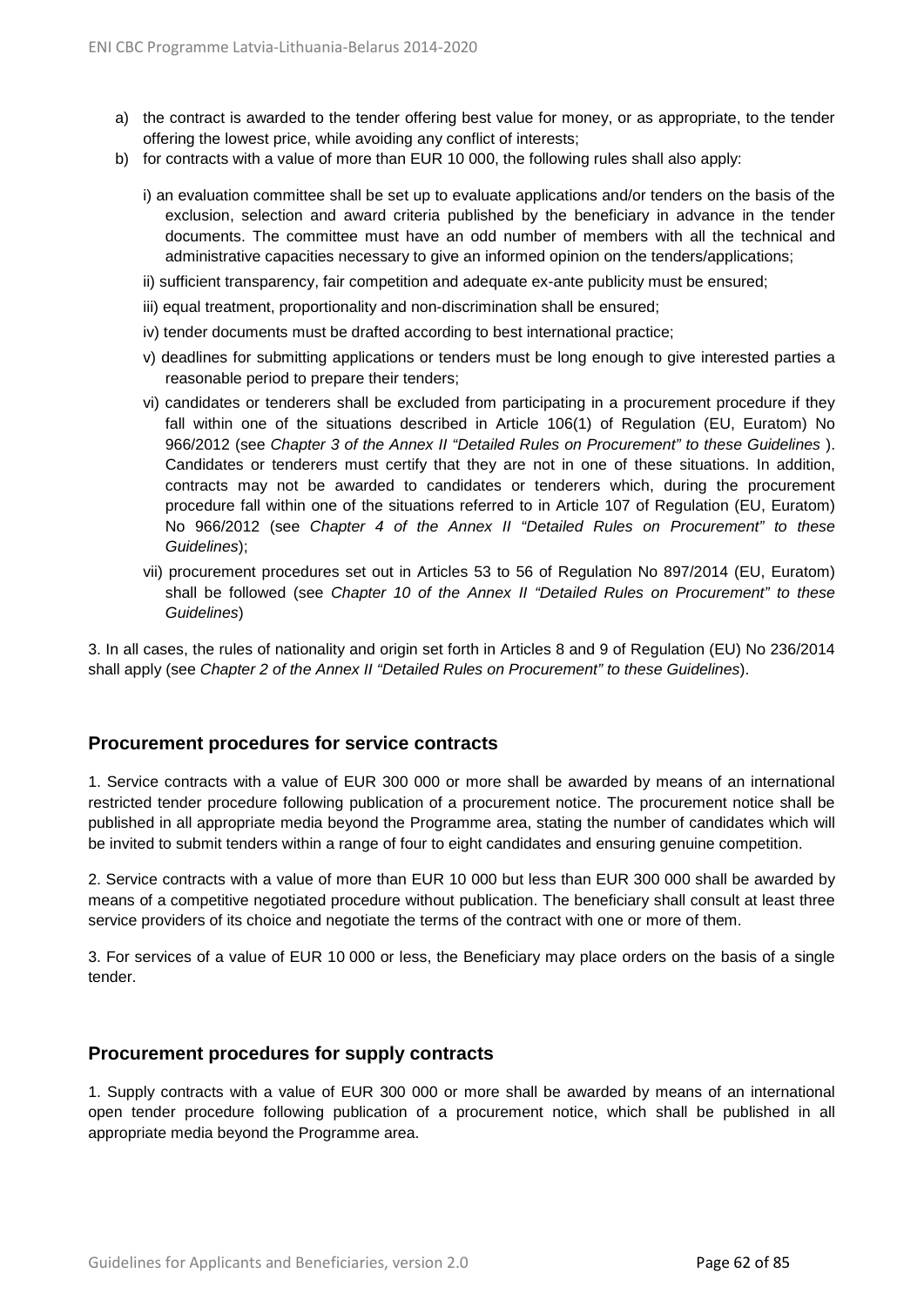2. Supply contracts with a value of EUR 100 000 or more but less than EUR 300 000 shall be awarded by means of an open tender procedure published in the Programme area. Any eligible tenderer must be provided with the same opportunities as local firms.

3. Supply contracts with a value of more than EUR 10 000 but less than EUR 100 000 shall be awarded by means of a competitive negotiated procedure without publication. The beneficiary shall consult at least three suppliers of its choice and negotiate the terms of the contract with one or more of them.

4. For supplies of a value of EUR 10 000 or less, the Beneficiary may place orders on the basis of a single tender.

#### **Procurement procedures for works contracts**

1. Works contracts with a value of EUR 5 000 000 or more shall be awarded by means of an international open tender procedure, or in view of the specific characteristics of certain works by means of a restricted tender procedure, following publication of a procurement notice which shall be published in all appropriate media beyond the Programme area.

2. Work contracts with a value of EUR 300 000 or more but less than EUR 5 000 000 shall be awarded by means of an open tender procedure published in the Programme area. Any eligible tenderer must be provided with the same opportunities as local firms.

3. Work contracts with a value of more than EUR 10 000 but less than EUR 300 000 shall be awarded by means of a competitive negotiated procedure without publication. The beneficiary shall consult at least three contractors of its choice and shall negotiate the terms of the contract with one or more of them.

4. For works of a value of EUR 10 000 or less, the Beneficiary may place orders on the basis of a single tender.

### **Use of Negotiated Procedure**

The beneficiary may decide to use negotiated procedure on the basis of a single tender in the cases referred to in Articles 266, 268, 270 of Delegated Regulation (EU) No 1268/2012 (see *Chapter 11.5 of the Annex II "Detailed Rules on Procurement" to these Guidelines*).

#### **Rules common to all procedures**

Detailed description of procurement procedures to be followed is indicated in *the Annex II "Detailed Rules on Procurement" to these Guidelines*.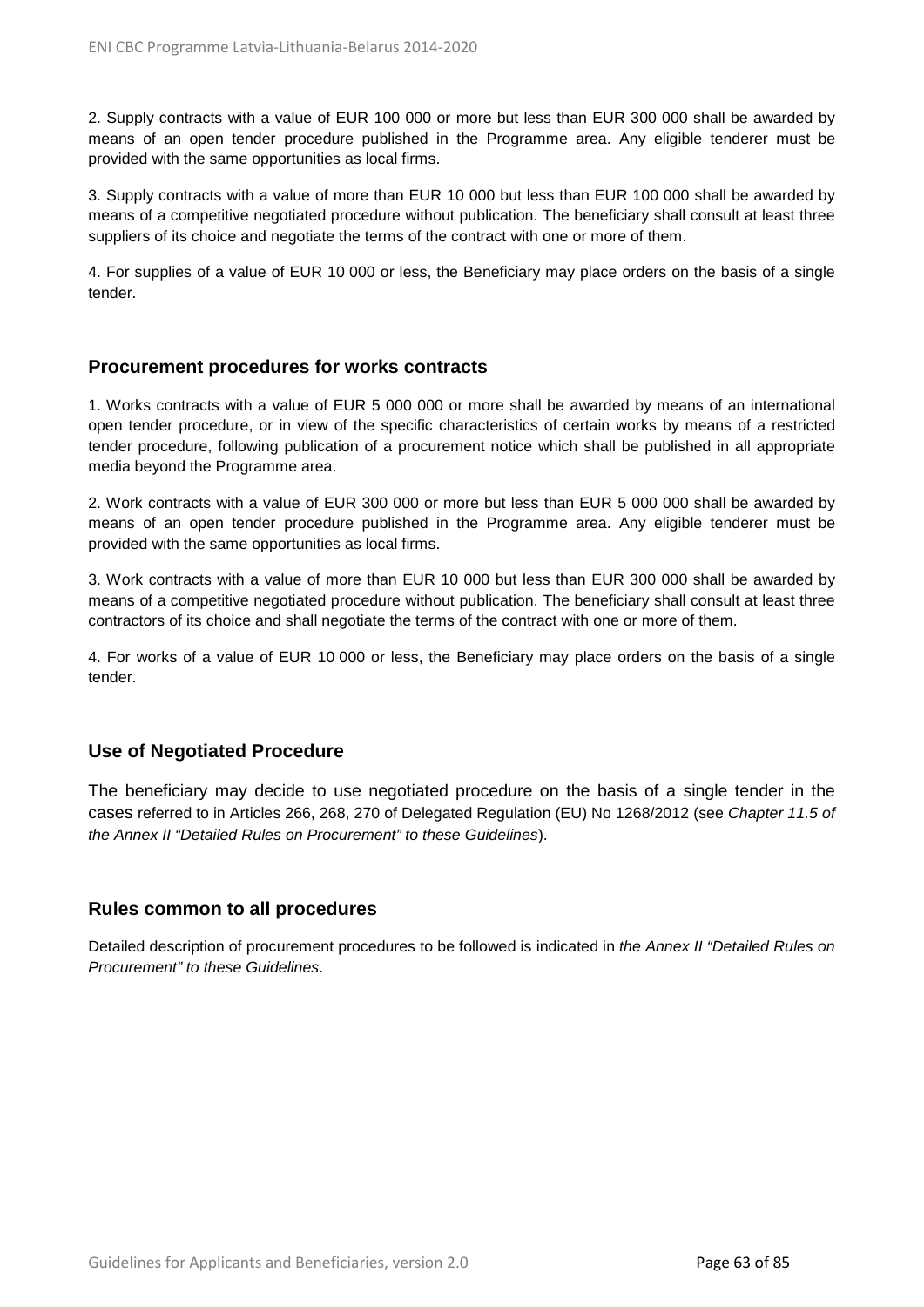# **3.5 MONITORING AND REPORTING**

# **3.5.1 Monitoring of the Project Progress**

Project monitoring shall aim at improving the quality of the design and implementation of projects, as well as at assessing and improving the projects consistency, effectiveness, efficiency and impact. Furthermore, the findings of monitoring shall be taken into account in the programming and implementation cycle.

The MA, with assistance from the JTS, shall carry out result-oriented monitoring of the projects. The latter shall be performed by reference to the indicators for outputs and results specified in this Programme and shall be based on:

- grant contracts with the Lead Beneficiaries, setting up quantifiable outputs and results as well as indicators for their achievement for each project.
- project progress reports, regularly submitted to the JTS by the Lead Beneficiary (as requested in the grant contracts). The JTS shall be responsible for gathering the data necessary for monitoring activities from project progress reports and, where relevant, official statistic databases of the participating countries. The reports are the central source for monitoring of the progress of the implementation of the project. The reports together with the requests for payments are the basis for transferring the payments to the Lead Beneficiary. The JTS monitors all components of the reports, such as the description of activities, the report on achievement of the planned outputs and results, the lists of expenditure, as well as verification of expenditure by the auditors. The achievement of the planned outputs is monitored in relation to the work plan presented in the Project Description (prepared on a basis of Grant Application Form). During the financial monitoring the JTS crosschecks whether what has been validated by the auditor complies with the provisions of the grant contract and the Programme rules as well as with the Project Description.
- on-the-spot checks, performed by the JTS, with participation of MA or its third authorized parties, construction experts, where relevant, in order to assess the progress of the projects against the objectives of the Programme. The checks-on-spot are thorough examinations of the projects in order to provide reasonable level of assurance that the project operates effectively, the objectives will be achieved and errors and irregularities will be prevented.

The JTS will select the projects to be checked-on-spot on the basis of the qualitative analysis of the progress of the projects and taking into account a number of structural, systematic, financial and other risk factors in the projects.

The Lead Beneficiary (if relevant, partner) will be informed about the check-on-spot of its project in advance by sending a letter by e-mail or fax. The Beneficiaries are obliged to participate in the check-on-spot, provide access to the documents and products of the project, as well as access to the sites where the project is implemented. The Beneficiary will be informed about the findings and recommendations within 10 working days after the check-on-spot, when the JTS will send a checkon-spot report.

- Monitoring visits performed by the JTS with the purpose of clarifying the project progress and effectiveness or solving the problems arising in the project might be carried, upon need. The form of interview with the project stakeholders and final beneficiaries (those, the project should bring benefit to) would mainly be used during monitoring visits.
- In addition, site visits can help to follow the implementation of the projects. These are visiting the project conferences, seminars, workshops, meetings of the working group, opening of the new infrastructure, etc. During these visits the JTS will provide advice to the beneficiaries, or tackle the problems in partnership, monitor the delivery of outputs and results. If needed, the authorised third parties might carry the task on behalf of JTS.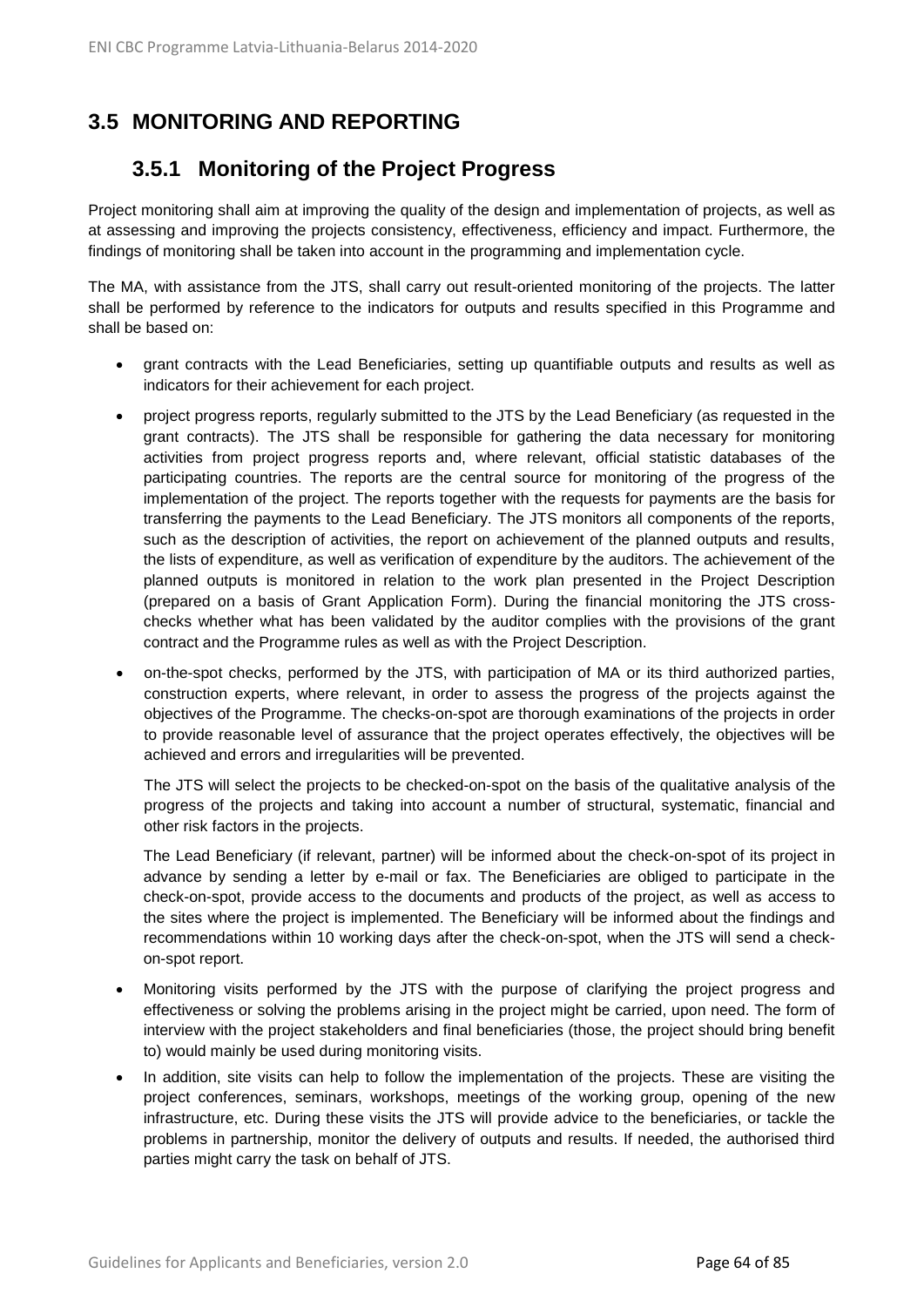Moreover, constant communication with the JTS monitoring officers and the Lead Beneficiary shall be ensured during the implementation period of the project. The Lead Beneficiaries are requested to send the prior information to the JTS in regards to the major upcoming events and drafts of information and publicity materials.

## **3.5.2 Reporting**

Reports are contractual obligations of the Lead Beneficiary according to the provisions indicated in the grant contract*.* If the Lead Beneficiary fails to supply the JTS with a progress or final report by the deadline, and fails to furnish an acceptable and sufficient written explanation of the reasons why it is unable to comply with this obligation, the MA may terminate the grant contract in accordance with the provisions indicated in the grant contract and recover the amounts already paid and not substantiated.

#### **General requirements**

Reports provide a documented record of what has been achieved during the reporting period by informing on the progress of the project, delivered outputs, achieved results, faced difficulties and spent resources. However, reports are not only the means of providing the MA/JTS with information on the implementation of the project; these are also the grounds to receive further instalments of pre-financing and payments of the balance.

It is important to keep in mind that although the Lead Beneficiary is responsible for submission of the reports, the report has to contain information from all beneficiaries and cover the entire implementation of the project. Reporting must cover the project as a whole, not just the part funded by the EU, but also the beneficiaries' co-financing.

Reporting has to be done in English, but the supporting documents that must be submitted to the auditors or activities supporting documents, e.g. invoices, contracts, technical documents, materials, etc., can be submitted in national languages.

#### **Types of reports**

 $\overline{a}$ 

There are 2 types of reports: *progress report* and *final report.*

The number of reports to be submitted depends on duration of each project. The reporting schedule will be sent to the Lead Beneficiary together with the signed grant contract.

#### **Table 19. Main Requirements for Reporting**

|                 | <b>PROGRESS REPORT</b>                   | FINAL REPORT <sup>20</sup>                 |
|-----------------|------------------------------------------|--------------------------------------------|
| <b>Contents</b> | Reflects a progress of implementation of | Is more extended as includes additional    |
|                 | the project within the reporting period  | providing information on<br>sections       |
|                 |                                          | Programme<br>achievement of the            |
|                 |                                          | indicators, describing impact on the       |
|                 |                                          | target groups and planned sustainability   |
|                 |                                          | whole<br>evaluating<br>the<br>and          |
|                 |                                          | implementation of<br>the<br>project<br>and |

<span id="page-64-0"></span> $20$  Final report is a pre-requisite for a request of the payment of the balance. The last 2 months of the implementation of the project must be planned and allocated for preparation of the final report.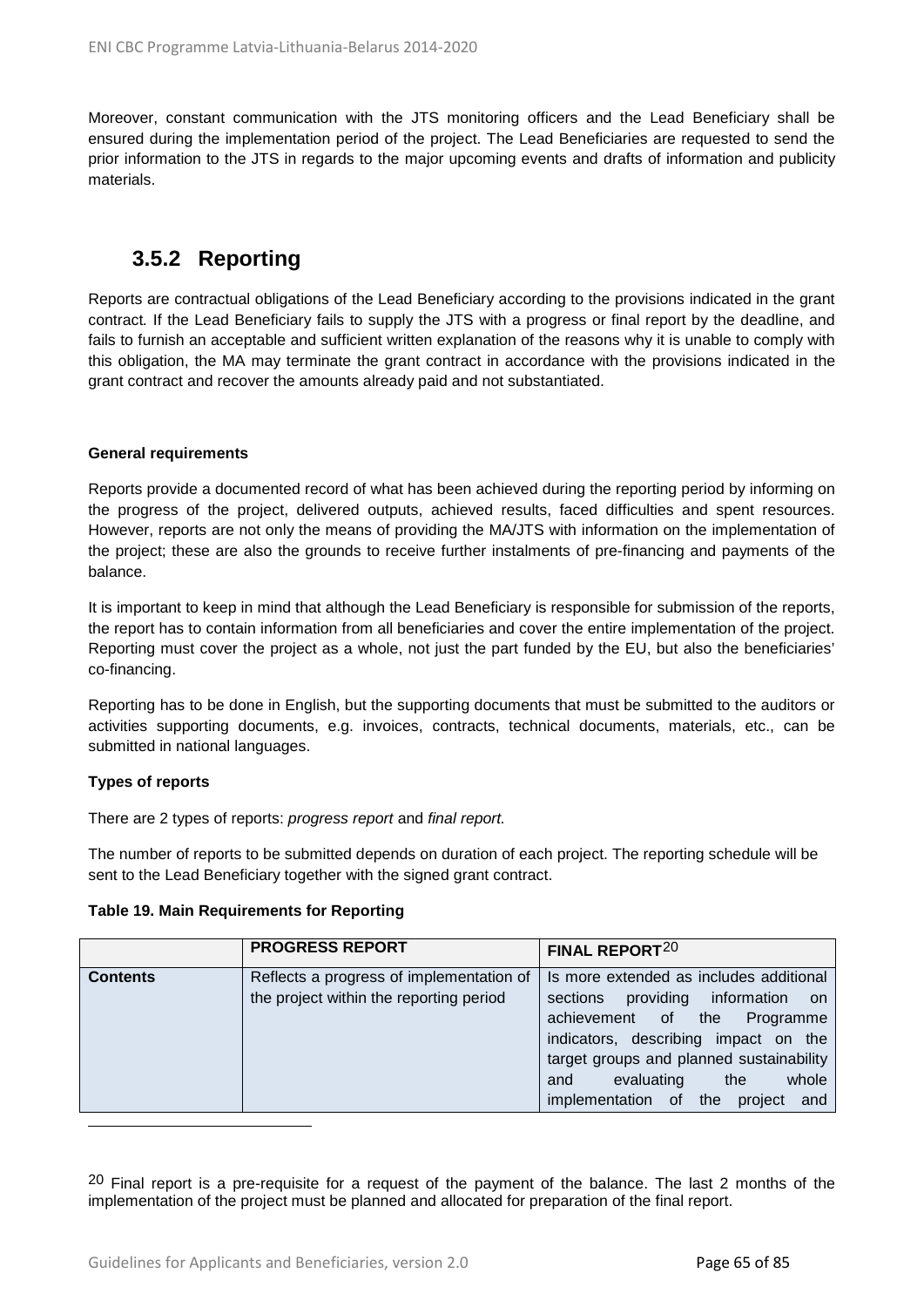|                                                                                                             |                                                                                                                                                                                                                                                                                                                                                                                                                                                                                                                                                                         | cooperation among the beneficiaries                                                                                                               |  |
|-------------------------------------------------------------------------------------------------------------|-------------------------------------------------------------------------------------------------------------------------------------------------------------------------------------------------------------------------------------------------------------------------------------------------------------------------------------------------------------------------------------------------------------------------------------------------------------------------------------------------------------------------------------------------------------------------|---------------------------------------------------------------------------------------------------------------------------------------------------|--|
| Submission to the<br>auditor (by<br>each                                                                    | Within 10 calendar days after the end<br>date of the respective reporting period                                                                                                                                                                                                                                                                                                                                                                                                                                                                                        | Within 10 calendar days after the end<br>date of the project                                                                                      |  |
| beneficiary) <sup>21</sup>                                                                                  |                                                                                                                                                                                                                                                                                                                                                                                                                                                                                                                                                                         |                                                                                                                                                   |  |
| Submission to the<br><b>JTS</b><br>(by<br>Lead<br><b>Beneficiary)</b>                                       | For each 6-months period of the project<br>later<br>implementation,<br>no<br>than<br>45<br>calendar days after the end of this<br>period                                                                                                                                                                                                                                                                                                                                                                                                                                | In 2 months after the end date of the<br>project                                                                                                  |  |
| <b>Request for</b><br>payment                                                                               | The report is accompanied by the Lead<br>Beneficiary's request for the further pre-<br>financing payment and other supporting<br>documents (see table 20)                                                                                                                                                                                                                                                                                                                                                                                                               | The report is accompanied by the Lead<br>Beneficiary's request for the payment of<br>the balance and other supporting<br>documents (see table 20) |  |
| Submission to the<br><b>JTS</b><br>(by<br>Lead<br>Beneficiary)<br><u>in</u><br>case of extended<br>deadline | The deadline can be extended in duly justified cases (e.g., in case further<br>verifications and control, including check-on-spot are needed, auditor/competent<br>public officer requires the Lead Beneficiary/beneficiaries to submit additional<br>clarifications/documents for verifications of costs)<br>In such cases, the Lead Beneficiary must inform the JTS 14 calendar days in<br>advance before the deadline for submission of progress/final report on the<br>unforeseen circumstances by an informative letter, indicating the justification for<br>delay |                                                                                                                                                   |  |
| Signatures,<br>stamps, dates                                                                                | Progress/final reports have to be signed in indicated places by the Head of Lead<br>Beneficiary organisation or the person authorised to sign such documents, and by<br>the chief accountant (financial forms), dated and stamped                                                                                                                                                                                                                                                                                                                                       |                                                                                                                                                   |  |
| <b>Number of copies</b>                                                                                     | Each report must be submitted bound and stamped in 1 original and 1 copy,<br>certified as true, in paper version                                                                                                                                                                                                                                                                                                                                                                                                                                                        |                                                                                                                                                   |  |
| <b>Annexes</b>                                                                                              | Should be submitted in the order and following the form as described (see Table<br>$20$ ).                                                                                                                                                                                                                                                                                                                                                                                                                                                                              |                                                                                                                                                   |  |
| <b>E-version</b>                                                                                            | An electronic version has to be submitted to the JTS with the paper version and it<br>has to contain identical information and documents to the paper version                                                                                                                                                                                                                                                                                                                                                                                                           |                                                                                                                                                   |  |
| <b>Cover letter</b>                                                                                         | Progress/final report in paper and electronic version accompanied by annexes and<br>the cover letter should be delivered to the JTS                                                                                                                                                                                                                                                                                                                                                                                                                                     |                                                                                                                                                   |  |

#### **Supporting documents to the Progress report/Final report:**

Each progress report/final report has to be accompanied by the following supporting documents which are attached to the progress report/final report as its annexes:

#### **Table 20. Supporting Documents to the Progress report / Final Report**

| No. | <b>Supporting documents/annex</b>                                                                                  | <b>Submission</b>          |
|-----|--------------------------------------------------------------------------------------------------------------------|----------------------------|
| 1.  | Individual Expenditures Verification Reports (Annex X to these                                                     | 1 original and 1 certified |
|     | Guidelines) for each beneficiary, covering its financial report and<br>produced by approved beneficiary's auditor. | copy                       |

<span id="page-65-0"></span><sup>21</sup> Expenditure verification is performed by the auditor/competent public officer of each beneficiary and Lead Beneficiary and such reports shall be attached to each progress/final report, together with the relevant supporting documents. The Lead Beneficiary is responsible for collecting expenditure verification reports from all beneficiaries, drafting a progress/final report for the whole project and presenting it to JTS.

 $\overline{a}$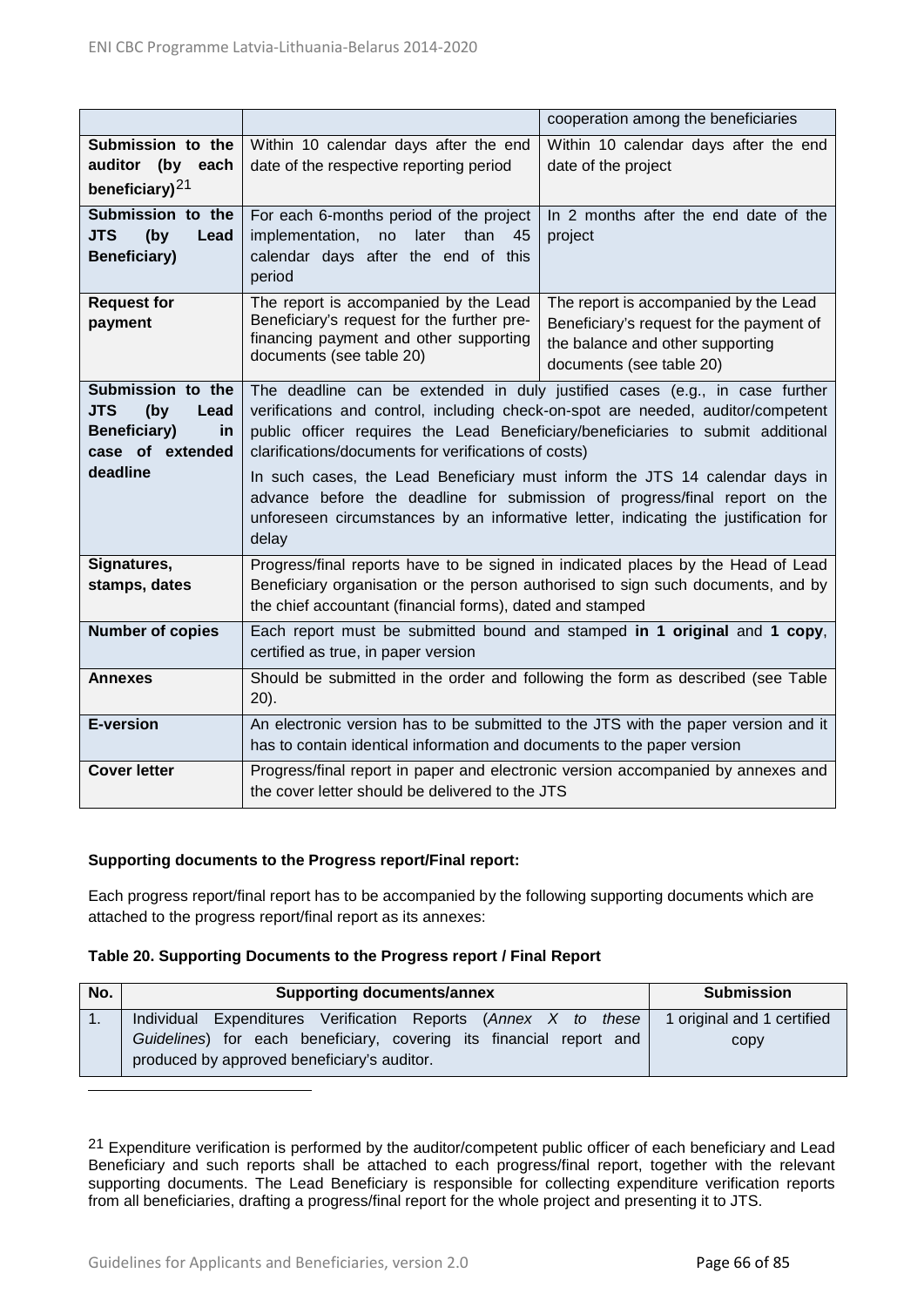| 2.  | Request for further pre-financing/balance payment                                                                                                                                                                                                                                                                                                                                                                                                 | 1 original and 1 certified<br>copy |
|-----|---------------------------------------------------------------------------------------------------------------------------------------------------------------------------------------------------------------------------------------------------------------------------------------------------------------------------------------------------------------------------------------------------------------------------------------------------|------------------------------------|
| 3.  | Economic Classification of Requested Amount, filled in by the Lithuanian<br>Lead Beneficiary/beneficiary                                                                                                                                                                                                                                                                                                                                          | 1 original and 1 certified<br>copy |
| 5.  | Economic Classification of the Expenditures (Report) filled in by the<br>Lithuanian Lead Beneficiary/beneficiary                                                                                                                                                                                                                                                                                                                                  | 1 original and 1 certified<br>copy |
| 6.  | Proof of publication for international tender                                                                                                                                                                                                                                                                                                                                                                                                     | 2 certified copies                 |
| 7.  | Exploitation/commissioning act for works (allowing exploitation of the<br>building/object) and proof of registration of the object. In case it is not<br>required according to national laws - Acceptance act/certificate for works<br>and proof of registration of the object.                                                                                                                                                                   | 2 certified copies                 |
| 8.  | Evidence of the achieved outputs and implemented activities, e.g.:                                                                                                                                                                                                                                                                                                                                                                                | 2 copies                           |
|     | In case of meetings and events:                                                                                                                                                                                                                                                                                                                                                                                                                   |                                    |
|     | a) list of participants with signatures for each day;                                                                                                                                                                                                                                                                                                                                                                                             |                                    |
|     | b) meeting/ event agenda;                                                                                                                                                                                                                                                                                                                                                                                                                         |                                    |
|     | c) photos from public events/trainings/ seminars, major project meetings<br>(e.g. steering group meeting) with visible communication elements on<br>them (e.g., EU flag and Programme logo, etc.).                                                                                                                                                                                                                                                |                                    |
|     | Any additional documents are to be prepared by the project, but<br>submission is optional (memo/ minutes/ report of meetings/ events in<br>English or other working language of the partnership, evaluation summary<br>from trainings/skills raising events/ workshops/ consultations based on<br>individual participant's assessment sheets; handouts from seminars,<br>presentations, etc.) and might be requested to submit upon need.         |                                    |
| 9.  | Materials proving outputs, which have been produced by sub-contractors<br>and/or by the Lead Beneficiary/beneficiaries:                                                                                                                                                                                                                                                                                                                           | 2 copies                           |
|     | a) developed documents (e.g. studies, research, programmes, etc.);                                                                                                                                                                                                                                                                                                                                                                                |                                    |
|     | b) information and communication materials (e.g. press articles, press<br>releases published in media, leaflets, CDs, printouts of websites,<br>brochures, photos of billboards, posters, video or audio material, photos of<br>small promotion materials such as pens, cups, shirts, etc.);<br>c) pictures of infrastructure objects built and substantial equipment items<br>purchased with stickers containing communication elements on them. |                                    |
| 10. | Letters of Endorsement signed by each beneficiary (except the Lead<br>Beneficiary) (template is available under section "Documents" on the<br>Programme website: www.eni-cbc.eu/llb)                                                                                                                                                                                                                                                              | 2 certified copies                 |
| 11. | Document which proves the right/authorisation to sign the documents in<br>case the Head of Organisation is substituted by an authorised<br>representative                                                                                                                                                                                                                                                                                         | 2 certified copies                 |
| 12. | Declaration on infrastructure sustainability for 5 years, in case of Final<br>report                                                                                                                                                                                                                                                                                                                                                              | 1 original and 1 certified<br>copy |

The supporting documents (annexes) have to be grouped according to the reported activities. The number of the respective activity (e.g., Activity 2.2) should be indicated on the right top corner of the page in paper version.

The photocopies of the originals must show legible stamps where it is required by the national legislation, signatures and dates.

Copies are to be certified as true by the Head of Organisation or its authorised person.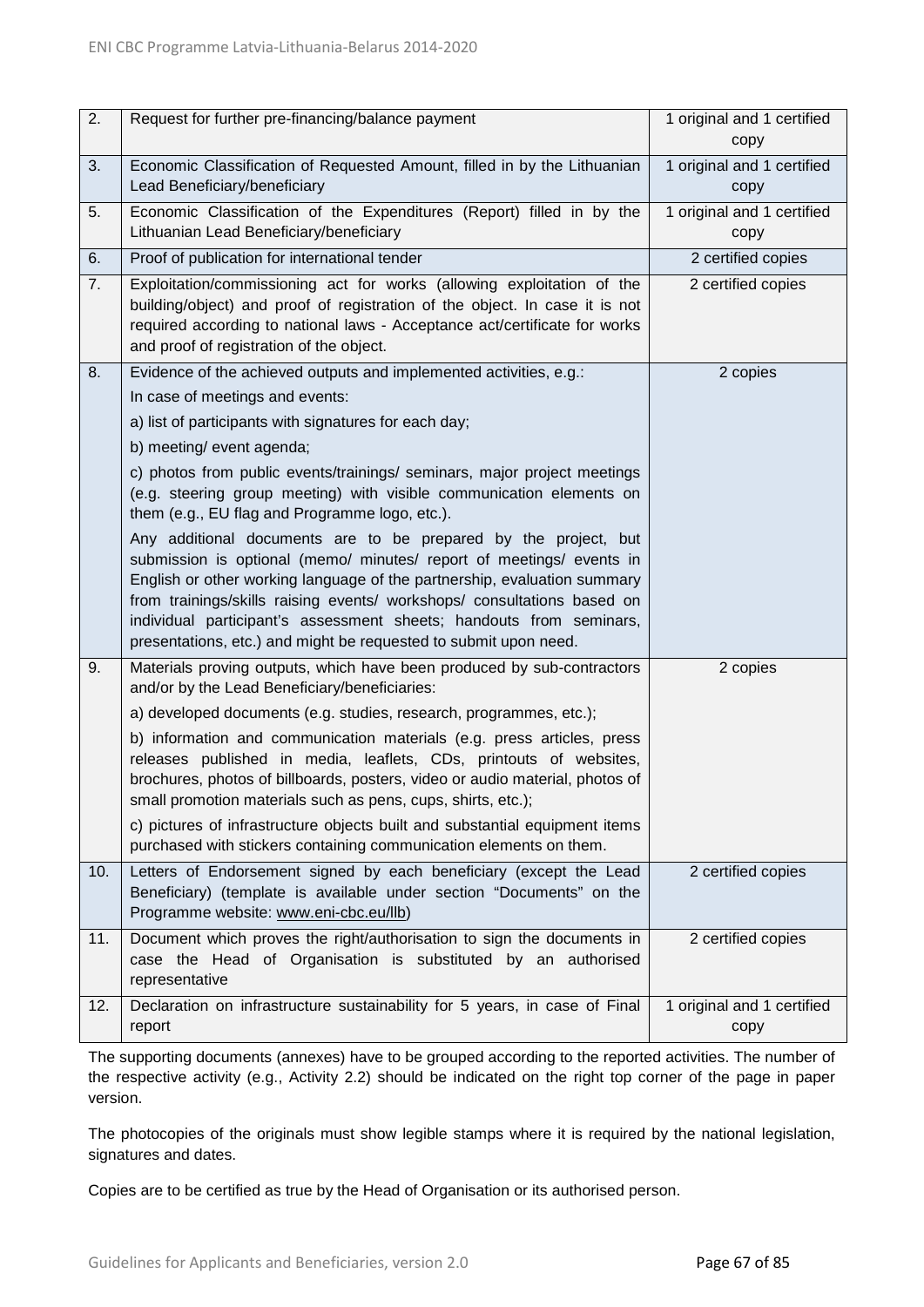#### **Examination and approval of reports**

The submitted report is examined by the JTS within 30 calendar days. If the information indicated in the reports is insufficient, the JTS may ask for further information or clarifications, missing documents from the Lead Beneficiary that must be provided within latest 30 calendar days from sending a letter by fax/email, unless otherwise specified. If necessary, the JTS, MA or its authorised third parties may also ask the Lead Beneficiary to provide more in depth documentation, such as the documents listed in the expenditure verification report, contracts, agreements, copies of invoices, proofs of payment, timesheets, employment documents and any other documents related to the declared costs. The Lead Beneficiary should provide all the answers to the JTS within the set timeframe. If the submitted clarifications and documents are insufficient, or there are other outstanding issues regarding the project, further requests for clarifications may be sent by the JTS to the Lead Beneficiary. Once there are no further questions concerning the respective report or other outstanding issues regarding the project, the respective report and request for the payment are approved by the JTS and transferred to the MA for the payment procedure. The JTS will issue an approval letter and send it to the Lead Beneficiary, informing on forwarding of the report to the MA.

Any progress and final report shall be considered approved if no written reply from the MA is received within 30 calendar days of its receipt accompanied by the required documents.

The MA may suspend the time-limit for approval of a report by notifying the Lead Beneficiary that the report cannot be approved and that it finds it necessary to carry out additional checks. Suspension shall take effect when the notification is sent by the MA. In such cases, the MA may request clarification, alteration or additional information, which must be produced within 30 calendar days of the request, unless otherwise indicated. The time-limit starts running again on the date the required information is received.

### **3.5.3 Expenditure verification**

Expenditure declared by the beneficiary in the project progress report shall be examined by an auditor or by a competent public officer being independent from the beneficiary.

In Latvia expenditure verification process is centralized and functions of auditors shall be carried out by the Investments Supervision Department of the Ministry of Environmental Protection and Regional Development of the Republic of Latvia.

In Lithuania and Belarus a decentralized system for expenditure verification is applied. Each beneficiary from Lithuania and Belarus shall select an auditor using the applicable public procurement procedure. The agreements with the selected auditors can be signed only after the approval of selected auditor for beneficiaries in Lithuania and Belarus by the MA.

Lead Beneficiary shall collect the information on selected auditors from each Lithuanian and Belarusian beneficiary and send the information to JTS by indicating the name of **auditor(-s)** (including address, telephone and fax numbers, email) of each beneficiary before the Lead Beneficiary's request for the initial pre-financing instalment.

The MA/JTS will check that the selected auditors comply with national and Programme requirements for auditors. The MA has the right of rejecting the selected auditor(s).

Moreover the MA reserves the right to require that the auditor be replaced if considerations which were unknown when grant contract was signed cast doubt on the auditor's independence or professional standards.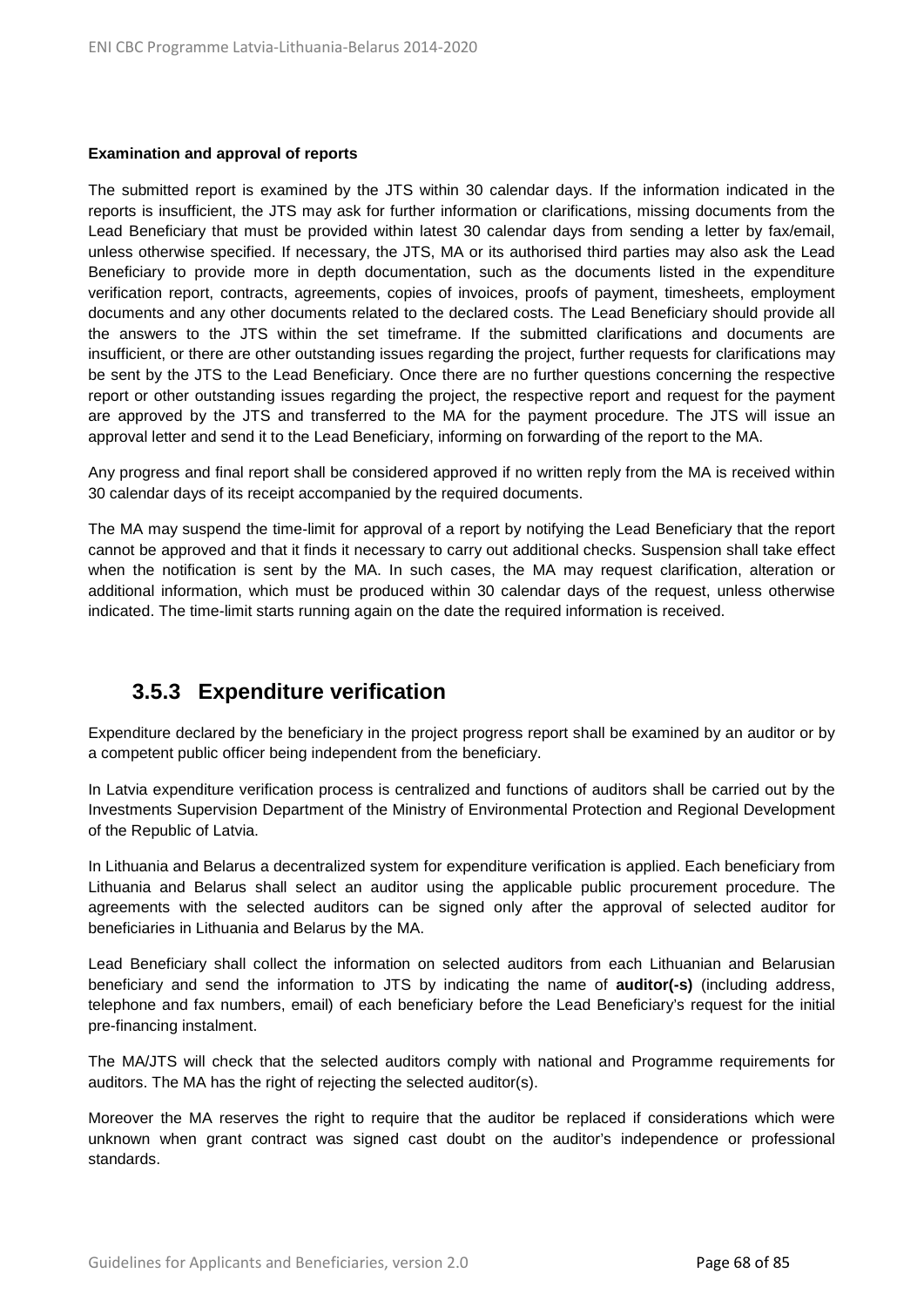Parts of progress reports and final reports for the activities and costs reported by each beneficiary together with accompanying documents shall be submitted by each beneficiary to its auditor, approved by the MA/JTS (in case of Lithuanian and Belarusian beneficiaries), or to the competent public officer (in case of Latvian beneficiaries) no later than 10 calendar days after the end of the respective reporting period.

The expenditure verification shall be performed on the basis of an agreed-upon procedure which will be undertaken in accordance with:

- the International Standard on Related Services 4400 Engagements to perform Agreed-upon Procedures regarding Financial Information as promulgated by International Federation of Accountants (IFAC);
- IFAC Code of Ethics for Professional Accountants, developed and issued by IFAC's International Ethics Standards Board for Accountants.

For public officers, those procedures and standards shall be laid down at national level taking account of international standards (expenditure verification procedures are performed on the basis of Regulation No. 124 adopted by the Cabinet of Ministers on 10 March 2015 *"Procedures for Carrying Out the Financial Control of the Projects Funded by the Programmes of the Objective "European Territorial Cooperation" of the European Structural and Investment Funds").* 

The auditor shall meet at least one of the following requirements:

- be a member of a national accounting or auditing body or institution which in turn is member of IFAC;
- be a member of a national accounting or auditing body or institution. Where this organisation is not a member of IFAC, the auditor shall commit to undertake the work in accordance with IFAC standards and ethics;
- be registered as a statutory auditor in the public register of a public oversight body in a Member State in accordance with the principles of public oversight set out in Directive 2006/43/EC of the European Parliament and of the Council;
- be registered as a statutory auditor in the public register of a public oversight body in a CBC partner country, provided this register is subject to principles of public oversight as set out in the legislation of the country concerned.

Public officers shall have necessary technical expertise in carrying out the expenditure verification procedures according the Regulation No. 124 adopted by the Cabinet of Ministers on 10 March 2015 *"Procedures for Carrying out the Financial Control of the Projects Funded by the Programmes of the Objective "European Territorial Cooperation" of the European Structural and Investment Funds).*"

The auditor or the competent public officer shall examine whether the costs declared by the beneficiary and the revenue of the project are real, accurately recorded and eligible in accordance with the grant contract. 100 % of the expenditure of the project must be verified and the results of the verification should be reflected in the expenditure verification report for each beneficiary separately. Expenditure verification report shall be drafted in English.

Auditors and public officer (hereinafter – auditor) in carrying the expenditure verification shall check whether:

- activities indicated in the progress/final reports have been actually implemented;
- services, supplies or works have been performed, delivered and/or installed;
- expenditure is planned in the project budget;
- documents justifying the expenditure incurred and paid are existing and checked by auditor;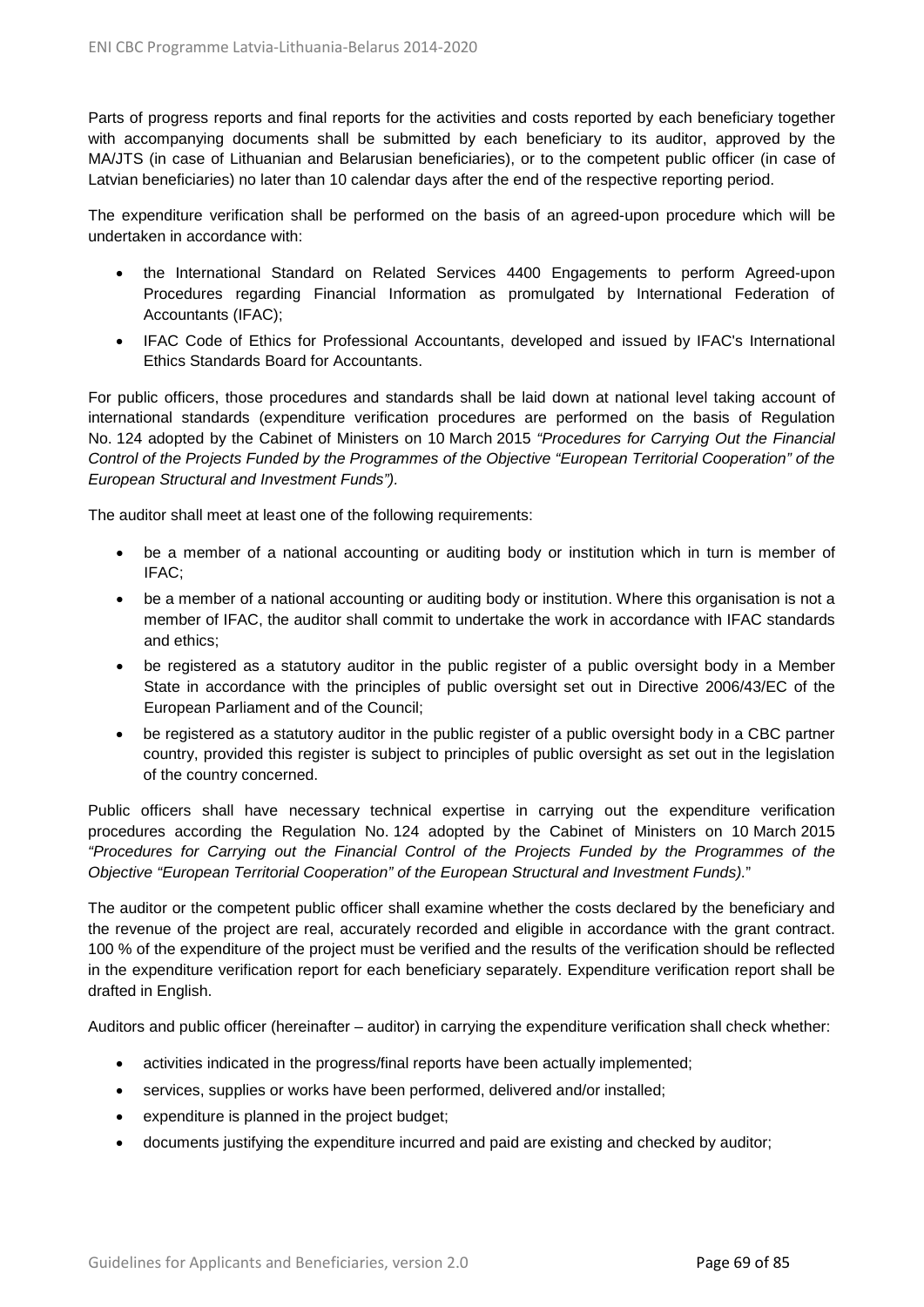- expenditure declared by the beneficiaries has been paid by them and expenditure complies with applicable national legal acts, Programme rules on eligibility of costs, visibility requirements and conditions for support of the projects;
- expenditure is reported under the relevant budget heading/item;
- correct exchange rate is applied for conversion of expenditure from national currency to Euros;
- expenditure is identifiable, verifiable, recorded and traced to and within beneficiaries' accounting and bookkeeping systems.

The above-mentioned verifications shall include the following procedures:

- administrative verifications for each payment request and progress/final report by beneficiaries;
- on-the-spot project verifications (at least once during project implementation period).

Beneficiaries should allow auditor to carry out verifications on the basis of originals of supporting documents for the accounts, accounting documents and any other documents relevant to the financing of the project as well as on the-spot-checks. Beneficiaries shall give access to all documents and databases concerning the technical and financial management of the project, project outputs, deliverables and sites. Beneficiaries are responsible to provide the requested documents and explanations at any time on verification process to the auditor within requested deadlines.

Each beneficiary is responsible separately for having its expenditure validated by an auditor. Costs for the verification of the expenditure for Lithuanian and Belarusian beneficiaries shall be included in project budget. Each beneficiary is required to submit to the Lead Beneficiary the expenditure verification report for its part of activities and costs, produced by the auditor. The Lead Beneficiary is responsible for collecting expenditure verification reports from all beneficiaries, drafting a progress/ final report for the whole project basing on received individual expenditure verification reports and presenting it to the JTS. The expenditure verification reports shall be submitted to the JTS together with the progress/ final reports and requests for interim payments/ payments of the balance. Copies of expenditure supporting documents do not need to accompany the progress/final reports unless specifically requested by the MA/JTS during approval process of the progress/ final reports.

# **3.5.4 Payment of the EU Funding**

Payment procedures are set out in the provisions of the grant contract and correspond to one of the three options below:

#### **Option 1**: *projects with an implementation period not exceeding 12 months.*

The MA will make payments of the EU funding to the Lead Beneficiary in the following manner:

- A pre-financing of 40 % of the EU funding.
- Further pre-financing of 40 % of the EU funding within 30 calendar days after the MA receives an approved progress report from the JTS. The total sum of pre-financing under the contract may not exceed 80 % of the EU funding amount.
- The balance within 30 calendar days after the MA receives an approved final report from the JTS.

If additional clarifications for the progress or final report are requested by the MA, the term for payment of further pre-financing or balance is prolonged.

Further pre-financing may only be paid in full if the part of the expenditure actually incurred and which is financed by the Contracting Authority stands at 70% at least of the previous payment as supported by the corresponding progress report and by individual expenditure verification reports.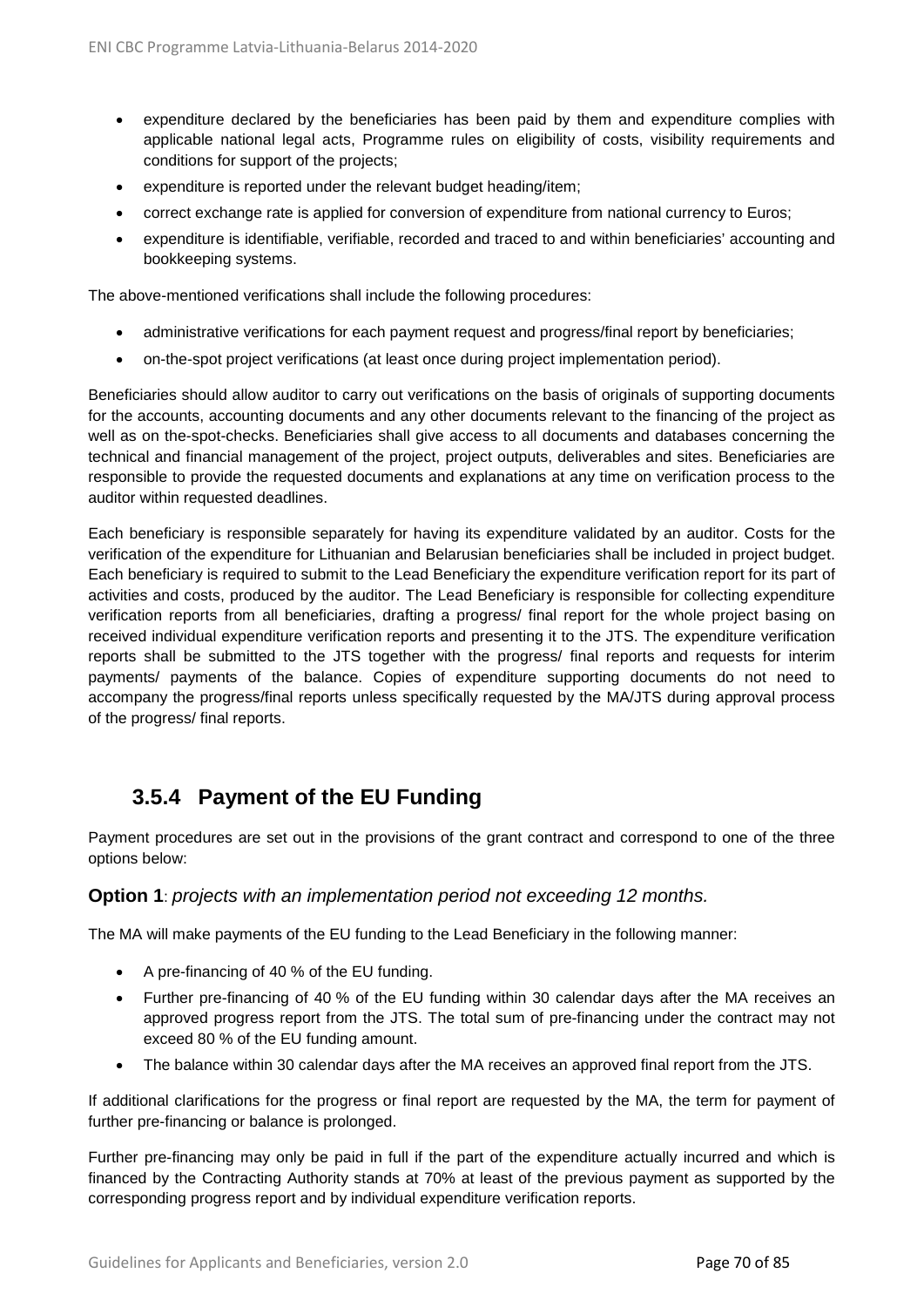Where the consumption of the previous pre-financing is less than 70 %, the amount of the further prefinancing payment shall be reduced by the unused amounts of the previous pre-financing payment.

#### **Option 2:** *projects with an implementation period of more than 12 months.*

The MA shall make payments of the EU funding to the Lead Beneficiary in the following manner:

- A pre-financing of 30 % of the EU funding.
- further pre-financing instalments designed to normally cover the 80 % of beneficiaries financing needs for each six month period of the project implementation, but each instalment not exceeding 25 % of the EU funding, within 30 calendar days after the Contracting Authority receives an approved progress report from the JTS. The total sum of pre-financing under the contract may not exceed 80 % of the EU funding amount.
- The balance within 30 calendar days after the MA receives an approved final report from the JTS.

If additional clarifications for the progress or final report are requested by the MA, the term for payment of further pre-financing or balance is prolonged.

Further pre-financing may only be paid in full if the part of the expenditure actually incurred and which is financed by the Contracting Authority stands at 70% at least of the previous payment (and at 100% of any previous payments) as supported by the corresponding progress report and by individual expenditure verification reports.

Where the consumption of the previous pre-financing is less than 70 %, the amount of the new pre-financing payment shall be reduced by the unused amounts of the previous pre-financing payment.

#### **Option 3:** *any project*

The EU funding shall be paid to the beneficiary by the MA within 30 calendar days after the MA receives an approved progress/final report from the JTS.

If additional clarifications for the progress or final report are requested by the MA, the term for payment of further pre-financing or balance is prolonged.

The amount of EU funding paid by MA after approval of the progress/ final report shall depend on expenditures actually incurred during reporting period and percentage fixed in the grant contract*.*

### **3.5.5 Irregularities and Recoveries**

#### **Irregularities**

According the paragraph 2 of article 166 of the Regulation (EU) 1268/2012 a substantial error or irregularity shall be any infringement of a provision of a contract or regulation resulting from an act or an omission which causes or might cause a loss to the Union budget.

The above-mentioned irregularity occurs due to the project or failure to act of the beneficiaries, and has or might have a negative influence on the general budget of the Union.

The participating countries shall prevent, detect and correct irregularities, including fraud, and recover amounts unduly paid, together with any on their territories. They shall notify these irregularities without delay to the MA and the EC and keep them informed of the progress of related administrative and legal proceedings.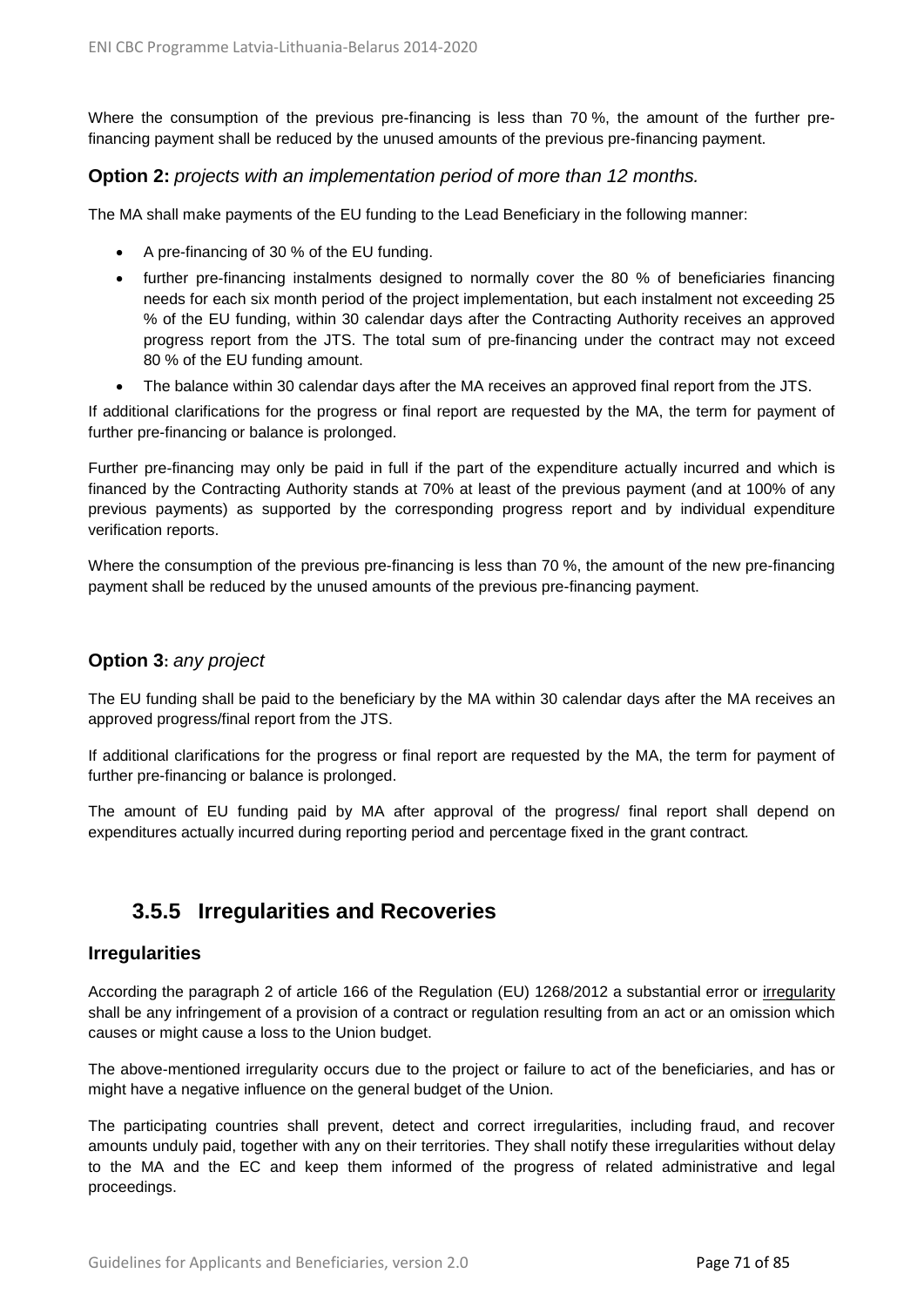Expenditure that does not comply with the EU or national rules is irregular (an 'irregularity') or ineligible and cannot therefore be declared to the EC as eligible expenditure. But if the above-mentioned expenditure is detected by an auditor or by competent public officer (in case of Latvia) during their expenditure verification procedure, or by the MA/JTS during the monitoring, clarification and approval procedure, it does not result in reduction of the grant amount according the grant contract, because it will be deducted from the payment of the respective progress or final report and will not be declared to the EC.

The irregularities can be detected on the basis of any information available by: beneficiary, Lead Beneficiary in respect on the own or other beneficiary expenditure, the auditors/public officers, the JTS, the MA, the NA, the AA and other EU or national control bodies authorised to carry out controls.

The following cases can be recognized as irregularities in the projects:

- a) providing of false information in the Grant Application Form or project progress reports and final report;
- b) not providing the necessary documents to auditors, JTS/MA, EC and other institutions responsible for carrying control tasks;
- c) not observing the requirements of project sustainability and ownership;
- d) not observing the public procurement requirements or procurement rules;
- e) infringements of other grant contract provisions or provisions of EU or national legal acts which have caused or may cause that irregular expenditure is incurred;
- f) failure to reach project outputs and results according to the grant contract;
- g) publicity and visibility requirements are not observed;
- h) other cases, that imply the ineligible project costs.

### **Recovery procedure**

MA recovery procedures shall perform following the requirements set in Resolution of the Government of the Republic of Lithuania No 590 of 30 May 2005 (amendment No. 1459 of 23 December 2014) on the Rules on Recovery of Financial Support and Co-financing to the State Budget of the Republic of Lithuania.

In case decision related to the detected irregularity is taken, the MA shall issue the decision on recovery of funds related to irregular expenditures or amount of pre-financing paid in excess to the Lead beneficiary; prior to that, the MA will inform the NA of the country concerned. After the MA shall take a decision on recovery of expenditures or pre-financing, recovery process shall be initiated.

The Lead Beneficiary shall be informed about this decision according the provisions indicated in the grant contract. The basic provision of the procedure for recovery of irregular expenditure and amounts of prefinancing paid in excess from beneficiaries will be established in the grant contract. Basing on them, the MA shall ask the Lead Beneficiary to recover the unduly paid amounts. The MA shall recover from the Lead Beneficiary the amounts unduly paid together with any interest on late payments. The Lead Beneficiary basing on Partnership Agreement shall request the repayment of the relevant amount from the beneficiary, committed irregularity.

Following the provisions set in the article 75 of the EU Regulation No 897/2014 and provisions of the Programme document if the Lead Beneficiary does not succeed in securing repayment from other beneficiaries or if the MA does not succeed in securing repayment from the Lead Beneficiary or other beneficiary (partner), the Member State (Lithuania or Latvia) on whose territory the beneficiary concerned is located shall reimburse the MA any amounts unduly paid to that beneficiary and claim it back from the beneficiary.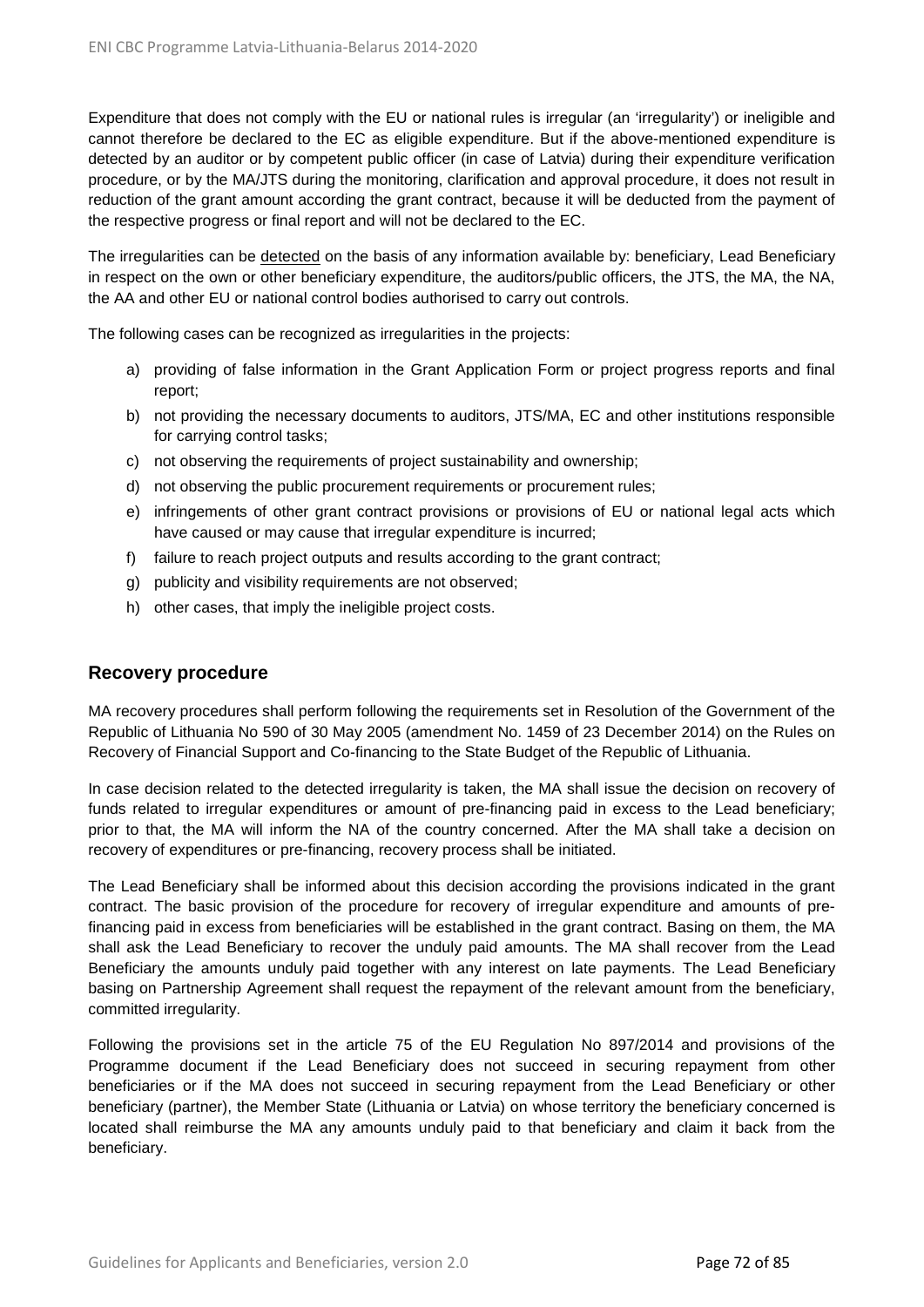Where the recovery relates to a claim against a beneficiary established in the Republic of Belarus and the MA is unable to recover the debt, the level of responsibility of the Republic of Belarus shall be such as it is laid down in the relevant financing agreement between the EU and the Republic of Belarus.

## **3.6 INTRODUCTION OF AMENDMENTS TO THE PROJECT**

The beneficiaries must do their best to implement the project as defined in the approved Project Description (based on the Grant Application Form). It is important that the budget of the project and activities are carefully planned and observed during the whole period of project implementation. Nevertheless, situations may arise where there is a need to make changes in the activities or budget, update the contact information, replace personnel and provide more detailed information of implementation of activities, etc.

All amendments must be clearly and sufficiently justified, needed for more efficient implementation of the project and conform to the eligibility rules of the Programme. These amendments cannot affect the overall objective of the project.

Any minor or substantial amendment or addendum may not have the purpose or the effect of making changes to the grant contract that would call into question the grant award decision or be contrary to the equal treatment of applicants.

## **3.6.1 Types of amendments to the project**

Based on the nature of amendments there may be 3 categories of amendments which require different procedures to be followed:



#### *Substantial amendments*

Substantial amendments are the changes which considerably modify the terms and conditions of the grant contract, the activities and the budget of the project.

Any substantial amendment to the grant contract, including its annexes, must be set out in writing in an addendum which is signed between the Contracting Authority and the Lead Beneficiary. This Contract can be modified only during its execution period.

If a substantial amendment is requested by the Lead Beneficiary, it must submit a request with supporting documents to the MA via the JTS **at least 1 month** before the date on which the amendment should enter into force, unless there are special circumstances duly substantiated by the Lead Beneficiary and accepted by the MA. Addenda **cannot be retroactive**, i.e. they cannot refer to already carried out activities, incurred and/ or paid costs.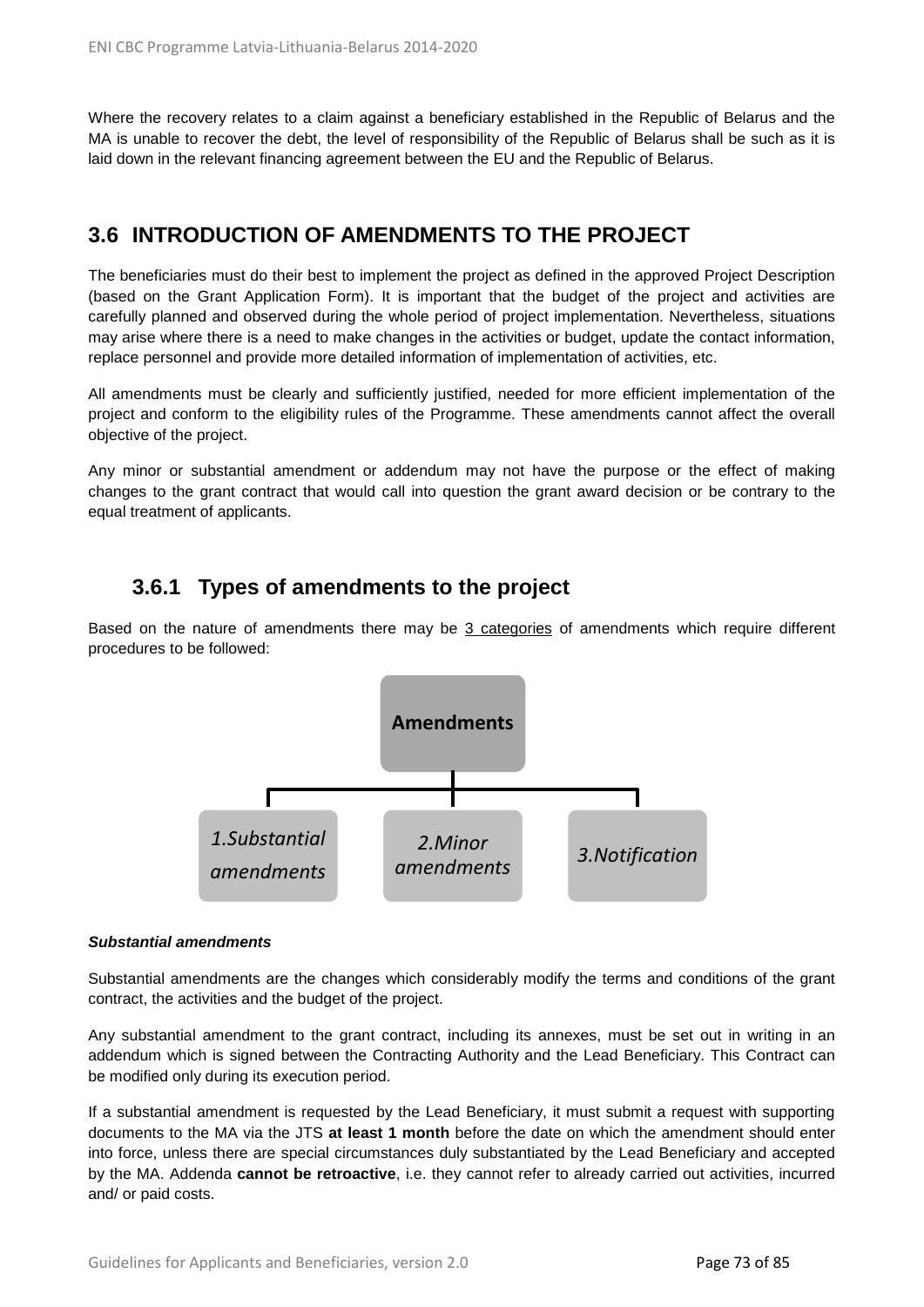The substantial amendments enter into force when the last party signs the addendum.

#### **Table 21. Types of Substantial Amendments**

- 1. Changes in the Budget between the budget headings involving a variation of 15% or more of the amount originally entered or as modified by an addendum to the grant contract. Changes are necessary for more efficient implementation of the project and eligibility rules are followed. **NOTE:** reserves in construction cannot be reallocated from the Budget Heading 4 to any other Budget Headings.
- 2. Changes of the flat rate percentage in the Budget Heading "Indirect administrative costs". These changes are necessary for more efficient implementation of the project and eligibility rules are followed.
- 3. Changes in the Project Description by modifying significant activities of the project with impact on the project outputs or results, including introduction of additional or new outputs or activities financed from the savings.

#### *Example:*

- *a significant activity/ an output is replaced by another one due to impossibility to implement it: it was impossible to organise a promotion conference. In view of that, this event was replaced by a series of seminars.*
- 4. Changes in location of activities, if activities from the Programme area are transferred outside the Programme area.

#### *Example:*

- *organisation of the event outside the Programme area: the Lead Beneficiary plans to organise a final conference in Šiauliai instead of Daugavpils in order to combine it with an International tourist*  fair and thus to attract more representatives of mass media, cover bigger target groups.
- 5. Changes in the technical documentation which have significant impact on performance or functioning of works or affect the Programme or project indicators (e.g.: replacement of the approved technical documentation (construction project) with a new one requiring new permissions and approval of competent public bodies for construction and by the Contracting Authority; significant change of indicators in the technical documentation compared to initial values, including where this results from exclusion of elements of works; changes affecting the Programme or project indicators; etc.). If such changes happen during implementation of the construction, they shall correspond to the rules of contract implementation published during procurement and fixed in the contract.

#### *Examples:*

*Changes in technical documentation significantly affecting performance or functioning of works:*

- *during the works for current renovation, it was discovered a necessity to implement works affecting the load-carrying structures of the building, resulting in a need to develop a construction project to undergo State expert examination.*
- *works related to external lightning were added in order to ensure safety at the bicycle track.*
- 6. Change of the period of implementation of the project with condition that extension is not a result of ineffective planning, all activities can be successfully implemented within the extended period, extension is sufficiently justified and the end date of the project is no later than 31 December 2022.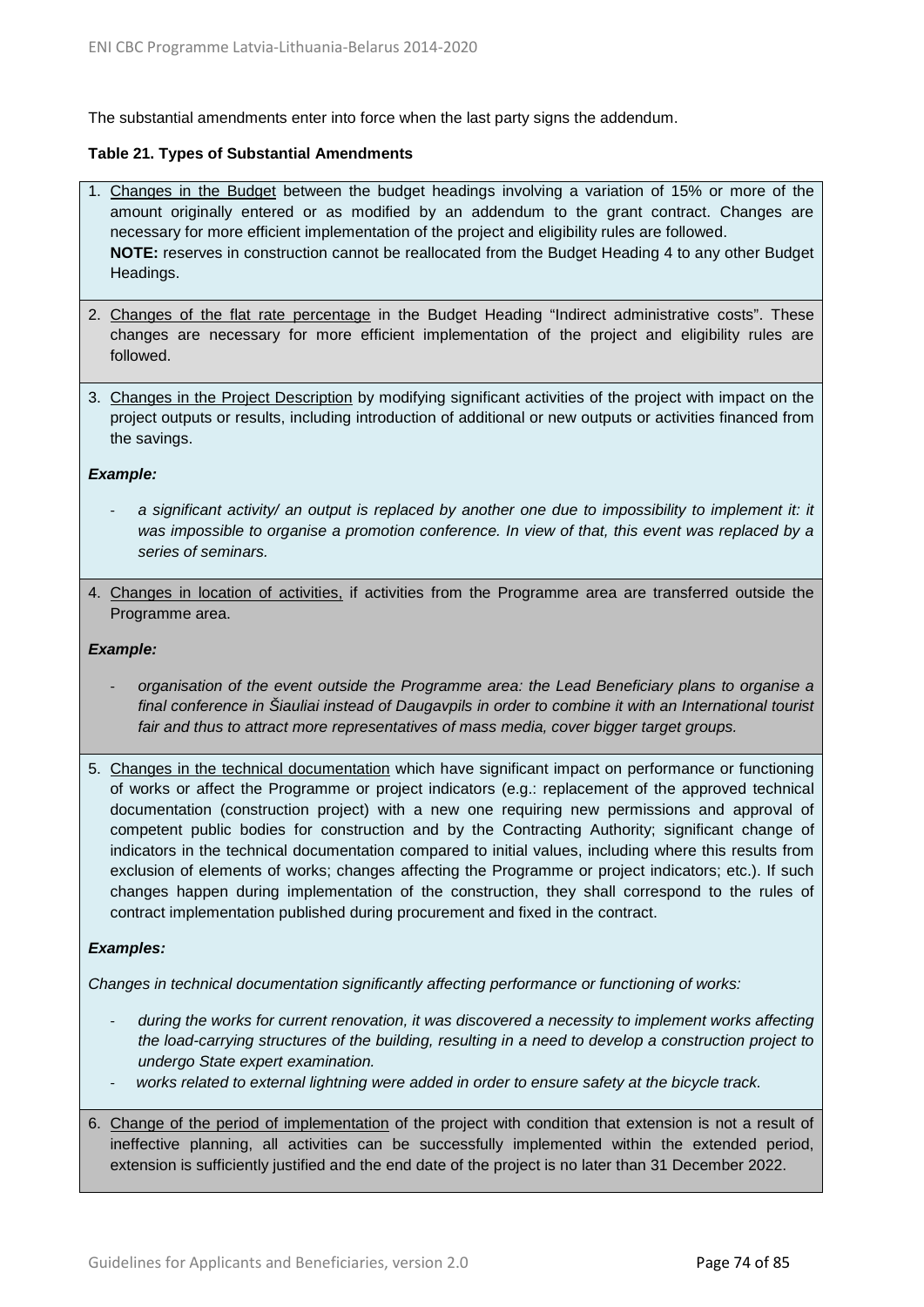#### *Example:*

- *delays in delivery and setting up of the purchased equipment: due to specific customs procedures a beneficiary faces a delay in delivery and setting up of the purchased equipment within the initially planned period of implementation of the project.*
- 7. Changes in the Partnership and the legal form or type of organisation of the beneficiary including replacement or dropping out of a beneficiary**.** Usually such change involves replacement of the establishing documents of the organization (e.g., Statutes, Regulations) or registration certificate by new ones. It shall be remembered that such change may not affect any of the objectives and results of the project or put under question the award decision. A new/ replacing beneficiary must meet the eligibility criteria and have the similar or higher operational, management and financial capacity.

If one of the beneficiaries is withdrawn and no other organisation replaces it, partnership still has to meet the eligibility criteria – at least one beneficiary represents Belarus and another – Latvia or Lithuania and those activities excluded from the project are not crucial for the achievement of the objectives, results and outputs of the project.

If a new beneficiary enters the partnership, it must be justified why the particular new beneficiary is considered to be the best choice, what are the competences of the beneficiary valuable for the project, what is it previous experience in the project implementation and capacities, etc.

#### *Examples:*

- *Reorganisation of the beneficiary's organisation: due to reorganisation of the beneficiary's organisation a newly established organisation takes over the rights and obligations of the previous beneficiary and ensures further implementation of the project, signs partnership agreement.*
- *Changes in the legislation forbidding the further participation in the project: due to changes in the*  legal acts of the participating country, the initial beneficiary cannot participate in the project and it *is replaced by other organisation which corresponds to the eligibility requirements and has the similar or higher operational, management and financial capacity.*
- *A replacing beneficiary has a different legal form: a municipality is replaced by a municipal agency. The new beneficiary corresponds to the eligibility requirements and has similar or higher operational, management and financial capacity. The new beneficiary is relevant to the project objectives and thematic field and is capable to implement the planned activities.*

#### *Minor amendments*

Minor amendments are the changes, where modification of the budget or description of the project activities does not affect the basic purpose of the project and the financial impact is limited to a transfer between items within the same main budget heading including cancellation or introduction of a budget item, or a transfer between main budget headings involving a variation of less than 15% of the amount originally entered (or as modified by an addendum) in relation to each concerned main heading for eligible costs.

If minor amendments are introduced to the Budget Heading "Human Resources" or to the Technical documentation for construction, the request for amendments shall be submitted to the JTS **one month in advance**. Reserves in construction can be reallocated to other items within the Budget Heading 4 only **after reception of prior approval from the JTS**.

In all other cases the Lead Beneficiary is recommended to send the Request for amendments to the JTS 1 month before the requested modifications come into force. If the Request for amendments is submitted to the JTS after the modified activity has come into force, or after the modified costs have been incurred, the Lead Beneficiary assumes all the risks that such Request for amendments may be rejected.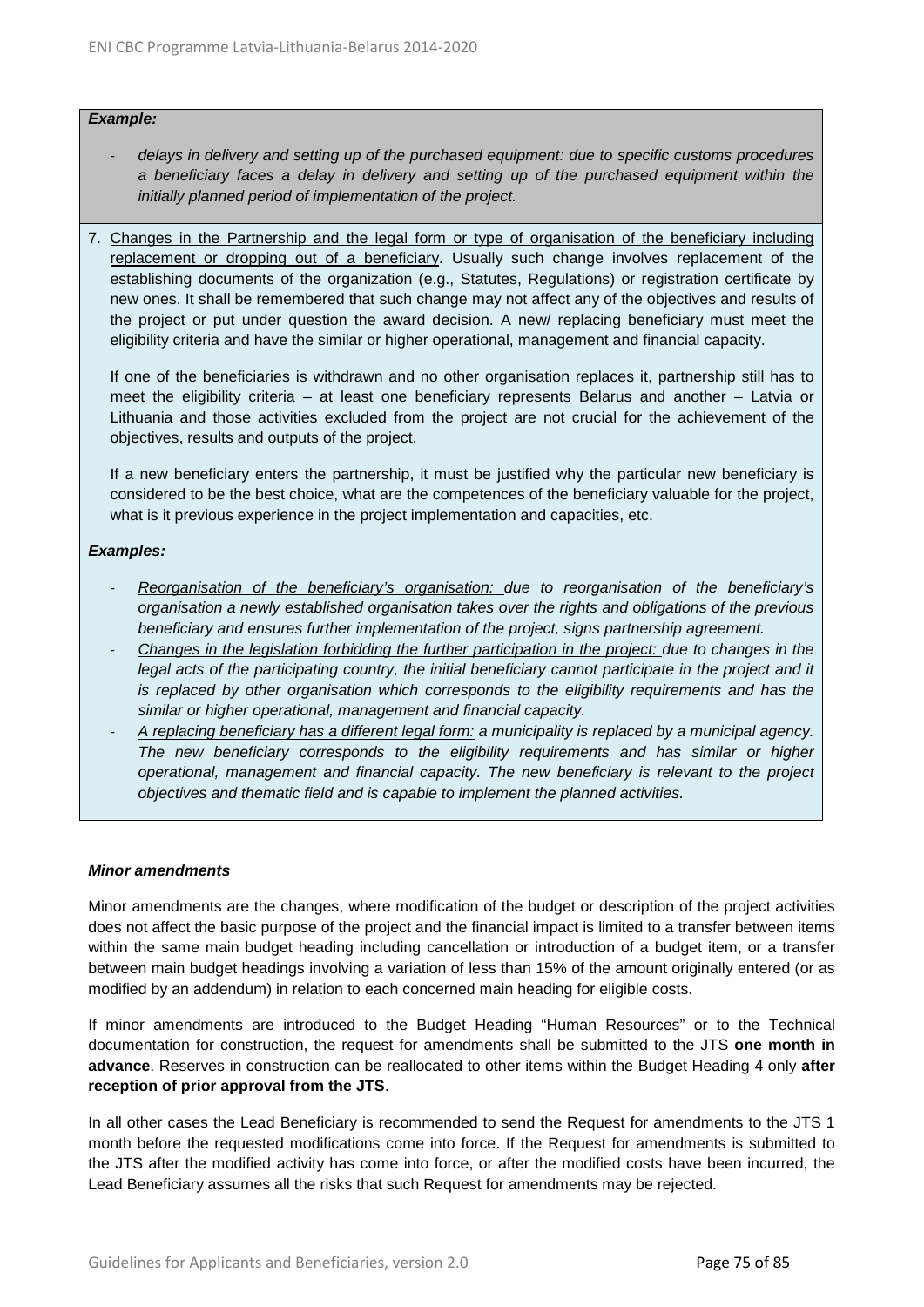**Remember:** minor amendments cannot amend the flat rate percentage in the Budget Heading "Indirect administrative costs"!

The minor amendments are considered to be approved or rejected by a respective decision taken by the JTS. The JTS informs the Lead Beneficiary on its decision by an official letter.

#### **Table 22. Types of minor amendments:**

1. Changes to the Budget where the financial impact is limited to a transfer between items within the same budget heading including cancellation or introduction of an item, or a transfer between main budget headings involving a variation less than 15 % of the amount originally entered (or as modified by addendum) in relation to each concerned main heading for eligible costs. This method may not be used to amend the Budget Heading 6 "Indirect administrative costs".

#### *Examples:*

- *organisation of the seminar can be ensured by another beneficiary more effectively, that's why financing is transferred to another budget line within the same budget heading.*
- in the initial budget there was no financing allocated for visas. As some of the work group *meetings/steering committee meetings are organised in Belarus, Latvian and Lithuanian beneficiaries need financing for Belarusian visas and a new budget item needs to be introduced to the budget.*

**NOTE:** reserves in construction cannot be reallocated from the Budget Heading 4 to any other Budget Headings. Reserves in construction can be reallocated to other items within the Budget Heading 4 only after reception of prior approval from the JTS.

2. Changes in the Description of the Project Activities, if they do not affect the basic purpose of the project and do not alter significantly activities of the project (except for inclusion of new or additional outputs financed from savings).

#### *Examples:*

- *change of similar outputs (e.g., posters changed to flyer, TV broadcast to radio broadcast) or similar activities (e.g., skiing competition changed to running marathon due to lack of snow), or insignificant increase of outputs (e.g., 120 brochures were produced instead of 100 brochures initially planned due to increased interest, 2 days long marathon for the disabled instead of 1 day long marathon initially planned) within the same financing.*
- *change of location of the activity within the Programme area, such as the venue of the conference, seminar.*
- insignificant modification of the description of the project activity, e.g. introducing visit to the *construction sites within the planned final conference.*
- 3. Changes in technical documentation (works) which have no significant impact on the performance and functioning of the works. Such changes may include amendments of the technical documentation (construction project) with insignificant change of technical and economic indicators, change of materials, emergence of unexpected and unforeseen works necessary for finalization of construction and functioning of the objects according to its purpose, minor change of location of small architectural forms, division in stages/launching complexes where it does not affect the scope of works to be implemented within the project, etc. If such changes happen during implementation of the construction, they shall correspond to the rules of contract implementation published during procurement and fixed in the contract.

#### *Examples:*

- *changes in technical documentation (works) which have no significant impact on the performance and functioning of the works.*
- *change of material of covering of the stadium for better quality and durability.*
- *during works related to renovation of the entrance it was discovered that electrical cables under the asphalt are not in adequate conditions and shall be replaced, this could not be known during*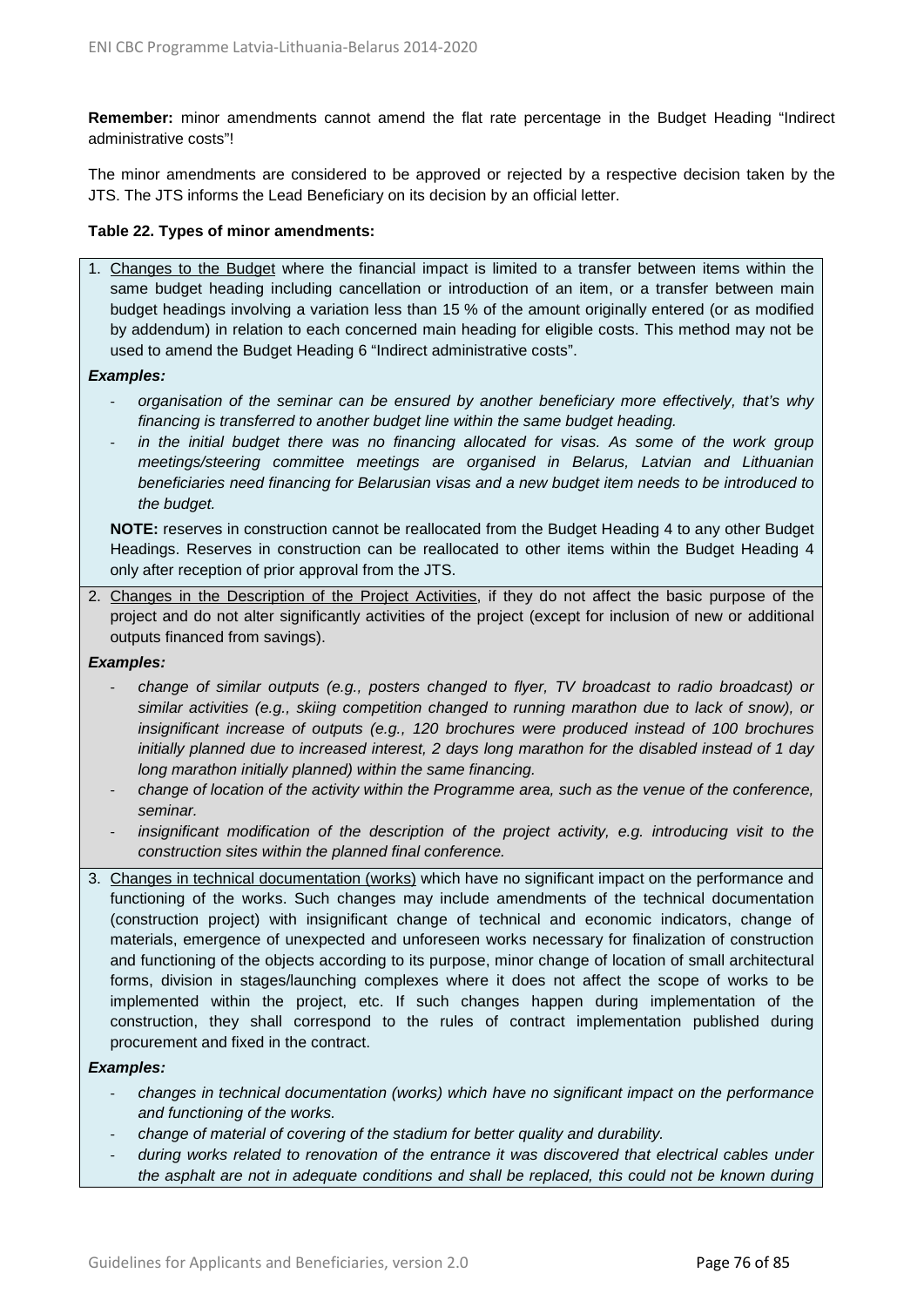| development of construction project.                                                                     |
|----------------------------------------------------------------------------------------------------------|
| 4. Change of any Lead Beneficiary's or other beneficiary's legal address on condition that it remains in |
| the Programme area;                                                                                      |
| 5. Change of the bank account opened for the project by the Lead Beneficiary.                            |

#### *Notification*

The changes indicated below may be notified to the JTS by an official informative letter.

If the auditor of Lithuanian or Belarusian beneficiary is changed, the Lead Beneficiary submits to the JTS the contact details of the new auditor, the documents required from the auditor to enable him/her/it to carry out auditing, according to the national legislation. The new auditor has to be approved by the MA.

#### **Table 23. Types of Notifications**

| 1. Changes in management staff          |
|-----------------------------------------|
| 2. Change of the correspondence address |
| 3. Change of the auditor                |

## **3.6.2 Procedure for handling minor and substantial amendments**

The Lead Beneficiary collects correct and complete information regarding the requested amendments from other beneficiaries, fills in Request for amendments (*Annex VI "Template of the Request for Amendments")*  and checks if all necessary supporting documents are attached.

When filling in the Request for amendments, the following information should be indicated:

- 1. initial formulation of the activity or budget heading/ budget item in the project description or project budget (e.g. title of activity, outputs, cost item, budget item, equipment, etc);
- 2. desired formulation including the requested changes;
- 3. clear and sufficient justification of changes, their purpose and necessity;
- 4. impact of requested changes how proposed changes will help to achieve the objective/results of the project in more efficient way and will foster cooperation as well as what might be the negative impact if such changes will not be approved.

In case of the minor amendments the Lead Beneficiary submits the Request for amendments with the supporting documents to the JTS in paper version by post or scanned version by email/fax.

In case of the substantial amendments the Lead Beneficiary submits the Request for amendments with the supporting documents to the JTS in paper version by post.

The JTS examines the submitted documents within 15 working days. The request for clarifications or missing documents may be sent to the Lead Beneficiary.

If the JTS finds the Request for substantial amendments satisfactory, the JTS prepares the addendum and sends it to the Lead Beneficiary for its signature. When the addendum signed by the Lead Beneficiary is submitted to the JTS, the JTS forwards the Request for amendments with supporting documents and addendum to the MA for the approval of amendments. If the MA agrees with the Request for amendments, it signs the addendum, 1 copy of which is returned to the Lead Beneficiary by the JTS. If MA rejects the changes, the respective decision is submitted to the Lead Beneficiary.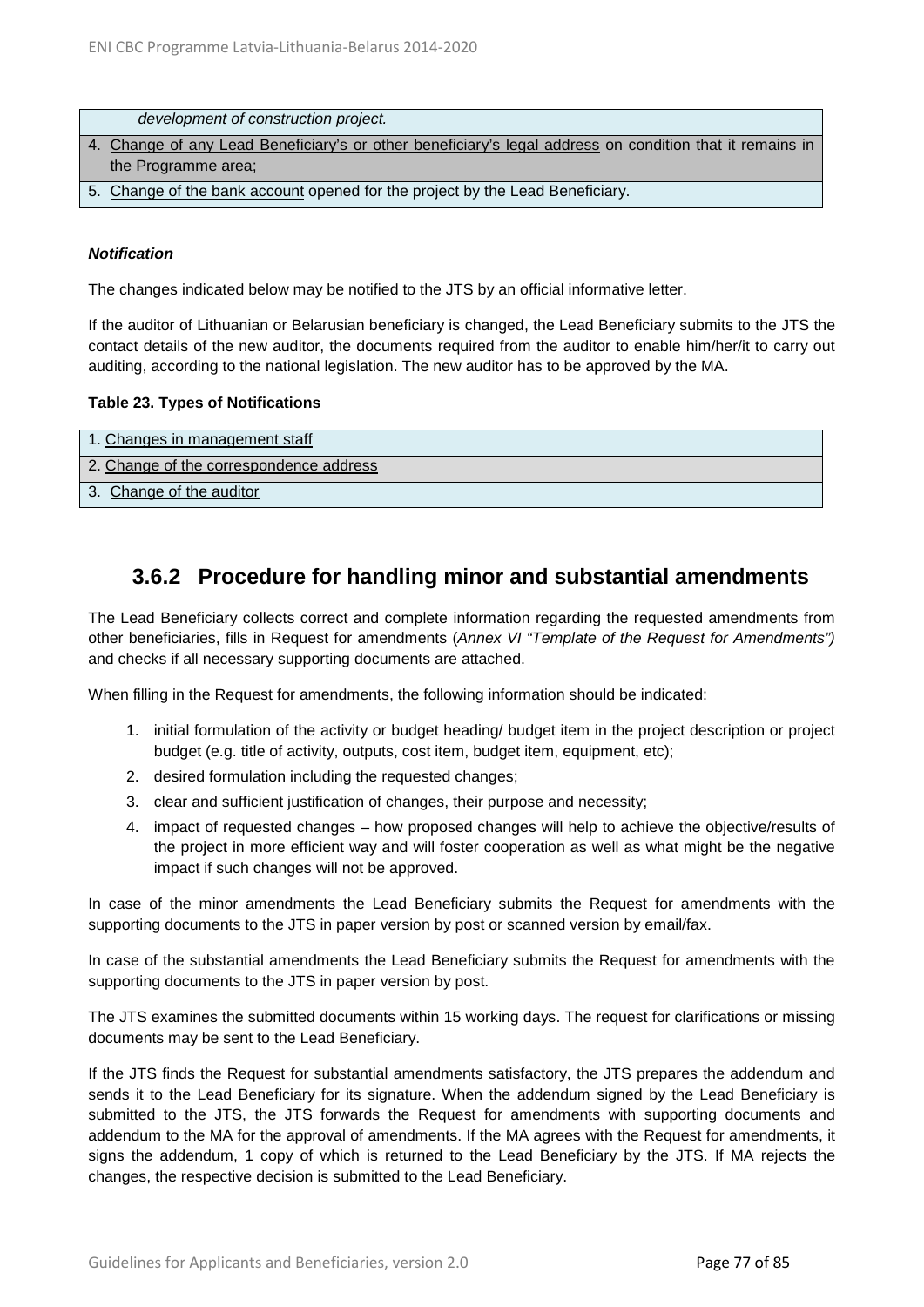#### *The supporting documents to the Request for amendments*

The Request for amendments must be accompanied by the supporting documents as listed in the table 24 below.

| Table 24. Supporting Documents to be Attached to the Request for Amendments |  |  |
|-----------------------------------------------------------------------------|--|--|
|-----------------------------------------------------------------------------|--|--|

|                        | <b>Type of amendment</b>                                                                                                             | Supporting documents attached to the Request for<br>amendments                                                                                                                                                                                                                                                                                |
|------------------------|--------------------------------------------------------------------------------------------------------------------------------------|-----------------------------------------------------------------------------------------------------------------------------------------------------------------------------------------------------------------------------------------------------------------------------------------------------------------------------------------------|
|                        | 1. Changes in the Budget                                                                                                             | <b>Budget Transfers Table</b> describing transfers of financing<br>between the Budget Headings or items, in 1 copy.                                                                                                                                                                                                                           |
|                        |                                                                                                                                      | The signed pages of the Project Description with<br>changes, if changes in the budget affect also the<br>description of project activities and outputs, in 1 copy, each<br>page being signed by the Head or authorised representative<br>of the Lead Beneficiary.                                                                             |
|                        | 2. Changes in the Project<br><b>Description</b>                                                                                      | The signed pages of the Project Description with<br>changes, in 1 copy, each page being signed by the Head or<br>authorised representative of the Lead Beneficiary.                                                                                                                                                                           |
| Minor amendments       | 3. Changes in technical<br>documentation                                                                                             | The signed pages of the Project Description with<br>changes, if changes in the technical documentation affect<br>also description of activities or indicators (e.g. brief<br>description of the new infrastructure elements, etc.), in 1<br>copy, each page being signed by the Head or authorised<br>representative of the Lead Beneficiary. |
|                        |                                                                                                                                      | The updated/ new technical documentation, as well as<br>necessary supporting documents according to the<br>national legislation must be submitted if amendments<br>affect technical documentation for works or description,<br>indicators for works, in 1 copy.                                                                               |
|                        | 4. Change of a beneficiary's legal<br>address                                                                                        | The signed pages of the Project Description where<br>changes are reflected, in 1 copy, each page being signed<br>by the Head or authorised representative of the Lead<br>Beneficiary.<br>The documental proof of change of legal address, in 1                                                                                                |
|                        |                                                                                                                                      | copy.<br>The amended Partnership Agreement, in 1 copy.                                                                                                                                                                                                                                                                                        |
|                        | 5. Change of the bank account                                                                                                        | Financial Identification Form in 2 originals.                                                                                                                                                                                                                                                                                                 |
| Substantial amendments | 1. Changes in the <b>Budget</b> or in the flat<br>rate percentage in the Budget<br><b>Heading "Indirect administrative</b><br>costs" | <b>Budget Transfers Table</b> describing transfers of financing<br>between the Budget Headings or items, in 1 original.                                                                                                                                                                                                                       |
|                        |                                                                                                                                      | The signed pages of the Project Description with<br>changes if changes in the Budget affect also the<br>description of activities and outputs, in 2 originals, each<br>page being signed by the Head or authorised representative                                                                                                             |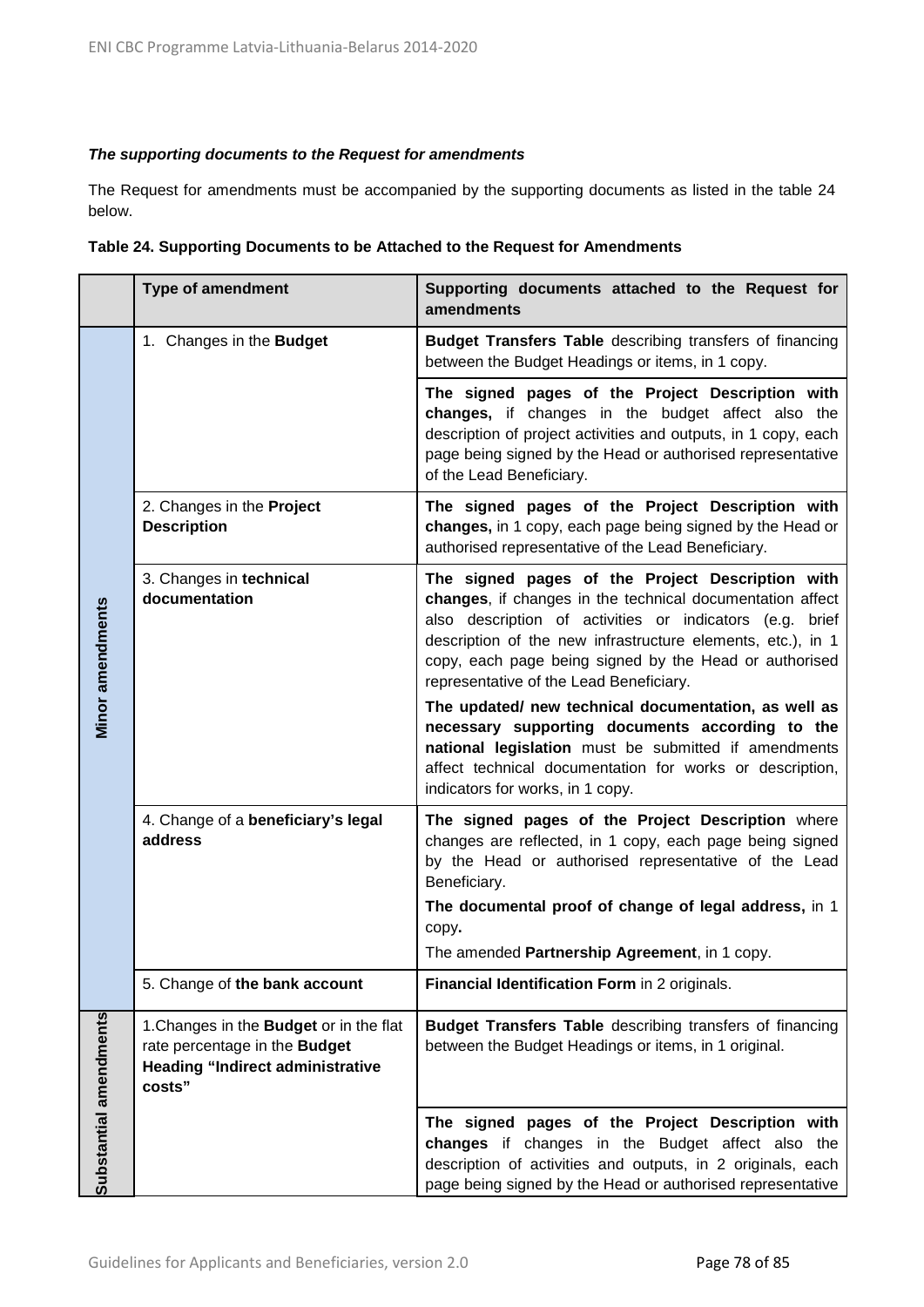|                                                                         | of the Lead Beneficiary.                                                                                                                                                                                                                                                                                                                                                                                                                                                                                                                                                                         |
|-------------------------------------------------------------------------|--------------------------------------------------------------------------------------------------------------------------------------------------------------------------------------------------------------------------------------------------------------------------------------------------------------------------------------------------------------------------------------------------------------------------------------------------------------------------------------------------------------------------------------------------------------------------------------------------|
| 2. Changes in the Project Description                                   | The signed pages of the Project Description with<br>changes in 2 originals, each page being signed by the<br>Head or authorised representative of the Lead Beneficiary.<br>The updated/new technical documentation must be<br>submitted if amendments are connected with investments<br>(construction works) affecting also technical documentation<br>for works, in 1 copy.                                                                                                                                                                                                                     |
| 3. Changes in technical<br>documentation                                | The signed pages of the Project Description with<br>changes if changes in the technical documentation affect<br>also description of activities or indicators (e.g., brief<br>description of the new infrastructure elements, etc.), in 2<br>originals, each page being signed by the Head or<br>authorised representative of the Lead Beneficiary.                                                                                                                                                                                                                                               |
|                                                                         | The updated/new technical documentation must be<br>submitted if amendments affect technical documentation for<br>works or description, indicators for works, in 1 copy.                                                                                                                                                                                                                                                                                                                                                                                                                          |
| 4. Changes in the Partnership and<br>legal status/form of a beneficiary | Statutes or regulations of the organisation, in 1 copy.<br>Registration certificate or equivalent, if applicable, in 1<br>copy.<br>The signed pages of the Project Description with<br>changes, in 2 originals, each page being signed by the<br>Head or authorised representative of the Lead Beneficiary.<br>The Partnership Statement (if a new or reorganised<br>beneficiary joins the project), in 1 original.<br>The Budget Transfers Table, if partnership affects the<br>budget of the Project, in 1 original                                                                            |
| 5. Change of the period of<br>implementation                            | The signed pages of the Project Description with<br>changes, in 2 originals, each page being signed by the<br>Head or authorised representative of the Lead Beneficiary.                                                                                                                                                                                                                                                                                                                                                                                                                         |
| 6. Changes in location of activities<br>outside the Programme area      | The signed pages of the Project Description with<br>changes, in 2 originals, each page being signed by the<br>Head or authorised representative of the Lead Beneficiary.                                                                                                                                                                                                                                                                                                                                                                                                                         |
| For all cases 1-6 above                                                 | Addendum to the grant contract (prepared by the JTS in<br>advance), duly signed, stamped and dated by the Head<br>of Lead Beneficiary or authorised representative - in 2<br>originals.<br>If the substantial amendment relates to the Budget $-$ new<br>version of the project budget, duly signed and dated by<br><b>Beneficiary</b><br>Head<br>of<br>Lead<br>authorised<br>the<br>or<br>representative $-$ in 2 originals.<br>Proof of authorisation for the authorised representative<br>of the Lead Beneficiary if he/she signs the addendum,<br>budget or Request for amendments - 1 copy. |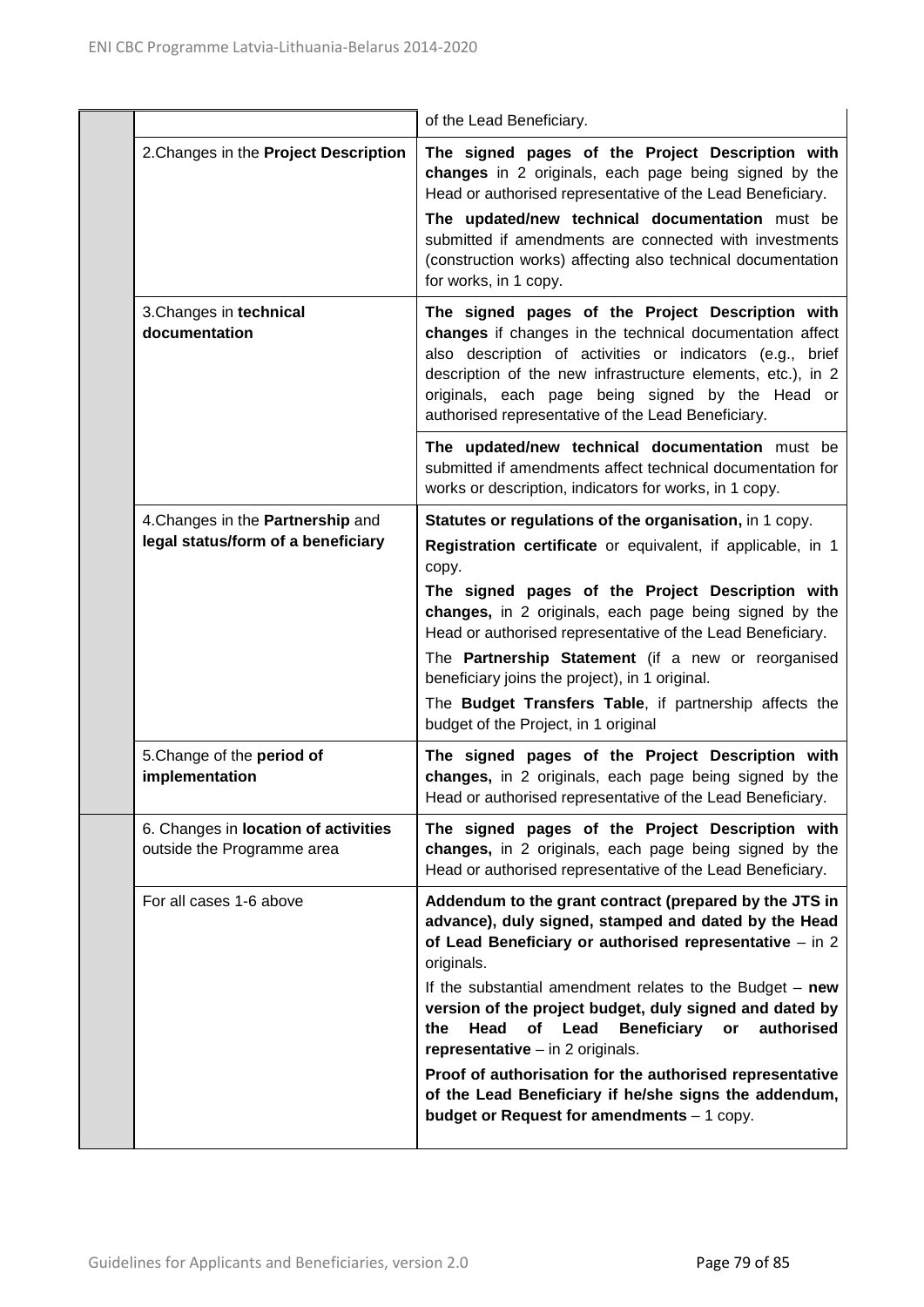# **3.7 VISIBILITY, INFORMATION AND COMMUNICATION**

### **General principles**

Every project, funded by the EU under the Programme must conduct communication and visibility activities in order to:

- ensure smooth operation of the project (resulting from efficient communication among beneficiaries);
- make the results of the project visible to the target groups concerned and to the public;
- ensure adequate visibility of the EU contribution to the Programme and its projects in order to strengthen public awareness of the EU project and create a consistent image of the EU support in all participating countries.

Communication has to focus on achievements and the impact of the project (e.g. the new equipment started operating or the international festival was organised), not on administrative and procedural milestones (e.g. the grant contract was signed or the meeting of the partners took place).

When planning the communication activities, all applicant and beneficiaries' organisations must take into account the following target groups:

- persons, communities and organisations, which will be directly affected by the project (how will the project inform these audiences about the benefit that it brings to them);
- general public (how will the project promote its achievements and the contribution of the EU to these audiences).

The communication of each project must be:

- contemporary (exploiting social media channels, looking for original ways to spread the information);
- measuring final audiences (e.g. how many people read or liked the article) rather than numbers of means of communication (e.g. how many articles, press releases or leaflets were produced);
- aiming at results (impact on people's behaviour and living) rather than outputs (numbers of booklets or brochures).

In order to carry out effective, concise and consistent communication, all the beneficiary organisations must plan the communication and promotion activities from the very stage of drafting the application. They have to comprehensively describe these activities in the application. If the project is approved for funding, the part of the application, where communication and visibility activities are described will be used as the communication plan of the project.

This equivalent of the communication plan of the project must to be agreed with the Programme Communication Manager before signing the grant contract.

The Lead Beneficiary and beneficiary organisations shall work in close cooperation with the Programme Communication Manager, Information and Project Manager and the Information Specialists working in the Latvian and Belarusian BOs of the Programme after project approval.

The Lead Beneficiary and beneficiaries should foresee resources for taking part in the Programme events (consultations, seminars, workshops, forums, conferences and promotion events).

The EC advises the beneficiaries to allocate at least 1000 Euro for communication in the budget of the project, as at least minimum requirements will have to be followed, e.g. printing the stickers for the equipment purchased or producing commemorative plaques for the premises renovated.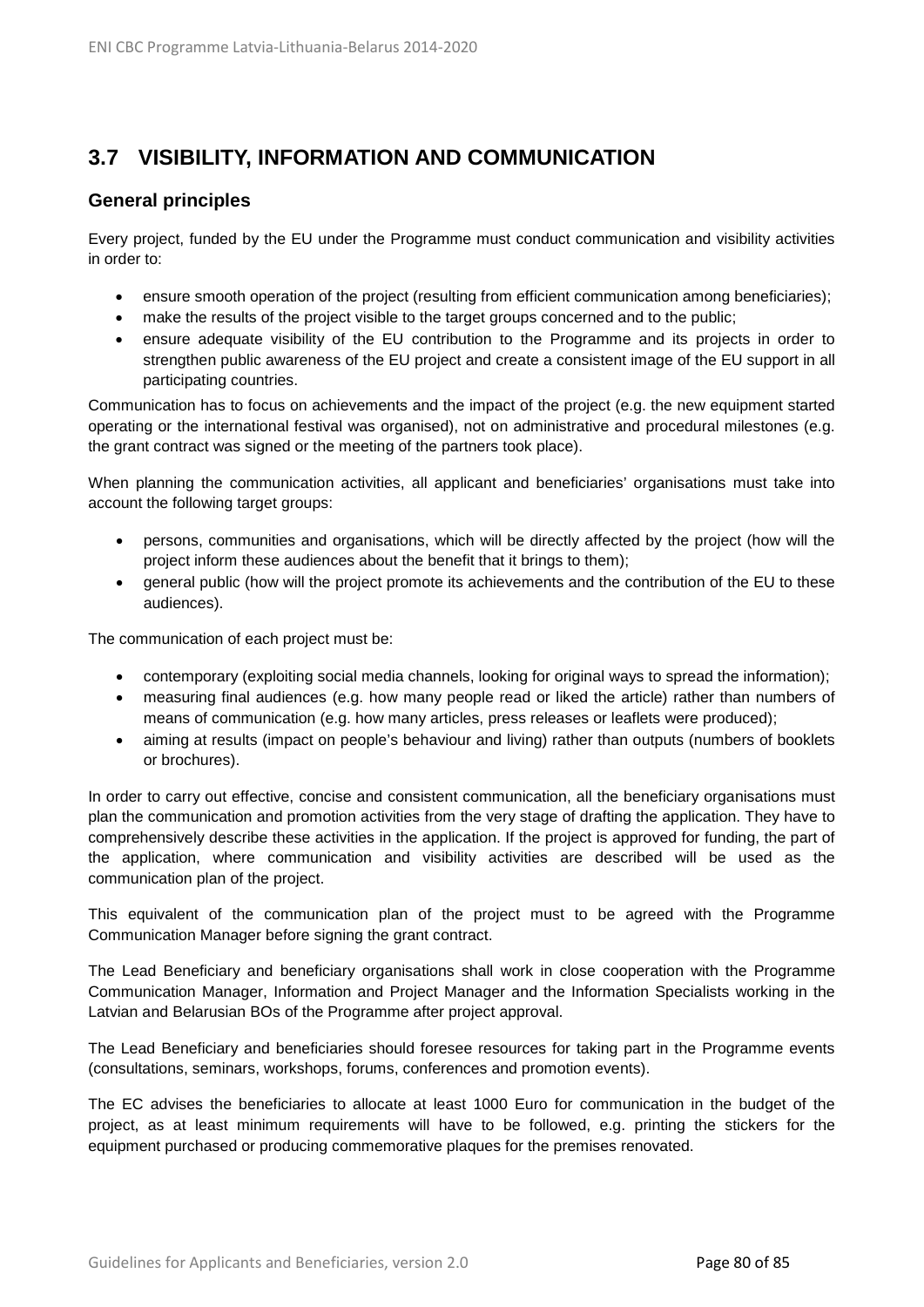## **Requirements**

- 1. Each public document, information or promotion output or activity, and communication with the press or general public must bear three obligatory elements:
	- a) EU flag;
	- b) Logo of the Programme;
	- c) Inscription about the funding of the European Union in English and national language.

#### **Picture 1: the European Union flag, Programme logo and inscription on EU funding**



- 2. Prior to making them public, the drafts and/or plans of each information or promotion output or activity foreseen in the Communication Plan of the project have to be agreed with the representative of the JTS responsible for communication (Senior Communication Manager, Information and Project Manager, Information Specialist in Latvia or Information Specialist in Belarus);
- 3. Each Lead Beneficiary and beneficiary organisation must publish at least two articles in the local, regional or national press and foresee funds for this, if needed. These articles must contain the EU and Programme logos, description of EU funding to the project, sum allocated by the EU to the project (in Euro and local currency), and short information about the Programme;
- 4. The Lead Beneficiary and all beneficiaries must publish the information on the project and the produced outputs and results, where available, on their websites and the project websites, if developed;
- 5. The Lead Beneficiary and the beneficiaries must send to the JTS the copies of press and internet articles, press and internet advertisements and press releases, as well as records of public video and radio clips, reports and other materials not later than 5 days after their appearance in the mass media.
- 6. Requirements by type of activities:
	- a) The printed publications of the projects (e.g. brochures, leaflets, books) must contain the EU flag, the Programme logo, the inscription about the EU funding in English and national language; the general information about the EU and the Programme; succinct information about the project; the disclaimer stating that the EU is not responsible for the information provided;
	- b) The websites, public social media accounts and pages (e.g. Facebook and YouTube) must contain the EU flag, the Programme logo, the inscription about the EU funding in English and national language; the disclaimer stating that the EU is not responsible for the information provided; the link to the Programme website, EuropeAid website and the website of the EU delegation to Belarus (applicable to Belarusian beneficiaries);
	- c) Publications in press and internet news portals (e.g. articles, advertisements, press releases) must contain the EU flag, the Programme logo, the inscription about the EU funding in English and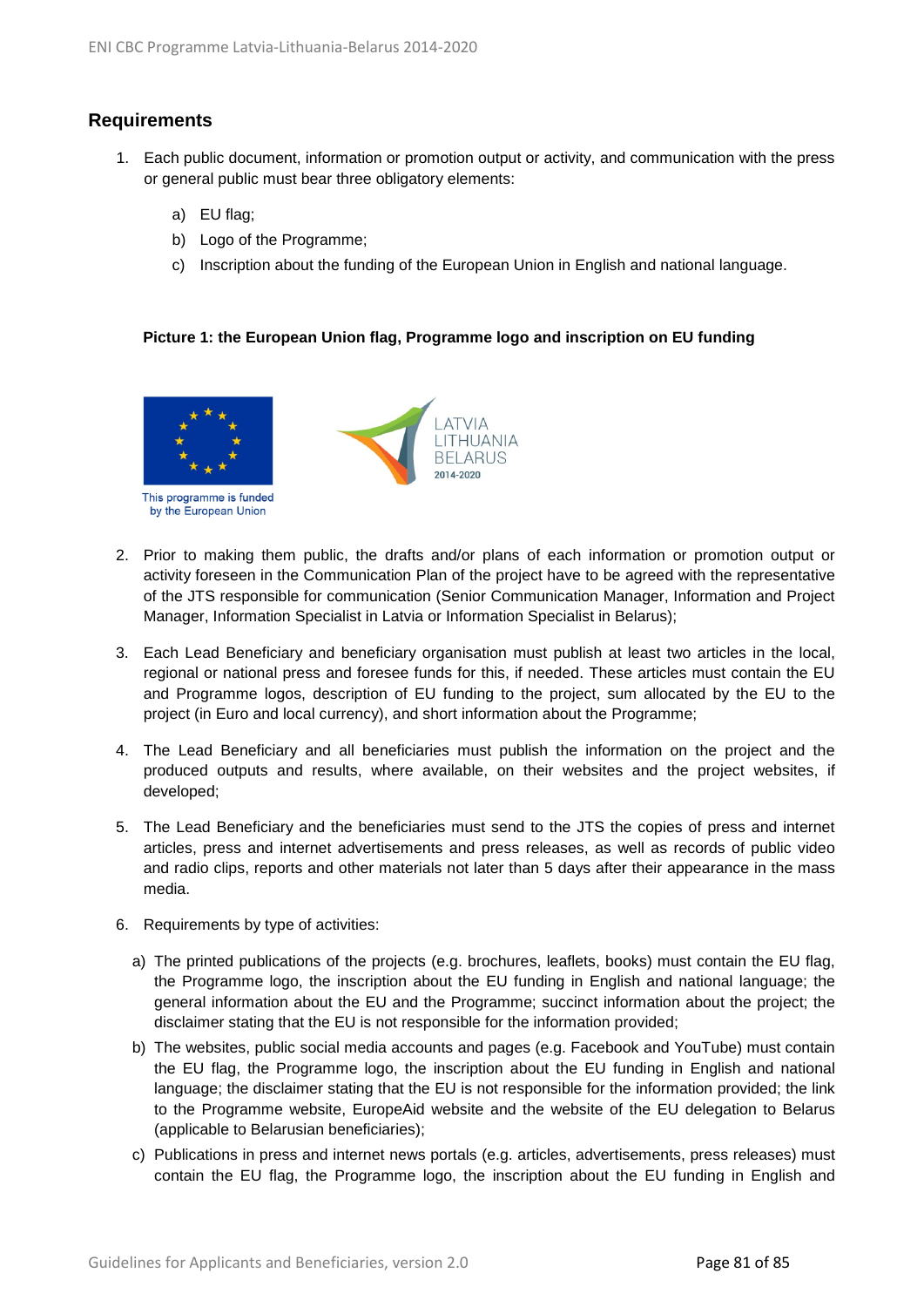national language; the amount of the EU funding to the project in EUR and national currency (in case of press releases and articles);

- d) Video and audio production (e.g. interviews, reports, clips, etc.) must contain the EU flag, the Programme logo (in case of the audio production, the EU and the Programme must be mentioned orally), the inscription about the EU funding in English and national language; the disclaimer stating that the EU is not responsible for the information provided. In exceptional cases the EU and Programme visibility can be ensured by text only (without EU and Programme logos). Such cases must be agreed with the representative of the JTS responsible for communication before broadcasting the production;
- e) Each outdoor infrastructure object, which will be built or renovated under the Programme, will have to be identified by a clearly visible display panel while the works are carried out and a representative commemorative plaque or stand once the works are over;
- f) Each building or part of the interior of the building, which will be built or renovated under the Programme, will have to be identified by a clearly visible representative commemorative plaque or stand once the works are over;
- g) Each piece of equipment or supplies and promotion gadgets, purchased under the Programme, has to bear a clearly visible permanent sticker with the visibility elements of the EU and the Programme. In case the bulk of the equipment, furniture or other supplies is stored and used in one room, it is possible to mark the room with all necessary visibility elements (in the form of an informative plaque) and to avoid sticking each piece of equipment and supplies. If the purchased goods or produced promotion gadgets are of extraordinary function (e.g. folk costumes), the EU and Programme visibility must be discussed with the representative of the JTS responsible for communication;
- h) Event invitations, agenda, lists of participants and posters, presentations and printouts must contain the EU flag, the Programme logo, the inscription about the EU funding in English and national language. The EU flag and/or movable stand of the project, containing the EU flag and the Programme logo should be placed in the premises of each public event. In cases of events lasting for more than one day, the lists of participants must be signed for each day of the event. The Lead Beneficiary and beneficiaries of the projects approved for the EU funding under the Programme must send to the JTS information on the upcoming major or public project events at least 10 days before carrying out these events.

The commitments of the Lead Beneficiaries and beneficiaries and the advice how to make communication successful can be found in *the Communication and Visibility Manual for European Union External Projects (2010)*. It can be downloaded from the web site of the Programme [\(www.eni-cbc.eu\)](http://www.eni-cbc.eu/) or from the web-site of the EuropeAid [\(http://ec.europa.eu/europeaid/work/visibility/index\\_en.htm\)](http://ec.europa.eu/europeaid/work/visibility/index_en.htm). The Lead Beneficiaries and beneficiaries are obliged to follow the requirements of this document and to use the logo of the Programme together with the European flag and the inscription on the EU funding on all communication materials, should the project be approved for EU funding under the Programme.

The *Annex XIV "Communication Handbook"* to these Guidelines must be used by the Lead Beneficiaries and beneficiaries as a useful tool to conduct creative and consistent communication, complying with the Programme visibility rules.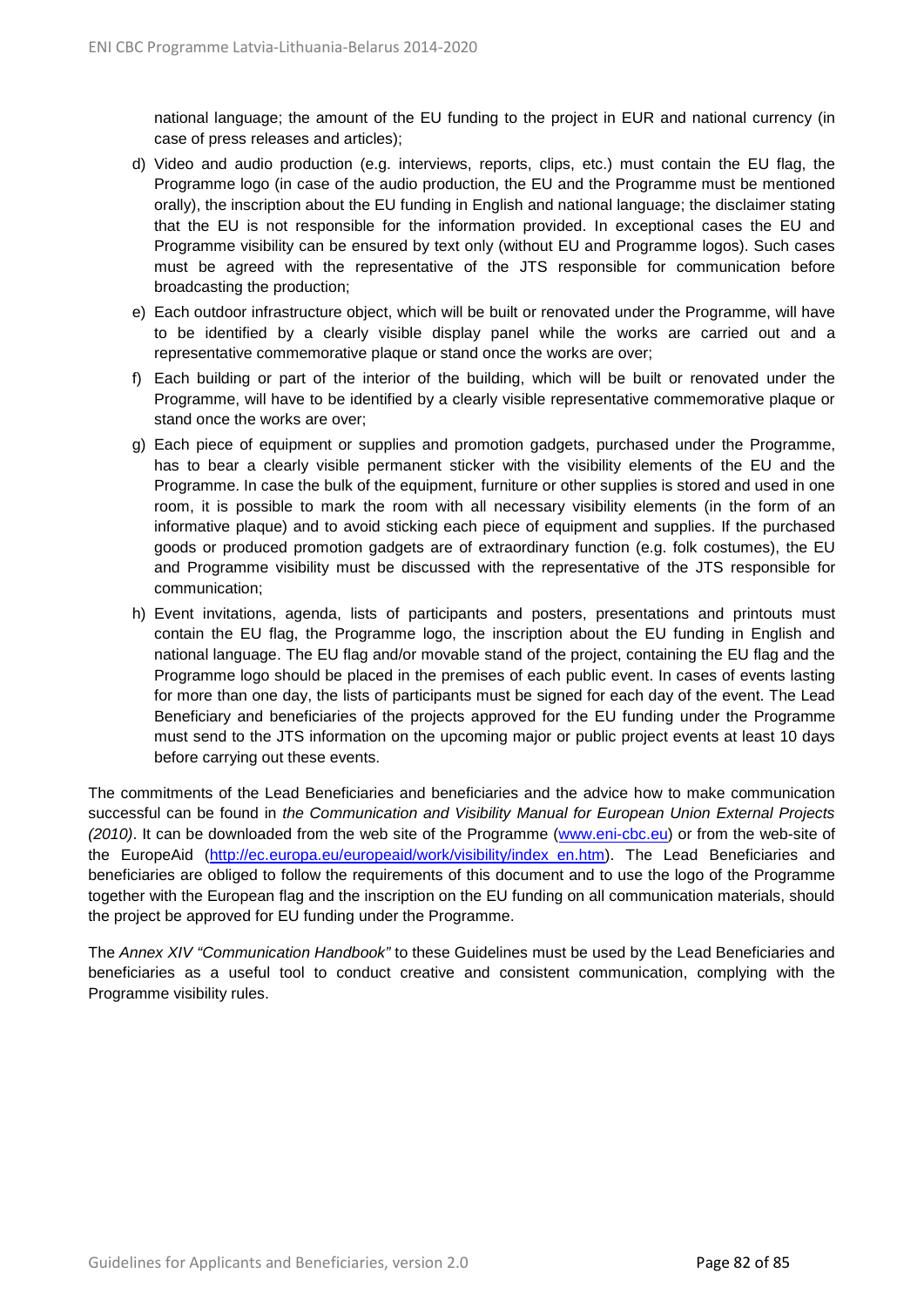# **3.8 PROJECT CLOSURE**

## **3.8.1 Ownership of the Results of the Project**

Ownership of the project results, reports and other documents and immaterial outputs related, as well as the intellectual and industrial rights to them and their titles shall be vested in the Lead Beneficiary and its beneficiaries, as indicated in the grant contract and Partnership Agreement.

At the same time the Lead Beneficiary and beneficiaries grant the JTS, MA and the EC the right to use freely all the documents deriving from the project, whatever their form, provided that this does not thereby breach existing industrial and intellectual property rights.

The objectives and the results of the project have to be aimed at the public benefit. In case any publications (e.g. guidelines, teaching materials, studies) are issued as a result of the project, they must be made available to the public freely (in printed copies or e-versions) and free of charge. Printed copies of the materials shall be freely available until all copies are given out. E-versions shall be available to the public until they are up-to-date and correspond to the real situation in the sphere of project implementation.

All the investments and other results of the projects should be open for public use and shall not be aimed at profit making activities. Limitations what regards the availability of outputs and results of the projects are only allowed with the prior consent of the MA.

Equipment and infrastructure financed by the project shall be kept by a respective Lead Beneficiary or beneficiary for at least 5 years after reception of the balance payment from the MA.

Any project including an infrastructure component shall repay the EU funding if, within five years of the project closure or within the period of time set out in state aid rules, where applicable, it is subject to a substantial change affecting its nature, objectives or implementation conditions which would result in undermining its original objectives. In case of such change, the MA shall recover sums unduly paid in respect of the project in proportion to the period for which the requirement has not been fulfilled.

# **3.8.2 Closure of the Project**

All projects should close their activities until the end of the implementation period stated in the grant contract. Preparation of the final report shall be started 2 months before the end of the project, evaluation of the project and expenditure verification shall be immediately after the end of the project implementation period.

It is important to include to the final report all the costs related to closure of the project (such as the costs related to final reports, expenditure verification and evaluation of the project).

The Lead Beneficiary and the beneficiaries shall keep all documents related to the project for 5 years from the date of payment of the balance for the Programme. In particular they shall keep:

- a) Original grant contract with annexes and its amendments;
- b) Original of Partnership Agreement and of all its amendments;
- c) Originals of all correspondence with Programme institutions and between the partners;
- d) All documents related to the amendments in the project and related justification (requests for amendments, decisions, etc.);
- e) Originals and copies of all reports submitted to the Lead Beneficiary or JTS and the auditor's expenditure verification reports including supporting documents;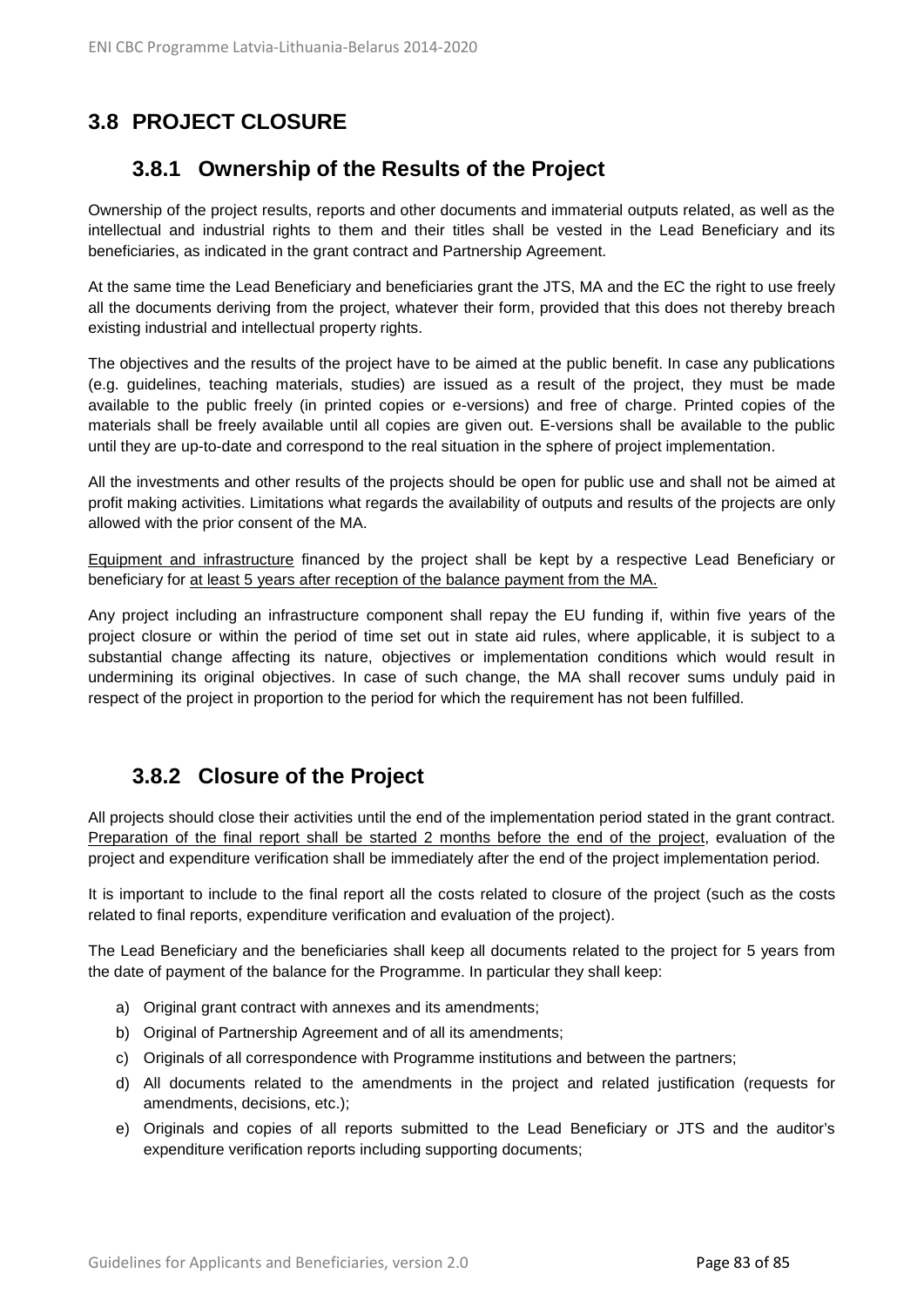- f) Originals of all accounts, financial and accounting documents, related to the project implementation (contracts, invoices, bills, public procurement documentation, timesheets, confirmations of money transfer, protocols of acceptance and other);
- g) Originals of all documents confirming implementation of project activities (agendas and minutes of the meetings, signed participants' lists, construction documents, protocols of acceptance and other);
- h) Originals or copies of publication materials and evidence of outputs (brochures, articles, printouts of websites, photos, examples of promotion gadgets, etc.);
- i) All other documents relating to the Programme funding, including documents related to contract award.

Notwithstanding the above, records pertaining to audits, appeals, litigation or pursuit of claims arising from the project performance shall be retained until such audits, appeals, litigation or claims have been completed.

The Lead Beneficiary and beneficiaries shall provide access to the documents and information regarding the project, as well as access to the sites where the project was implemented to the MA/JTS and EU authorised bodies, external auditor authorised by the MA to carry out respective verifications. These inspections may take place up to five years after the payment of the balance for the Programme. With regards to the project closure, it is important to be aware of the following:

- the Programme rules on information and publicity must be respected for all products produced with the assistance from the Programme including the time after the closure of the project;
- the Lead Beneficiary must allocate the contact person for at least 6 months after the end of the project for issues related to preparation of final report and closure of the project. During a period of 5 years after the payment of the balance for the Programme the Lead Beneficiary shall ensure effective arrangements to deliver information and project-related documents to the Programme management bodies and the EC related to control purposes.